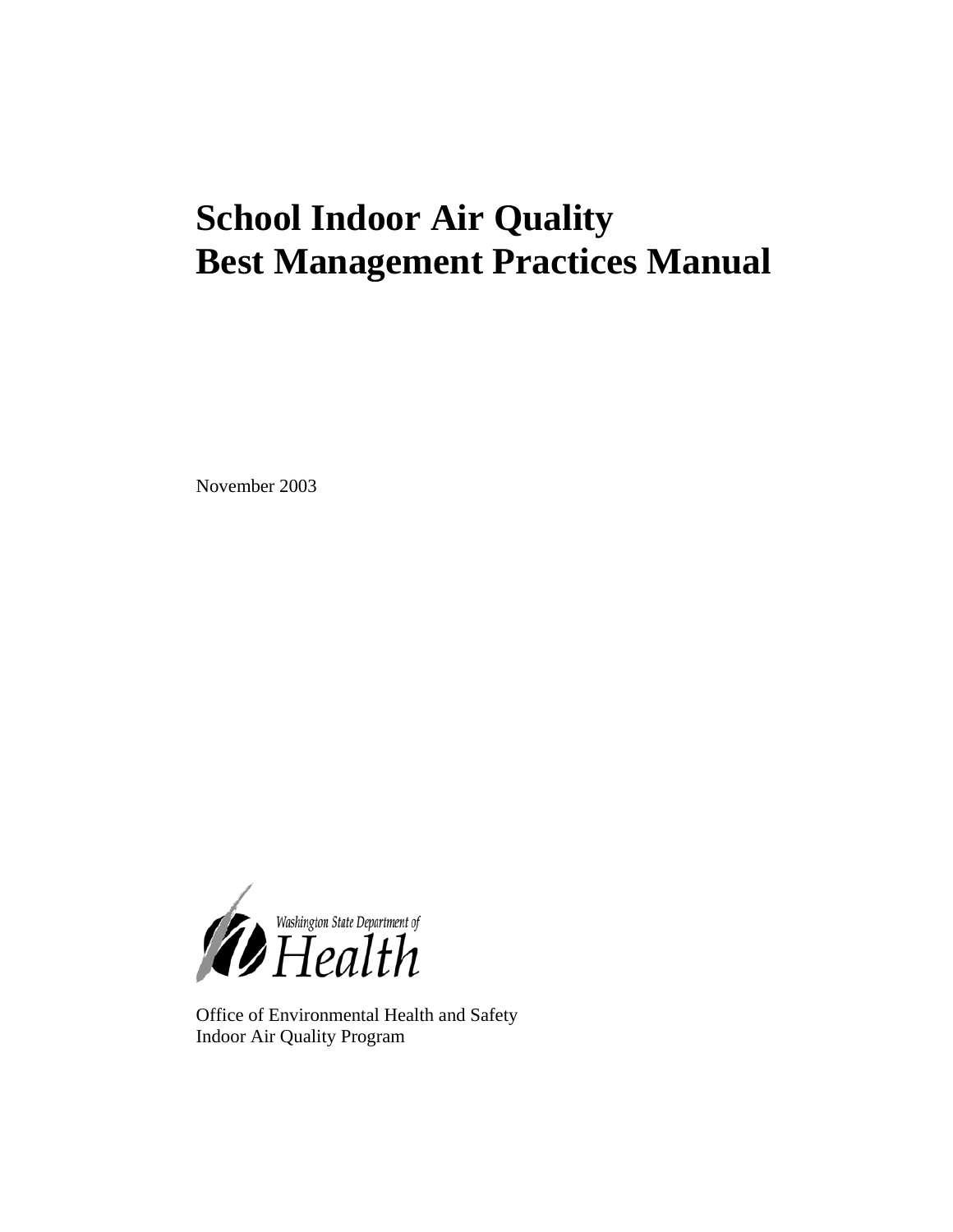# **School Indoor Air Quality Best Management Practices Manual**

November 2003

To obtain copies of this document or for more information, please contact the Indoor Air Quality Program at www.doh.wa.gov/ehp/iaq/contact.htm.



Mary Selecky Secretary of Health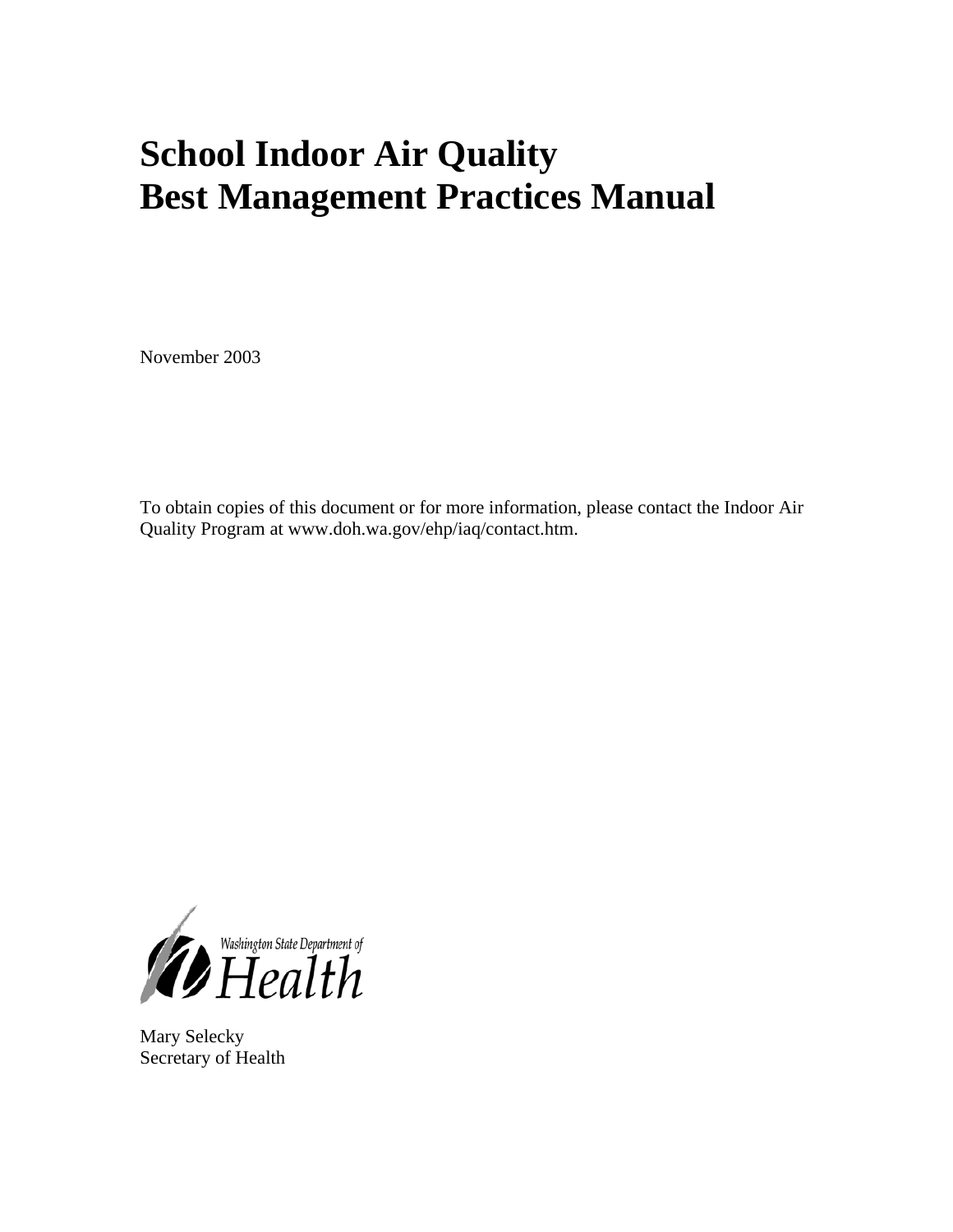#### **Acknowledgements**

#### <span id="page-2-0"></span>**The 1995 Edition of this manual was prepared by:**

 Richard Hall Tim Hardin Richard Ellis

#### **Special acknowledgments for the 1995 Edition to:**

*The Washington State Department of Health School Indoor Air Quality Advisory Committee.*  The following individuals served on the technical subcommittee:

 Donald Beach, Halvorson, Beach & Bower, Inc. Jefferey Burgess, Washington Poison Center Janice Camp, Department of Environmental Health, University of Washington John Peard, Washington State Department of Labor & Industries Rich Prill, Washington State Energy Office Mia Sazon, OMS Laboratories, Inc. Greg Stack, Northwest Architectural Company

The following individuals served on the policy subcommittee: Ann Bisgard, Washington State PTA Robert Fisher, Washington Education Association Michael F. LaScuola, Spokane County Health District Vaughn Lein, Lein, Stanek & Willson John McGee, Washington State School Directors' Association Roy Pedersen, Washington Association of School Administrators Mary Schwerdtfeger, State Board of Education Christopher Spitters, Snohomish Health District

- *Office of the Washington State Superintendent of Public Instruction:*  Terry Michalson, Facilities and Organization Supervisor Alberta Mehring, Facilities and Organization Director
- *Washington State Department of Health*. This Manual was prepared under the direction of: Gary Plews, Supervisor, Consolidated Environmental Health Programs Karen VanDusen, Office Director, Community Environmental Health Programs Eric Slagle, Assistant Secretary, Environmental Health Programs

*Other Reviewers/Contributors*: Nancy Bernard, Kathleen Dudley, Gary Jefferis, Jim Kerns, Scott LeBar, Colin MacRae, Maria Mason, Karen McDonell, Jim W. White, Jim VanDerslice, and Bob Thompson

**The 2003 Edition was updated and edited by Tim Hardin and Steve Tilley.**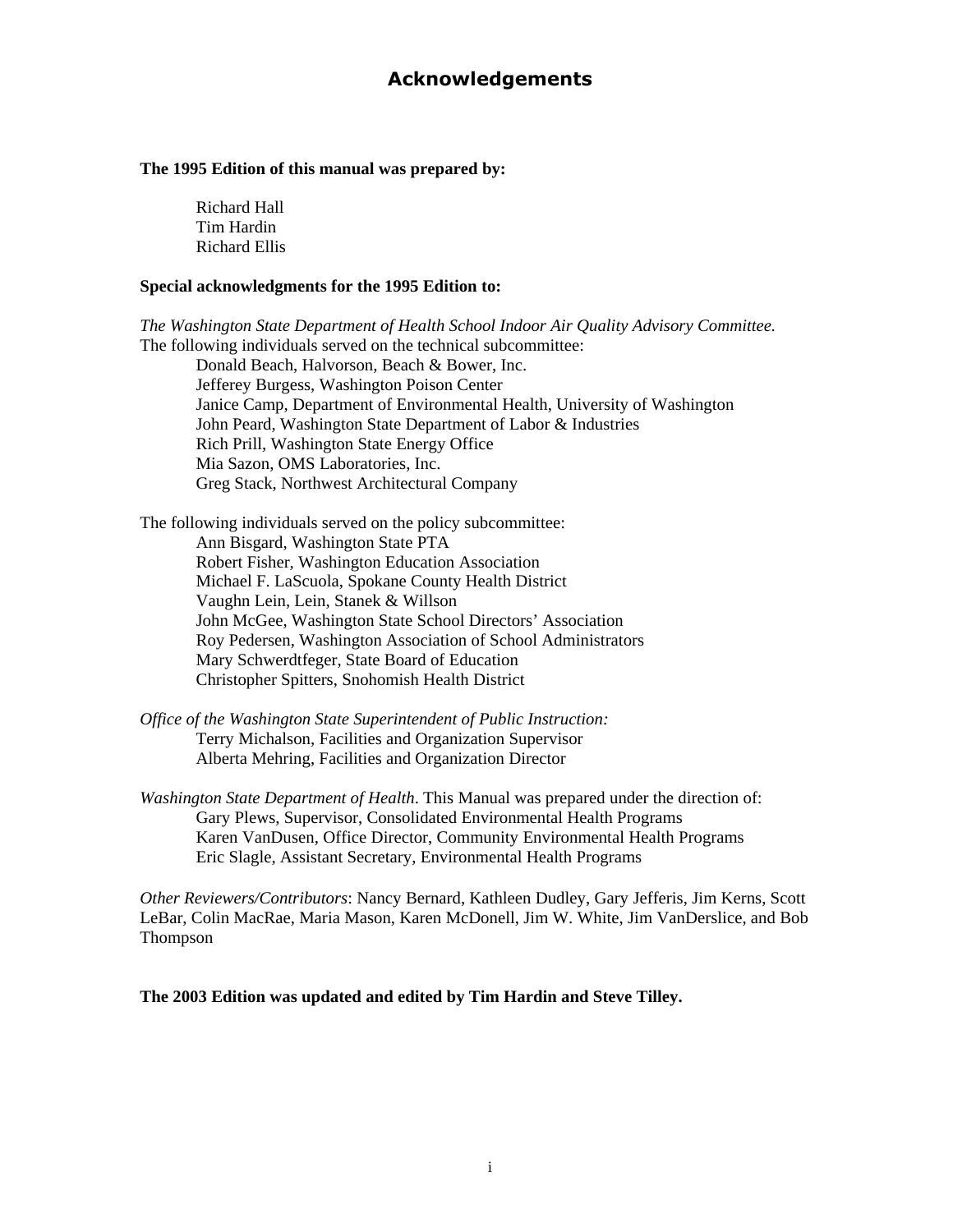## **Preface**

<span id="page-3-0"></span>The School Indoor Air Quality Best Management Practices Manual was prepared by the Washington State Department of Health in response to requirements of the Washington State Legislature. Financial assistance was provided by the Office of the Superintendent of Public Instruction.

The Manual was prepared between July 1994 and January 1995, and updated in 2003. During the initial preparation, the Department of Health formed and consulted with a School Indoor Air Quality Advisory Committee, which provided valuable technical guidance and policy support.

The Department of Health encourages all users of the Manual to examine the concepts, recommendations, and procedures outlined in the Manual; evaluate their usefulness and effectiveness; identify any costs and obstacles to implementation; and document any benefits received. Users of the Manual are invited to report their findings to the Department of Health, Office of Environmental Health and Safety (refer to the address and phone number on the title page). Such information may be used to update and improve the Manual, and may assist in identifying training and technical assistance needs related to school indoor air quality.

This Manual includes some practices that are required by law, as well as practices that are not legally required but are recommended to promote good quality air in schools. School districts and others using this Manual should evaluate the discretionary recommendations and adopt or promote those that are relevant applicable and feasible to implement. In the event that any recommendations offered in this Manual conflict with codes or laws, the codes or laws take precedence.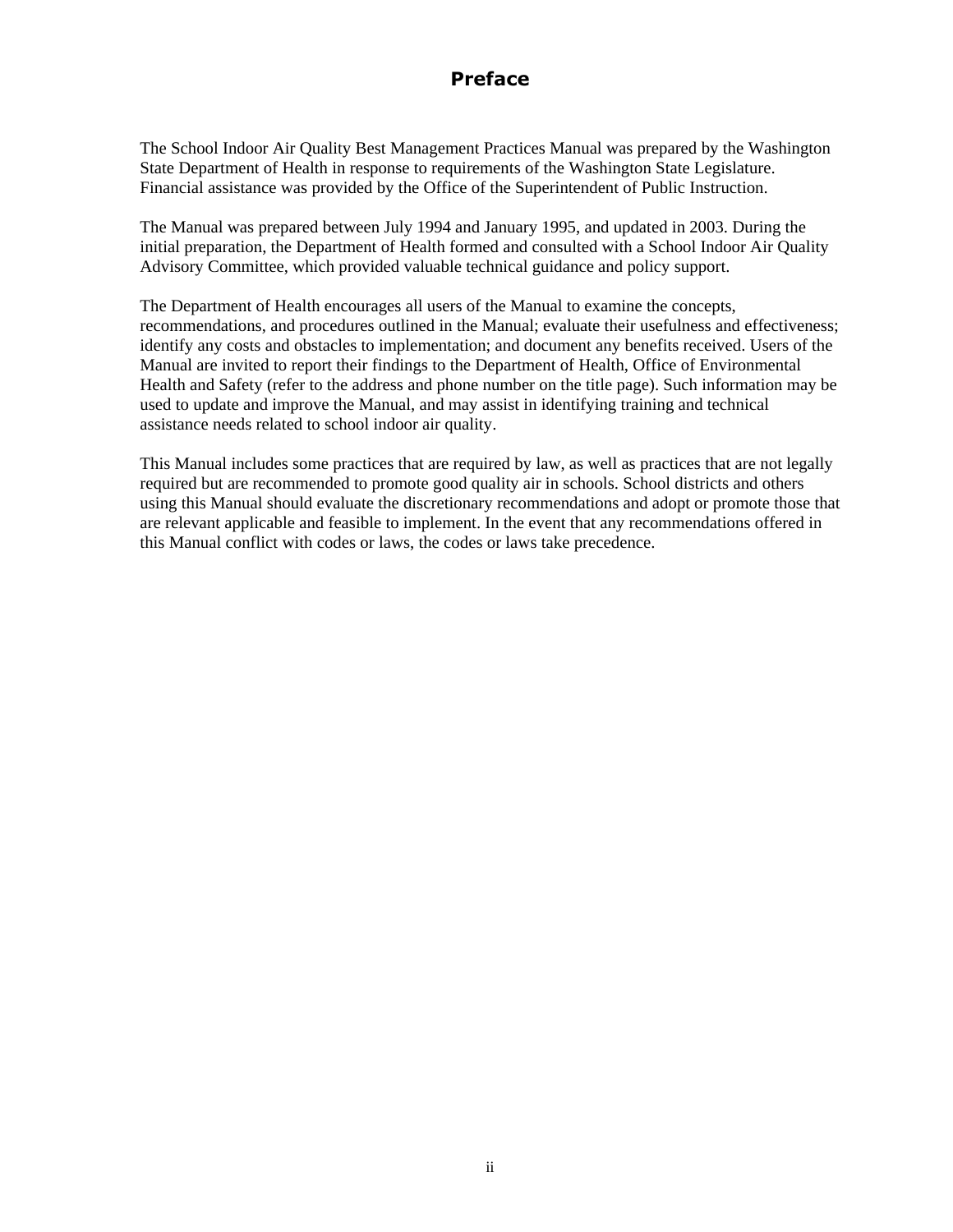## **Contents**

| TABLE 1-1. SUMMARY OF RECOMMENDED PRACTICES TO ATTAIN AND MAINTAIN GOOD |  |
|-------------------------------------------------------------------------|--|
|                                                                         |  |
|                                                                         |  |
|                                                                         |  |
|                                                                         |  |
|                                                                         |  |
|                                                                         |  |
|                                                                         |  |
|                                                                         |  |
|                                                                         |  |
|                                                                         |  |
| H. POTENTIAL FOR ROOM OR BUILDING CLOSURES AND OCCUPANT RELOCATION 7    |  |
|                                                                         |  |
|                                                                         |  |
|                                                                         |  |
|                                                                         |  |
|                                                                         |  |
|                                                                         |  |
|                                                                         |  |
|                                                                         |  |
|                                                                         |  |
|                                                                         |  |
|                                                                         |  |
|                                                                         |  |
|                                                                         |  |
|                                                                         |  |
|                                                                         |  |
|                                                                         |  |
|                                                                         |  |
| L. OCCUPANTS PARTICULARLY SUSCEPTIBLE TO INDOOR AIR CONTAMINANTS  22    |  |
|                                                                         |  |
|                                                                         |  |
|                                                                         |  |
|                                                                         |  |
|                                                                         |  |
|                                                                         |  |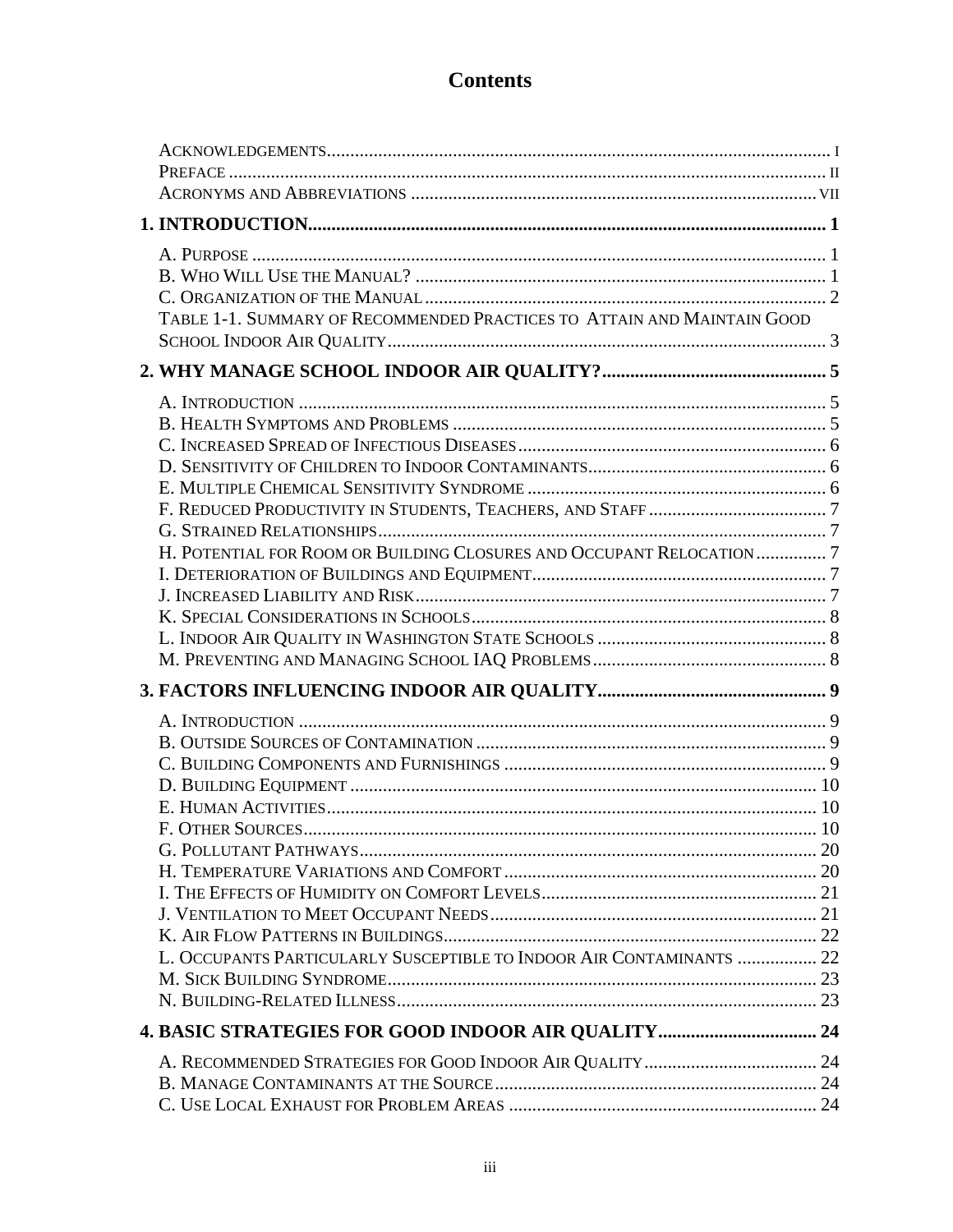| 6. DESIGNING SCHOOLS FOR GOOD INDOOR AIR QUALITY  30                    |  |
|-------------------------------------------------------------------------|--|
|                                                                         |  |
|                                                                         |  |
|                                                                         |  |
|                                                                         |  |
|                                                                         |  |
|                                                                         |  |
|                                                                         |  |
|                                                                         |  |
|                                                                         |  |
|                                                                         |  |
| K. CONTROL INTERIOR TEMPERATURE, HUMIDITY AND OTHER CONDITIONS  43      |  |
|                                                                         |  |
| M. ADVANTAGES AND DISADVANTAGES OF HVAC SYSTEMS FOR CLASSROOMS 44       |  |
|                                                                         |  |
|                                                                         |  |
| P. TARGET AND EVALUATE MATERIALS, INTERIOR FINISHES, AND FURNISHINGS 50 |  |
|                                                                         |  |
| R. COLLECT AND EVALUATE MATERIAL AND PRODUCT INFORMATION  54            |  |
|                                                                         |  |
|                                                                         |  |
|                                                                         |  |
|                                                                         |  |
|                                                                         |  |
|                                                                         |  |
|                                                                         |  |
|                                                                         |  |
|                                                                         |  |
|                                                                         |  |
|                                                                         |  |
|                                                                         |  |
|                                                                         |  |
|                                                                         |  |
|                                                                         |  |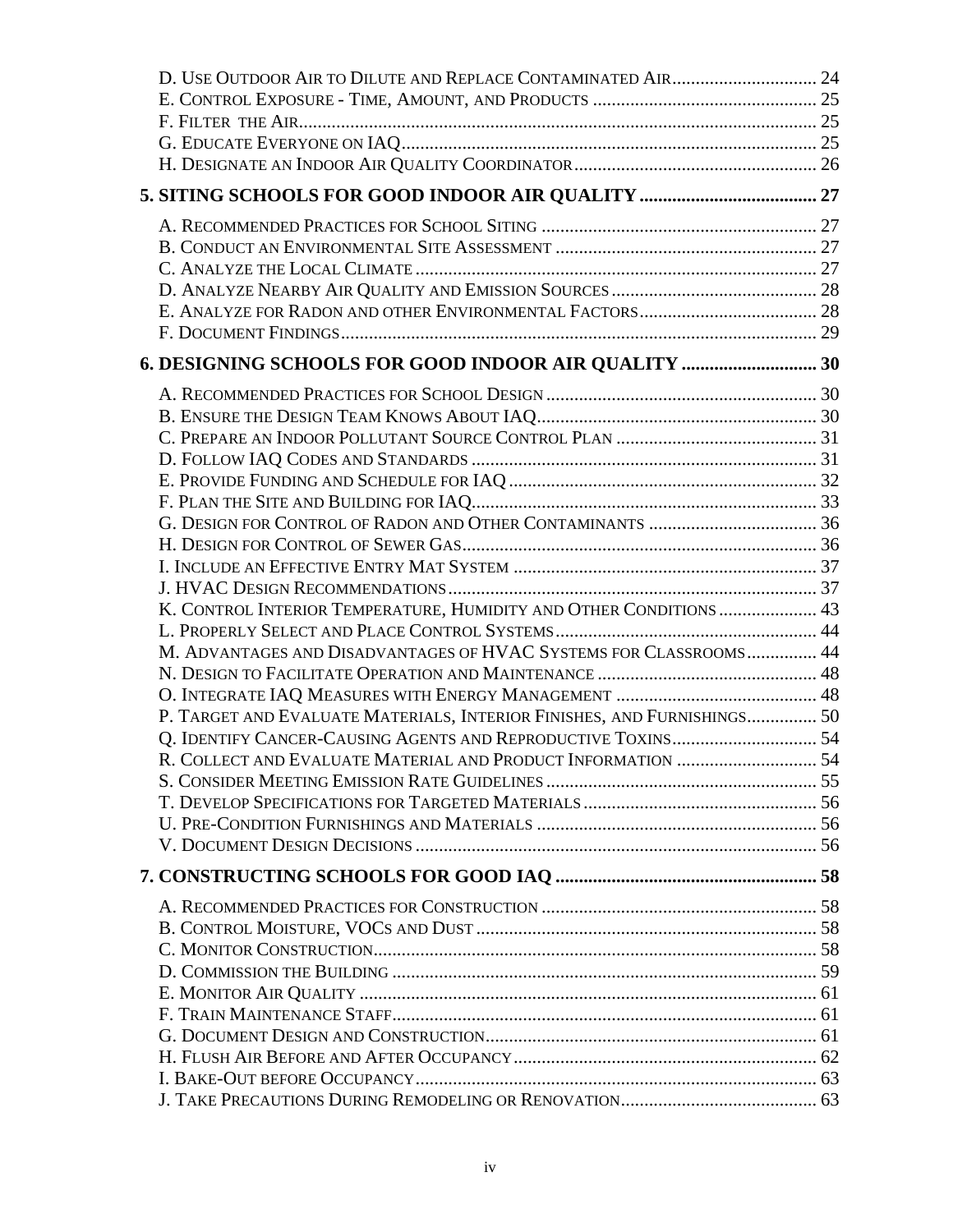| A. RECOMMENDED PRACTICES FOR OPERATING AND MAINTAINING HVAC 68              |  |
|-----------------------------------------------------------------------------|--|
|                                                                             |  |
|                                                                             |  |
|                                                                             |  |
|                                                                             |  |
|                                                                             |  |
|                                                                             |  |
| H. TRAIN ON PERSONAL PROTECTIVE EQUIPMENT AND SAFETY STANDARDS  72          |  |
|                                                                             |  |
| A. RECOMMENDATIONS FOR CONTROLLING GENERAL CONTAMINANT SOURCES  73          |  |
|                                                                             |  |
|                                                                             |  |
|                                                                             |  |
|                                                                             |  |
|                                                                             |  |
|                                                                             |  |
|                                                                             |  |
|                                                                             |  |
| 10. CONTROLLING CONTAMINANT SOURCES IN CLASSROOMS, OFFICES,                 |  |
| A. RECOMMENDED PRACTICES FOR CONTROLLING CONTAMINANT SOURCES IN             |  |
|                                                                             |  |
|                                                                             |  |
| C. PROPERLY VENTILATE STAFF WORK ROOMS AND PRINTING ROOMS  81               |  |
|                                                                             |  |
|                                                                             |  |
|                                                                             |  |
|                                                                             |  |
|                                                                             |  |
|                                                                             |  |
| 11. ORGANIZING TO MAINTAIN GOOD INDOOR AIR QUALITY  89                      |  |
| A. RECOMMENDED PRACTICES FOR ORGANIZING TO MAINTAIN GOOD INDOOR AIR QUALITY |  |
|                                                                             |  |
| B. DESIGNATE AN INDOOR AIR QUALITY COORDINATOR FOR BUILDING OPERATIONS  89  |  |
|                                                                             |  |
|                                                                             |  |
| E. COMMUNICATE WITH STAFF, STUDENTS, PARENTS, AND OTHER INTEREST GROUPS 91  |  |
|                                                                             |  |
|                                                                             |  |
|                                                                             |  |
|                                                                             |  |
|                                                                             |  |
|                                                                             |  |
|                                                                             |  |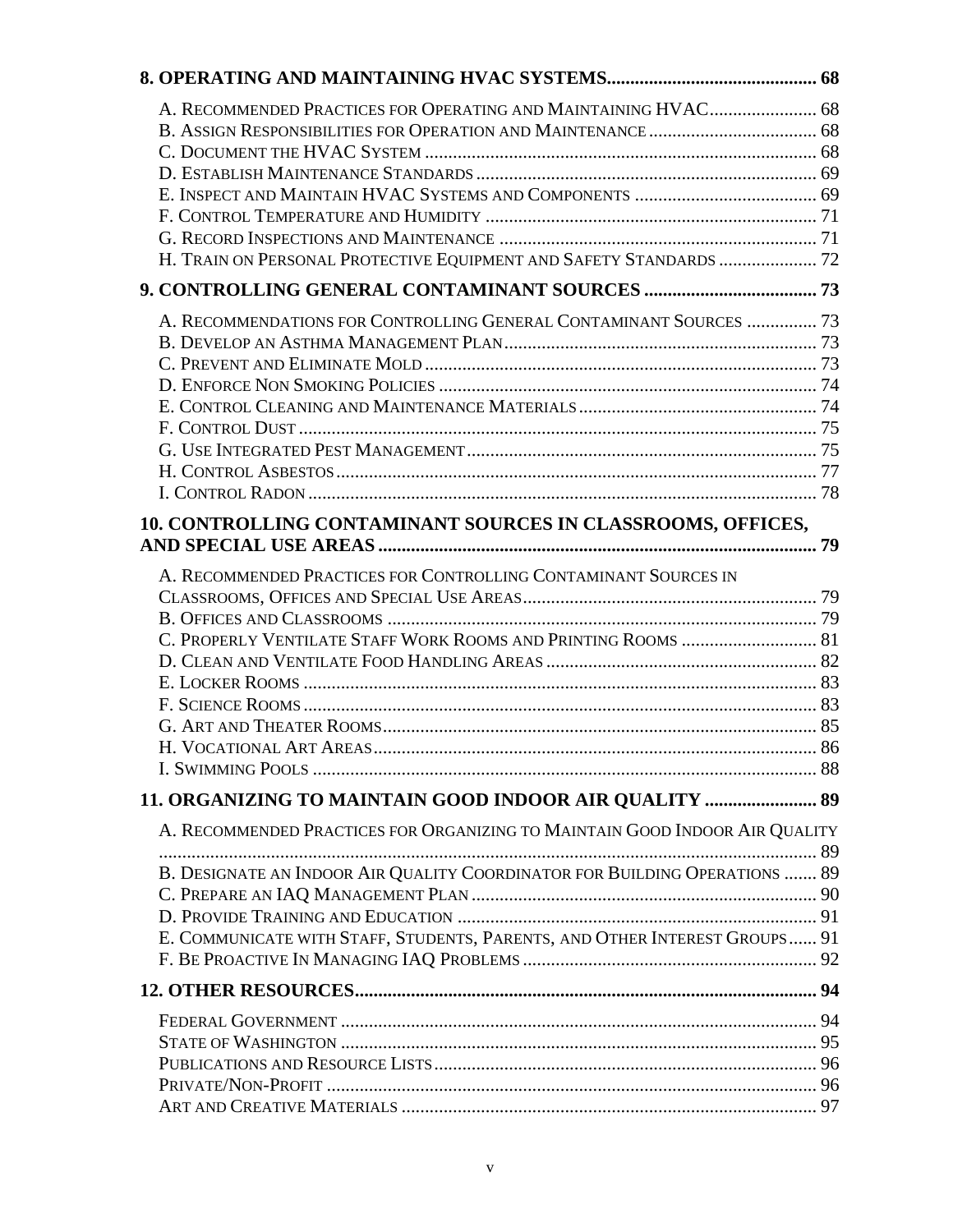| APPENDIX A CHAPTER 246-366 WAC PRIMARY AND SECONDARY SCHOOLS 1 |  |
|----------------------------------------------------------------|--|
|                                                                |  |
|                                                                |  |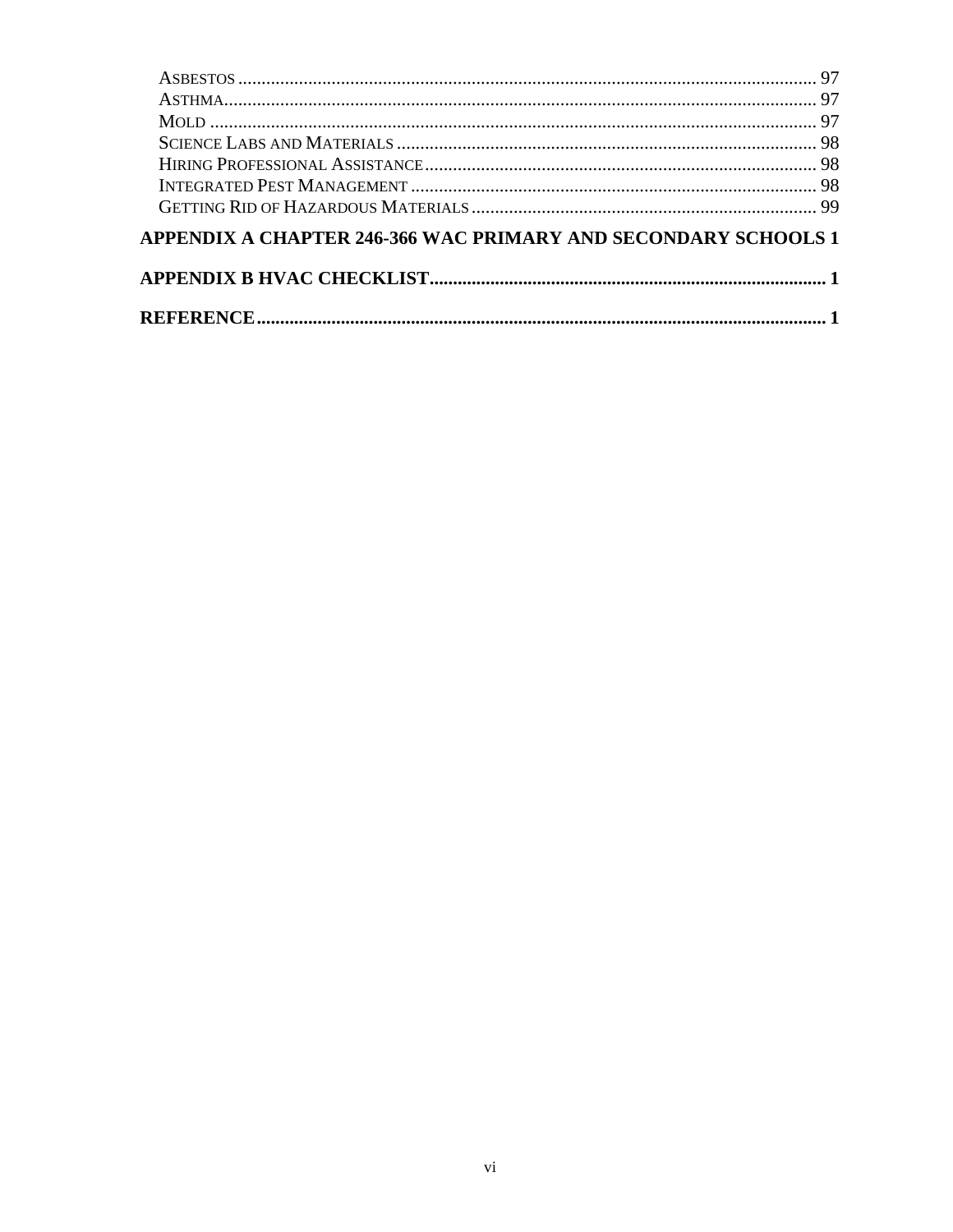## **Acronyms and Abbreviations**

<span id="page-8-0"></span>

| <b>ACGIH</b>  | American Conference of Governmental Industrial Hygienists                 |
|---------------|---------------------------------------------------------------------------|
| <b>AHERA</b>  | Asbestos Hazard Emergency Response Act 40CFR Part 763 Subpart E           |
| <b>ASHRAE</b> | American Society of Heating, Refrigerating and Air-Conditioning Engineers |
| <b>ASTM</b>   | American Society for Testing and Materials                                |
| <b>CHPS</b>   | The Collaborative for High Performance Schools                            |
| <b>CRI</b>    | Carpet and Rug Institute                                                  |
| <b>DOH</b>    | Department of Health, State of Washington                                 |
| <b>DOE</b>    | Department of Ecology, State of Washington                                |
| <b>ESA</b>    | <b>Environmental Site Assessment</b>                                      |
| <b>EPA</b>    | U.S. Environmental Protection Agency                                      |
| <b>HEPA</b>   | High Efficiency Particulate Air Filter                                    |
| <b>HUD</b>    | U.S. Department of Housing and Urban Development                          |
| <b>HVAC</b>   | Heating, Ventilation and Air Conditioning                                 |
| IAQ           | <b>Indoor Air Quality</b>                                                 |
| <b>IPM</b>    | <b>Integrated Pest Management</b>                                         |
| L&I           | Department of Labor and Industries, State of Washington                   |
| <b>MDF</b>    | Medium-Density Fiberboard                                                 |
| <b>MCS</b>    | <b>Multiple Chemical Sensitivity</b>                                      |
| <b>MSDS</b>   | Material Safety Data Sheet                                                |
| <b>NAAQS</b>  | National Ambient Air Quality Standards (from EPA)                         |
| <b>NADCA</b>  | National Air Duct Cleaners Association                                    |
| <b>NOAA</b>   | U.S. National Oceanic and Atmospheric Administration                      |
| <b>OSPI</b>   | Office of the Superintendent of Public Instruction, State of Washington   |
| <b>PEL</b>    | Permissible Exposure Level                                                |
| <b>SIAQ</b>   | School Indoor Air Quality                                                 |
| <b>SBS</b>    | <b>Sick Building Syndrome</b>                                             |
| <b>TVOC</b>   | <b>Total Volatile Organic Compounds</b>                                   |
| <b>TLV</b>    | <b>Threshold Limit Value</b>                                              |
| <b>VAV</b>    | Variable air volume                                                       |
| <b>VOC</b>    | Volatile Organic Compound                                                 |
| <b>WAC</b>    | Washington Administrative Code                                            |
| <b>WISHA</b>  | Washington Industrial Safety and Health Act                               |
| <b>WSU</b>    | <b>Washington State University</b>                                        |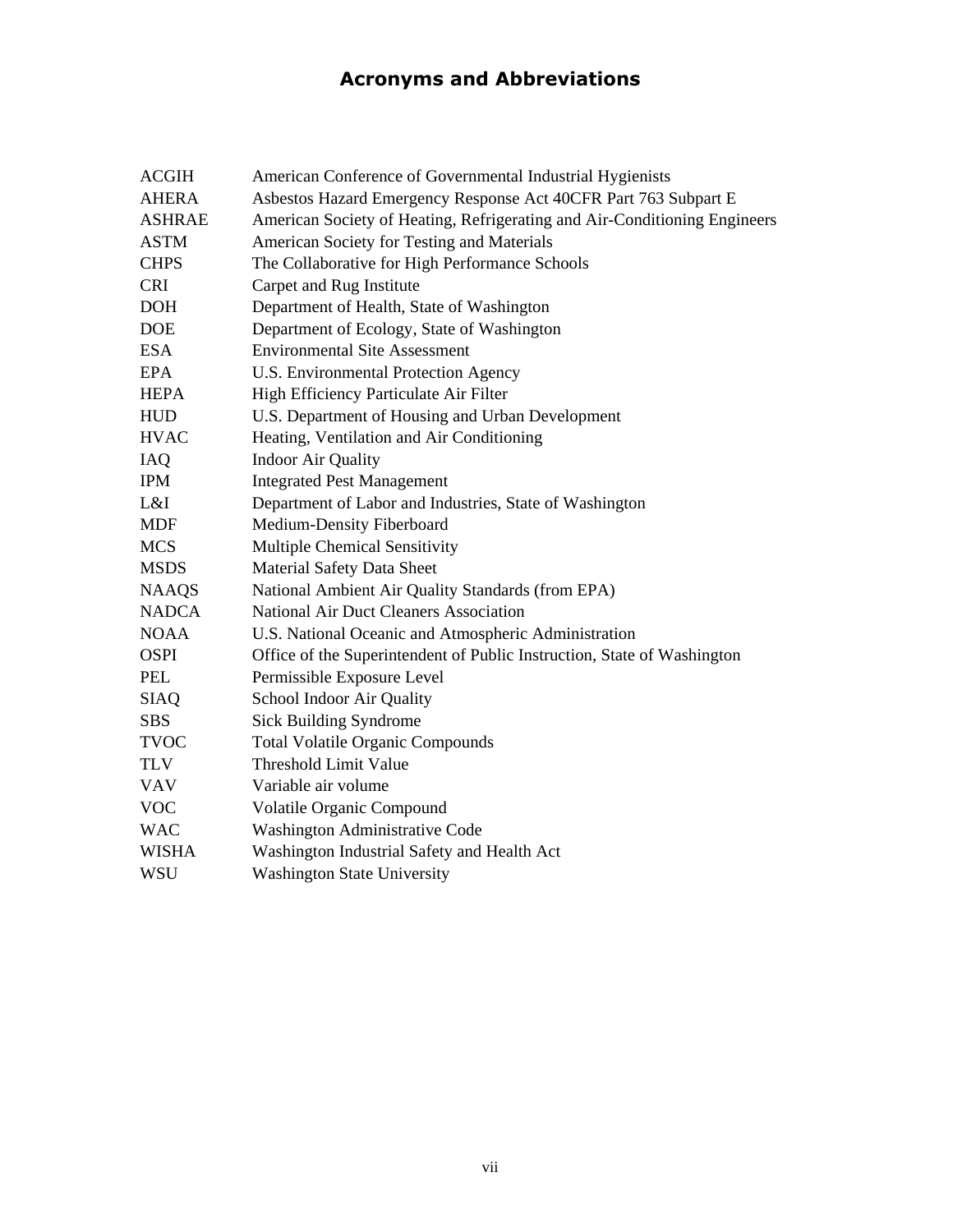# <span id="page-9-0"></span>**1. Introduction**

## **A. Purpose**

This Manual is intended to help achieve and maintain good indoor air quality (IAQ) in Washington's K-12 schools. Good quality indoor air contributes to a safe, healthy, productive, and comfortable environment for students, teachers, and other school staff.

The Manual focuses on practices that can be undertaken during the siting, design, construction, and renovation of a school. Although the Manual focuses on new and renovated schools, it recommends practices to help ensure good indoor air quality during building occupancy. These practices affect operation and maintenance, repairs and minor construction, as well as the school's administrative organization and lines of communication.

The Manual also suggests protocols and useful reference documents for investigating and handling indoor air quality complaints and problems that arise. The broad scope of this Manual will allow it to be useful in managing indoor air quality issues in existing, older schools as well as newly-constructed or renovated buildings.

Many factors can cause poor indoor air quality. These include: contaminated outdoor air brought into the building; building materials, furnishings and equipment; facility operation and maintenance practices; various activities of students, teachers, and staff; and heating, ventilation, and air conditioning (HVAC) systems and their operation. Problems that arise from indoor air may be more difficult to solve unless there is good communication among staff, teachers, students, parents, and other interested or affected groups.

## **B. Who Will Use the Manual?**

This Manual is primarily intended for:

- □ School administrators, teachers, school building administrative staff, and central administrative staff.
- $\Box$  Architects and engineers.
- □ Local health and building officials.
- School facilities and maintenance personnel.

To ensure accountability and appropriate use of the practices presented in this Manual, each school should appoint a school indoor air quality coordinator (IAQ coordinator)*.* This function is described in Chapter 4: Basic Strategies for Good Indoor Air Quality, and Chapter 11: Indoor Air Quality Planning and Management.

Other groups that have a significant interest in school indoor air quality issues and application of the best management practices include:

- □ Students and their parents.
- Local school boards.
- $\Box$  School site councils
- $\Box$  Other contract providers of supplies, services, equipment, and facilities.
- □ State agencies and universities.

The other contract providers identified above include companies that maintain HVAC systems, provide school supplies, and manufacture or supply construction materials, building furnishings and equipment.

School administrators and the IAQ coordinator should keep interested parties informed about the school's efforts to manage indoor air quality. The IAQ coordinator should work closely with those involved to ensure that, as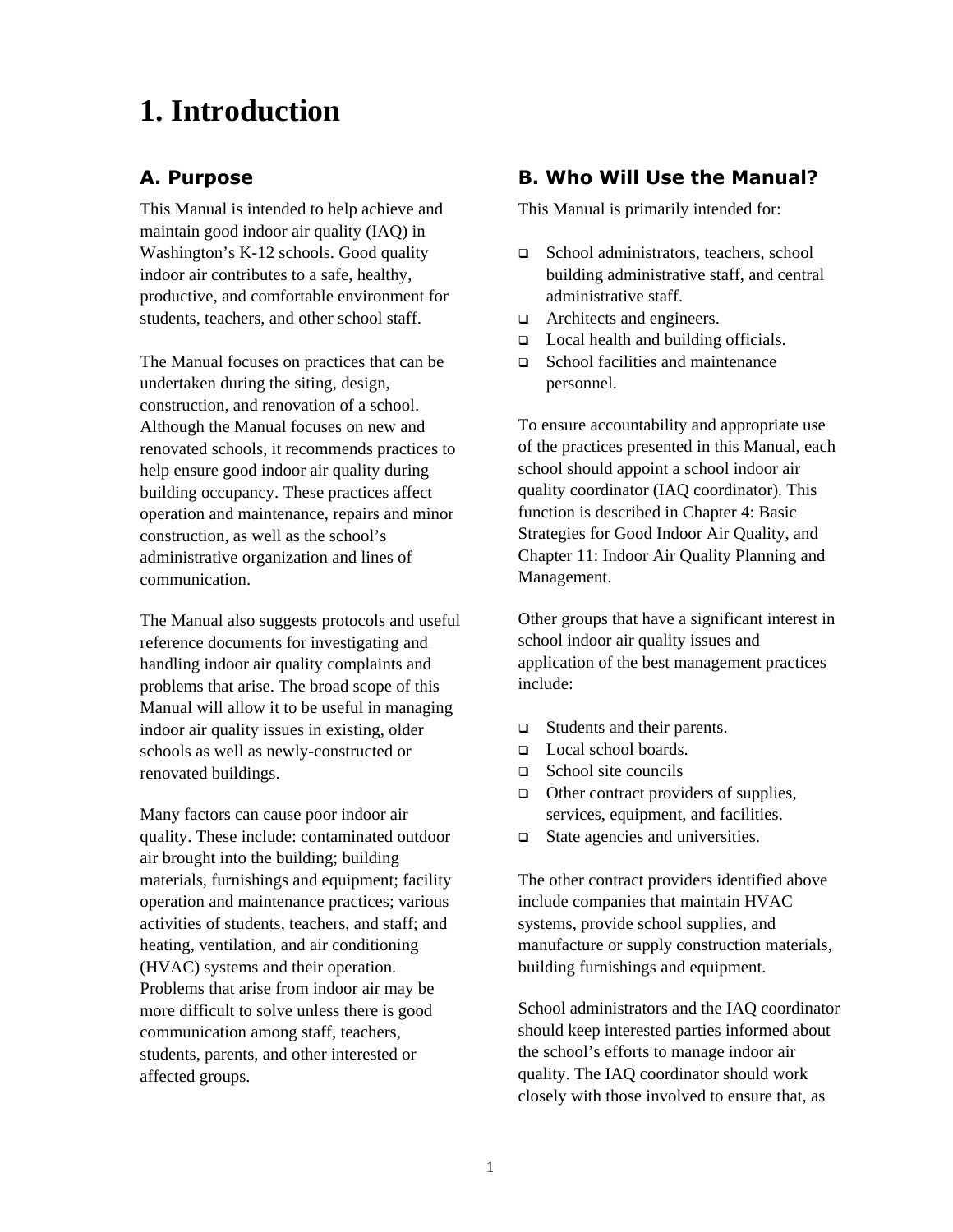<span id="page-10-0"></span>appropriate, the best management practices are followed during each phase of school development or renovation, and during school operation.

## **C. Organization of the Manual**

Chapter 2 of this Manual discusses the importance of managing school indoor air quality and highlights the consequences of poor indoor air quality. Chapter 3 describes **t**he factors that influence indoor air quality.

Chapters 4 through 11 present and discuss recommended practices for siting, designing, constructing, operating, and maintaining schools for good indoor air quality. Table 1-1 highlights the practices recommended in these chapters.

Chapter 12 and the appendices to this Manual provide contact information and helpful reference material.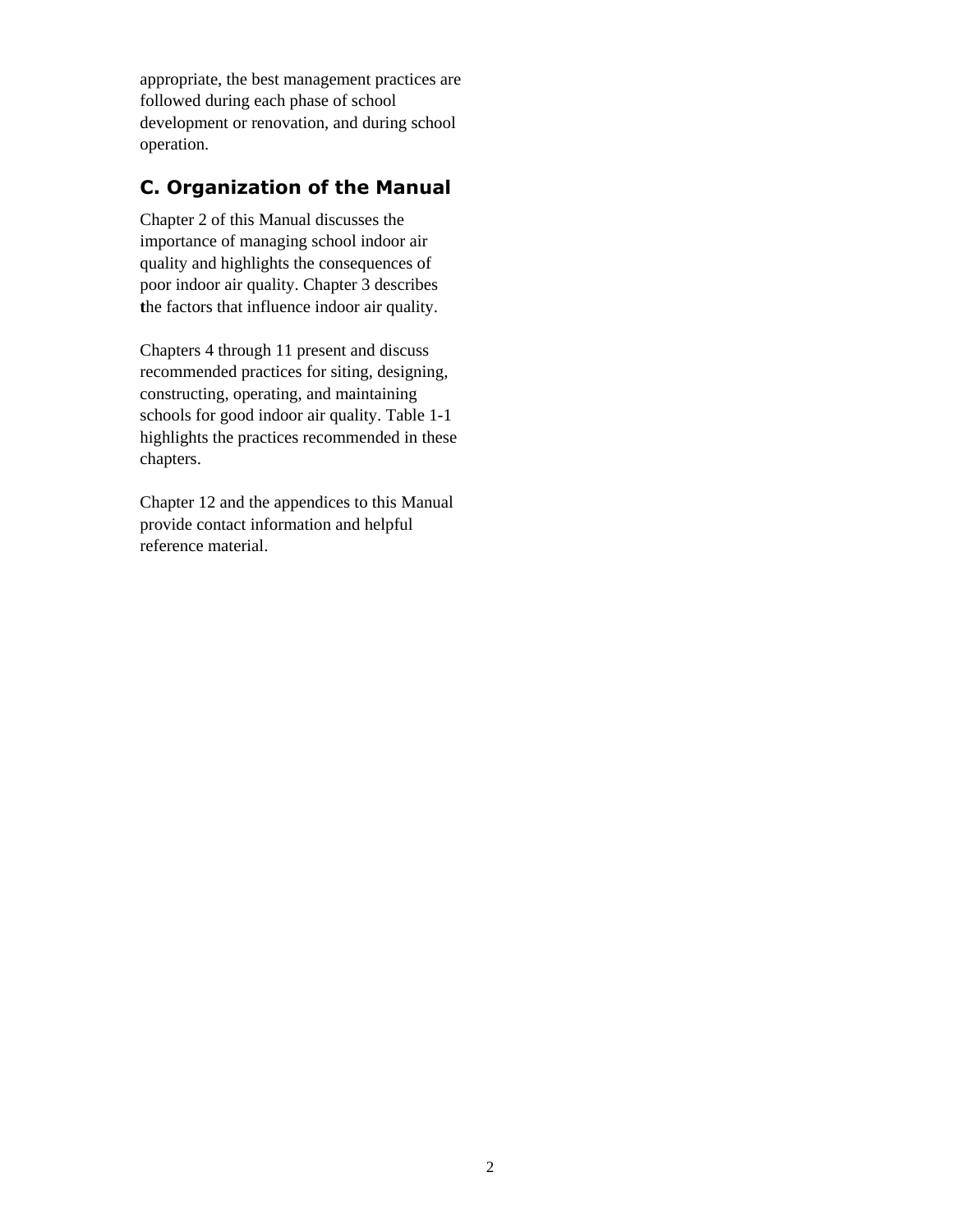### **Table 1-1. Summary of Recommended Practices to Attain and Maintain Good School Indoor Air Quality**

<span id="page-11-0"></span>This Manual includes some practices that are required by law, as well as practices that are not legally required but are recommended to promote good quality air in schools. School districts and others using this Manual should evaluate the discretionary recommendations and adopt or promote those that are applicable and feasible to implement. In the event that any recommendations offered in this Manual conflict with codes or laws, the codes or laws take precedence. The practices summarized here are further discussed in chapters 4-11 of this Manual.

#### **Recommended Strategies for Good Indoor Air Quality (Chapter 4)**

- $\Box$  Manage contaminants at the source
- $\Box$  Use local exhaust for problem areas
- $\Box$  Use outdoor air to dilute and replace contaminated air
- $\Box$  Control exposure by managing time, amount, and location of products used
- □ Filter the air
- □ Educate everyone on IAO
- $\Box$  Designate an indoor air quality coordinator for siting, design, construction, and operation

#### **Recommended Practices for School Siting (Chapter 5)**

- Conduct an Environmental Site Assessment
- $\Box$  Analyze the local climate
- Analyze nearby air quality and emission sources
- □ Analyze for radon and other factors
- Document findings

#### **Recommended Practices for School Design (Chapter 6)**

- □ Ensure the design team knows about IAQ
- **Prepare an indoor pollutant source control** plan
- Follow IAQ codes and standards
- □ Provide funding and schedule for IAQ
- □ Plan the site and building for IAO
- $\Box$  Design for control of radon and other contaminants
- $\Box$  Design for control of sewer gas
- $\Box$  Design an effective entry mat system
- $\Box$  Protect the quality of air near air intakes
- □ Size HVAC for maximum occupancy according to standards
- □ Provide flexibility to adjust HVAC for changes in building occupancy and use
- $\Box$  Take special precautions when using natural ventilation
- $\Box$  Control microbial growth through HVAC design
- $\Box$  Provide exhaust for special use areas
- $\Box$  Keep duct insulation contained and dry
- **Properly select, install and maintain air** filtration
- □ Control interior temperature, humidity and other conditions
- $\Box$  Properly select and place control systems
- □ Where feasible, use central HVAC air handling units that serve multiple rooms
- □ Design HVAC to facilitate operation and maintenance
- $\Box$  Integrate IAQ measures with energy management
- □ Target and evaluate materials, finishes, and furnishings
- Identify cancer-causing agents and reproductive toxins
- $\Box$  Consider meeting emission rate guidelines
- $\Box$  Precondition furnishings and materials
- $\Box$  Document design decisions

#### **Recommended Practices for Construction (Chapter 7)**

- □ Control moisture, VOCs and dust
- **D** Monitor construction
- $\Box$  Commission the building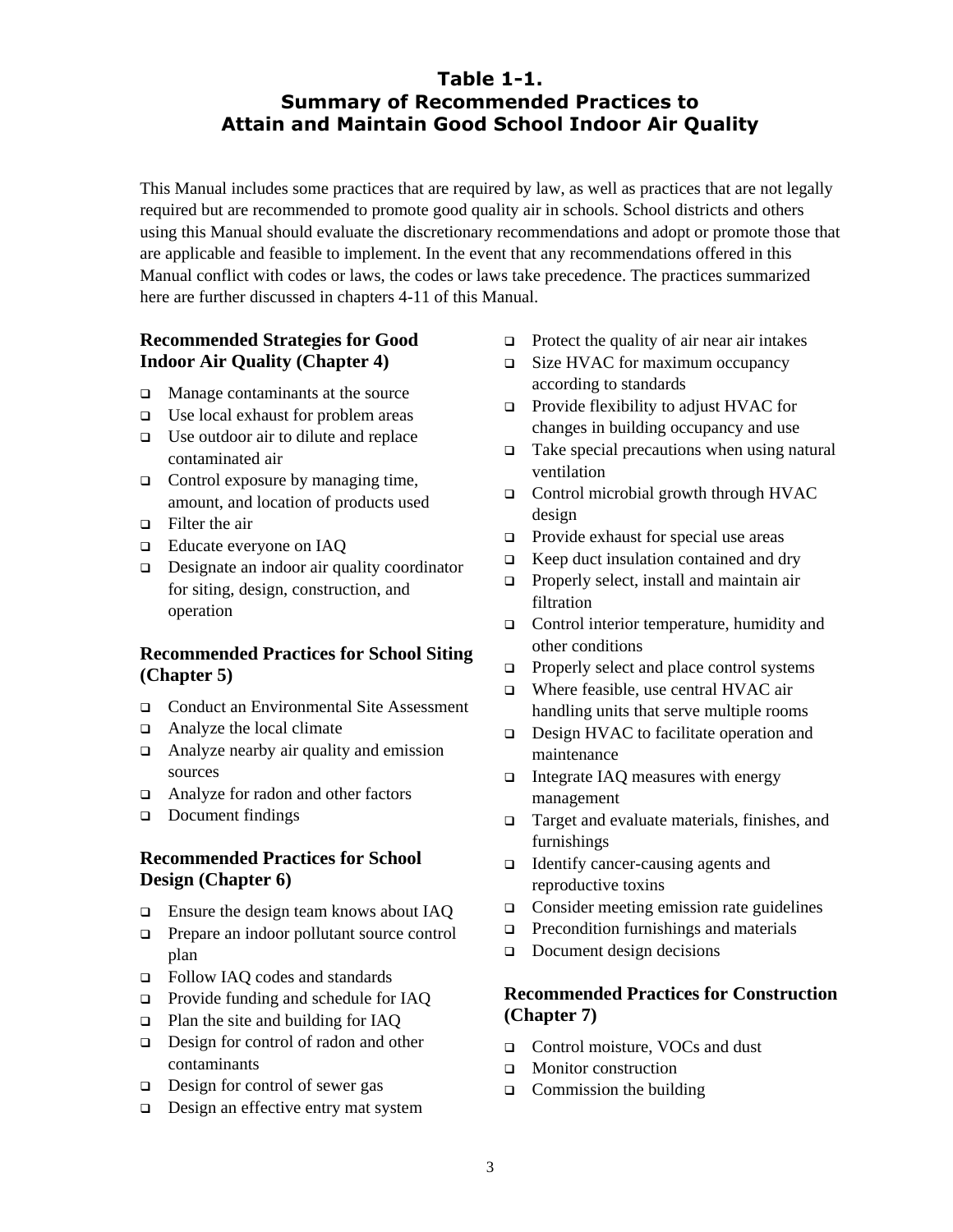- $\Box$  Monitor air quality
- □ Train maintenance staff
- Document design and construction
- □ Flush air before and after occupancy
- $\Box$  Take precautions during remodeling or renovation

#### **Recommended Practices for Operating and Maintaining HVAC (Chapter 8)**

- $\Box$  Assign responsibilities for operation and maintenance
- Document the HVAC system
- □ Inspect and maintain HVAC system and components
- $\Box$  Control temperature and humidity
- $\Box$  Record inspections and maintenance
- □ Train on personal protective equipment and safety standards

#### **Recommendations for Controlling General Contaminant Sources (Chapter 9)**

- Develop an asthma management plan
- **D** Prevent and eliminate mold
- $\Box$  Enforce tobacco use policies
- $\Box$  Control cleaning and maintenance materials
- □ Control dust
- □ Use integrated pest management
- □ Control asbestos
- $\Box$  Monitor for radon and control as necessary

#### **Recommended Practices for Controlling Contaminant Sources in Classrooms, Offices and Special Use Areas (Chapter 10)**

- $\Box$  Encourage good personal hygiene
- □ Maintain clean classrooms and offices
- **Properly ventilate staff work rooms and** printing rooms
- Clean and ventilate food handling areas
- $\Box$  Use special precautions for locker rooms
- **Provide special ventilation and control** materials and practices in science rooms
- Ventilate and control materials and practices in art and theater rooms
- $\Box$  Do not keep pets in the classroom
- $\Box$  Eliminate the use of VOC rich products (markers, air fresheners other highly scented products)
- **Provide special ventilation and control** materials and practices in vocational art areas
- Provide special ventilation and control chemicals and practices in swimming pools

#### **Recommended Practices for Organizing to Maintain Good Indoor Air Quality (Chapter 11)**

- □ Designate an IAQ Coordinator for building operations
- **D** Prepare an IAQ management plan
- $\Box$  Provide training and education
- $\Box$  Communicate with staff, students, parents, and other interest groups
- $\Box$  Be proactive in managing IAQ problems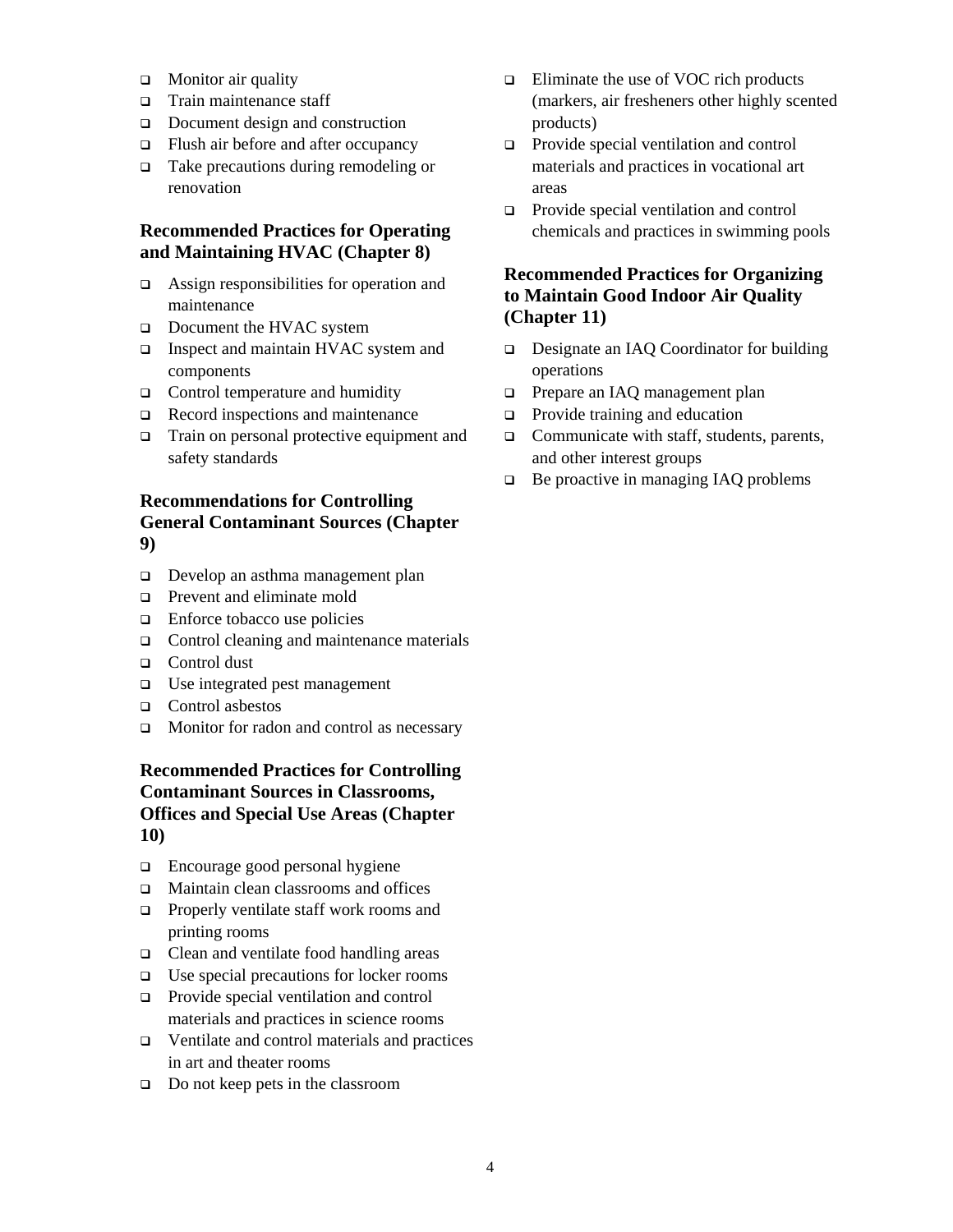# <span id="page-13-0"></span>**2. Why Manage School Indoor Air Quality?**

## **A. Introduction**

Over the last few decades, considerable attention has been directed toward the problems of indoor air quality. It has become increasingly clear that exposure to contaminated indoor air may not only be unpleasant, but can have serious adverse health effects.

Levels of specific contaminants in indoor air may be significantly higher than outdoors. Contaminants found at increased levels indoors include: formaldehyde; other volatile organic compounds (VOCs); pesticides; radon; molds and bacteria; and byproducts of combustion such as solid particles, carbon monoxide, and nitrogen oxides. $<sup>1</sup>$  $<sup>1</sup>$  $<sup>1</sup>$ </sup>

Of course, many factors influence indoor air pollution levels. These include: activities of building occupants (including maintenance activities); the types of building materials; furnishings and equipment; the levels of outdoor contamination; the season; indoor humidity and temperature; and ventilation rates. Not only are we potentially exposed to a greater level of contamination indoors than outdoors, most of us are exposed to indoor air for a *longer period* of time, on average. We spend over 90 percent of our time indoors.<sup>2</sup>

#### **B. Health Symptoms and Problems**

Indoor air quality problems often cause nonspecific symptoms rather than clearly defined illnesses. The symptoms most commonly attributed to indoor air quality problems include:

- □ Headache, fatigue, and shortness of breath.
- □ Sinus congestion, coughing, and sneezing.
- $\Box$  Eye, nose, throat, and skin irritation.
- Dizziness and nausea.

The most common symptoms experienced or reported in school buildings with IAQ problems

are mucous membrane irritation and respiratory symptoms. Other physiologic systems can also be caused by exposure to indoor air contaminants. Irritation, pulmonary, cardiovascular, and nervous system effects are highlighted briefly below.<sup>3</sup> [\(](#page-134-2)Chapter 3 provides additional information on indoor air pollutant sources and comfort and health effects.)

Indoor air pollutants may irritate the skin, eyes, nose and throat and upper airways. They may also create dry mucous membranes, erythema (redness or inflammation of the skin), headache, and abnormal taste. Pollutants such as formaldehyde and other VOCs, which includes highly scented products, combustion products, and particulates are examples that may cause these symptoms.

Pulmonary effects may include rapid breathing, exacerbation of asthma, allergies, and flu-like symptoms. These may come from combustion products, formaldehyde and other VOCs, and particulates. Some individuals susceptible to certain biological air contaminants may develop hypersensitivity diseases including hypersensitivity pneumonitis and humidifier fever. Legionnaire's disease can occur from aerosolization of Legionella bacteria from HVAC cooling towers, humidifiers, and evaporative condensers.

Cardiovascular effects may include fatigue. Exposure to combustion products, VOCs, and particulates are most commonly associated with these symptoms. Elevated carbon monoxide levels can aggravate existing cardiovascular disease, and cause chest pain and heart damage.

Central nervous system effects may include headache, fatigue, malaise with nausea, and in certain circumstances, lack of coordination, impaired judgment, and blurred vision. Combustion products, formaldehyde and other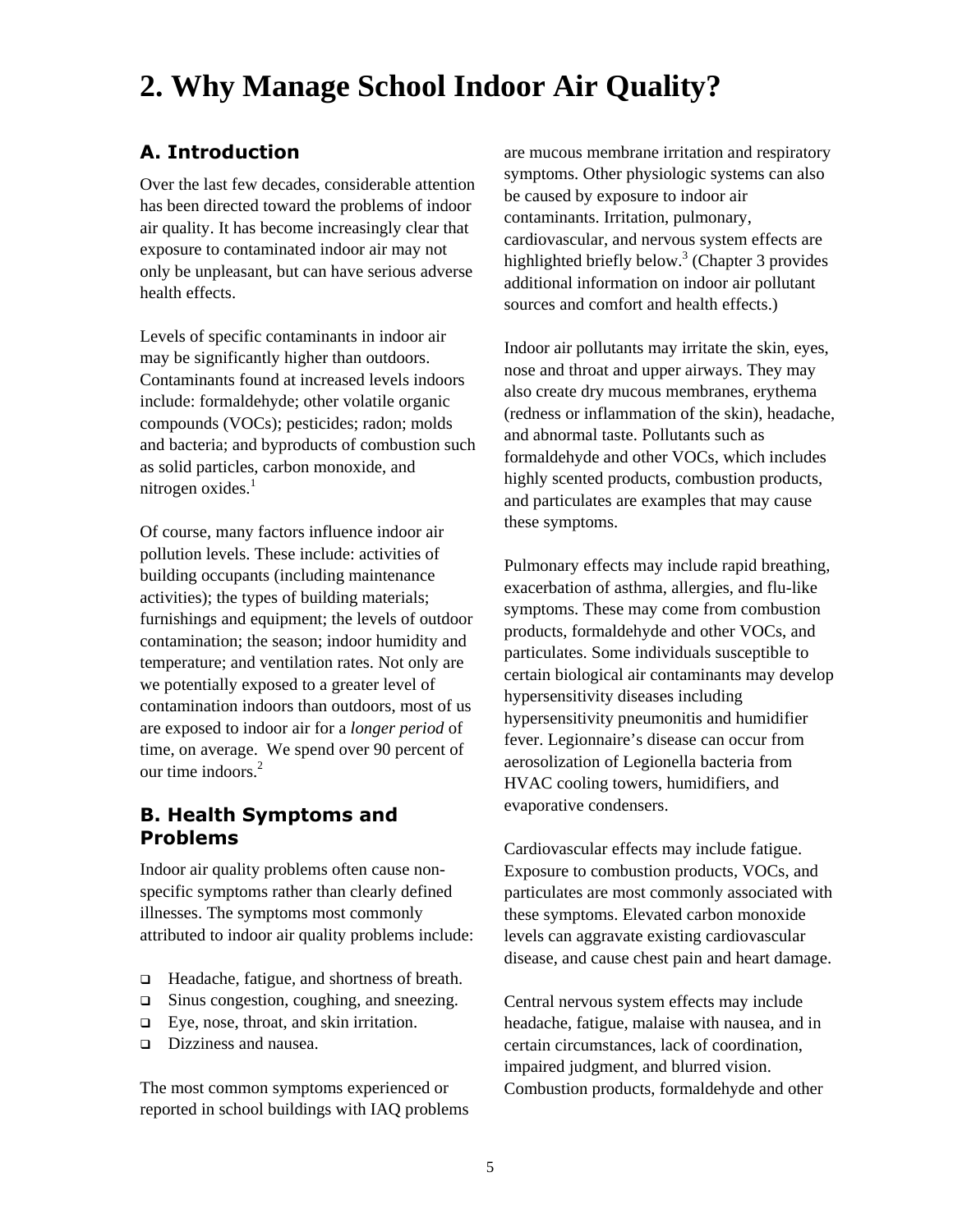<span id="page-14-0"></span>VOCs, and biological pollutants are associated with these effects.

Cancer and reproductive effects have also been associated with exposure to indoor air contaminants. Such effects may not be seen until years after exposure has taken place. Agents that are associated with these effects, including heavy metals and some solvents, are routinely used in certain fields of instruction such as science, vocational arts, and art.

Staff and students must be trained to take precautions in storing and handling toxic materials used in school curricula, and to use less toxic products when possible. In addition, the proper design and operation of instructional facilities and equipment, including exhaust systems, is essential to avoid exposure either to classroom participants or other building occupants. Staff or students who are pregnant must be especially protected from exposure since developing fetuses may be particularly susceptible to environmental toxins.

State and local health officials or other qualified occupational health and safety professionals may be consulted to answer questions concerning the health risks associated with exposure to indoor air contaminants (or hazardous materials), and to identify ways to minimize or reduce such risks. See Chapter 12 for additional resources.

People with allergies, asthma, or damaged immune systems may be more susceptible to certain indoor contaminants. This is noteworthy, since there has been a significant increase in the prevalence of asthma in children over the past decade.

## **C. Increased Spread of Infectious Diseases**

Biological agents in indoor air can cause disease. Diseases may include infections, hypersensitivity (where specific activation of the immune system causes disease), and toxicoses (where biologically produced chemical toxins

cause direct toxic effects). Infectious diseases that can be spread through indoor air or personal contact include influenza, other viral infections, tuberculosis, and measles. These diseases are more likely to be spread in indoor environments that are overcrowded and inadequately ventilated. $4, 5$  $4, 5$ 

## **D. Sensitivity of Children to Indoor Contaminants**

Children may be more likely than adults to be adversely affected by indoor air pollution. Children breathe a greater volume of air relative to their body weight and this may lead to a greater burden of pollutants on their bodies.<sup>[6](#page-134-5)</sup> In addition, younger children are less likely than adults to comprehend and clearly communicate their symptoms. Comfort issues may also affect children. These issues can include being too hot or too cold and this may cause them to be restless or sleepy in addition to displaying other symptoms as a result of poor indoor air quality.<sup>7</sup>

## **E. Multiple Chemical Sensitivity**

Multiple chemical sensitivity (MCS) is a diagnosis for which a single cause has not been identified. Individuals who are considered to be multiple chemical sensitive experience many of the symptoms associated with exposure to indoor air pollutants. The most frequent symptoms include headache and fatigue.

Generally MCS is thought to be acquired by certain individuals when they are exposed and become sensitized to environmental contaminants, which may include indoor air contaminants. People may become sensitized through a single high-level exposure, or longterm, low-level exposure. Once sensitized, these individuals may experience severe symptoms when exposed to the same chemicals or unrelated chemical substances. Symptoms may occur with very low levels of chemical exposure—levels that do not cause symptoms in most of the general population.<sup>8, [9](#page-134-8)</sup>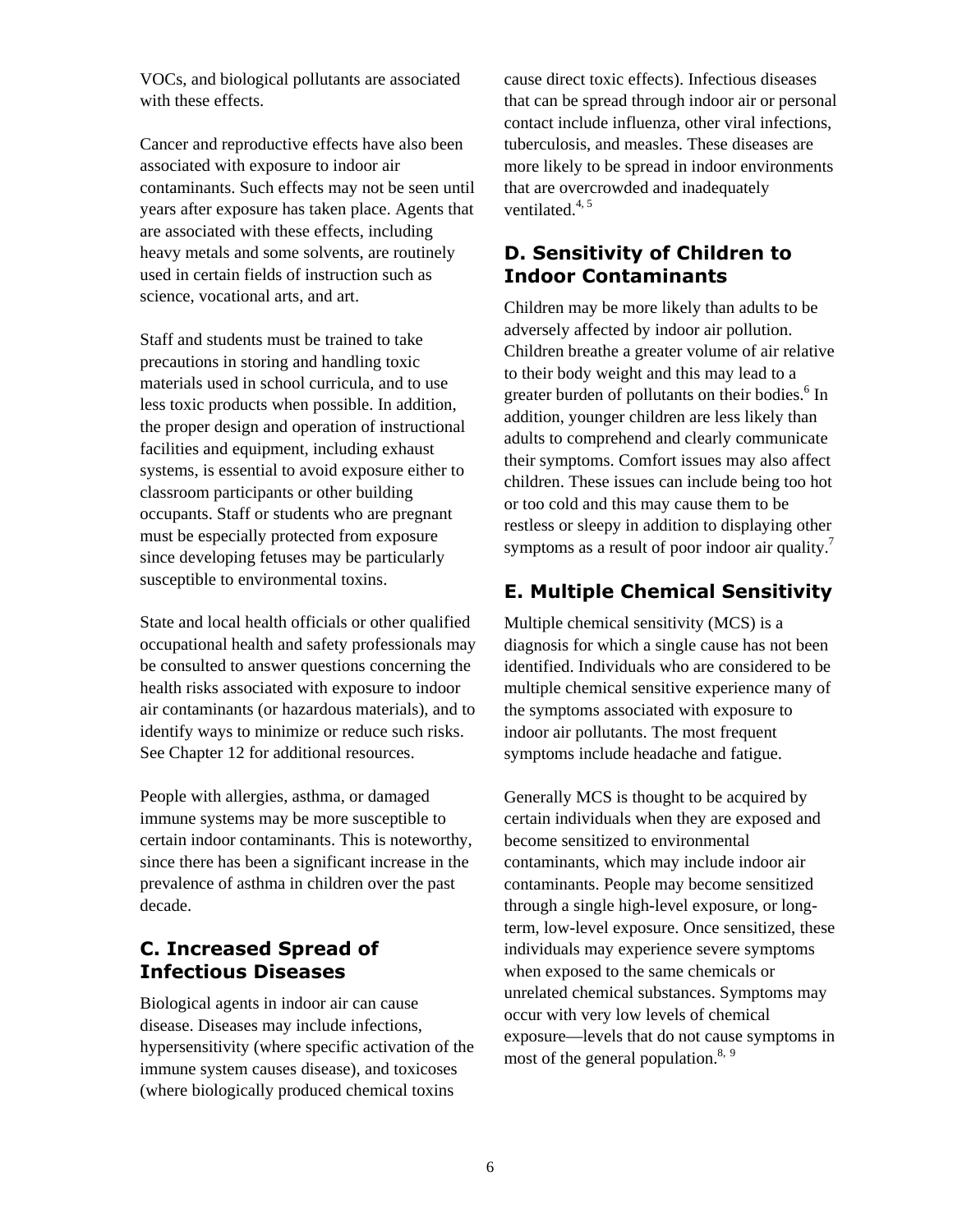<span id="page-15-0"></span>Although there is not agreement within the medical community concerning the nature, causes, and treatment of MCS, practices to prevent indoor air contamination may help reduce the incidence of associated symptoms, and should provide a more comfortable environment for those persons thought to have MCS.

## **F. Reduced Productivity in Students, Teachers, and Staff**

Students, teachers, and other school staff need a healthy and comfortable environment in which to function. Problems associated with indoor air quality may lead to discomfort or illness, which in turn may lead to reduced productivity and academic performance, and increased absenteeism. [10](#page-134-9) 

## **G. Strained Relationships**

Indoor air quality problems or the perception of indoor air quality problems can create tension and strain relationships among parents, school administrators, teachers, and other school staff. Parents expect healthy school environments for their children. If indoor air quality problems develop, parents may blame the school district for failure to take proper precautions to ensure a safe school environment. Relationships may deteriorate if indoor air quality problems are not promptly and effectively addressed, or if there is poor communication among administrators, staff, and parents.

## **H. Potential for Room or Building Closures and Occupant Relocation**

Resolving indoor air quality problems is often a difficult task, and solutions may not be readily apparent or quickly implemented. To ensure the comfort and health of students and staff, it may be necessary to restrict access to school rooms or other areas of the school building, or to close the entire building until investigations and corrective actions have been taken.

Closure of schoolrooms and buildings may have serious, adverse consequences for the district, students, parents, and staff. The consequences include disruption of learning, transportation, and child-care arrangements. Closure can also undermine the confidence of students, parents, and staff in the safety of the building and the indoor air quality management practices of the district.

Some students may have pre-existing conditions that make them more susceptible to environmental toxins, including indoor air contaminants. If such conditions are medically documented, the school district may need to relocate these individuals, or provide alternative accommodation to assure a healthy learning environment.

## **I. Deterioration of Buildings and Equipment**

Failure to properly maintain buildings or equipment can contribute to poor indoor air quality. This may not only create discomfort and adverse health effects in building occupants, but may lead to equipment malfunctions, and further deterioration of buildings, equipment, and furnishings. Warranties on equipment and furnishings may be voided due to improper care. Once problems arise, the costs for additional cleaning, repair, replacement or maintenance of building, equipment and furnishings may be substantially higher than the cost savings from deferred maintenance.

## **J. Increased Liability and Risk**

Problems related to poor indoor air quality may lead to legal claims and expenses, including judgments and settlements. Teachers and other staff members experiencing illness from contaminated indoor air may file industrial insurance claims. Payroll costs may escalate due to increased absenteeism. As noted above, there also may be unexpected costs for repair, replacement, and maintenance of structures, furnishings, and equipment. Resolution of indoor air quality problems may be costly,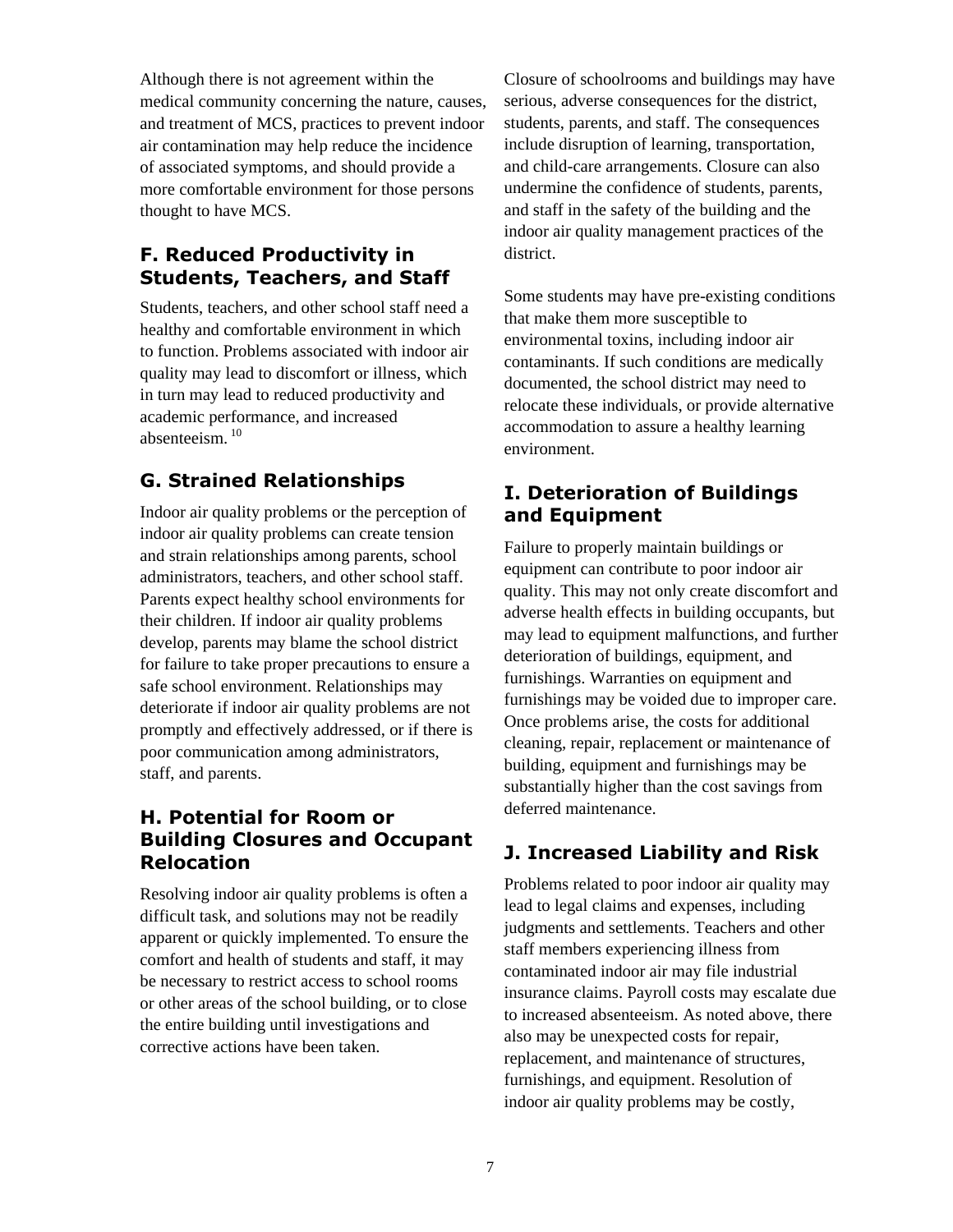<span id="page-16-0"></span>depending upon the nature and extent of investigations and corrective actions required.

#### **K. Special Considerations in Schools**

Schools present special problems for managing indoor air quality. Students and teachers often work more closely together in classrooms than people in typical office buildings. Approximately four times more people may occupy a given amount of floor space in a school classroom as than in an office. $11$ 

Schools also have diverse activities and a wide range of potential air pollutant sources. These sources include: cafeterias; art, science, and other classrooms; vocational education areas; pools; restrooms; and locker rooms.

Given these special circumstances and the sensitivity of some children to environmental contaminants, it is important to prevent indoor air quality problems whenever possible, and to effectively manage and resolve indoor air quality complaints and incidents.

## **L. Indoor Air Quality in Washington State Schools**

It is the goal of the Office of the Superintendent of Public Instruction and the Department of Health to encourage the use of sound, costeffective management practices to ensure good indoor air quality in public and private schools.

There are approximately 2,200 public schools in Washington State, operating an estimated 5,000- 10,000 school buildings. The findings from walk-through assessments in 156 schools indicates a significant number of schools in the northwest have inadequate ventilation, faulty mechanical equipment, and do not have carbon monoxide alarms in zones with combustion equipment. Potential asthma triggers such as animals in classrooms, un-vented equipment, and wet building materials (which can lead to mold) also exist in many of these schools.<sup>[12](#page-134-11)</sup>

The U. S. Occupational Safety and Health Administration (OSHA) has estimated that 20 to 30 percent of non-industrial buildings have problems with indoor air quality.<sup>13</sup> If the figures are reasonably representative, it may be concluded that hundreds of school buildings in the state experience indoor air quality problems, not including problems that may exist in portable classrooms. Thousands of students, teachers, and other school staff members are potentially exposed to poor indoor air quality.

#### **M. Preventing and Managing School IAQ Problems**

Many indoor air quality problems can be prevented. The cost of preventing indoor air quality problems is likely to be significantly less than the cost of resolving problems after they develop. Good practices in siting, design, construction, and operation and maintenance of schools will help school districts avoid these problems. A good guide for maintaining facilities is School Facilities Maintenance Task Force's *Planning Guide for Maintaining School Facilities*. [14](#page-134-13)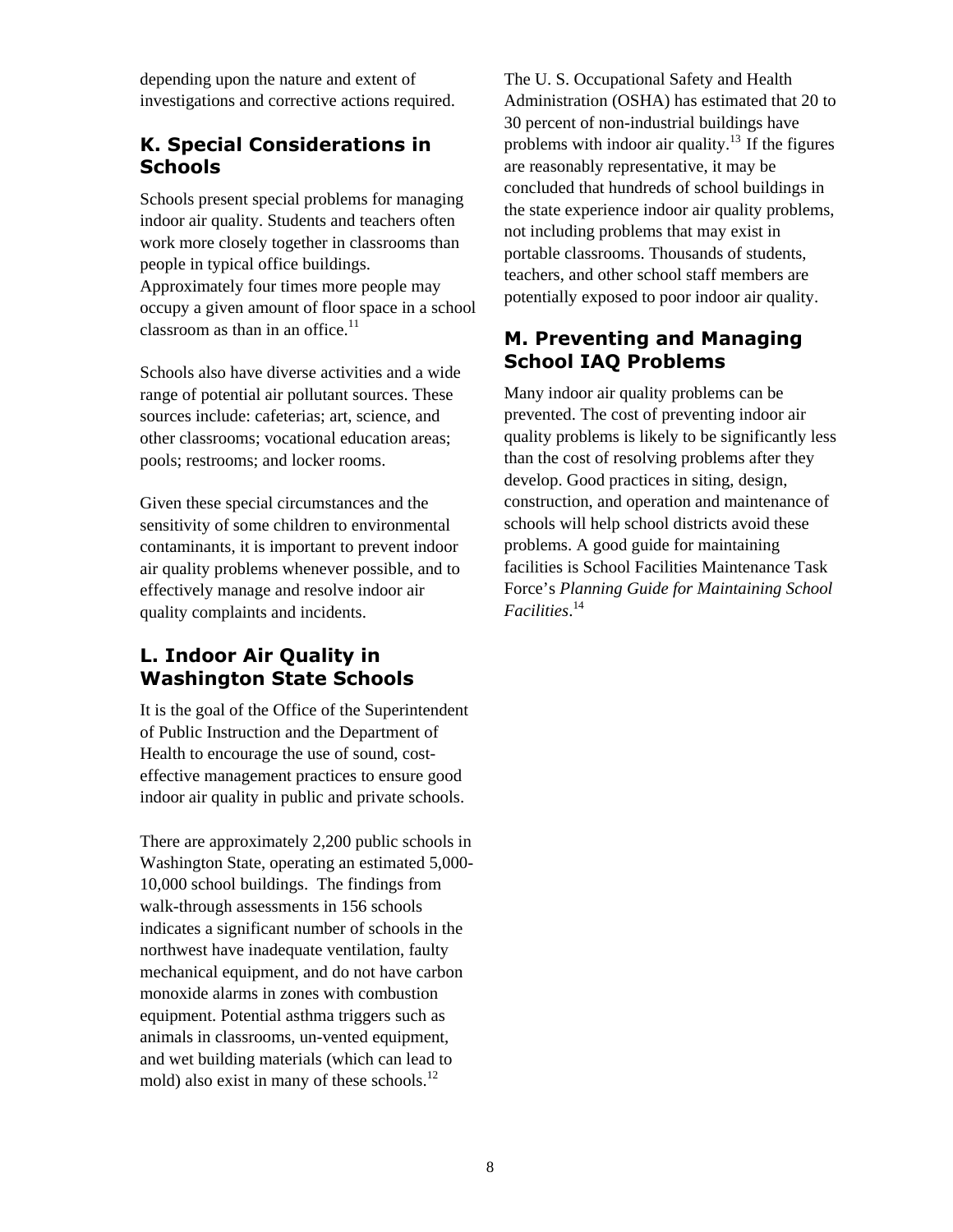# <span id="page-17-0"></span>**3. Factors Influencing Indoor Air Quality**

## **A. Introduction**

This chapter focuses on the *sources* of indoor air contamination. Comfort and health effects for specific contaminants are briefly described, and control measures for addressing these contaminants are outlined. Chapters 4 through 11 of the Manual describe in greater detail control measures for indoor air pollutants.

Indoor air may be impacted by contaminant sources *outside* a building as well as from sources *inside* the building. Contaminants may consist of *particles and dust (including microbial debris), fibers, mists, biological particles, and gases, vapors, or fumes.*  Following are examples of contaminant sources that may contribute to indoor air pollution.<sup>[15,](#page-134-14) [16](#page-134-15)</sup>

## **B. Outside Sources of Contamination**

#### **Contaminated Ambient Air**

- □ Pollen, dust, and fungal spores
- $\Box$  Industrial pollutants
- $\Box$  Emissions from residential heating units, such as wood smoke
- □ Area-wide vehicle exhaust and emissions

#### **Emissions from Nearby Sources**

- $\Box$  Exhaust from vehicles on roads, in parking lots, garages, or loading docks near school buildings
- □ Odors from dumpsters or trash storage areas, or other areas with unsanitary debris near the building outdoor air intake
- $\Box$  Emissions from construction activities
- $\Box$  Pesticides applied to nearby crops
- **Livestock operations**
- $\Box$  Exhaust from the building itself or from neighboring buildings that is drawn back into the building through outdoor air intakes

#### **Surface and Underground Sources**

- □ Radon
- $\Box$  Leakage from underground fuel tanks
- $\Box$  Contaminants from previous uses of the site (for example, buried or discharged solid or hazardous waste)
- **Pesticides**

#### **Moisture or Standing Water Promoting Microbial Growth**

- Rooftops after rainfall
- □ Crawl spaces
- □ Nearby wetlands
- □ Storm water treatment systems

### **C. Building Components and Furnishings**

#### **Locations that Produce or Collect Dust or Fibers**

- $\Box$  Textured surfaces such as carpeting, curtains, and other textiles
- $\Box$  Open shelving
- □ Office dividers
- $\Box$  Baseboard heating units
- $\Box$  Old or deteriorated furnishings
- □ Materials containing loose asbestos

#### **Unsanitary Conditions and Water Damage**

- □ Microbial growth on or in soiled or waterdamaged carpets and furnishings
- $\Box$  Microbial growth in areas of surface contamination
- □ Standing water from clogged or poorly designed drains
- $\Box$  Dry traps that allow the entry of sewer gas
- Moisture damage from aquariums, or maintenance of indoor plants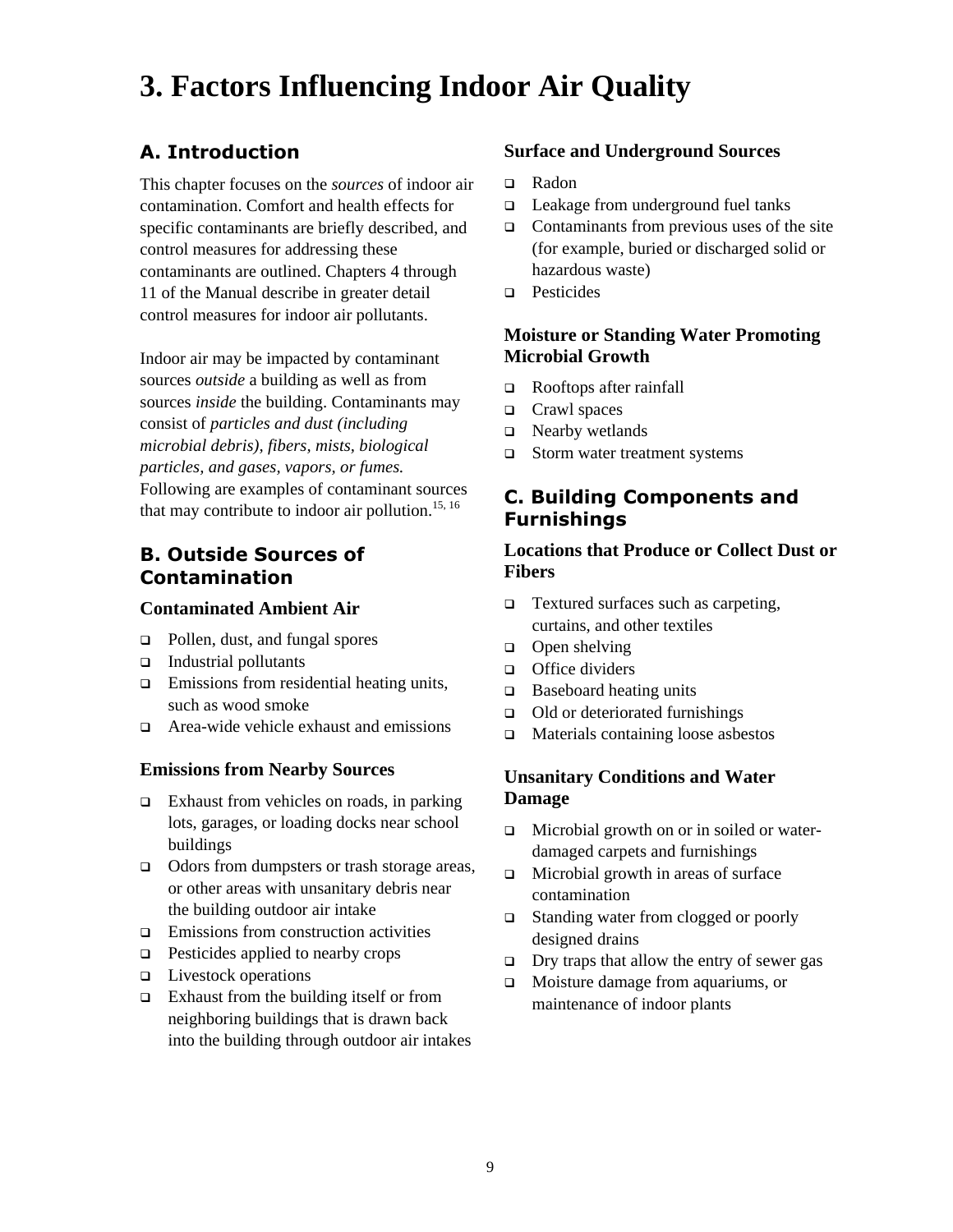#### <span id="page-18-0"></span>**Chemicals Released from Building Components or Furnishings**

- **Pressed wood products**
- $\Box$  Glues, adhesives, sealants
- $\Box$  Insulating materials
- $\Box$  Flooring and wall coverings
- **D** Plastics
- **Electrical equipment**

#### **D. Building Equipment**

#### **The Heating, Ventilation, and Air Conditioning System**

- □ Dust or dirt in ductwork, filters, or other components
- $\Box$  Microbial growth in drip pans, humidifiers, ductwork, coils
- Improper use of biocides, sealants, or cleaning compounds
- $\Box$  Improper venting of combustion products
- Refrigerant leakage
- $\Box$  Natural gas pipe leakage

#### **Other Building Equipment**

- $\Box$  Emissions from office equipment (volatile organic compounds, ozone)
- $\Box$  Emissions from supplies (solvents, toners, ammonia)
- $\Box$  Emissions from shops, labs, cleaning processes
- □ Emissions from elevator motors and other mechanical systems

#### **E. Human Activities**

#### **Personal Activities**

- $\Box$  Body and cosmetic odors
- $\Box$  Coughing and sneezing
- $\Box$  Perfumes, colognes, and fabric softeners
- $\Box$  Smoking (note: smoking is banned on public school grounds)
- □ Solvent based markers

#### **Housekeeping Activities**

- □ Cleaning materials and procedures
- **Emissions from stored supplies or trash**
- □ Use of deodorizers and fragrances

 $\Box$  Airborne dust or dirt (for example, circulated by sweeping and vacuuming)

#### **Maintenance Activities**

- □ Microorganisms in mist from improperlymaintained cooling towers
- Airborne dust or dirt
- Odors and volatile organic compounds from paint, caulk, adhesives, and other products
- $\Box$  Pesticides from pest control activities
- $\Box$  Emissions from stored supplies

#### **F. Other Sources**

#### **Spills, Leakage, and Accidents**

- $\Box$  Spills of water or other liquids
- $\Box$  Microbial growth due to flooding or leaks from roofs or pipes
- Fire damage (soot, PCBs from electrical equipment, odors)

#### **Special Use Areas within the Building**

- □ Science laboratories
- $\Box$  Photo/printing rooms
- □ Art rooms
- Restrooms and locker rooms
- pools Pools
- □ Cafeterias and other food handling areas
- Staff work rooms
- □ Vocational arts areas

#### **Redecorating, Remodeling, and Repair Activities**

- $\Box$  Emissions from new furnishings
- $\Box$  Dust and fibers from demolition
- □ Odors and volatile organic and inorganic compounds from paint, caulk, adhesives, and other products
- Microbial debris released from demolition or remodeling activities

Various pollutants or contaminants are released from the *sources* listed above. Table 3-1 lists typical indoor air pollutants, identifies potential sources, describes comfort and health effects, and suggests control measures.[17,](#page-134-16) [18,](#page-134-17)[19,](#page-134-18)[20,](#page-134-19)[21](#page-134-20)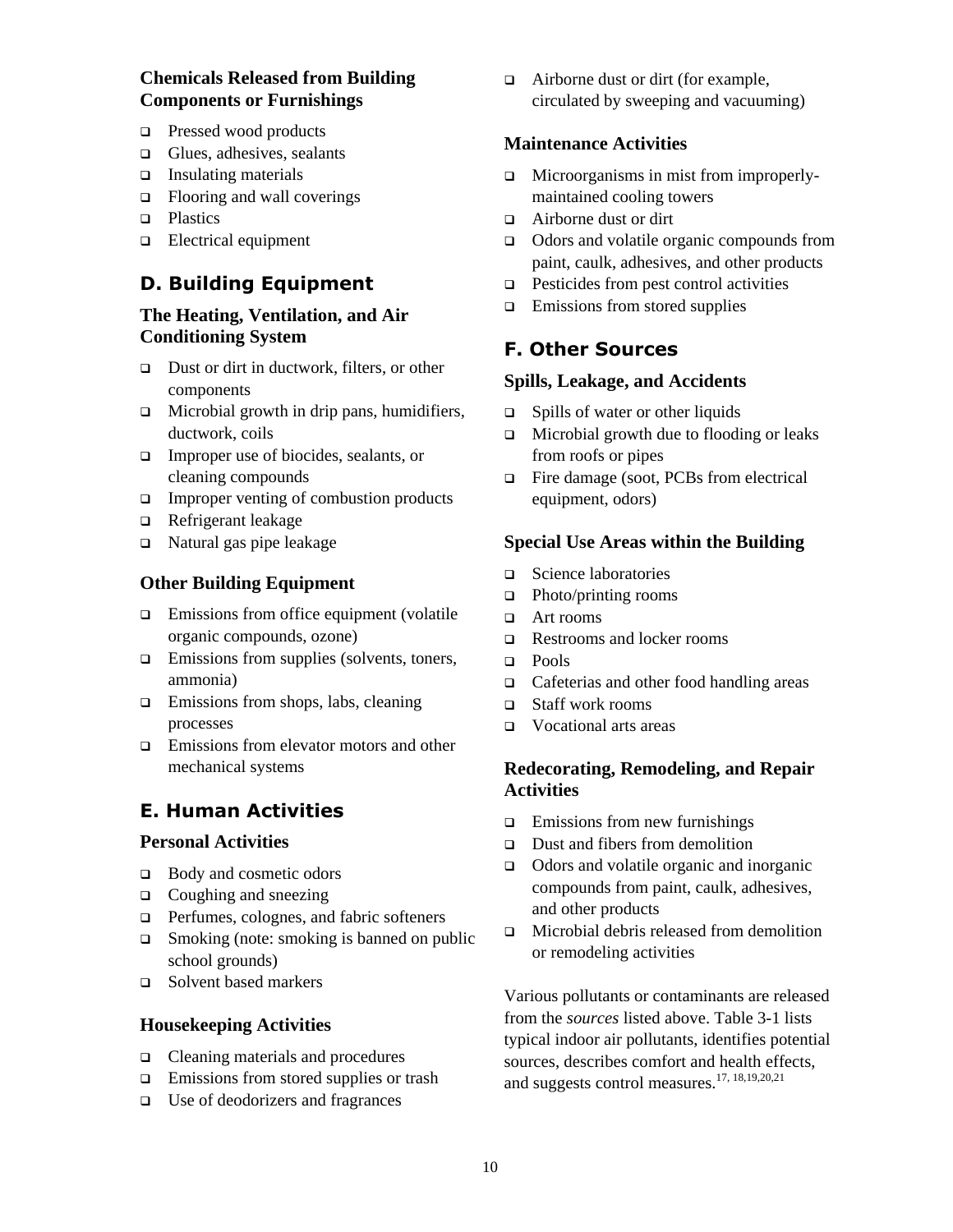Chapters 4 through 11 of this Manual provide many recommendations to control and prevent problems from these and other indoor air pollutants. For additional information on indoor air pollution sources, health effects, and regulations or guidelines for control, the reader should consult the reference list at the end of this manual and review Chapter 12: Other Resources.

Figure 3-1 shows indoor air pollutant sources, and the their fate in the building environment. $^{22}$  $^{22}$  $^{22}$ 



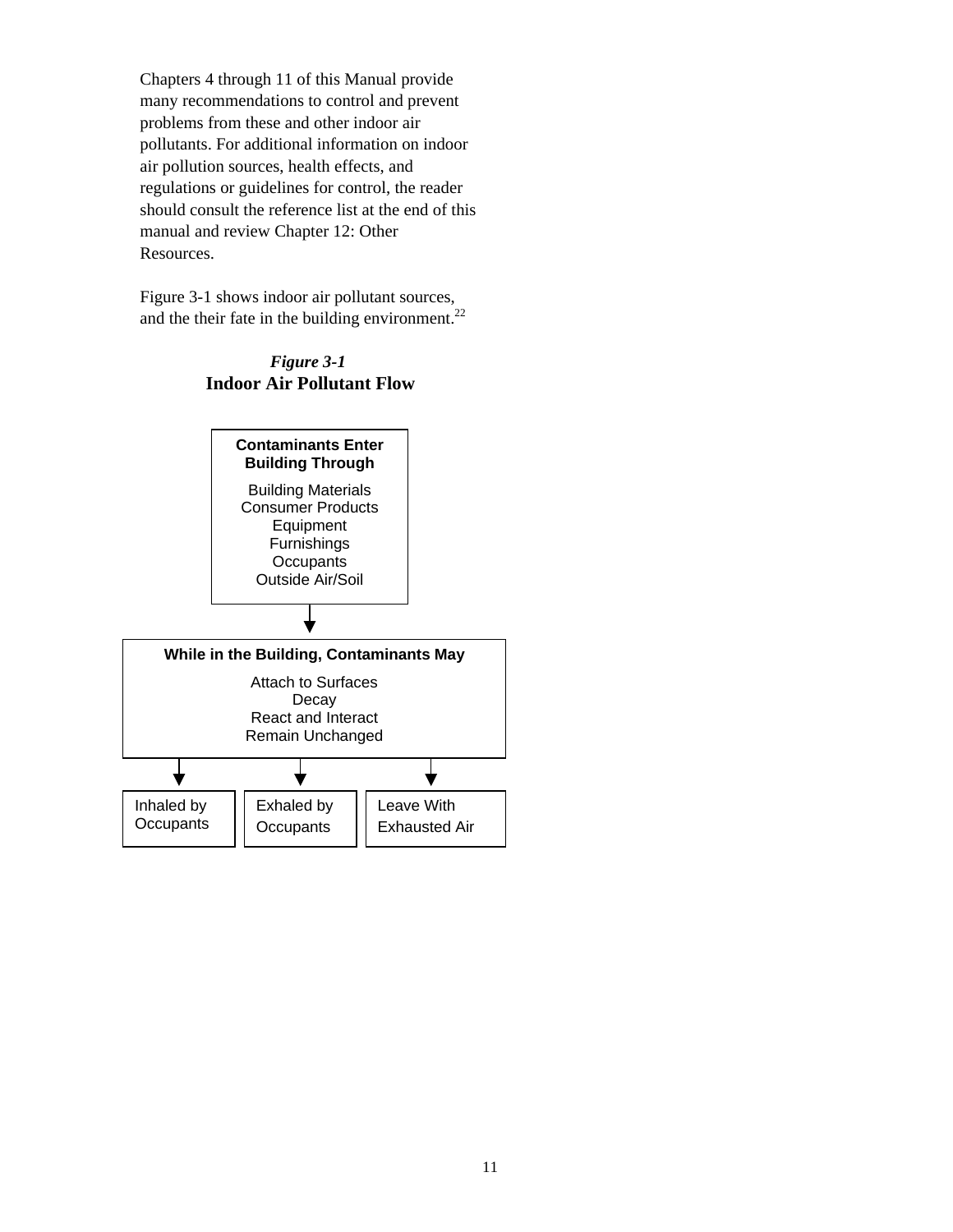*Table 3-1* **Typical Indoor Air Pollutants: Description and Sources** 

| <b>Pollutant</b>                                                                                                                                                                                                                                                                                                                                                                                                                                                                               | <b>Sources</b>                                                                                                                                                                                                                                                                                                                                                                                                                                                                                             | <b>Comfort and Health Effects</b>                                                                                                                                                                                                                                                                                                                                                                                 | <b>Control Measures</b>                                                                                                                                                                                                                                                                                                                                                                                                                                                                                                |
|------------------------------------------------------------------------------------------------------------------------------------------------------------------------------------------------------------------------------------------------------------------------------------------------------------------------------------------------------------------------------------------------------------------------------------------------------------------------------------------------|------------------------------------------------------------------------------------------------------------------------------------------------------------------------------------------------------------------------------------------------------------------------------------------------------------------------------------------------------------------------------------------------------------------------------------------------------------------------------------------------------------|-------------------------------------------------------------------------------------------------------------------------------------------------------------------------------------------------------------------------------------------------------------------------------------------------------------------------------------------------------------------------------------------------------------------|------------------------------------------------------------------------------------------------------------------------------------------------------------------------------------------------------------------------------------------------------------------------------------------------------------------------------------------------------------------------------------------------------------------------------------------------------------------------------------------------------------------------|
| <b>Airborne Biological</b><br><b>Pollutants Biological</b><br>materials, bacteria, viruses,<br>fungi (molds and yeasts),<br>pollen, dander, and insect<br>(cockroaches and dust<br>mites) parts are present<br>nearly everywhere in indoor<br>environments. These<br>particulates range from less<br>than one to several microns<br>in size. When airborne, they<br>are usually attached to dust<br>particles of various sizes so<br>that all sizes of airborne<br>particles may include them. | People, plants, pets, and insects may<br>serve as sources or carry biological<br>agents into a building. Drapery,<br>bedding, carpeting, and other places<br>where dust collects can harbor them.<br>Cooling towers, dirty air conditioning<br>equipment, humidifiers, condensate<br>drains, and ductwork can incubate<br>bacteria and molds. Other sources<br>include wet or damp building<br>materials and furnishings including<br>insulation, carpet, ceiling tiles, wall<br>coverings, and furniture. | Tuberculosis, measles, staphylococcus<br>infections, influenza and Legionnaires disease<br>are some of the diseases caused by exposure to<br>biological material in indoor air. Pollens and<br>molds can cause allergic reactions for a<br>significant portion of the population. Common<br>symptoms include sneezing, watery eyes,<br>coughing, and shortness of breath, dizziness,<br>lethargy, and fever.      | Good housekeeping and maintenance<br>of HVAC equipment are very<br>important. Adequate ventilation and<br>good air distribution also help.<br>Higher efficiency air filters remove<br>viable particles along with other<br>particles. Any water-damaged<br>building materials or furnishings<br>should be promptly cleaned, dried, or<br>replaced. Maintain relative humidity<br>between 40 to 60 percent. Cooling<br>tower water treatment procedures<br>exist to reduce levels of Legionella<br>and other organisms. |
| Asbestos is composed of<br>small, natural mineral fibers.<br>Chrysotile is the most<br>commonly used asbestos<br>and represents about 95<br>percent of the asbestos used<br>in buildings in the United<br>States.                                                                                                                                                                                                                                                                              | Widely used in insulation and other<br>building materials manufactured<br>before 1977. Examples include pipe<br>and furnace insulation, vinyl floor<br>tiles and sheet flooring, patching<br>compounds, textured paints, roofing<br>materials, wall and ceiling insulation,<br>and brake and clutch pads.                                                                                                                                                                                                  | No immediate acute health effects are known.<br>Fibers deposited in the lung are the only<br>known cause of mesothelioma, a cancer of the<br>chest and abdominal lining. Asbestos is also<br>associated with cancer of the esophagus,<br>stomach, colon, and other organs. It can also<br>cause asbestosis, a non-cancerous chronic and<br>debilitating lung disease found in high-level<br>industrial exposures. | The recognized methods of<br>responding to friable or hazardous<br>asbestos containing materials include<br>repair, removal, enclosure, and<br>encapsulation. Removal has often<br>been the abatement method of<br>choice, although removal is not<br>necessarily the most cost-effective<br>method to protect human health and<br>the environment.                                                                                                                                                                    |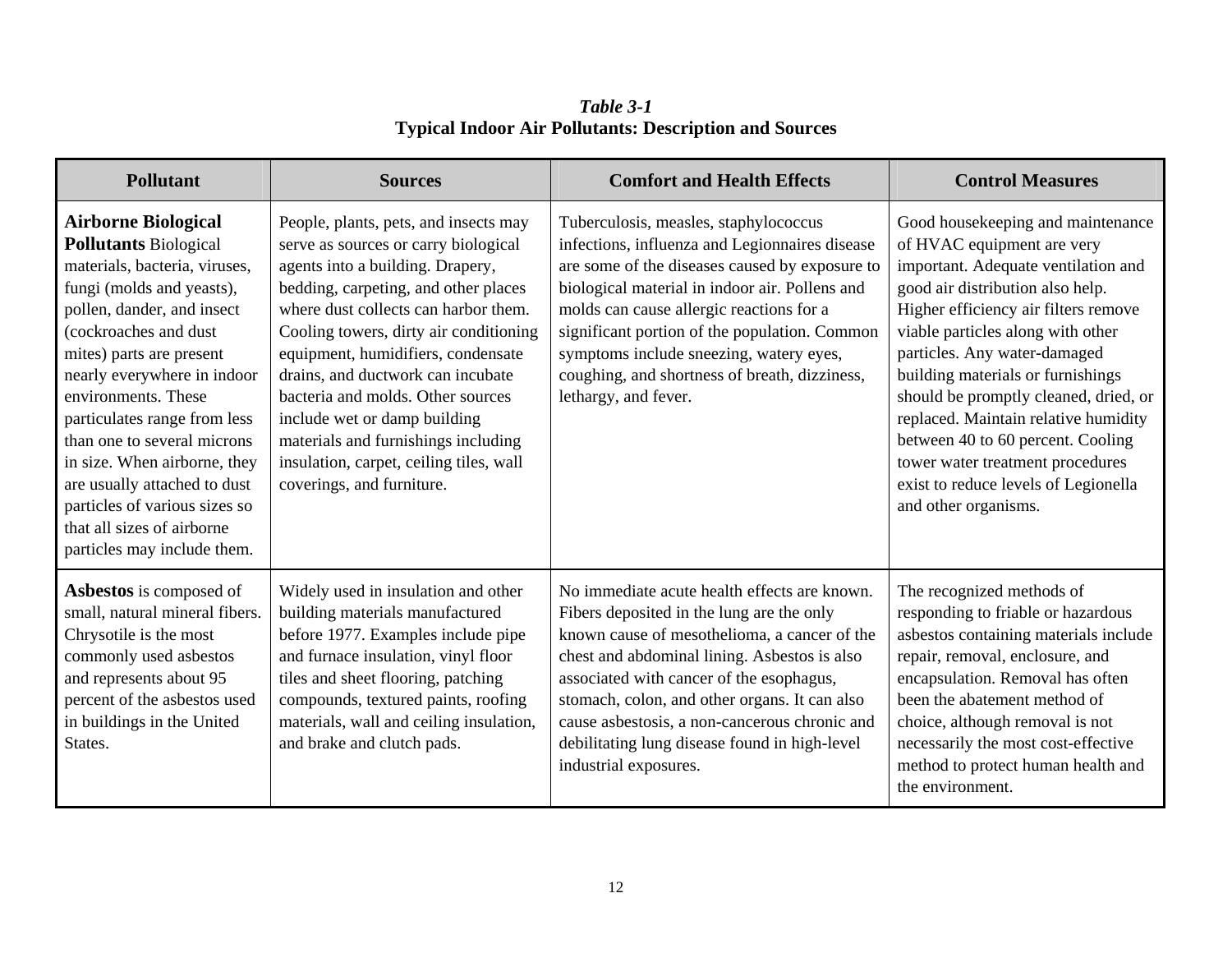*Table 3-1* **Typical Indoor Air Pollutants: Description and Sources (continued)**

| <b>Pollutant</b>                                                                                                                       | <b>Sources</b>                                                                                                                                                                | <b>Comfort and Health Effects</b>                                                                                                                                                                                                                                                                                                                                                                                                                                                           | <b>Control Measures</b>                                                                                                                                                                                                                                                                                                                                                                                                                                                                                          |
|----------------------------------------------------------------------------------------------------------------------------------------|-------------------------------------------------------------------------------------------------------------------------------------------------------------------------------|---------------------------------------------------------------------------------------------------------------------------------------------------------------------------------------------------------------------------------------------------------------------------------------------------------------------------------------------------------------------------------------------------------------------------------------------------------------------------------------------|------------------------------------------------------------------------------------------------------------------------------------------------------------------------------------------------------------------------------------------------------------------------------------------------------------------------------------------------------------------------------------------------------------------------------------------------------------------------------------------------------------------|
| <b>Body Fluid</b> spills such as<br>blood, vomit, urine, and<br>saliva.                                                                | Spills may result from illness,<br>personal injury, or chronic conditions.                                                                                                    | May cause nausea and vomiting as well as<br>discomfort and health effects in other building<br>occupants.                                                                                                                                                                                                                                                                                                                                                                                   | Body fluid spills should be<br>immediately cleaned up and<br>disposed. A spill kit should be<br>maintained and used as necessary.<br>The kit should include a bucket,<br>disinfectant, body fluid absorbent<br>material, disposable gloves, paper<br>towels, sealable plastic bags, plastic<br>bandages, gauze, brush, as well as a<br>mask and or shield. School personnel<br>should see that the kit is maintained<br>with these components. Current<br>blood borne pathogen procedures<br>should be followed. |
| <b>Carbon dioxide</b> $(CO2)$ is a<br>colorless, odorless, and<br>tasteless gas. It is a product<br>of completed carbon<br>combustion. | All combustion processes and human<br>metabolic processes are CO <sub>2</sub> sources.<br>Concentrations of $CO2$ from people<br>are always present in occupied<br>buildings. | Carbon dioxide is a simple asphyxiant. At<br>concentrations over 1.5 percent, breathing<br>becomes more difficult. Above 3 percent, CO <sub>2</sub><br>causes nausea, headaches, and dizziness, and<br>above 6 to 8 percent stupor and death can<br>result. At lower concentrations (0.1 percent),<br>building occupants may experience headaches,<br>fatigue, or eye and respiratory tract irritation.<br>At low concentrations, the buildup of $CO2$<br>indicates inadequate ventilation. | Ventilate with fresh air to control<br>carbon dioxide levels. Ventilation<br>rates should meet WAC 51-13.<br>Which requires 15 CFM/person in a<br>typical classroom.                                                                                                                                                                                                                                                                                                                                             |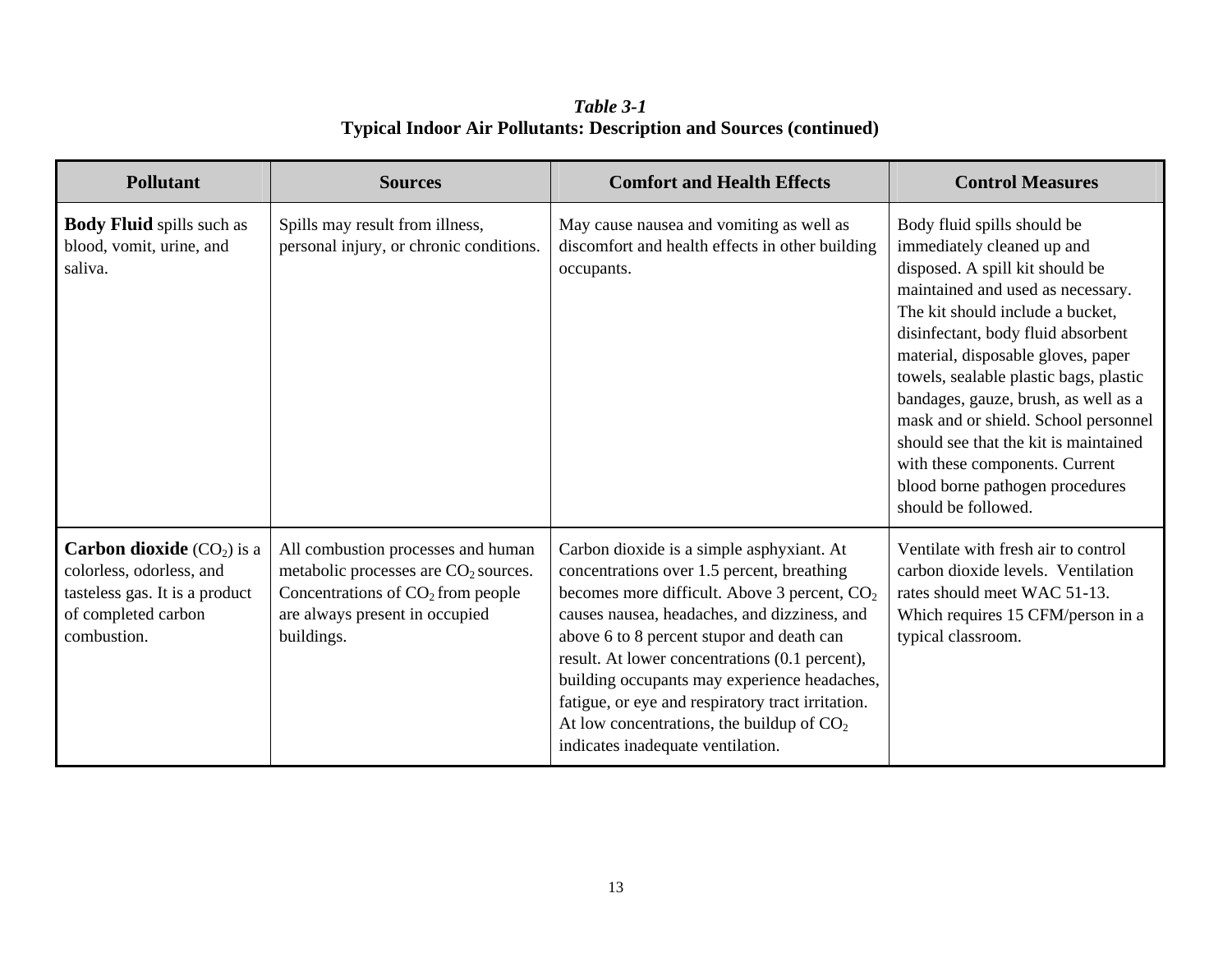*Table 3-1* **Typical Indoor Air Pollutants: Description and Sources (continued)** 

| <b>Pollutant</b>                                                                                                                                   | <b>Sources</b>                                                                                                                                                                                                                                                                                                                                                                                                                           | <b>Comfort and Health Effects</b>                                                                                                                                                                                                                                                                                                                                                                                        | <b>Control Measures</b>                                                                                                                                                                                                                                                                                                                      |
|----------------------------------------------------------------------------------------------------------------------------------------------------|------------------------------------------------------------------------------------------------------------------------------------------------------------------------------------------------------------------------------------------------------------------------------------------------------------------------------------------------------------------------------------------------------------------------------------------|--------------------------------------------------------------------------------------------------------------------------------------------------------------------------------------------------------------------------------------------------------------------------------------------------------------------------------------------------------------------------------------------------------------------------|----------------------------------------------------------------------------------------------------------------------------------------------------------------------------------------------------------------------------------------------------------------------------------------------------------------------------------------------|
| <b>Carbon Monoxide (CO)</b><br>is a colorless, odorless, and<br>tasteless gas. It results from<br>incomplete oxidation of<br>carbon in combustion. | Incomplete oxidation during<br>combustion in gas ranges, unvented<br>heaters, leaky wood and coal stoves,<br>and tobacco smoke may cause high<br>concentrations of CO in indoor air.<br>Worn or poorly adjusted and<br>maintained combustion devices can<br>be significant sources. Automobile,<br>bus, or truck exhaust entering<br>buildings from attached garages,<br>nearby roadways or parking areas can<br>also be a source of CO. | Acute or short-term effects of carbon<br>monoxide (CO) exposure are due to the<br>formation of carboxyhemoglobin in the blood,<br>which inhibits oxygen intake. At moderate<br>concentrations, symptoms may mimic<br>influenza and include fatigue, headache,<br>dizziness, nausea, and vomiting. Other<br>symptoms include impaired judgment and<br>impaired vision. At higher concentrations, CO<br>exposure is fatal. | Maintaining and properly venting<br>combustion equipment is most<br>important. Manage vehicular use<br>adjacent to buildings and in<br>vocational programs to avoid entry of<br>exhaust into buildings. Additional<br>ventilation can be used as a<br>temporary measure when high levels<br>of CO are expected for short periods<br>of time. |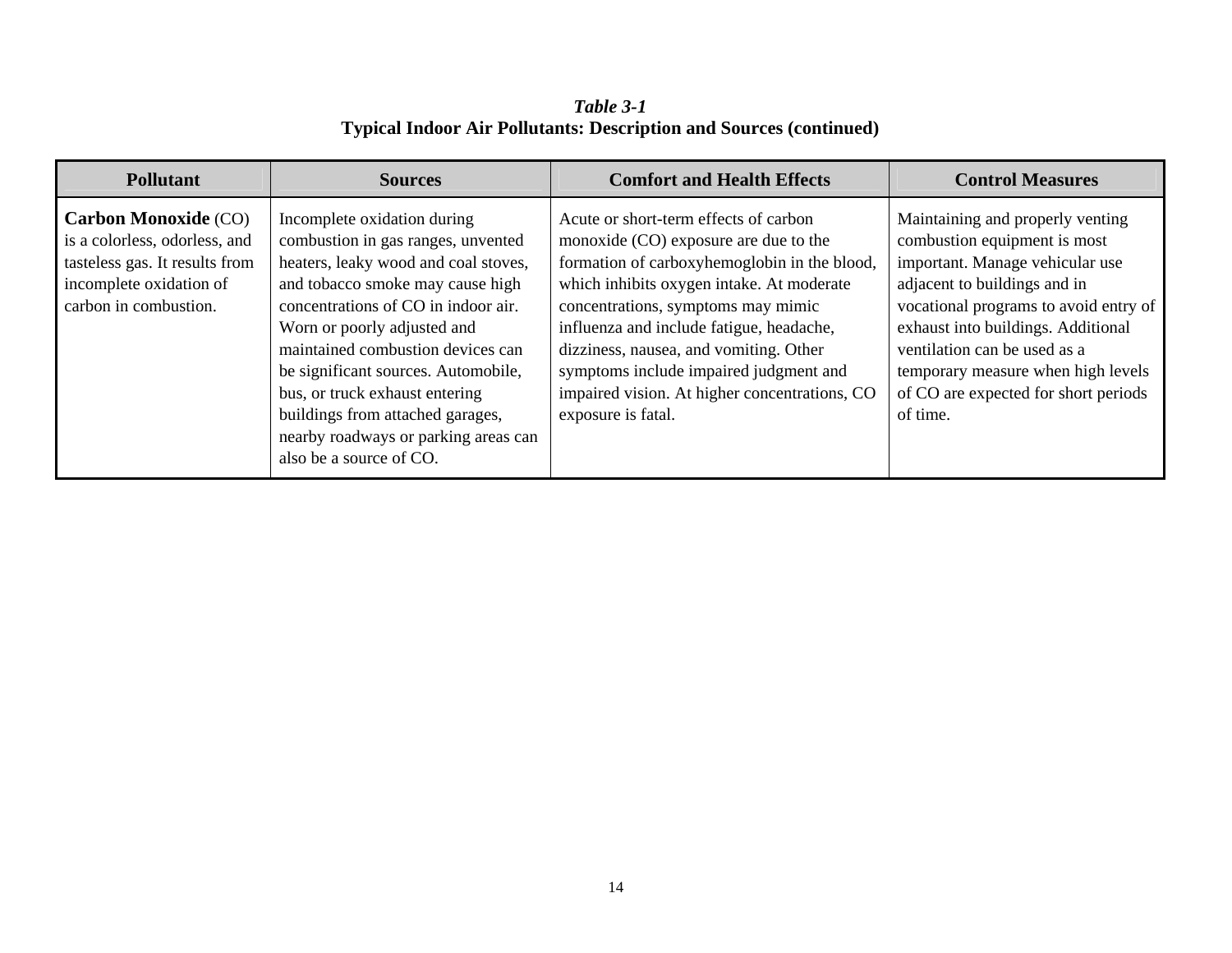*Table 3-1* **Typical Indoor Air Pollutants: Description and Sources (continued)**

| <b>Pollutant</b>                                                                                                                                                                      | <b>Sources</b>                                                                                                                                                                                                                                                                                                                                                                                                                                                                                                                                                       | <b>Comfort and Health Effects</b>                                                                                                                                                                                                                                                                                                                                                                                                                                                                                                        | <b>Control Measures</b>                                                                                                                                                                                                                                                                                                                                                                                                                                                                                                                                                           |
|---------------------------------------------------------------------------------------------------------------------------------------------------------------------------------------|----------------------------------------------------------------------------------------------------------------------------------------------------------------------------------------------------------------------------------------------------------------------------------------------------------------------------------------------------------------------------------------------------------------------------------------------------------------------------------------------------------------------------------------------------------------------|------------------------------------------------------------------------------------------------------------------------------------------------------------------------------------------------------------------------------------------------------------------------------------------------------------------------------------------------------------------------------------------------------------------------------------------------------------------------------------------------------------------------------------------|-----------------------------------------------------------------------------------------------------------------------------------------------------------------------------------------------------------------------------------------------------------------------------------------------------------------------------------------------------------------------------------------------------------------------------------------------------------------------------------------------------------------------------------------------------------------------------------|
| <b>Formaldehyde</b> is a<br>colorless, water-soluble gas.<br>Due to its wide use, it is<br>frequently considered<br>separately from other<br>volatile organic compounds<br>$(VOCs)$ . | Materials containing formaldehyde are<br>widely used in buildings, furnishings,<br>and consumer products. Urea-<br>formaldehyde resins are used in the<br>manufacture of plywood, particleboard,<br>fiberboard, and textiles. Other potential<br>sources include furniture, shelving<br>partitions, ceiling tiles, wall coverings,<br>and carpet backing. The walls of some<br>buildings have been insulated with urea-<br>formaldehyde foam insulation (UFFI).<br>Tobacco smoke and incomplete<br>combustion of cooking and heating fuels<br>are secondary sources. | Formaldehyde has a pungent odor and is<br>detected by many people at levels of about 0.1<br>parts per million (ppm). Besides the annoyance,<br>at higher concentrations it can also cause eye,<br>nose, and throat irritation; coughing; wheezing;<br>fatigue, skin rashes; and in rare cases, serious<br>allergic reactions. Formaldehyde has caused<br>nasal cancer in laboratory animals, but chronic<br>effects have not been established for human<br>beings. Some people exhibit a high sensitivity<br>to very low concentrations. | For problem UFFI cases, removal<br>is indicated although the cost can<br>be high. Even then, residual<br>materials may remain in the<br>structure and continue to off-gas.<br>Increased temperature, humidity,<br>and ventilation will accelerate off<br>gassing of formaldehyde.<br>Therefore, ventilation may not be<br>an effective means of control.<br>Some manufacturers are<br>producing products with lower<br>off-gassing rates. Some surface<br>treatments (such as nitrocellulose<br>or water based polyurethane<br>finishes) are being used to reduce<br>off gassing. |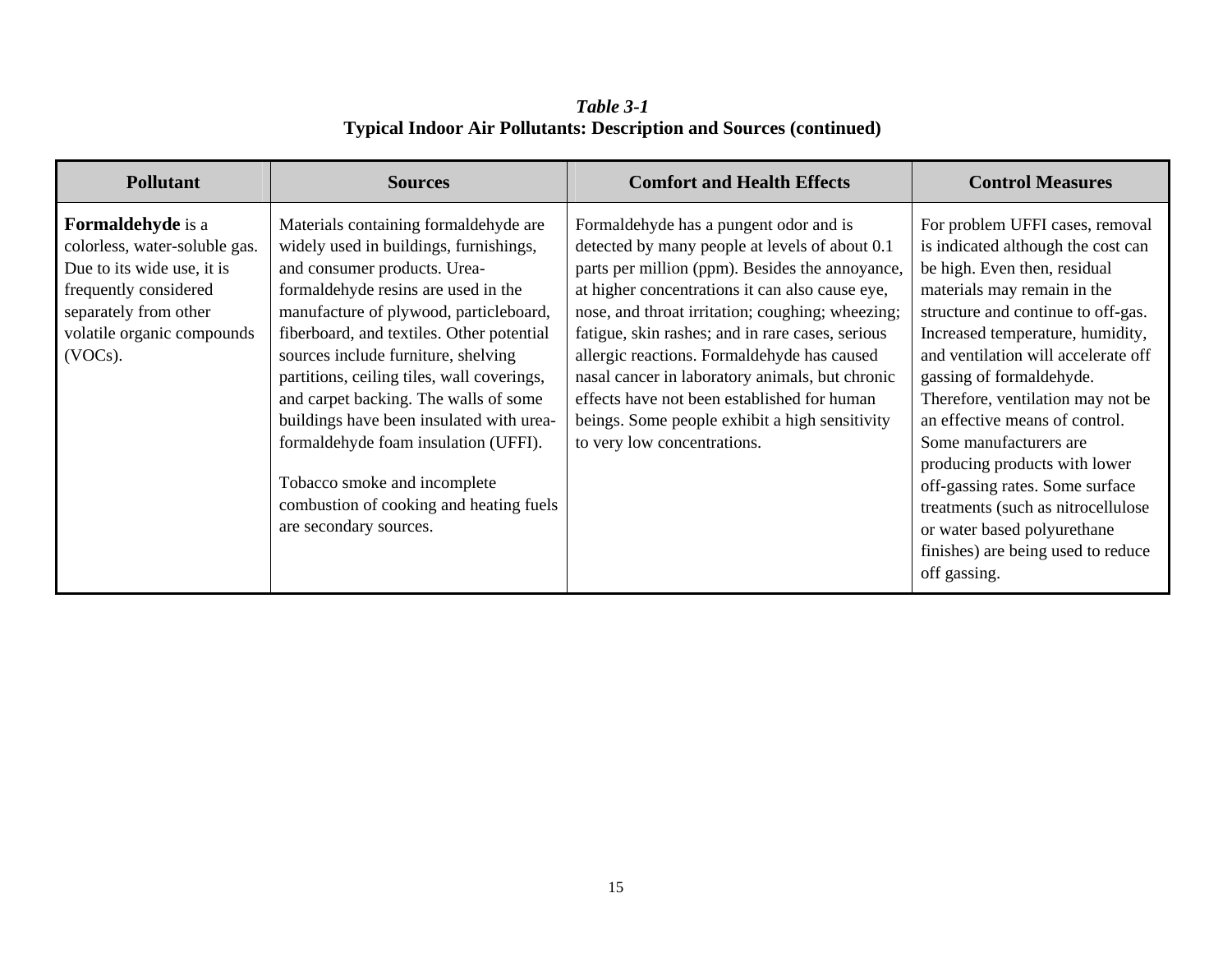*Table 3-1* **Typical Indoor Air Pollutants: Description and Sources (continued)** 

| <b>Pollutant</b>                                            | <b>Sources</b>                                                                                                                                                                                                                                                                                                                                                                                                                                                      | <b>Comfort and Health Effects</b>                                                                                                                                                                                                                                                                                                                                                                                                                                                                                                                                                                                                                                                                                                                                        | <b>Control Measures</b>                                                                                                                                                                                                                                                                                                                                                                                |
|-------------------------------------------------------------|---------------------------------------------------------------------------------------------------------------------------------------------------------------------------------------------------------------------------------------------------------------------------------------------------------------------------------------------------------------------------------------------------------------------------------------------------------------------|--------------------------------------------------------------------------------------------------------------------------------------------------------------------------------------------------------------------------------------------------------------------------------------------------------------------------------------------------------------------------------------------------------------------------------------------------------------------------------------------------------------------------------------------------------------------------------------------------------------------------------------------------------------------------------------------------------------------------------------------------------------------------|--------------------------------------------------------------------------------------------------------------------------------------------------------------------------------------------------------------------------------------------------------------------------------------------------------------------------------------------------------------------------------------------------------|
| <b>Heavy Metals</b> of concern<br>include lead and mercury. | Lead sources include lead based paint,<br>exterior dust and soil, lead-containing<br>food ware, and art and craft materials,<br>such as paints, glazes, stained glass, and<br>solder. Mercury sources include<br>mercury compounds (such as<br>phenylmercuric acetate) used as<br>preservatives in latex paint<br>manufactured before August 1990. In<br>addition, mercury may also be released<br>from laboratory spills, such as the<br>breakage of thermometers. | Significant lead exposure in infants and small<br>children may lead to irritability, abdominal<br>pain, seizures, loss of consciousness, chronic<br>learning deficits, hyperactivity, and reduced<br>attention span. In adults, symptoms may<br>include fatigue, weakness, headache, hearing<br>loss, and tremor, lack of coordination,<br>gastrointestinal discomfort, constipation,<br>anorexia, and nausea. With high doses or<br>prolonged exposure, mercury poisoning<br>symptoms may include muscle cramps or<br>tremors, headache, tachycardia (abnormally<br>high heart rate), intermittent fever, acrodynia<br>(symptoms including leg cramps, irritability,<br>peeling skin, and painful red fingers),<br>personality change, and neurological<br>dysfunction. | Wet mop and wipe furniture to<br>control lead dust. Have<br>professionals remove or<br>encapsulate lead containing paint,<br>following evaluation of old<br>painted surfaces. Avoid use of old<br>latex paints containing mercury.<br>Mercury spills may be handled<br>through the use of commercial<br>cleanup kits, HEPA vacuums (not<br>ordinary vacuums), flowers of<br>sulfur, or dental amalgam. |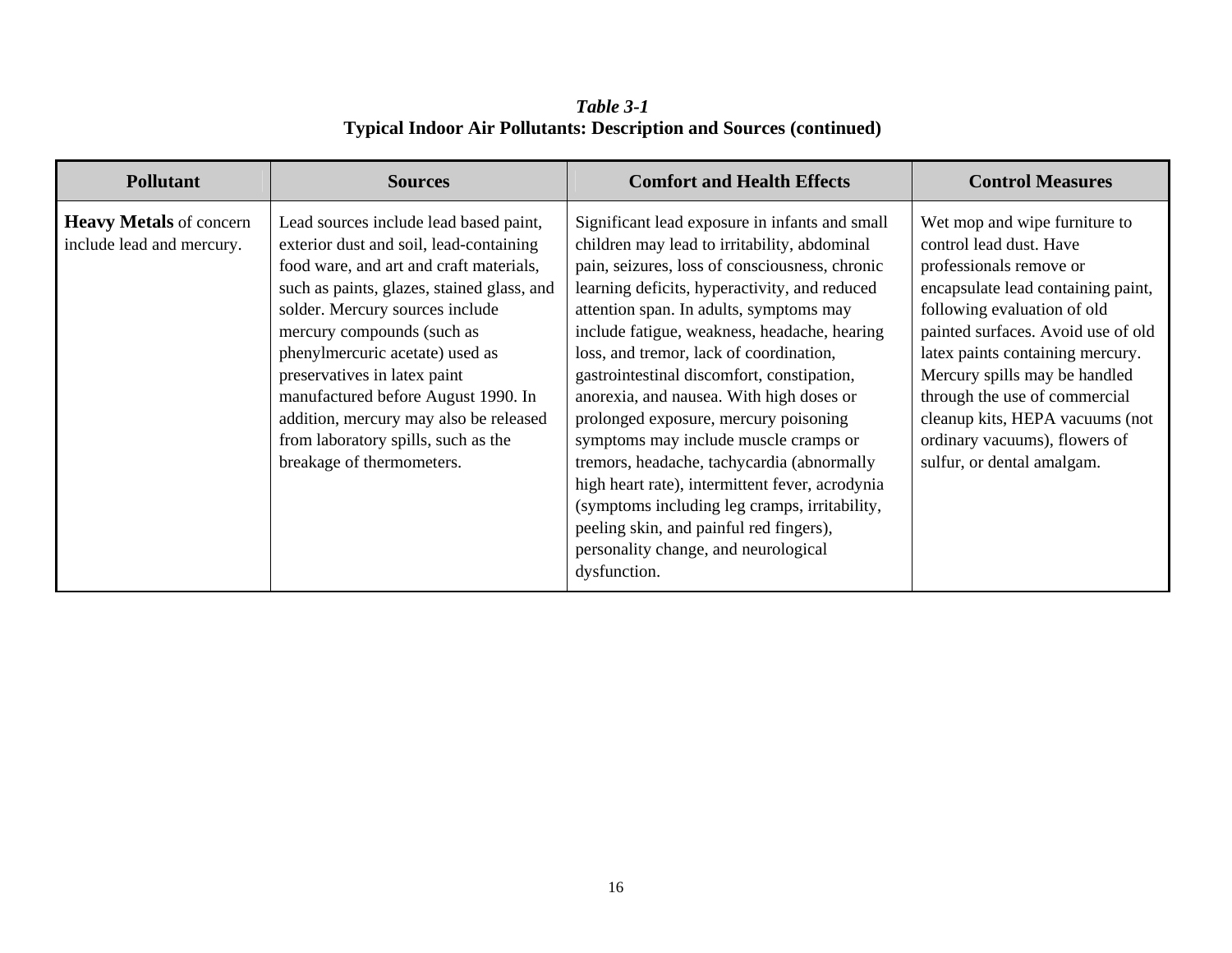*Table 3-1* **Typical Indoor Air Pollutants: Description and Sources (continued)**

| <b>Pollutant</b>                                                                                                                                                                                                                                                                                  | <b>Sources</b>                                                                                                                                                                                                                                                                                                                                            | <b>Comfort and Health Effects</b>                                                                                                                                                                                                                                                                                                                                                                                                               | <b>Control Measures</b>                                                                                                                                                                                                                                                                |
|---------------------------------------------------------------------------------------------------------------------------------------------------------------------------------------------------------------------------------------------------------------------------------------------------|-----------------------------------------------------------------------------------------------------------------------------------------------------------------------------------------------------------------------------------------------------------------------------------------------------------------------------------------------------------|-------------------------------------------------------------------------------------------------------------------------------------------------------------------------------------------------------------------------------------------------------------------------------------------------------------------------------------------------------------------------------------------------------------------------------------------------|----------------------------------------------------------------------------------------------------------------------------------------------------------------------------------------------------------------------------------------------------------------------------------------|
| <b>Nitrogen Oxides The</b><br>two most prevalent oxides<br>of nitrogen are nitrogen<br>dioxide $(NO2)$ and nitric<br>oxide (NO). Both are toxic<br>gases with $NO2$ being a<br>highly reactive oxidant,<br>and corrosive. NO<br>gradually reacts with the<br>oxygen in the air to form<br>$NO2$ . | The primary indoor sources are<br>combustion processes, such as<br>unvented combustion appliances,<br>defective installation of vented<br>appliances, welding, vehicle exhaust,<br>and tobacco smoke. Combustion<br>appliances include wood, gas, and<br>coal stoves, as well as unvented<br>kerosene heaters and fireplaces under<br>some circumstances. | Oxides of nitrogen have no sensory effects in<br>concentrations normally found in schools. Acute<br>effects of lung dysfunction have been reported at<br>higher concentrations. Oxides of nitrogen<br>produce delayed short-term effects on airway<br>activity. Persons at special risk are those with<br>chronic bronchitis, emphysema, asthma, and<br>children under two years old. Long-term or<br>chronic effects are not well established. | Venting the sources of nitrogen<br>dioxide to the outdoors is the most<br>practical measure for existing<br>conditions. This includes proper<br>installation, operation, and<br>maintenance of all combustion<br>appliances and prevention of<br>vehicle exhaust entry into buildings. |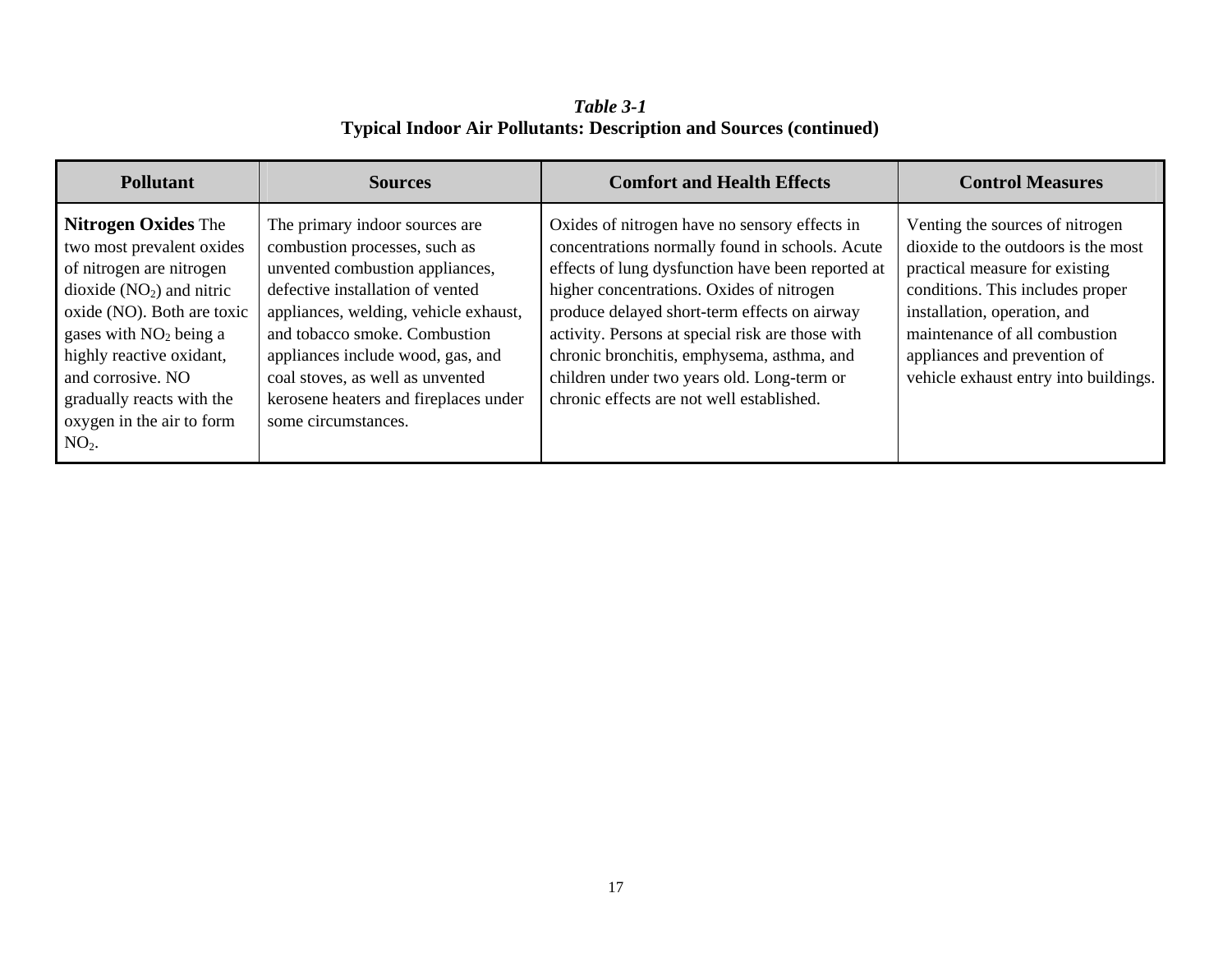*Table 3-1* **Typical Indoor Air Pollutants: Description and Sources (continued)**

| <b>Pollutant</b>                                                                                                                                                                                                                                          | <b>Sources</b>                                                                                                                                                                                                                                                                                                                                                                                                                                                                                                                                                                                                                                                                                                                                                                                                | <b>Comfort and Health Effects</b>                                                                                                                                                                                                                                                                                                                                                                                                                                                                                                                                                                                                                                                                                               | <b>Control Measures</b>                                                                                                                                                                                                                                                                                                                                                                                                                                                             |
|-----------------------------------------------------------------------------------------------------------------------------------------------------------------------------------------------------------------------------------------------------------|---------------------------------------------------------------------------------------------------------------------------------------------------------------------------------------------------------------------------------------------------------------------------------------------------------------------------------------------------------------------------------------------------------------------------------------------------------------------------------------------------------------------------------------------------------------------------------------------------------------------------------------------------------------------------------------------------------------------------------------------------------------------------------------------------------------|---------------------------------------------------------------------------------------------------------------------------------------------------------------------------------------------------------------------------------------------------------------------------------------------------------------------------------------------------------------------------------------------------------------------------------------------------------------------------------------------------------------------------------------------------------------------------------------------------------------------------------------------------------------------------------------------------------------------------------|-------------------------------------------------------------------------------------------------------------------------------------------------------------------------------------------------------------------------------------------------------------------------------------------------------------------------------------------------------------------------------------------------------------------------------------------------------------------------------------|
| <b>Other Volatile Organic</b><br><b>Compounds</b> (VOCs) are<br>compounds that vaporize<br>(become a gas) at room<br>temperature. There are<br>hundreds of VOCs found in<br>the indoor air, sometimes in<br>concentrations suspected of<br>being harmful. | VOCs are released from many<br>housekeeping and maintenance<br>products, building materials,<br>furnishings and equipment, and from<br>human metabolism. Examples<br>include: acetone and alcohols that<br>are byproducts of human metabolism<br>and can be released from cleaners<br>and personal care products; ammonia<br>from cleaners and diazo copiers;<br>aromatic hydrocarbons from<br>combustion processes, pesticides,<br>paints, and solvents; benzene from<br>combustion processes, gasoline, and<br>solvents; chlorinated hydrocarbons,<br>from wood preservatives and<br>solvents; styrene from carpet<br>systems; phenols from equipment<br>and furnishings; toluene from<br>adhesives, gasoline, paints, and<br>solvents; and 4-phenyl cyclohexane<br>(4-PC) released from carpet<br>systems. | Several of these compounds have been identified<br>individually as causing acute and chronic effects<br>at high concentrations. At higher concentrations<br>than are typically expected in school buildings,<br>some VOCs have been linked to cancer in<br>humans, and others are suspected of causing<br>cancer. Anecdotal reports suggest that<br>combinations of these compounds in low<br>concentrations may be associated with sick<br>building incidents. However, this has not been<br>confirmed through rigorous experimental or<br>observational studies. Symptoms attributed to<br>VOCs include respiratory distress, sore throat,<br>eye irritation, nausea, drowsiness, fatigue,<br>headaches, and general malaise. | Selective purchasing and use of<br>construction materials, furnishings,<br>operational and maintenance<br>materials can help reduce VOC<br>emissions. Products should be<br>stored in well-ventilated areas apart<br>from occupied zones. Increased<br>ventilation or direct exhaust can be<br>used for activities that have high<br>VOC emissions, such as painting.<br>Scheduling the use of products to<br>avoid occupant exposure to high<br>levels of VOCs can also be useful. |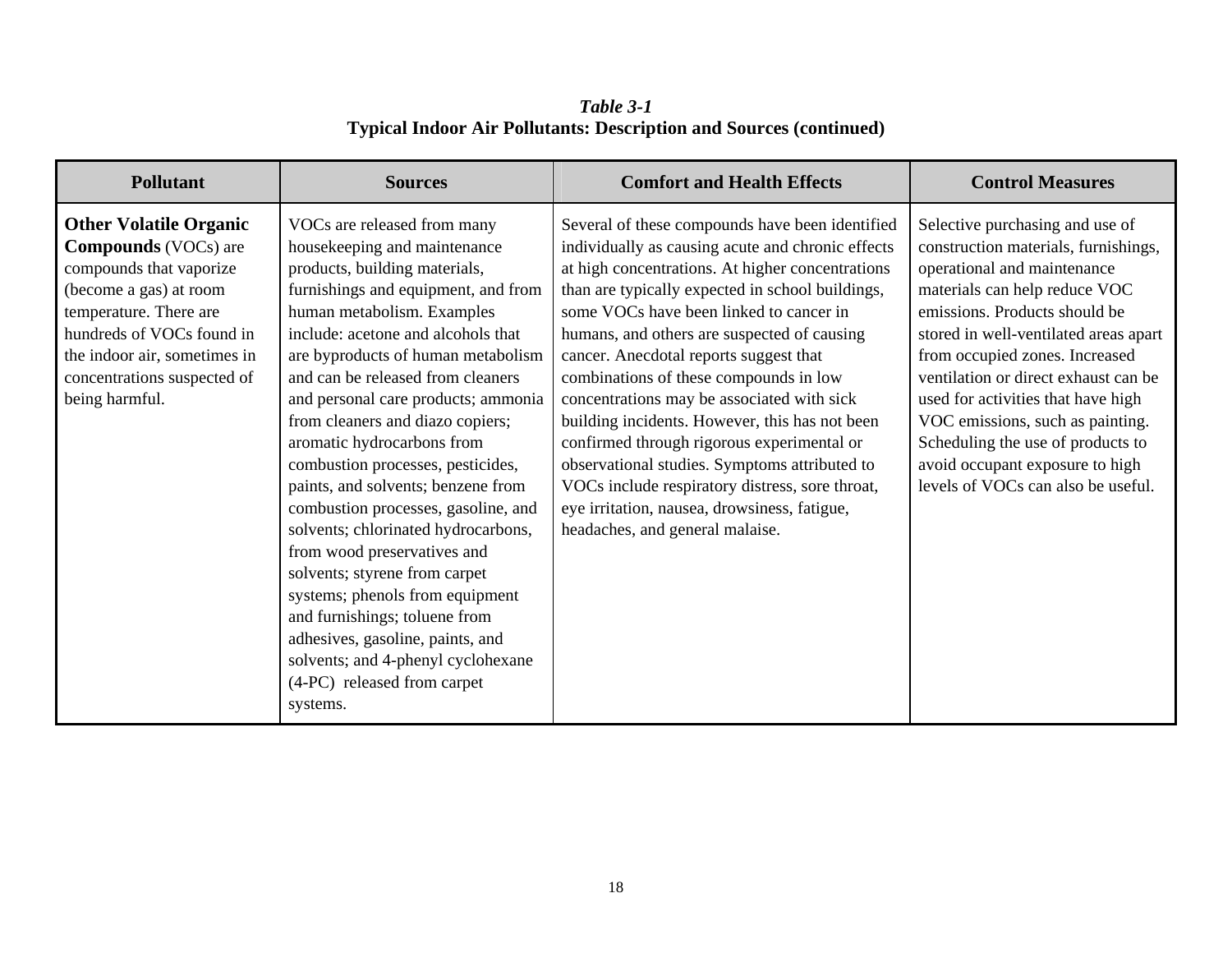*Table 3-1* **Typical Indoor Air Pollutants: Description and Sources (continued)**

| <b>Pollutant</b>                                                                                                                                                                                                                                                                                                                                                 | <b>Sources</b>                                                                                                                                                                                                                                                                                                                                                                                          | <b>Comfort and Health Effects</b>                                                                                                                                                                                                                                                                                                                                                                      | <b>Control Measures</b>                                                                                                                                                                                                                                                                                                                                                                                                                                                                                                                                                                                                                                                                                                                                                                                                                                     |
|------------------------------------------------------------------------------------------------------------------------------------------------------------------------------------------------------------------------------------------------------------------------------------------------------------------------------------------------------------------|---------------------------------------------------------------------------------------------------------------------------------------------------------------------------------------------------------------------------------------------------------------------------------------------------------------------------------------------------------------------------------------------------------|--------------------------------------------------------------------------------------------------------------------------------------------------------------------------------------------------------------------------------------------------------------------------------------------------------------------------------------------------------------------------------------------------------|-------------------------------------------------------------------------------------------------------------------------------------------------------------------------------------------------------------------------------------------------------------------------------------------------------------------------------------------------------------------------------------------------------------------------------------------------------------------------------------------------------------------------------------------------------------------------------------------------------------------------------------------------------------------------------------------------------------------------------------------------------------------------------------------------------------------------------------------------------------|
| <b>Radon</b> , a naturally<br>occurring radioactive gas, is<br>the first decay product of<br>Radium-226. When radon is<br>inhaled, it further decays<br>and these products can<br>become lodged in the lungs.<br>As these particles break<br>down further, they release<br>small bursts of radioactive<br>energy, which can cause<br>tissue damage to the lungs. | Radon is present nearly everywhere<br>in the earth's crust in widely varying<br>concentrations. Radon may enter a<br>building through the water system or<br>through off gassing of building<br>materials. However, the earth below<br>buildings is the principal source of<br>indoor radon. Radon penetrates<br>cracks and drain openings in<br>foundations, and enters basements<br>and crawl spaces. | The chronic effect is lung cancer or<br>other lung dysfunction due to the<br>retention of radon decay products in<br>the lung. These chronic effects are<br>among the best known of all indoor<br>air pollutants, as the result of studies<br>on uranium miners. It is speculated<br>that non-occupational radon exposure<br>in the U.S. may cause between 2,000<br>and 20,000 cancer deaths per year. | Sealing of foundations to prevent entry has<br>been demonstrated to be effective, although<br>the long-term reliability of sealing is<br>unknown. Specific ventilation of basement<br>areas and crawl spaces has also been shown<br>to be effective. Increased ventilation with<br>outdoor air will lower radon levels for a<br>given building. However, radon levels do<br>not correlate well with ventilation rates<br>among different buildings; i.e., buildings<br>with low ventilation rates will not<br>necessarily have high indoor radon levels,<br>and vice-versa. In new construction, radon<br>entry may be controlled by pouring slabs<br>with as few joints as possible, using wire<br>reinforcement in slabs and walls to<br>minimize cracking, using caulking to seal<br>seams and perimeters, and using sub-slab<br>ventilation techniques. |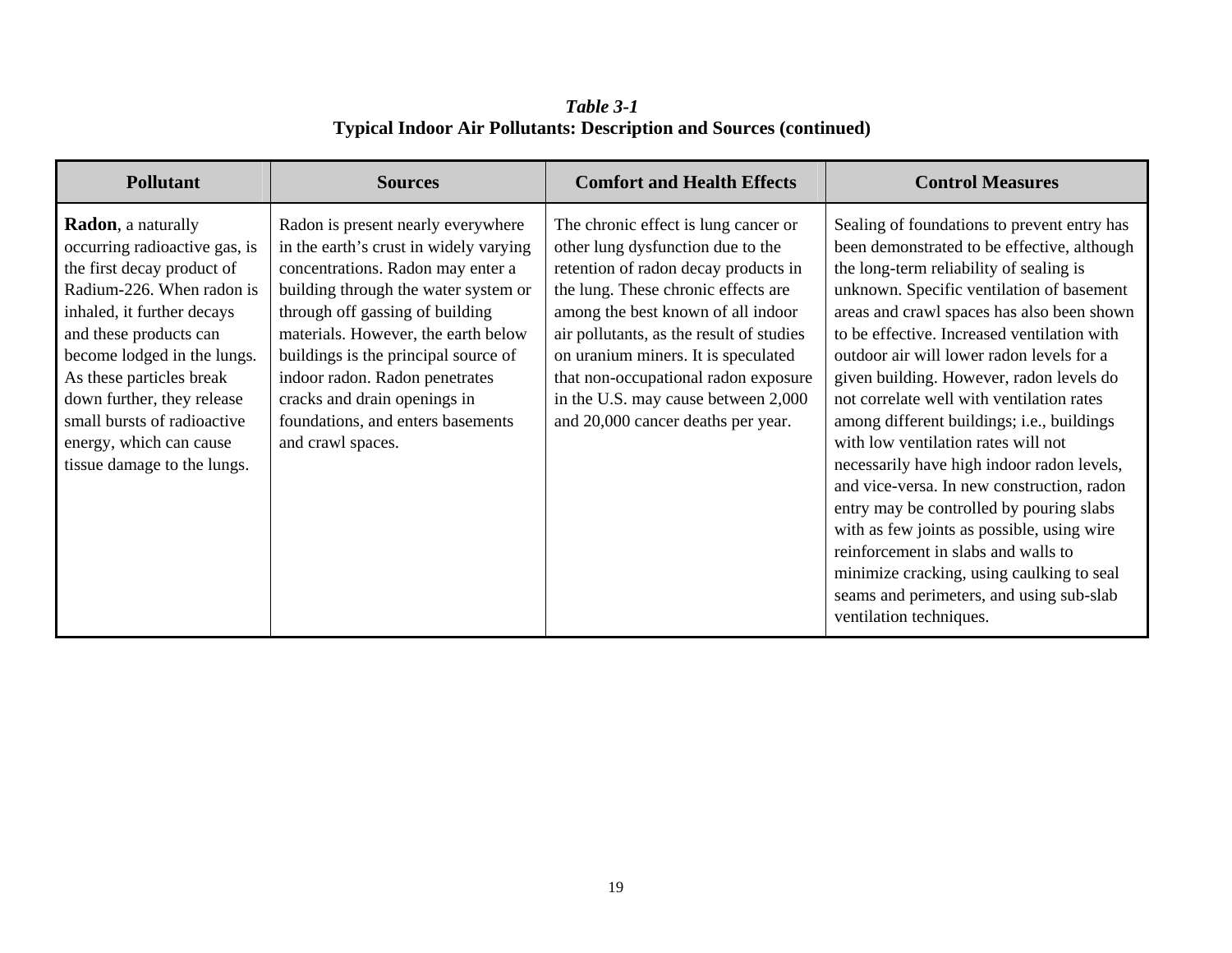#### <span id="page-28-0"></span>**G. Pollutant Pathways**

The quality of air of any building is a result of interactions among the site, climate, building structure and mechanical systems, construction techniques, contaminant sources, and building occupants.

An indoor air quality problem may exist when there are sources of pollution indoors, outdoors, or within the mechanical ventilation system. These sources are connected to building occupants through a pathway, with a driving force to move pollutants along the pathway. As an example, many of the sources of indoor air pollution described in this chapter of the Manual may be removed or distributed by the heating, ventilation and air-conditioning (HVAC) system, which serves as a pathway and driving force to reach building occupants.

The HVAC system includes all equipment serving schools: boilers or furnaces, chillers, cooling towers, air handling units, exhaust fans, ductwork, and filters. A properly designed and operating HVAC system will:

- □ Control temperature and relative humidity to provide thermal comfort.
- Distribute sufficient amounts of outdoor air to meet ventilation needs of school occupants.
- $\Box$  Isolate and remove odors and contaminants through pressure control, filtration, and exhaust fans.

These functions must be addressed in the design of new schools and remodeling of older schools. Older schools may not have adequate HVAC systems. Furthermore, improper operation and maintenance at any school, new or old, may prevent the HVAC system from properly doing its job. The performance of the HVAC system in a given building depends on several factors:

 $\Box$  Age of the system and design.

□ Climate.

- $\Box$  Building and mechanical codes in effect at the time of the design.
- $\Box$  Budget that was available for the project.
- Designers' and school districts' individual preferences.
- □ Subsequent modifications.

#### **H. Temperature Variations and Comfort**

Thermal comfort and ventilation needs are met by supplying *conditioned* air. This is a mixture of outdoor and recirculated air that has been filtered, heated or cooled, and sometimes humidified or dehumidified.<sup>[23,](#page-134-22) 24</sup> A number of variables interact to determine whether people are comfortable with the temperature and relative humidity of the indoor air. People's clothing, activity level, age, and physiology vary widely and so do the thermal requirements for comfort. The American Society of Heating, Refrigerating and Air-Conditioning Engineers, Inc. (ASHRAE) Standard 55 describes temperature and humidity ranges that are comfortable for most people engaged in nonstrenuous activities. Temperature is discussed further in Chapter 6 of this Manual.

*Uniformity of temperature is important to comfort*. Rooms that share a common heating and cooling system controlled by a single thermostat can have different temperatures. Temperature stratification is a common problem caused by a lack of mixing when light, warm air rises and heavier, cooler air sinks. If air is not properly mixed by the ventilation system, the temperature near the ceiling can be several degrees warmer or cooler than near the floor where young children spend much of their time. Even if air is properly mixed, uninsulated floors over unheated spaces can be uncomfortable in some climate zones. Large fluctuations of indoor temperature can also occur when thermostats have a wide dead band (a temperature range in which neither heating or cooling takes place).

*Radiant heat transfer* may cause people near very hot or cold surfaces to be uncomfortable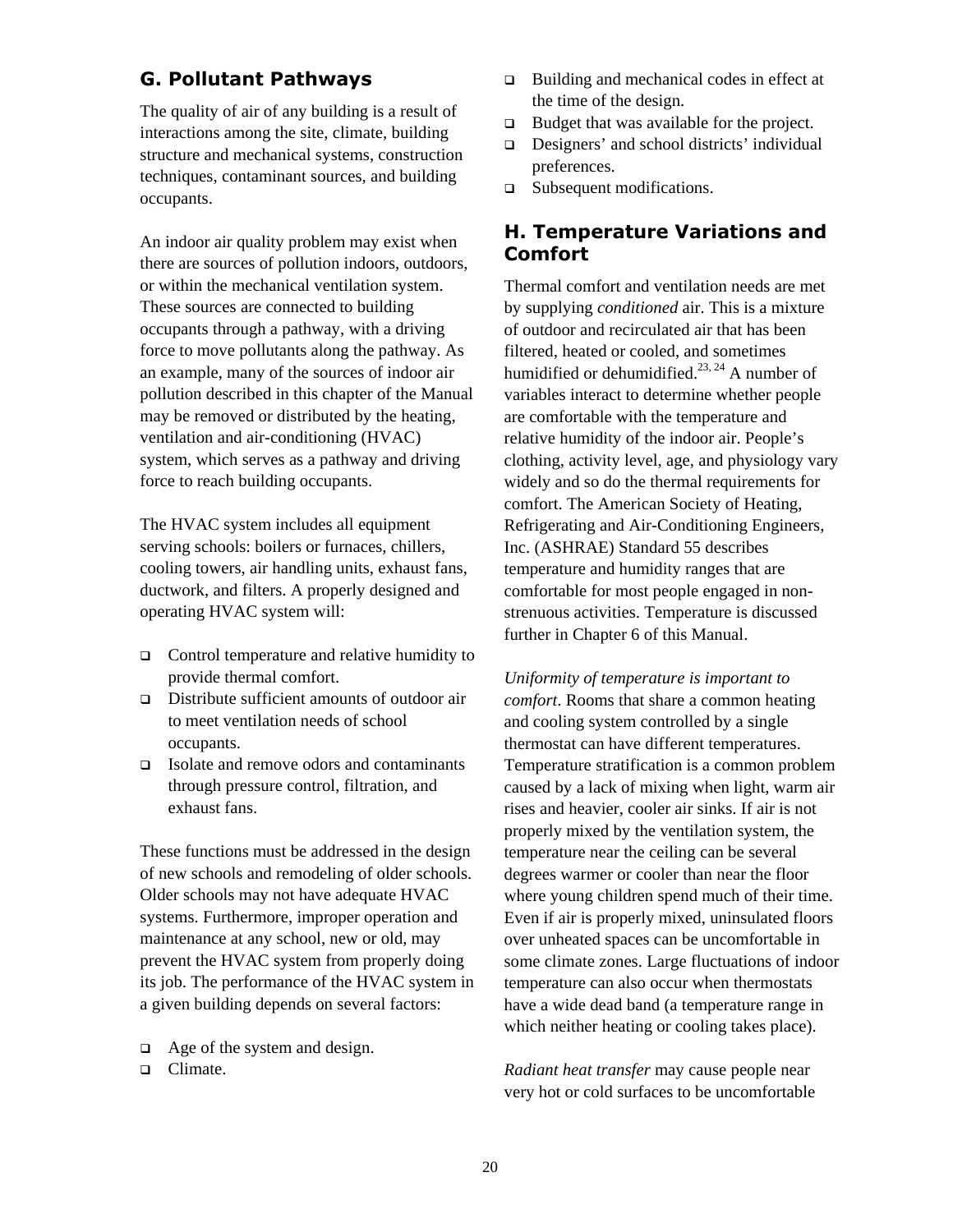<span id="page-29-0"></span>even though the thermostat setting and the measured air temperature are within the comfort range. Schools with large window areas sometimes can be uncomfortable due to radiant heat gains and losses. The locations of these complaints can shift during the day as the sun angle changes. Windows and poorly insulated walls can also produce a flow of air by convection, leading to complaints of draftiness. Closing curtains reduces heating from direct sunlight and isolates building occupants from exposure to window surfaces that are often hotter or colder than the walls.

Large schools may have interior core spaces in which year-round cooling is required to compensate for heat generated by occupants, equipment, and lighting. At the same time, perimeter rooms may require heating or cooling depending on outdoor conditions.

## **I. The Effects of Humidity on Comfort Levels**

*Humidity* is a factor in thermal comfort. Raising relative humidity reduces people's ability to lose heat through perspiration and evaporation; the effect is similar to raising the temperature. Humidity extremes can also create indoor air quality problems. High or low relative humidity can be uncomfortable. Relative humidity over 60 percent can promote the growth of mold and mildew, while relative humidity below 30 percent can accelerate the release of fungal spores into the air. Low humidity has been associated with irritation of the mucous membranes of the eyes and upper respiratory system.

## **J. Ventilation to Meet Occupant Needs**

All schools need *ventilation*, the process of supplying outdoor air to the occupied areas within the school to remove pollutants. As outdoor air is drawn into the school, indoor air is exhausted by fans or allowed to escape through openings. Exhaust is also taken directly from special use areas that produce air pollutants such

as restrooms, kitchens, shops, and science materials storage closets and fume hoods.

Modern schools use mechanical ventilation systems to introduce outdoor air during occupied periods and exhaust fans to remove odors and contaminants from special use areas. Older schools may rely more on natural ventilation to bring in fresh air. In naturally ventilated buildings, unacceptable indoor air quality is particularly likely when occupants keep the windows closed due to extreme hot or cold outdoor temperatures. Even when windows and doors are open, under-ventilation is likely when there is little wind. This can also be a problem in multi-story buildings when there is little temperature difference between the inside and outside of the building.

The amount of outdoor air considered adequate for ventilation has varied substantially over the last several years. HVAC systems in older schools may not have been designed to meet modern ventilation standards. As a result, when these buildings are scheduled for major remodeling, their HVAC systems need to be upgraded.

ASHRAE ventilation standards are used as the basis for most building ventilation codes, including the Washington State Ventilation and Indoor Air Quality Code, Chapter 51-13 Washington Administrative Code (WAC). Generally for classrooms, libraries, music rooms, auditoriums, and kitchens, the ASHRAE recommended standard is *15 cubic feet per minute of outdoor air ventilation* per *occupant*, while office space and conference rooms should have *20 cubic feet per minute per occupant*. These recommendations may vary depending on special conditions and occupancy of the room (number of people per 1,000 square feet). Airflow requirements are discussed in detail in Chapter 6 of the Manual.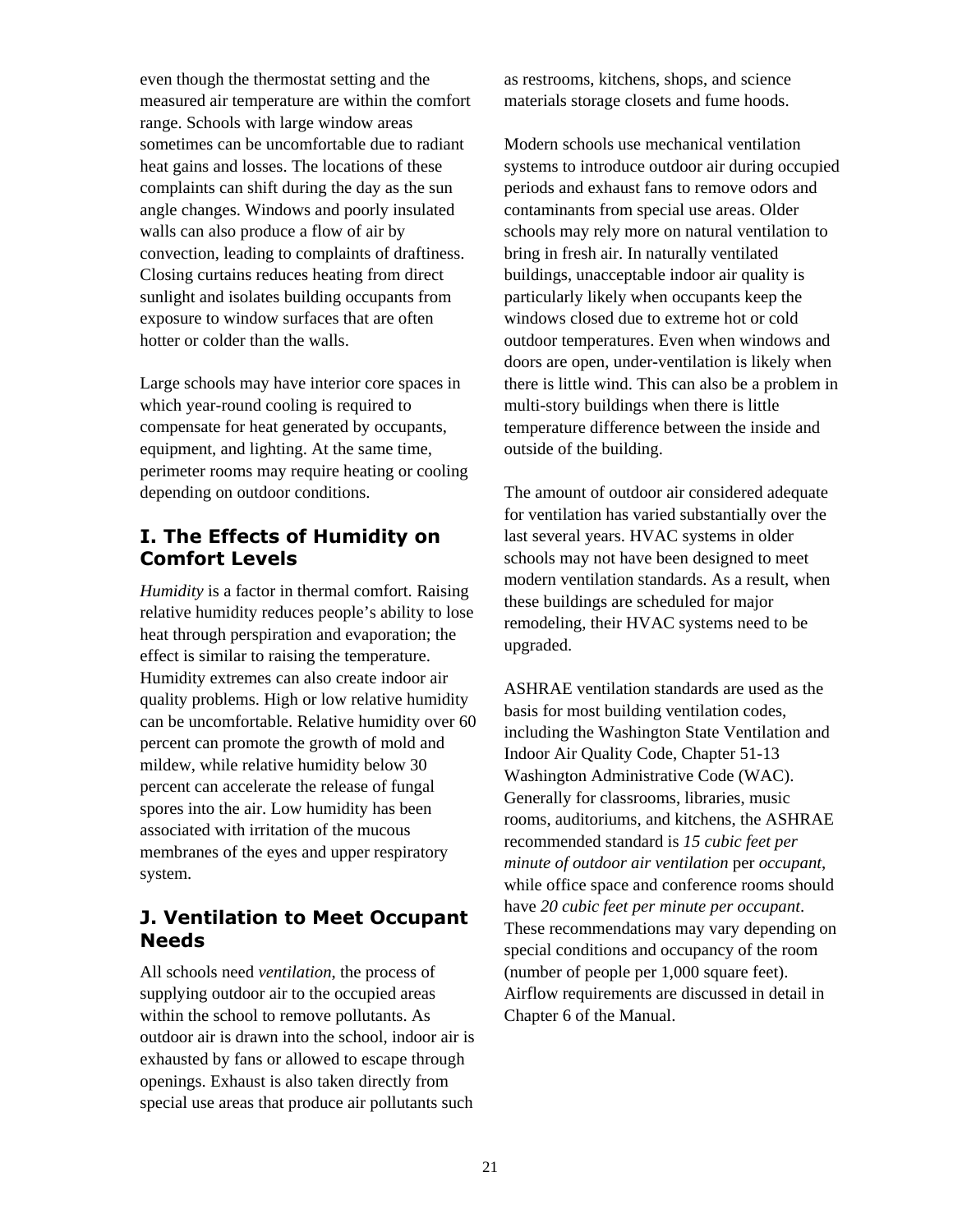### <span id="page-30-0"></span>**K. Air Flow Patterns in Buildings**

Airflow in buildings results from the combined action of mechanical ventilation systems, human activity, and natural forces. These forces create differences in air pressure that move airborne pollutants from areas of higher pressure to areas of lower pressure through any available opening.

The HVAC system is generally the dominant pathway and driving force for air movement in buildings. However, all of a building's components (walls, ceilings, floors, doors, windows, HVAC equipment, hood operation, and occupants) interact to affect how airflow distributes pollutants within a building. For example, as air moves from supply outlets to return inlets, it can be diverted or obstructed by partitions, walls, and furnishings or redirected by openings that provide pathways for air movement. On a localized basis, the movements of people have a major impact on the movement of pollutants. Some pathways change as doors and windows open and close. It is useful to think of the entire building as part of the air distribution system.

Air movement can produce many patterns of pollutant distribution including:

- $\Box$  Variable distribution of pollutants within an individual room.
- Movement of pollutants into adjacent rooms or spaces that are under lower pressure.
- **D** Movement into other spaces through HVAC system ducts.
- $\Box$  Movement from lower to upper levels in multi-story schools.
- $\Box$  Movement into the building through either infiltration of outdoor air or re-entry of exhaust air.
- $\Box$  Deposition of particulates onto the walls, tables shelves, etc.

Natural forces exert an important influence on air movement between a school's interior and exterior. Both the *stack effect* and *wind effect*

can overpower a building's HVAC system and disrupt air circulation and ventilation, especially if the school envelope (walls, ceilings, windows, doors) is leaky.

*Stack effect* is the pressure-driven airflow produced by convection (the tendency of warm air to rise). The stack effect exists whenever there is an indoor-outdoor temperature difference and becomes stronger as the temperature difference increases. Multi-story schools are more affected than single-story schools. As heated air escapes from upper levels, indoor air moves from lower to upper levels, and outdoor air is drawn into the lower levels to replace escaped air. Stack effect can transport contaminants between floors by way of stairwells, elevator shafts, utility chases, and other openings.

*Wind effects* are transient, creating local areas of high pressure on the windward side and low pressure on the leeward side of buildings. Depending on the leakage openings in the building exterior, wind can affect the pressure relationships within and between rooms. Entry of outdoor air contaminants may be intermittent or variable, occurring only when the wind blows from the direction of the pollutant source.

Most public and commercial buildings are designed to have a positive (higher) pressure than the outdoors. This prevents unconditioned air from entering through openings in the building envelope and causing discomfort or air quality problems. This interaction between pollutant pathways and intermittent or variable driving forces can lead to a single source causing indoor air quality complaints in a distant area of the school.

## **L. Occupants Particularly Susceptible to Indoor Air Contaminants**

Building occupants include staff, students, and other people who spend extended time periods in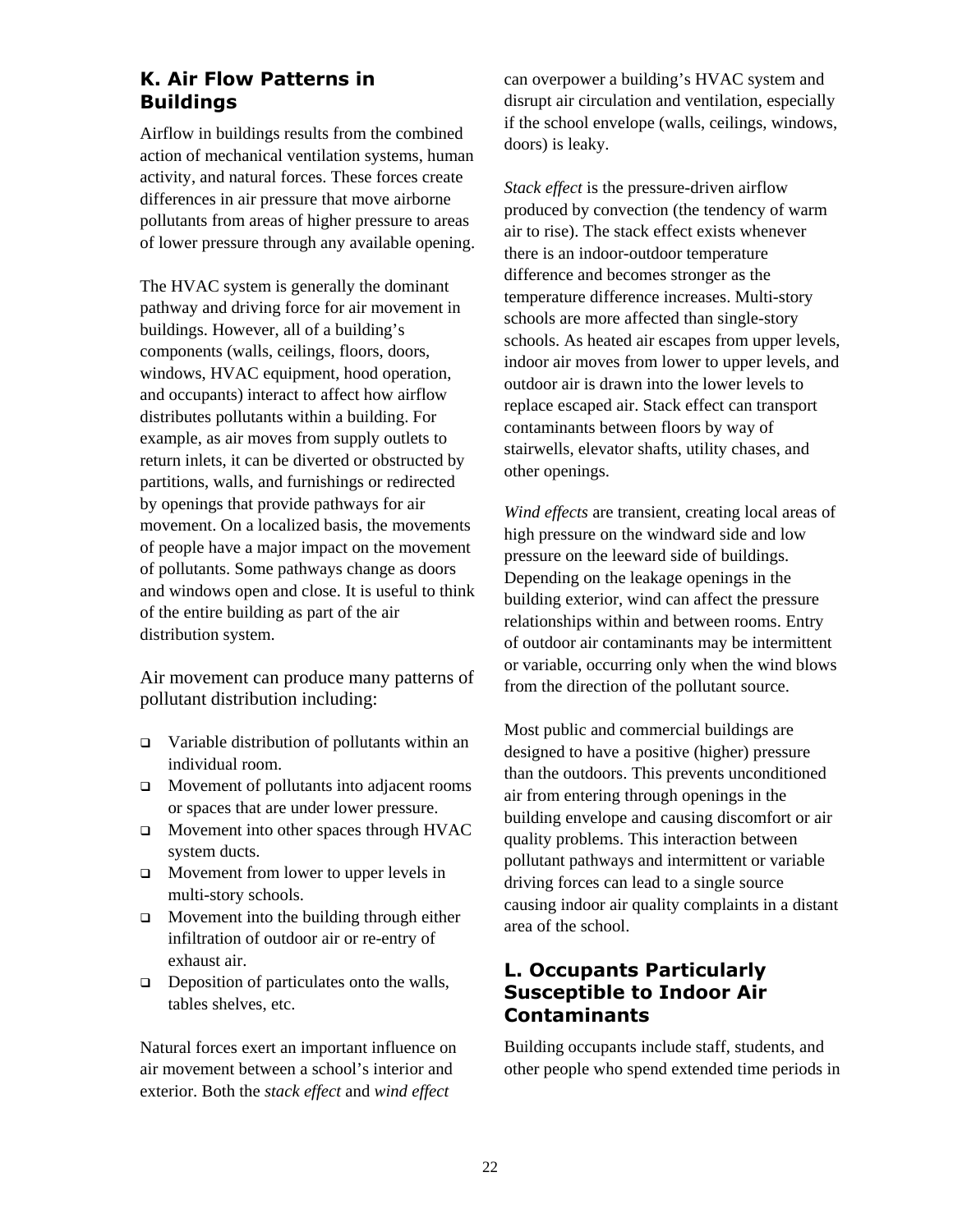<span id="page-31-0"></span>the school. Some who may be particularly susceptible to indoor air contaminants include:

- □ Allergic or asthmatic individuals.
- $\Box$  People with respiratory disease.
- $\Box$  People whose immune systems are suppressed due to chemotherapy, radiation therapy, disease, or other causes.
- **People on certain types of medication.**
- □ Contact lens wearers.

Some other groups are particularly vulnerable to exposure of certain pollutants or pollutant mixtures. For example:

- $\Box$  People with heart disease may be less tolerant to exposure to lower levels of carbon monoxide than healthy individuals.
- Children or adults who smoke or who are exposed to environmental tobacco smoke away from the school environment are at higher risk of respiratory illness.
- $\Box$  Those with asthma or chronic lung disease who are exposed to significant levels of nitrogen dioxide from combustion sources are at higher risk of respiratory illness.

Due to varying sensitivity, one individual may react to a particular indoor air quality problem while others nearby display no ill effects. Chapter 2 of this Manual describes the health symptoms and effects that may result from poor indoor air quality. The introduction to this chapter also notes that there are other environmental stressors that may produce symptoms similar to those caused by poor indoor air quality.

## **M. Sick Building Syndrome**

The term *sick building syndrome (SBS)* is used to describe cases in which building occupants experience short-term health and comfort effects that are often linked to the time they spend in the building, but no specific cause or illness can be identified. The complaints may be localized in a particular room or zone or may be widespread throughout the building. Analysis of air samples

often fails to detect high concentrations of specific contaminants, although in most cases, a physical basis that may contribute to the occurrence of SBS can be found, such as inadequate ventilation by the HVAC system.

Sick building syndrome symptoms include: eye, nose, and throat irritation; dryness of mucous membranes and skin; nosebleeds; skin rash; mental fatigue; headache; cough; hoarseness; wheezing; nausea; and dizziness.

## **N. Building-Related Illness**

*Building-related illness* refers to illness brought on specifically by exposure to building air. In this case, symptoms of diagnosable illness are identified (certain allergies or infections) and can be directly attributed to environmental agents in the indoor air. Legionnaire's disease and hypersensitivity pneumonitis are examples of building-related illness that can have serious or life-threatening consequences. Building related illness can develop as a result of poor building maintenance and uncontrolled contaminant sources.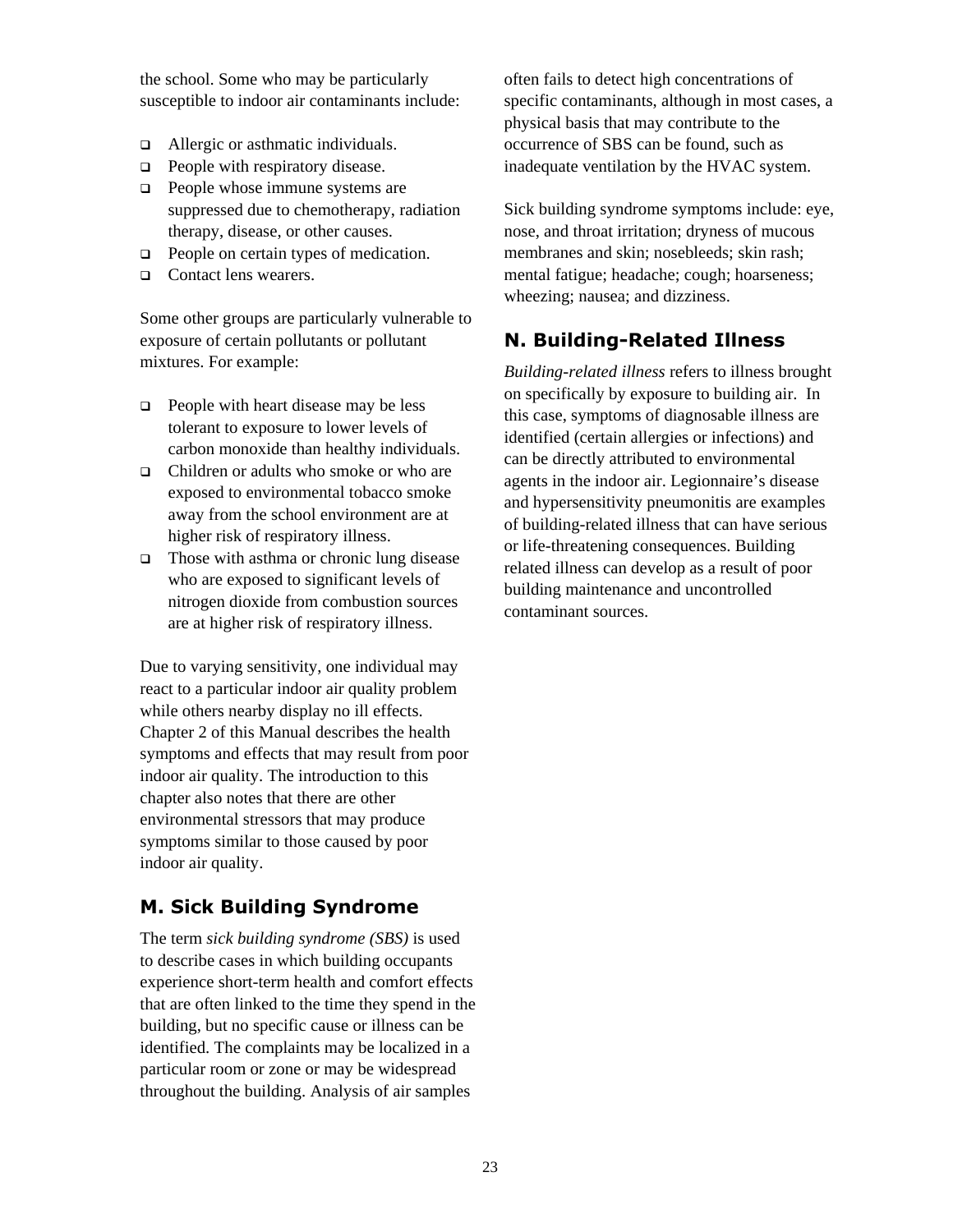# <span id="page-32-0"></span>**4. Basic Strategies for Good Indoor Air Quality**

### **Recommended Strategies for Good Indoor Air Quality**

There are seven *basic control methods* for reducing concentrations or avoiding elevated concentrations of indoor air contaminants:<sup>[25,](#page-134-24) [26,](#page-134-25) 27</sup>

- $\Box$  Manage at the source.
- □ Use local exhaust for problem areas.
- $\Box$  Use outdoor air to dilute and replace contaminated air.
- $\Box$  Control exposure by managing time, amount and location of products used.
- $\Box$  Filter the air.
- □ Educate everyone on IAO.
- □ Designate an indoor air quality coordinator for siting, design, construction, and operation.

In most cases, a combination of these strategies should be used to ensure good indoor air quality.

#### **B. Manage Contaminants at the Source**

*Source management* is the most effective method to control or avoid indoor air contamination. Source removal, the best method, means preventing unnecessary pollutants from entering the school building. Examples of *source removal* include prohibiting buses from idling near outdoor air intakes, and not placing trash, cleaning, or maintenance supplies (which have the potential to release pollutants) in rooms where HVAC equipment is located.

*Source substitution* includes actions such as selecting less toxic art materials (low odor or water soluble markers), or selecting latex interior paint with low volatile organic compounds as well as less toxic cleaning supplies (chemicals).

*Source encapsulation* involves placing a barrier around the source so that it releases fewer

pollutants into the indoor air. For instance, one approach to asbestos abatement involves encapsulation to prevent the release of asbestos fibers.

### **C. Use Local Exhaust for Problem Areas**

Local exhaust removes pollutants directly from their indoor source to the outside so they are not dispersed into the indoor air. Examples include restroom and kitchen air exhausts, science lab fume hoods, art room kiln exhausts, housekeeping storage rooms, printing and duplicating rooms, and vocational arts rooms. Local exhaust, including the use of temporary exhaust, is also important when occupied school buildings are undergoing remodeling or repairs. Local exhaust can be used to help prevent staff and student exposure to contaminants during demolition and installation of new building materials.

#### **D. Use Good Quality Outdoor Air to Dilute and Replace Contaminated Indoor Air**

This method uses outdoor air to dilute and replace contaminated indoor air. State and local building codes specify the amount of outdoor air that must be continuously supplied to an occupied area. For effective ventilation, consider several factors:

- $\Box$  The quantity and quality of outdoor air.
- $\Box$  The effectiveness with which outdoor air reaches building occupants.
- $\Box$  The efficiency with which outdoor air reduces contaminant levels.
- Air pressure relationships between interior spaces and between inside the building and outdoors.

Air pressure relationships help to prevent the distribution of contaminants from special use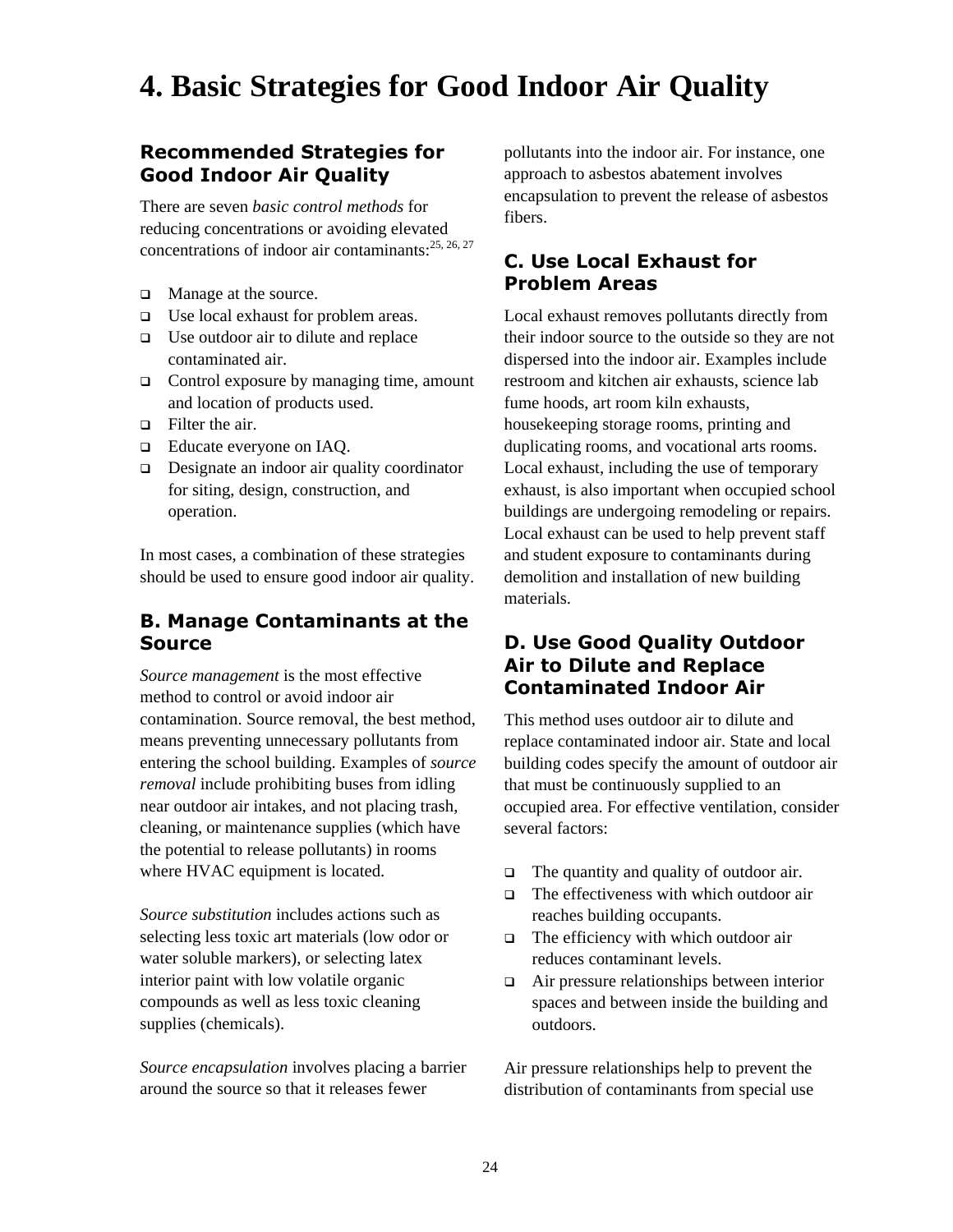<span id="page-33-0"></span>areas (such as kitchens and science rooms) into other parts of the building.

Temporarily increasing ventilation can be useful in diluting the concentration of fumes in the air from activities such as painting, pesticide application, or responding to chemical spills. However, ventilation may also distribute contaminants into other less-contaminated areas. It is advisable to consider the use of special, temporary local exhaust or local ventilation in such situations. Ventilation requirements and recommendations are discussed further in Chapters 6 through 10 of this Manual.

### **E. Control Exposure - Time, Amount, and Products**

Exposure control limits the exposure of building occupants to contaminants by managing the time at which products producing emissions are used, the amount of product used, and the location of use.

An example of time exposure control would be to strip and wax floors on Friday after school is dismissed, so that the floor products have a chance to off-gas over the weekend. This reduces the level of contaminants in the air when the school is occupied. (Note: the ventilation system must be operating during contaminant off gassing).

By controlling or restricting the amount of product used, fewer air contaminants will be present at the time the building is occupied.

Finally, controlling the location of use simply means moving the contaminant source as far as possible from occupants, or relocating susceptible occupants. For example, doors, trim, and other materials may be removed from a schoolroom, refinished, and allowed to cure in a well-ventilated offsite location before reinstallation.

Exposure control methods may be used in conjunction with increased ventilation or local exhaust.

## **F. Filter the Air**

This method involves filtering particles as the air passes through the HVAC system. Filtration is important in removing particles, including microbial agents, which can cause illness in building occupants. Gaseous contaminants can also be removed, but in most cases such removal is more difficult and costly. However, removal of gaseous contaminants may be considered on a case-by-case basis.

## **G. Educate Everyone on IAQ**

Education is a key component of the strategy to manage indoor air quality. Students, parents, teachers, custodians, and other staff should be given information about the sources and effects of contamination and about the proper operation of the ventilation system. Then they can work together to reduce their exposure and the exposure of others.

Education should lead to good building operation and maintenance practices, good housekeeping, and other preventive measures. This manual and the Environmental Protection Agency's (EPA) Tools for Schools program can provide a basic orientation on indoor air quality. Information should be provided at the school district and building levels, and should also be available to key policy makers, including local school board and site council members.

Providing and maintaining good indoor air quality may require additional expenditure of funds in design, construction, building operation, and maintenance. These expenditures are good investments and are likely to reduce the expense of solving problems later. The costs of providing good indoor air quality should be openly discussed by all involved parties, including school administrators, staff, parents, the school board, and site council.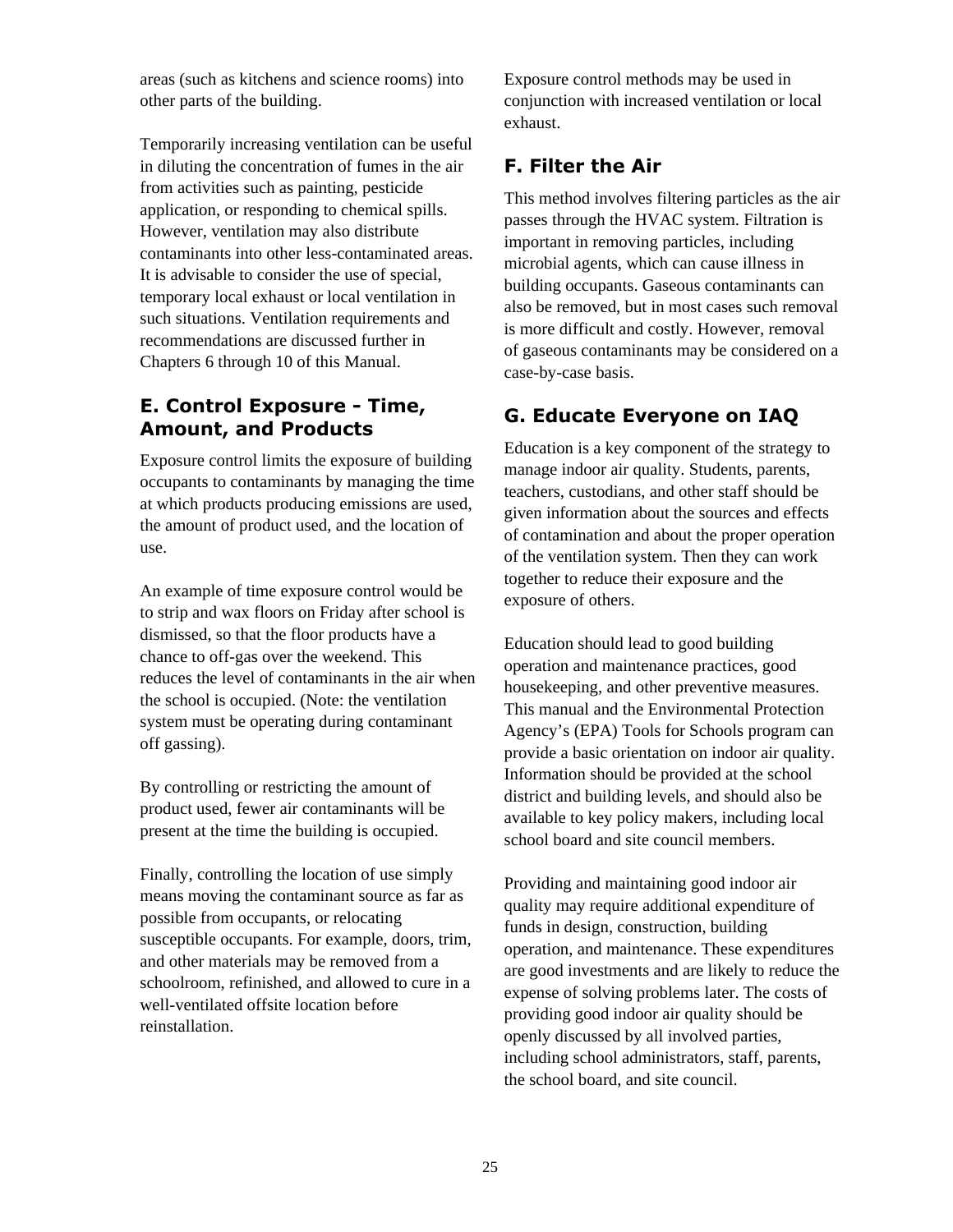### <span id="page-34-0"></span>**H. Designate an Indoor Air Quality Coordinator**

An indoor air quality coordinator should be assigned or hired to assure that practices to ensure good indoor air quality are carried out in all phases of school siting, design, construction, and ultimately in school operation. The IAQ coordinator selected for siting, design, construction, or renovation may not necessarily be the same person assigned as IAQ coordinator once the school is in operation.

In school siting, design, and construction, the IAQ coordinator should ensure that all IAQ objectives and issues defined for the school are considered through each phase. The IAQ coordinator should have good communication skills, time available to devote to this function, and some technical expertise. The following tasks may be assigned to the IAQ coordinator during these phases of school development or renovation:

- □ Assist in developing and reviewing an indoor pollutant source control plan (discussed in Chapter 6 of this Manual) to guide siting, design, and construction.
- □ Exchange information with state and local agencies.
- $\Box$  Obtain outside consulting assistance when necessary.
- $\Box$  Help identify and communicate school district needs with the design/construction teams.
- $\Box$  Assist in reviewing plans, activities, and work products for response to indoor air quality needs.
- Assure documentation of the rationale for decisions which vary from applicable best management practices (due to budget constraints, schedule restrictions, or other reasons).
- $\Box$  Help to ensure adequate documentation of indoor air quality activities and communication with school boards, site councils, administrators, other school district

staff, and other interested and affected parties.

The IAQ coordinator serves as a resource person to the design team. Many of the tasks to be performed by the IAQ coordinator are administrative and involve coordination of activities, communication, and documentation. Many of the technical tasks necessary to achieve good indoor air quality can be assigned to technical specialists including architects and engineers, other professional service consultants and contractors. However, it is valuable for the IAQ coordinator to have or acquire some training and/or job experience related to indoor air quality issues, design, repair, or maintenance of air handling systems, and school construction and material selection.

Administrative staff at the upper level administration in a school or school district may act as the IAQ coordinator. In conjunction with the school board, these positions exercise greater control of budget, staffing, and other resources than lower level positions. However, depending on the needs and preferences of the school district, functions of the IAQ coordinator may be performed by other personnel. Those might be technical staff with skills related to indoor air quality, personnel at the educational service district level, or independent consultants selected by the school district. $^{28}$  $^{28}$  $^{28}$ 

The EPA *Tools for Schools* program contains extensive materials to educate IAQ coordinators and to assist them in performing their duties (See Chapter 12 Other Resources).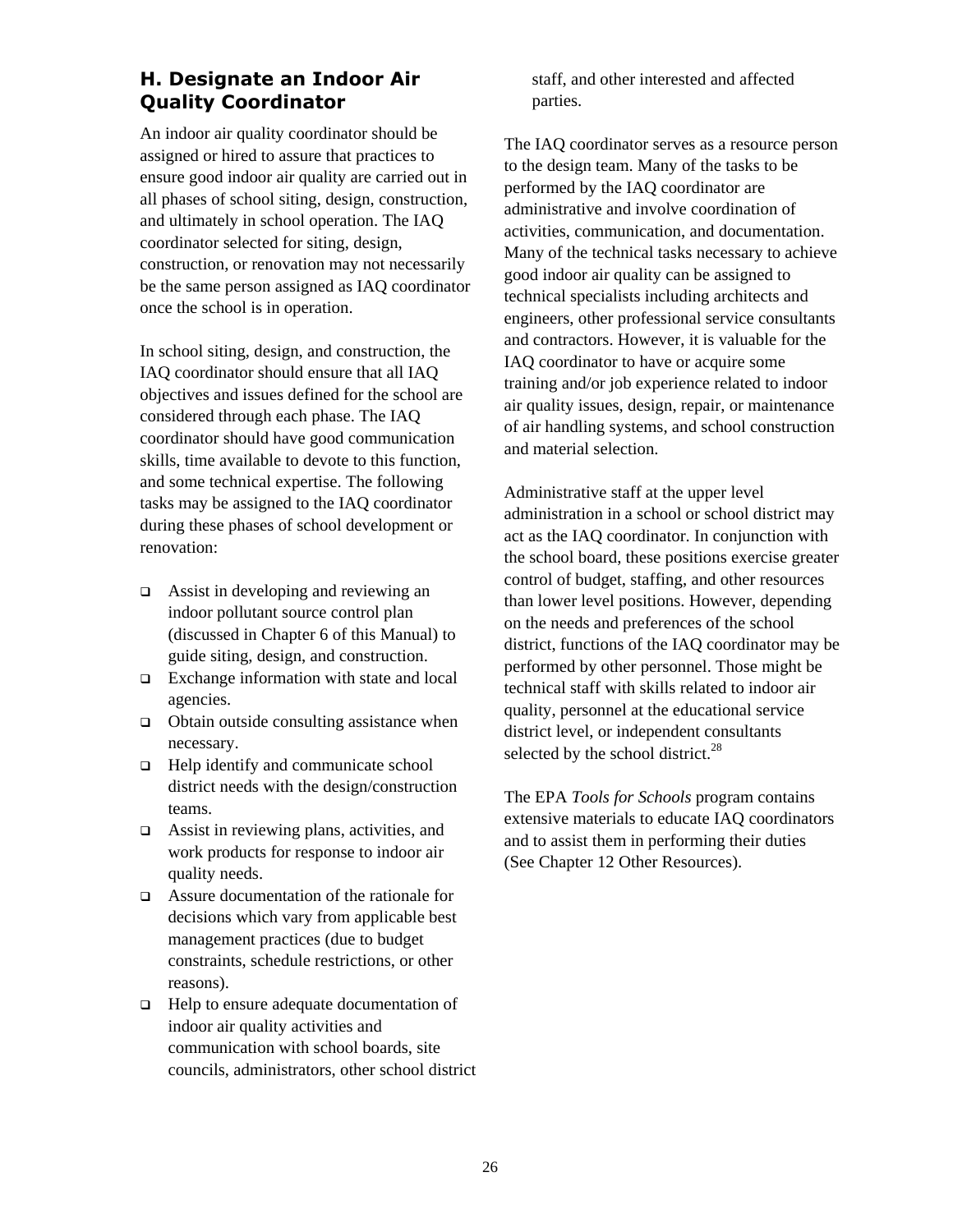## <span id="page-35-0"></span>**5. Siting Schools for Good Indoor Air Quality**

#### **Recommended Practices for School Siting**

- □ Conduct an Environmental Site Assessment
- $\Box$  Analyze the local climate
- $\Box$  Analyze nearby air quality and emission sources
- Analyze for radon and other factors
- Document findings

#### **B. Conduct an Environmental Site Assessment**

It is important to review prior uses of the site and adjacent properties before deciding to buy school property. Hazardous substances may have been abandoned, discharged, or leaked onto the property. Previous agricultural sites may have high concentrations of pesticides, herbicides, and fertilizers. Past commercial or industrial activities may have left improperly disposed solvents, adhesives, paints, oils and other products.

A good way to screen sites for environmental contaminants is to conduct a Phase I environmental site assessment (ESA). This assessment is designed to examine current and past uses of the property and adjoining properties, as well as activities within a reasonable distance (one-half mile to a mile) of the site that may affect environmental quality and public health at the site.

ESAs typically involve review of state, federal, and local records, maps, files, and aerial photos as well as a site reconnaissance and interviews with past and present owners, occupants, and regulatory officials. Environmental site assessments can help to identify the existence of known or suspected solid or hazardous waste disposal sites, leaking or regulated underground storage tanks, and regulated hazardous waste generators and treatment or waste storage facilities.

Guidelines for conducting ESAs are often provided through lending institutions or environmental consulting firms. There are many environmental consulting firms with experience performing ESAs and related services that are available to assist school districts. A thorough guide for conducting environmental site assessments is available from the American Society for Testing and Materials (ASTM), entitled *Standard Practice for Environmental Site Assessments: Phase I Environmental Site Assessment Process*. This guidance document is available from ASTM (see Chapter 12 Other Resources).

#### **C. Analyze the Local Climate**

Both the local climate and the building site's microclimate should be considered as part of the site evaluation and design process. Climate assessment involves identifying prevailing winds and variations in wind patterns, and analyzing temperature and humidity patterns. This information is useful in designing the building envelope and determining HVAC control strategies, equipment needs, equipment locations, and capacities. Wind data may help to identify the best locations for outdoor air intakes, exhausts, parking facilities, loading docks, and other features. During building operation, wind data can also be used to identify and respond to upwind contaminant sources that have the potential to affect indoor air quality.

Climate data are available from the National Oceanic and Atmospheric Administration (NOAA), the National Climate Data Center, Department of Commerce, airports, local air pollution control authorities, and academic and scientific institutions.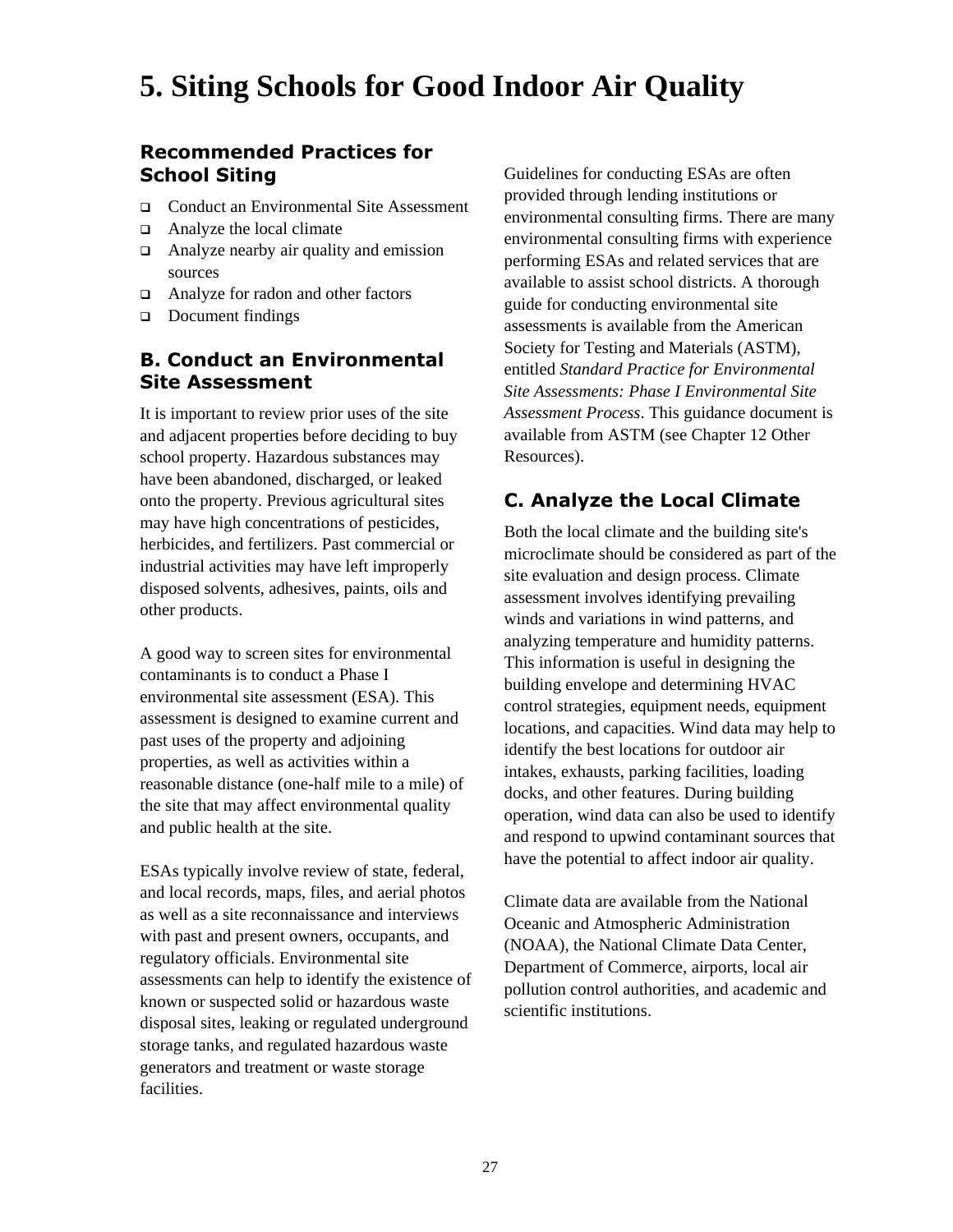# **D. Analyze Nearby Air Quality and Emission Sources**

It is important to determine the quality of the outdoor air since this air ultimately will be used for ventilation. Such information may determine whether a site is acceptable and, if so, what air cleaning and filtration may be required.

Information should be gathered concerning ambient air quality from EPA, the Department of Ecology or the local air pollution control authority. Information available from EPA includes a national emissions report under the National Ambient Air Quality Standards (covering major metropolitan areas), and the Toxic Release Inventory. These identify air emissions and other releases of toxic chemicals by manufacturing facilities. Chapter 6 of this Manual discusses the National Ambient Air Quality Emission Standards in greater detail.

Nearby sites may be of concern depending on the types and quantities of contaminants produced. It may be useful to prepare a map of the areas surrounding the site to show existing and potential contaminant sources. Information about nearby site activities and emissions may be obtained from a variety of sources including the site owners and operators, and federal, state or local regulatory agencies. Some, but not necessarily all of these site activities may be identified through an ESA. Table 5-1 shows potential nearby site activities that may produce odors and other air contaminants of concern. The potential impact of nearby activities should be evaluated on a case-by-case basis.

# **E. Analyze for Radon and other Environmental Factors**

Contaminants in the soil or groundwater can also indicate that the site may not be appropriate or require specific prevention or control measures.

For instance, groundwater and soil may contain radon, a naturally occurring decay product of radium. Measures to control and prevent radon entry into buildings may be necessary. Radon

may ultimately enter a building through cracks, utility openings, or gaps in the foundation or basement walls. Knowledge about the levels of

### *Table 5-1*  **Potential Sources of Ambient Air Contamination**

| <b>Source</b>        | <b>Facility Type</b> |                          |  |
|----------------------|----------------------|--------------------------|--|
| Category             |                      |                          |  |
| Commercial           | $\Box$               | Laundry and dry cleaning |  |
| <b>Facilities</b>    | $\Box$               | <b>Restaurants</b>       |  |
|                      | $\Box$               | Photo-processing shops   |  |
|                      |                      | and laboratories         |  |
|                      | $\Box$               | Auto repair shops, gas   |  |
|                      |                      | stations, and body shops |  |
|                      | o.                   | Paint shops              |  |
|                      | $\Box$               | Print shops              |  |
| Manufacturing        | $\Box$               | Electronics              |  |
|                      |                      | manufacturing and        |  |
|                      |                      | assembly                 |  |
|                      | $\Box$               | Wood products, wood      |  |
|                      |                      | preservative treatment   |  |
|                      | □                    | Pulp and paper           |  |
|                      | $\Box$               | Rendering                |  |
|                      | $\Box$               | Refinishing              |  |
|                      | $\Box$               | Petrochemical            |  |
|                      | $\Box$               | Aluminum/metals          |  |
|                      | o.                   | Food processing          |  |
| <b>Utilities</b>     | o.                   | Electric power plants    |  |
|                      | o.                   | Central steam plants     |  |
|                      | $\Box$               | Sewage and water         |  |
|                      |                      | treatment                |  |
| Agriculture          | $\Box$               | Greenhouses              |  |
|                      | $\Box$               | Orchards                 |  |
|                      | $\Box$               | Open cropland            |  |
|                      | o.                   | Livestock                |  |
|                      | $\Box$               | Processing and packing   |  |
|                      |                      | plants                   |  |
| <b>Traffic Areas</b> | o                    | Highways                 |  |
|                      | O                    | Parking lots             |  |
|                      | $\Box$               | Loading areas            |  |

radon at a site will influence the design of the structure (to prevent or minimize radon entry), and design and operation of the HVAC system (which may draw radon soil gases into a building, or conversely may remove them).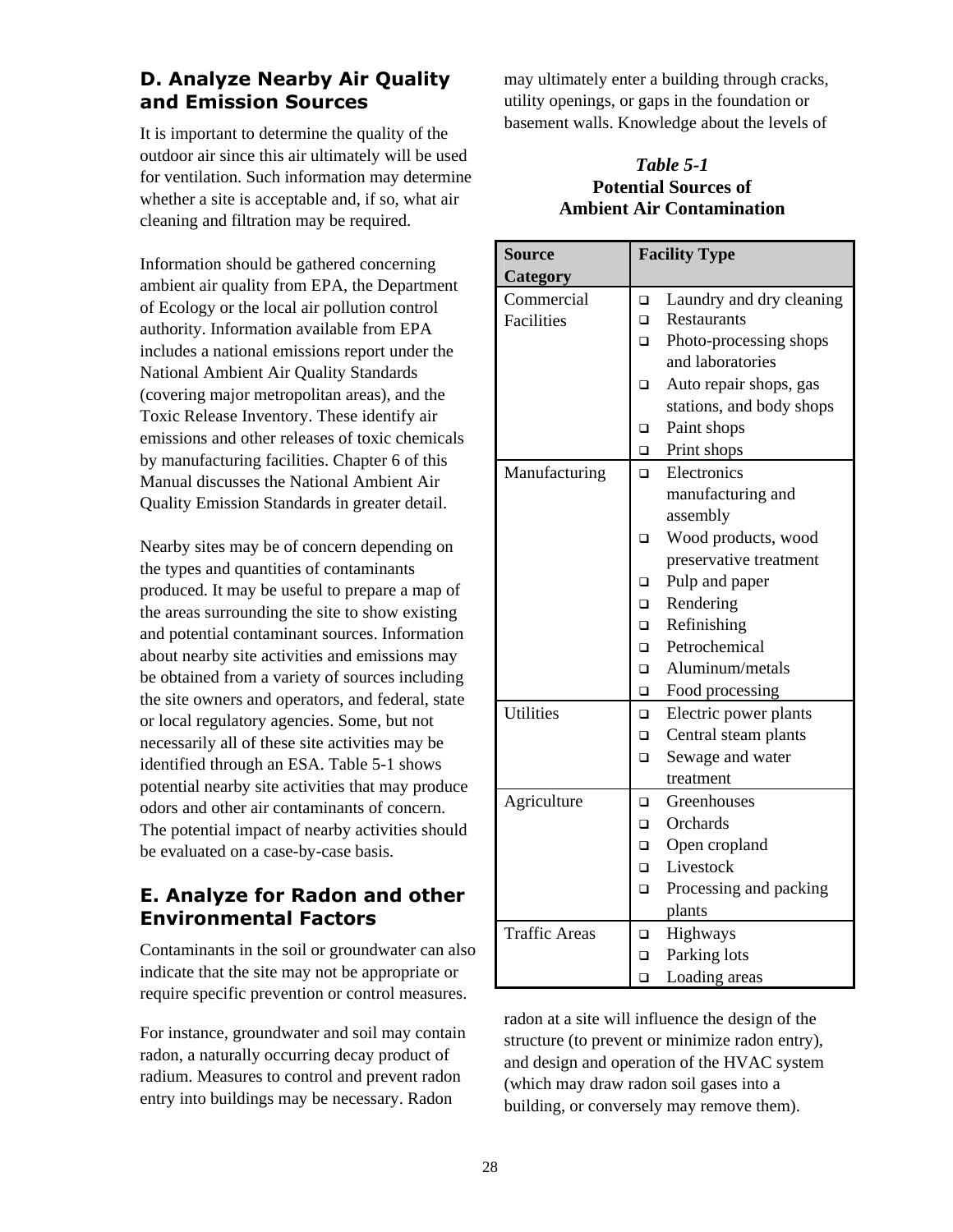In Washington State, Spokane County has a *very high* radon potential. Other counties with a *high* radon potential are Asotin, Columbia, Ferry, Garfield, Okanogan, Pend Oreille, Skamania, Stevens, Walla Walla, and Whitman. Counties with variable radon potential are Adams, Benton, Clark, Douglas, Franklin, Grant, Klickitat, Lincoln, Wahkiakum, and Yakima. The remaining counties in Washington State are classified as having low radon potential. $^{29}$ 

Detailed information on radon health effects, assessment, diagnosis, and mitigation measures is available in several publications. The reader is referred to the following sources: *School Radon Action Manual*, Second Edition, by the Washington State Department of Health; *Special Report--Radon in Washington*, by the Washington State Department of Health; *Reducing Radon in Schools: A Team Approach* by the U.S. Environmental Protection Agency; *Radon Reduction Techniques in Schools-- Interim Technical Guidance*, by the U.S. Environmental Protection Agency; and *Radon Measurement in Schools--Revised Edition*, by the U.S. Environmental Protection Agency. In addition, some counties have residential building codes governing radon protection that may be useful to review for school siting and design projects.

Site evaluation for indoor air should include other factors that indirectly affect the building ventilation design. For example, noise from traffic or other sources may limit the use of windows for ventilation or temperature control. Glare from nearby buildings may affect the size, placement, and glazing of windows.

## **F. Document Findings**

All climate and site evaluation data should be documented. Climate data should include temperature and relative humidity; wind pattern, speed, and prevailing direction; ambient air quality; and a plot of nearby known or potential air pollutant sources. Site data should include: prior on-site and adjacent site history; an

inventory of potential sources of contaminants; and soil and groundwater information. This information should be part of a larger documentation effort associated with school siting. It should be provided to the design team to assist in placing the building on the selected site. In addition to maintaining documentation at the school district, a copy of all site documentation must be made available to the local health department in accordance with WAC 246-366-030.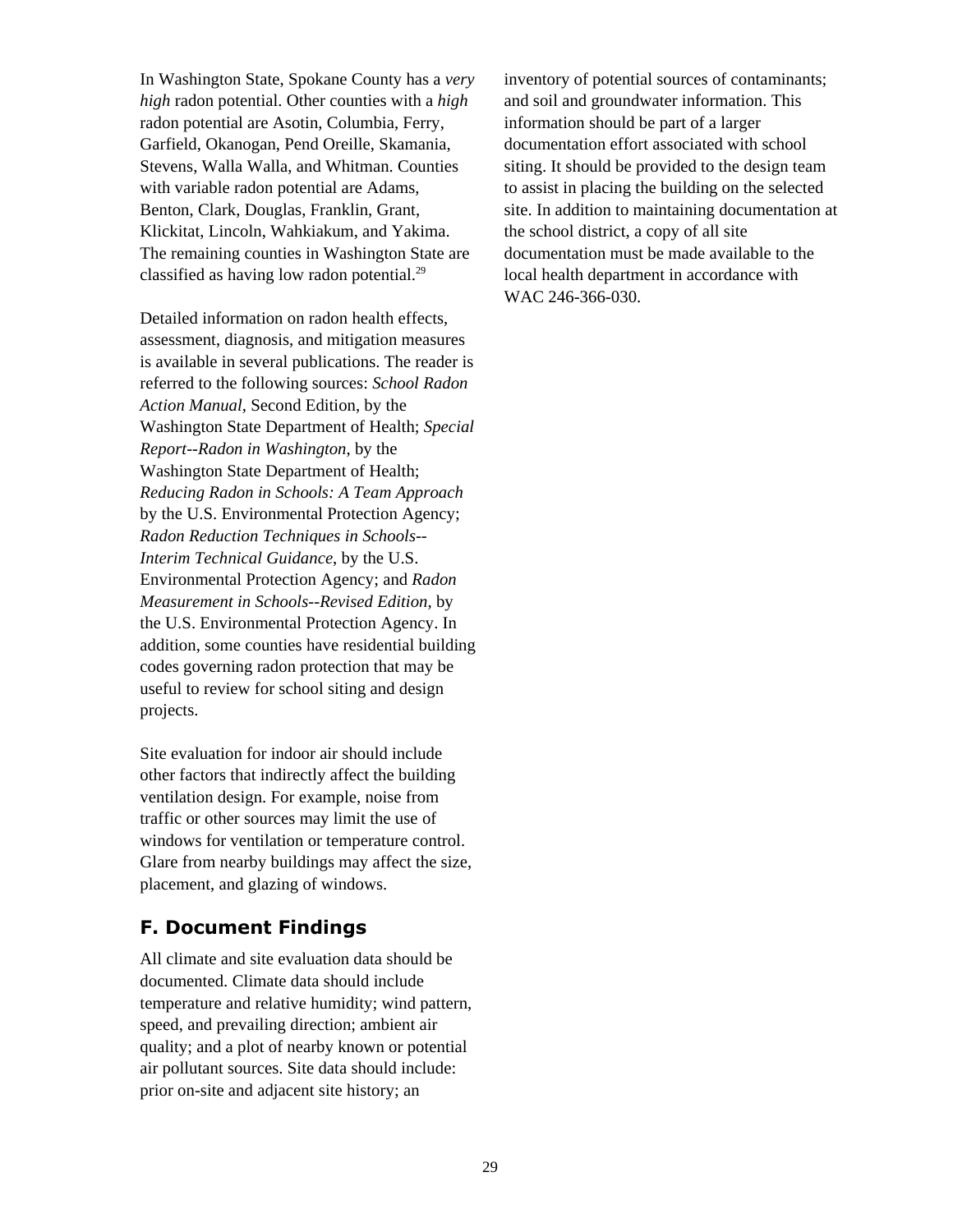# **6. Designing Schools for Good Indoor Air Quality**

### **Recommended Practices for School Design**

- **Ensure the design team knows about IAQ**
- **Prepare an indoor pollutant source control** plan
- □ Adhere to all IAQ codes and standards
- □ Provide funding and schedule for IAQ
- □ Plan the site and building for IAQ
- □ Design for control of radon and other contaminants
- $\Box$  Design for control of sewer gas
- Design an effective entry mat system
- $\Box$  Protect the quality of air near air intakes
- □ Size HVAC for maximum occupancy according to standards
- □ Provide flexibility to adjust HVAC for changes in building occupancy and use
- $\Box$  Take special precautions when using natural ventilation
- □ Control microbial growth through HVAC design
- $\Box$  Provide exhaust for special use areas
- $\Box$  Keep duct insulation contained and dry
- **Properly select, install and maintain air** filtration
- $\Box$  Control interior temperature, humidity and other conditions
- $\Box$  Properly select and place control systems
- □ Where feasible, use central HVAC air handling units that serve multiple rooms
- □ Design HVAC to facilitate operation and maintenance
- $\Box$  Integrate IAQ measures with energy management
- □ Target and evaluate materials, finishes, and furnishings
- $\Box$  Identify and eliminate cancer-causing agents and reproductive toxins
- □ Consider meeting emission rate guidelines
- $\Box$  Precondition furnishings and materials
- Document design decisions

## **B. Ensure the Design Team Knows About IAQ**

The architect, as the lead designer, has the ultimate responsibility for a building's design and for determining that the completed building fulfills the design intent. Normally, the design team consists of school district representatives, architects, engineers, site council representatives, interior designers, specification writers, specialized consultants, and construction experts. Additionally the local health jurisdiction has responsibility to review school plans to ensure compliance with applicable health and safety concerns.

In situations where the architect's staff does not have the necessary expertise to address certain indoor air quality issues, specialized consultants should be brought onto the design team for support. To address indoor air quality, architects and/or team members may need training or outside consulting expertise not typically provided in school design projects. Knowledge and experience in indoor air quality at this stage will improve the team's ability to prevent indoor air quality problems from developing once the project is complete. In procuring design team services, the school district should consider qualifications and experience to address indoor air quality issues. The EPA has developed a "Design Tools for Schools" document now available, which may provide valuable information regarding this process.

The design team will depend on the direction and advice of the school district administrators and work with the school IAQ coordinator to address indoor air quality issues. The design team will also consult with building material, equipment, and furnishing manufacturers and suppliers to obtain information on product emissions. This information will be used to define materials specifications to reduce contaminant emissions in the occupied building.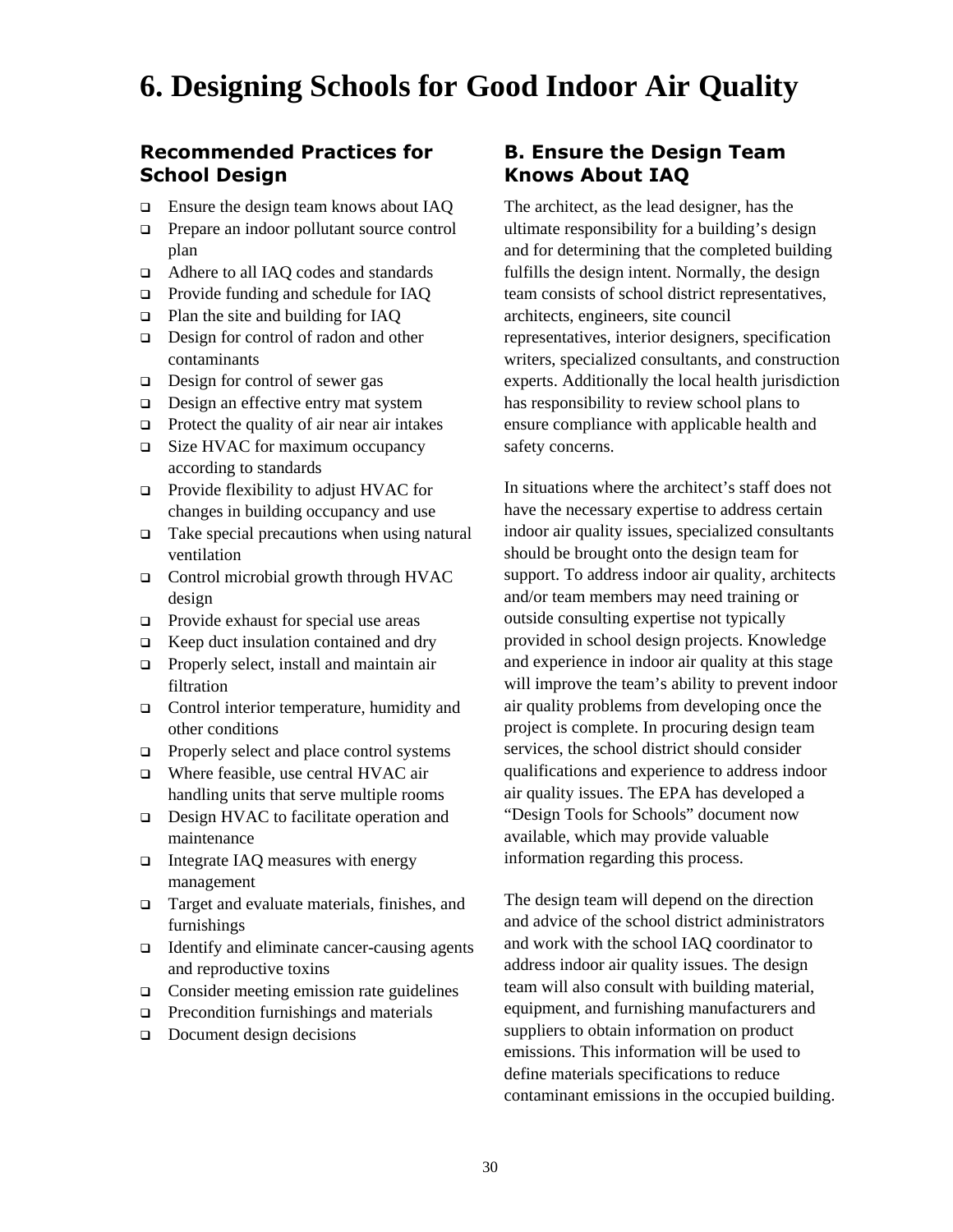Throughout the design process, the design team should periodically meet and consult with the local health department, planning department, building department, fire department, and other local agencies to identify issues of concern, legal requirements, and review and approval processes.

## **C. Prepare an Indoor Pollutant Source Control Plan**

The project designer and/or school district should prepare and implement an indoor pollutant source control plan. As a first step, the project designer should work with the school district to define indoor air goals and objectives for the building project. The design team needs a clear understanding of building occupancy and intended uses, and potential changes over time. This will help in considering potential contaminant sources in each space or section of the building and to develop control strategies for each source.

Space planning can separate incompatible functions, isolate pollutant generating activities, and buffer activities that are sensitive to air pollution. Goals and criteria may be established for ventilation systems, material selection, and maximum permissible air contaminant concentrations.

As an example, it may be stated that the building objectives are to comply with ASHRAE Standard 55-(current version) to meet thermal comfort needs, as well as Chapter 51-13 WAC and ASHRAE Standard 62-(current version) for adequate outdoor ventilation and air distribution. To meet these standards, the design will consider the size and layout of HVAC zones, heating and cooling equipment capacity, and humidification or dehumidification equipment.

The pollutant source control plan should address the elements of building design and construction relevant to indoor air quality as outlined below. These elements consider the applicable recommendations in this Manual, applicable governmental regulations, and relevant

professional organization standards and guidelines (including those prepared by ASHRAE).

- *Site and facility planning—*including setbacks, landscaping, bird-proofing, building shape and orientation, infiltration protection, parking and loading patterns, roof design, and management of other onsite contaminant sources
- *HVAC design—*including location of outdoor air intakes and exhausts; HVAC sizing and air flow requirements; compatibility with uses and potential changes over time; use of natural ventilation; control of microbial growth space planning and ventilation for special use areas; duct insulation; air filtration and cleaning; control of interior temperature, humidity, and other air quality conditions; selection and placement of control systems; type of HVAC system selected; and measures to be taken to facilitate operation and maintenance
- *Selection of materials, interior finishes, and furnishings to reduce building emissions*—targeting materials and products, collecting product information, using emission rate guidelines, obtaining test data for product emissions, pre-conditioning of furnishings and materials, air flushing of the building before occupancy, controlled application of wet materials, and disclosure requirements for cancer-causing agents and reproductive toxins

# **D. Adhere to All IAQ Codes and Standards**

Compliance with codes and standards is essential during school siting, design, construction, and operation. Designers, contractors, and school building officials should be familiar with applicable state and local codes and standards.

In Washington State, the Washington State Ventilation and Indoor Air Quality Code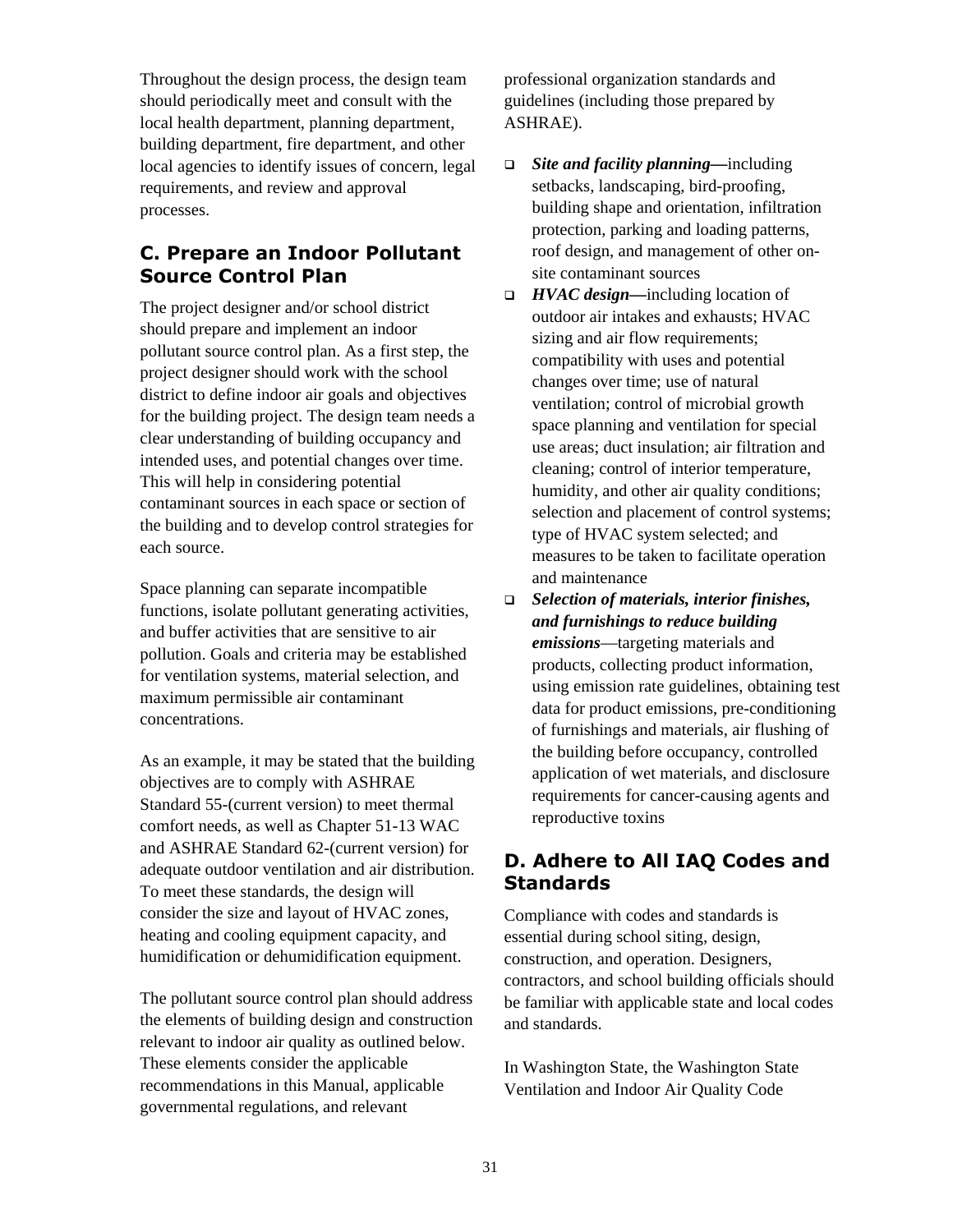(Chapter 51-13 WAC) governs certain aspects of indoor air quality. Chapter 51-13 WAC includes requirements for outdoor air ventilation of buildings, and defines radon protection construction standards.

ASHRAE has produced several standards and guidelines specifically directed at indoor air quality and some are incorporated into Chapter 51-13 WAC. (Note: ASHRAE makes a distinction between standards and guidelines- although both are voluntary, guidelines are less definitive than standards and often encompass a variety of approaches.).

Standards for indoor air contaminant levels have not been established specifically for children in schools. However, various governmental agencies and professional organizations have recommended concentration limits for various contaminants for affected populations. Differences among these concentration limits stem from underlying differences in populations the guidelines are intended to protect, the level of protection desired, and differing assumptions concerning exposure. $30$ 

Contaminant concentration limits to protect the public health are uniformly more stringent than those established for occupational settings. This is because public health guidelines are usually designed to protect the entire public, including the elderly, the young, and some individuals with particular health sensitivities, and because their exposure is assumed to be involuntary. Occupational limits, on the other hand, are intended to protect a relatively healthy adult workforce in settings where exposure is assumed to be voluntary. One summary of the recommended guidelines and standards for human exposure to various air contaminants may be found in Appendix C of ASHRAE Standard 62, *Ventilation for Acceptable Indoor Air Quality*. [31](#page-134-2) 

This Manual does not specify numerical standards for indoor air contaminants. However, the Manual recommends many building design

and construction practices as well as building operation and maintenance practices that should be used to help ensure good indoor air quality in schools. As appropriate, these practices should be adopted for use at in schools. Adherence to these practices and associated schedules can be used as an indicator of indoor air quality. Although numerical standards for indoor air quality are not established, this Manual does suggest specific emission levels that may be used for certain materials and furnishings (see Chapter 6).

Required reviews, permits, and approvals must be obtained from all state and local authorities. Note that local health departments are specifically required to review and approve proposed school development sites as well as construction plans and specifications. They also conduct pre-occupancy and follow-up inspections to ensure conformance with approved plans (WAC 246-366-030; -040, see Appendix A). The focus of the health department's participation is health and safety; it is not responsible for ensuring compliance with codes under the jurisdiction of other agencies. With respect to indoor air quality health and safety issues, the local health department may focus its attention on issues related to temperature, odors, ventilation, and indoor air contaminants (WAC 246-366-080;-090; -140). These issues are best addressed through proper design, operation and maintenance of the HVAC system. See the OSPI/DOH K-12 Guide, sections F and G for specific issues that should be covered.<sup>32</sup> The local health department should be consulted early in the siting and design process to minimize any delays in review and approval throughout the project.

# **E. Provide Funding and Schedule for IAQ**

Expenses for managing indoor air quality should be budgeted for school development, renovation, and operation and maintenance. It can be expected that promoting good indoor air quality may increase costs during the siting, design and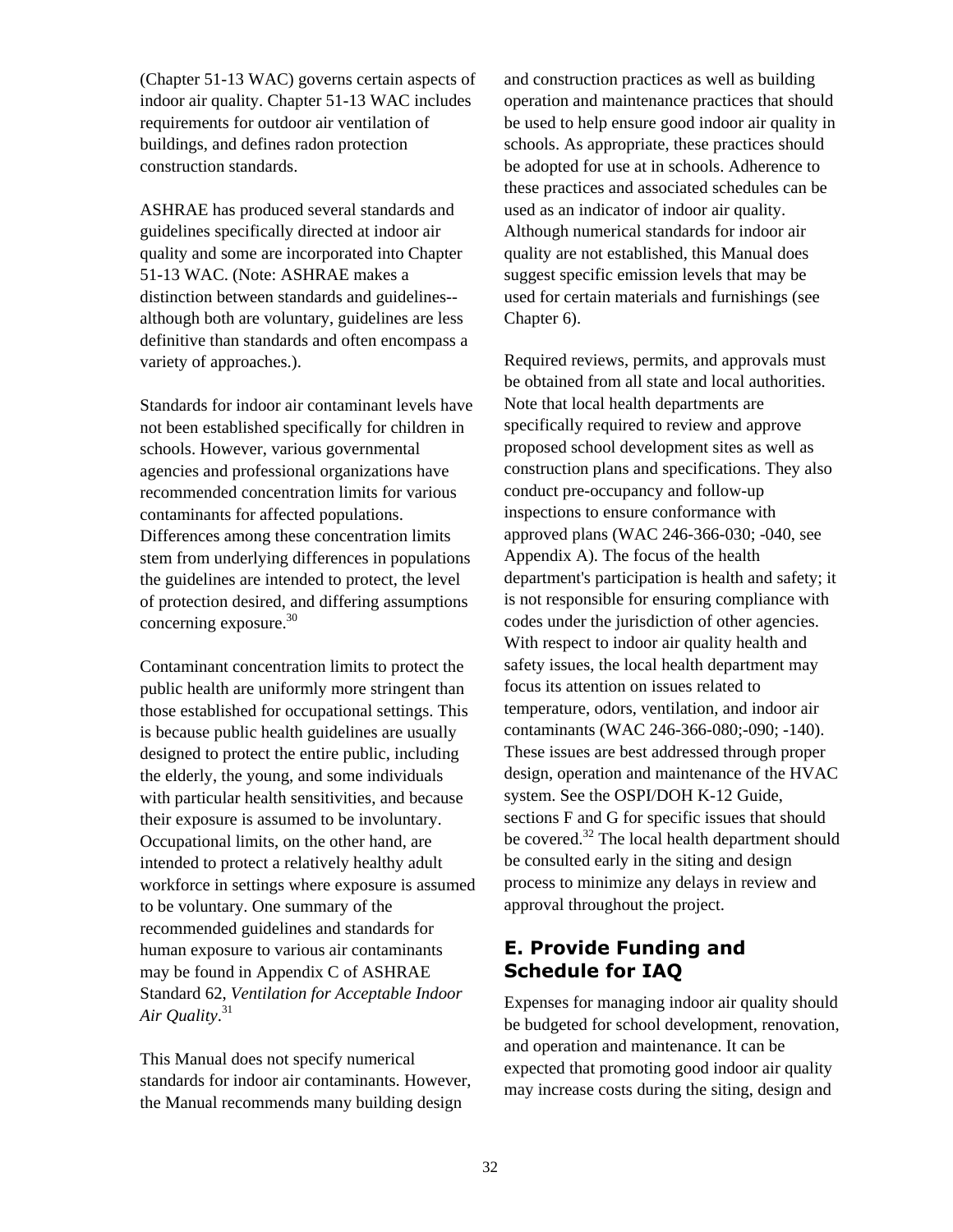construction stages. The primary design professional should take the lead in preparing estimates with input from other members of the design team. Costs related to improving indoor air quality may include the following:

- Site evaluation and documentation.
- □ Design and installation of improved air handling, cleaning, distribution, and monitoring components.
- □ Possible increased costs associated with building components, fixtures, and furnishings which produce lower emissions, or maintenance products which produce lower emissions.
- □ Commissioning costs.
- □ Air quality monitoring during HVAC system commissioning and initial occupancy.
- $\Box$  Additional costs of consultants during site evaluation, design, construction, commissioning, and operations.

Services not normally part of basic design services offered to school districts include ESA, climate assessment, assessment of radon and other environmental factors, preparation of an indoor pollutant source control plan, coordination with the school IAQ coordinator, alternative materials research, and indoor air quality design documentation.

Caution should be used in preparing and interpreting cost estimates for addressing indoor air quality concerns. Higher initial capital and related costs may be offset by reduced replacement costs, lower long-term operation and maintenance costs (including energy costs), fewer unanticipated costs for correcting indoor air quality problems, and higher employee and student productivity. It is important to estimate all the costs (consider life cycle costs) before making purchasing decisions that may influence indoor air quality.

It is also important to budget sufficient time to complete each phase of the project. Additional time for evaluating sites, preparing plans, and

evaluating materials should be scheduled into the pre-design and design phases. In addition, sufficient time should be planned for ventilating buildings and furnishings prior to installation and/or occupancy.

# **F. Plan the Site and Building for IAQ**

Using the guidance for site assessment and evaluation provided in Chapter 5 of this Manual, the design team can develop a site plan to minimize the impact of outdoor air pollution on indoor air quality. Major elements of site design that can improve indoor air quality include setbacks, bird proofing, landscaping, shape and orientation of the building shell, parking and vehicle circulation, roofing design, and management of other contaminant sources in the vicinity of the site.

Schools located near streets and highways may have elevated levels of lead and carbon monoxide in the indoor air. Road surfaces can also produce dirt and dust, and may mobilize lead and pesticides that may enter a school building. Factors that influence the potential impact of roadways are the proximity of the roadway, prevailing meteorological conditions, the type of road surface, number and types of vehicles, and vehicle speeds.<sup>[33](#page-134-4)</sup>

Setbacks protect building structures from vehicle emissions and other nearby off-site sources. For sites near roadways that are heavily traveled, a small increase in setbacks can result in a relatively large decrease in contaminant concentrations.

Contaminant concentrations decrease with increasing distance from the source. Contaminants tend to disperse, becoming more dilute as the distance increases. Setback distances should be determined on a case-bycase basis depending upon the property size and location, proximity to off-site contaminant sources, the degree to which off-site contaminants are of concern, and other relevant design factors.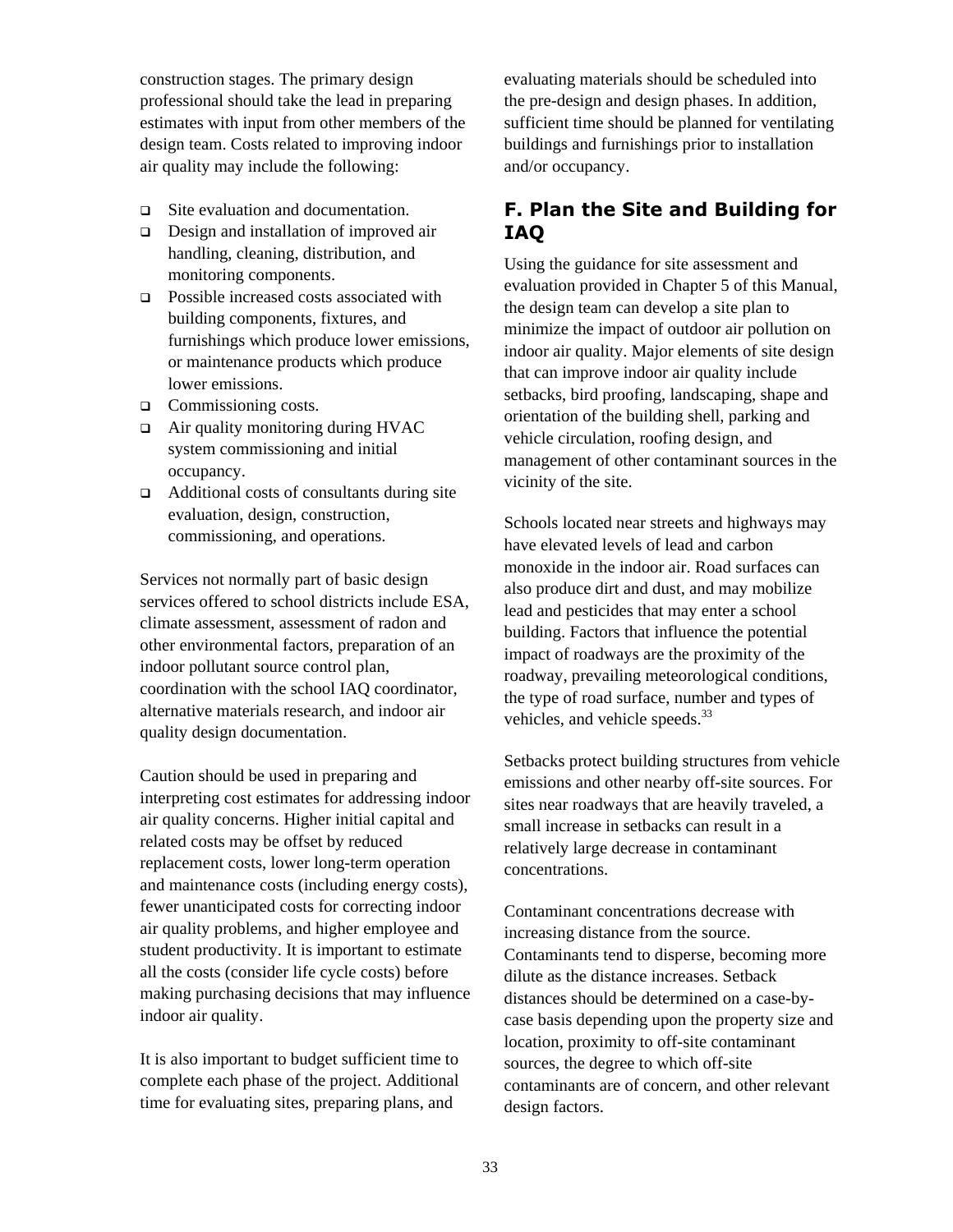Several hundred thousand acres of land in Washington have been contaminated with arsenic and lead due to emissions from smelters and the use of lead arsenate pesticide. In 2002, four state agencies (the Washington State Departments of Agriculture, Ecology, Health, and Community, Trade and Economic Development) chartered the Area-Wide Soil Contamination Task Force to offer advice on ways to address this type of contamination. For new school construction, the Task Force suggested that school official's work with the agencies to evaluate whether the site is contaminated and, if contamination is found, how to minimize people's exposure. Specifically:

- $\Box$  Perform a qualitative assessment to evaluate whether the proposed site is located in an area that may have been affected by smelter emissions or pesticide use.
- $\Box$  If the qualitative assessment indicates that the site was possibly affected by smelter emissions or pesticide use, test the soil for contamination.
- $\Box$  If soil testing indicates that that the site is contaminated, officials should incorporate measures into construction plans to ensure that children will not be exposed to the contaminated soil.

Examples of protective measures include consolidating and containing contaminated soil under buildings, paved surfaces, or landscaping berms; removing and replacing contaminated soil; installing a geotextile fabric barrier and surfacing material such as wood chips, mulch, or grass over contaminated soil in play areas.

More information can be found at: http://www.ecy.wa.gov/programs/tcp/area\_wide/ Final-Report/index.htm or in the publication "Area-Wide Soil Contamination Task Force Report" published June 30, 2003 and available from the

Washington State Department of Ecology, Toxics Cleanup Program.

### **Landscaping**

Lawns, shrubbery and trees must be used carefully since they offer both advantages and disadvantages to the building environment. Some vegetation can reduce wind-induced air infiltration and capture particulates carried by outdoor air. On the other hand, vegetation can be a significant source of contaminants. Nonpollinating trees and plants should be considered. It is important that plants and soils not be placed too close to air intakes or other building openings. Molds, fungi, other microbial activity, and pollen can become indoor air contaminants. In addition, at maturity, some plants can block airflow. [34](#page-134-5) 

Landscaping should be planned so that routine maintenance (such as lawn mowing, or applications of fertilizers or pesticides) will not generate air contaminants that can be drawn into building air intakes. Concrete mowing strips may reduce the need for herbicides for instance. Pesticide use may be minimized or avoided by selecting plants that are resistant to pests.

### **Bird-proofing**

Perching, roosting, and nesting locations may attract birds and lead to accumulation of wastes. These can disrupt proper operation of HVAC systems, promote microbial growth, and cause human disease. Grilles protecting air intakes should be bird-proof to prohibit perching, roosting, or entry. Horizontal grilles create the most serious problems, because droppings can fall into the outdoor air intakes.

### **Building Shape and Orientation**

Structures should be arranged to use the movement of prevailing winds to avoid stagnant air and the trapping of pollutants. Exhausts should be located to allow prevailing winds to sweep away exhaust plumes from the building.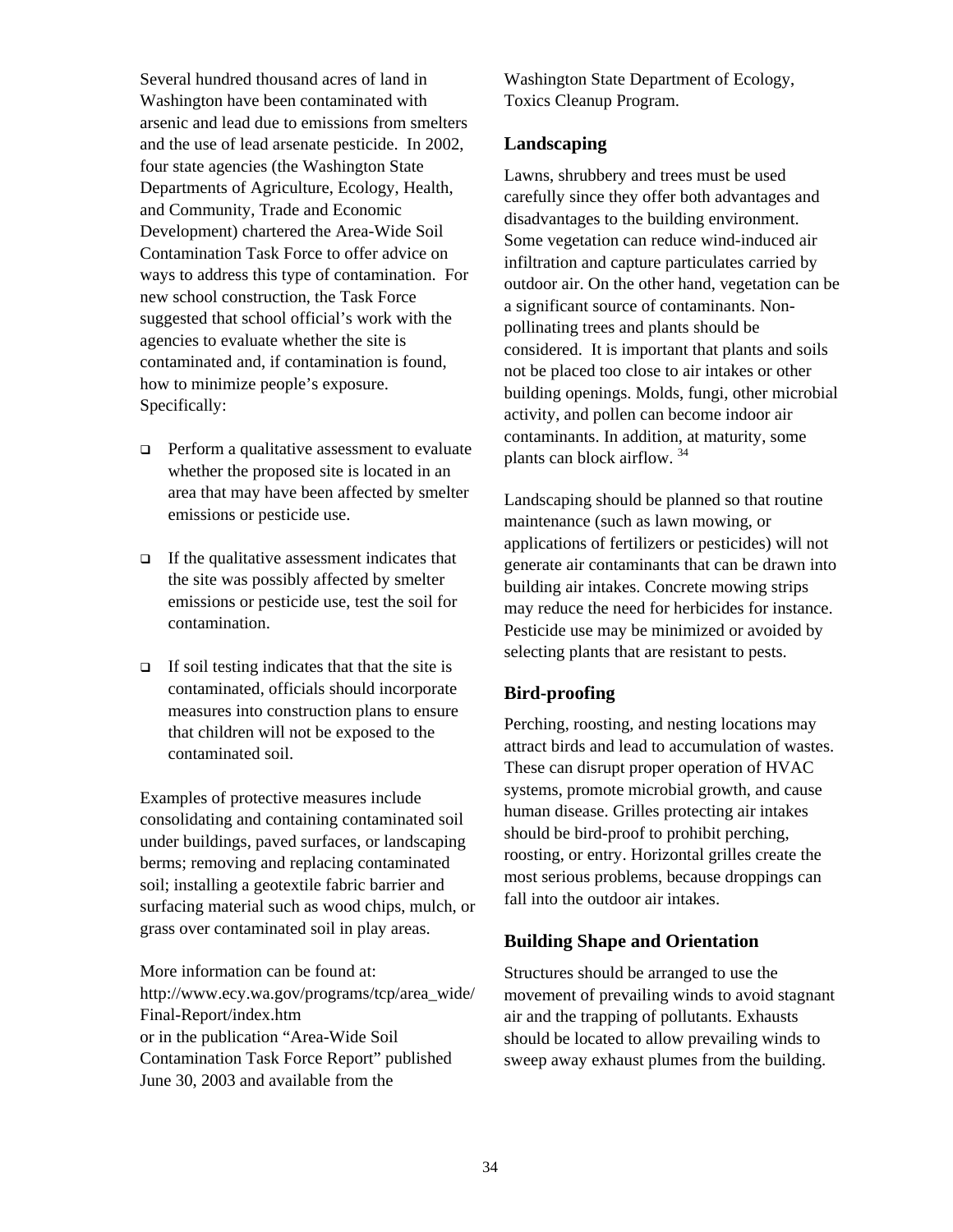Similarly, the location and orientation of outdoor air intakes should be designed to avoid the entry of contaminants from the building exhaust or from the exhaust of other buildings.

### **Infiltration Protection**

The influence of weather conditions (e.g., wind speed and direction, temperature and related stack effect) on indoor air quality is strongest when buildings are constructed with high infiltration rates. However, infiltration is generally not a problem in new school construction due to the requirements of the Washington State Energy Code. Infiltration can raise or lower contaminant levels depending upon outdoor air quality and pressure relationships in the building. High infiltration rates increase energy costs and make it more difficult to control indoor air temperatures and humidity, which can lead to discomfort for occupants. Infiltration can also bring in moist air, which can condense and contribute to microbial growth.

Analyze the overall conceptual design for new or remodeled buildings to provide protection of the building occupants against infiltration of contaminants from outside sources. Such sources include parking areas, loading docks, building exhausts; plumbing vents, and drain pipes. In addition, the conceptual design should provide protection of occupants from infiltration of radon and other soil gases.[35](#page-134-6) 

### **Parking and Loading Patterns**

Any parking areas, garages, or auto shops should be designed to vent vehicular exhaust in such a way that it does not become drawn into building air intakes. The design should also protect the building from infiltration of pollutants created by vehicles in the facility. $36$ 

Exhaust from vehicles using the loading dock should be vented to prevent infiltration into the building, and to prevent emissions from being drawn into the building air supply system.[37](#page-134-8) 

Large on-site parking areas, with vehicles running or idling at low speeds (including automobile and school bus loading/unloading zones) generate considerable amounts of emissions. Vehicle parking, loading, and roadway areas should be located away from building openings or outdoor air intakes. Orientation and shielding options may also be used to minimize the potential for contaminant entry.

Once the building is occupied, other measures can be used to minimize the intake of vehicle exhaust into buildings. These measures include instructions or signs requesting vehicle operators to shut off engines, rather than idling engines in specific areas.

## **Roofing Design**

Special precautions should be taken to ensure that new roofs are adequately sloped to drain water. Poorly designed or drained roofs may be a potential source of poor indoor air quality. Flat roofs invariably collect water, and may leak, which may require extensive reconstruction or repair using adhesives or tars. These materials often contain toxins and may be harmful if fumes enter the building, especially during installation or repair.<sup>[38](#page-134-9)</sup>

Stagnant, standing water on roofs can support microbial growth that can be drawn into building air systems. Leaks can damage tiles, rugs, walls, and internal spaces. Fungi and bacteria can develop in this moist environment and contribute to allergic responses or respiratory disease.<sup>39</sup> Rainwater should be drained and channeled away from the building and all walkways, especially those walkways at school building entrances. This will help avoid the entry of water and debris into the building through infiltration or by students, staff, or visitors.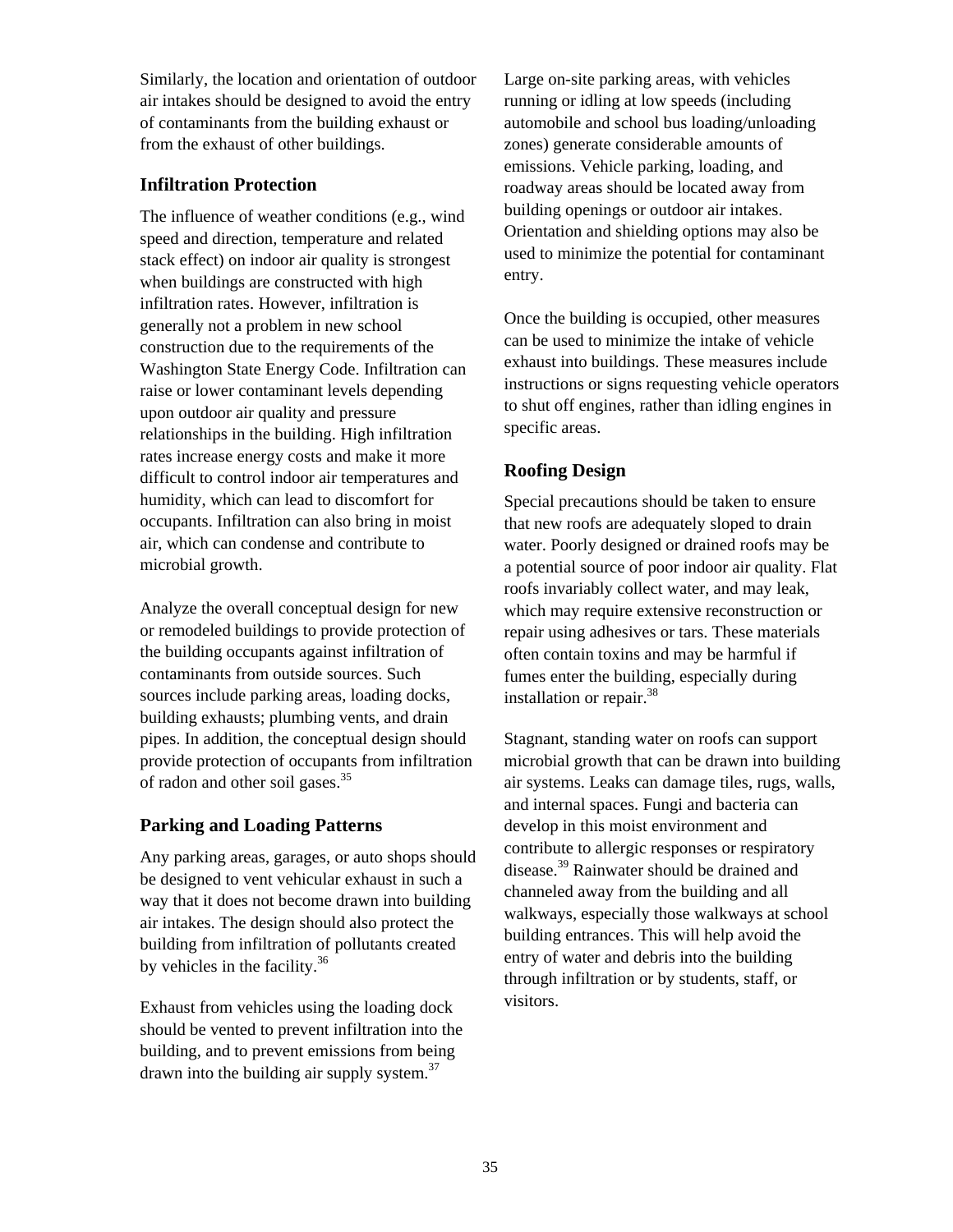# **G. Design for Control of Radon and Other Contaminants**

If radon is identified as a concern during evaluation of the building site, the school should be designed to minimize radon entry. Entry of soil gas into buildings is the result of a complex interaction among the building shell, the mechanical system and the climate. See Chapter 12 Other Resources for references on radon. Chapter 9 discusses measurement of radon in existing schools.

The building foundation should be made radonresistant by using materials such as concrete, polymeric coatings and plastic films. Seal foundation cracks, joints and penetrations. Foundation coatings and membranes can also be used.

To facilitate soil depressurization, it is suggested that a layer of permeable material be placed beneath the slab. All major foundation penetrations should be sealed and passive stacks should be run from the permeable layer up through the roof like plumbing vents. Appropriate materials for the permeable layer would be at least 4 inches of 3/8 to 1 inch diameter stone pebbles or similar aggregate. The key is uniformity of size to allow maximum porosity and permeability. If there is a mixture of coarse and fine materials, the fines will fill the interstices among larger pebbles and reduce permeability.

Passive stacks can be installed easily during construction. If necessary, active ventilation from a fan can be added later. A qualified radon contractor should design the size of ductwork, placement and the number of passive stacks. In general, there will be at least one stack for every  $10,000$  ft<sup>2</sup> of building footprint. Check with the EPA for current recommendations. See EPA contact information in Chapter 12 Other Resources.

Indoor radon concentrations can be reduced by planning the mechanical system so that fresh air dilutes the radon that enters the building and by controlling interior air pressures to reduce soil gas entry. This approach requires a great deal of insight into the dynamic of building operation for a given climate.

Qualified mechanical engineers must design the school mechanical systems. If the heating, ventilation and air-conditioning system will be used to control radon, then the design firm must understand radon as well as HVAC systems. The system should be designed so as not to depressurize occupiable parts of the building. Also the system should be designed in accordance with state and local building codes and ASHRAE standards.

Other features of the site design may be sources of indoor air contaminants. Examples include decorative elements such as flowerbeds, and functional items such as dumpsters or underground fuel tanks. Locations should be selected that fulfill the intended function while reducing the potential for contaminant entry.

If outdoor gas and particulate contaminant concentrations are known to exceed the maximum levels established by the EPA National Ambient Air Quality Standards (NAAQS), consideration should be given to pretreatment of the air by filtration or sorption before being used in the ventilation system.<sup>40</sup> The NAAQS are presented in Table 6-1.

# **H. Design for Control of Sewer Gas**

Sewer gas in buildings can cause health effects such as irritation of the eyes, nose and throat and breathing difficulty. This gas can enter buildings through locating vents too close to air intakes or through drain traps that have lost their water seal due to evaporation. These problems can be avoided through proper placement of vents and installation of automatic drain trap primers.<sup>[41](#page-134-12)</sup>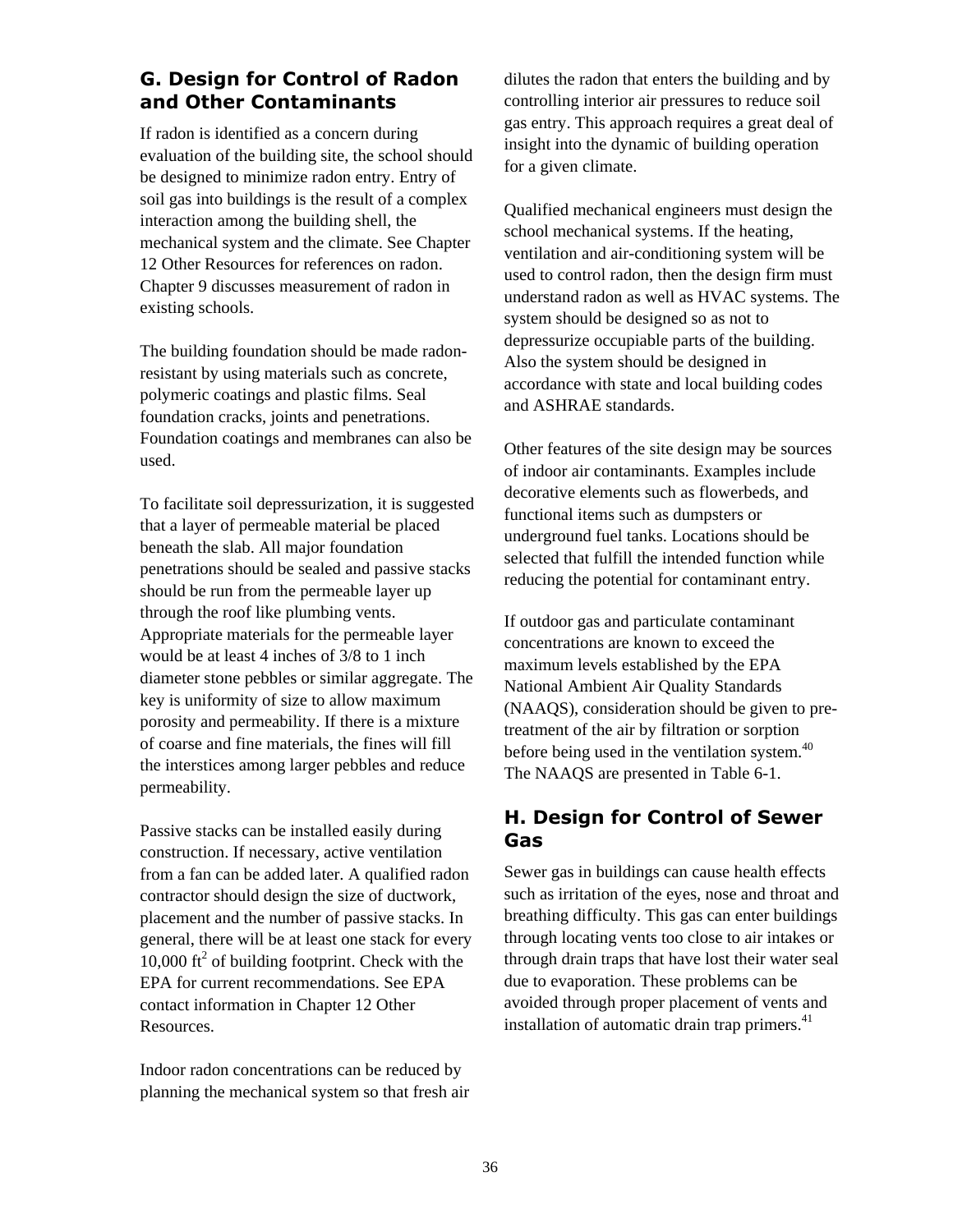# **I. Include an Effective Entry Mat System**

Controlling dirt tracked into the school on people's shoes can significantly reduce the amount of dirt entering the building. A properly designed entry mat system can remove most of this dirt and associated pollutants and moisture. This also helps with overall appearance and reduces the wear on flooring. See EPA's Web site for information on design.<sup>[42](#page-134-13)</sup>

# **J. HVAC Design Recommendations**

### **Protect the quality of air near air intakes**

The building outside air supply intakes should be located so that they do not receive air released from building exhausts, loading docks, or nearby buildings. $43$  In addition, building air intake and exhaust locations should be coordinated to optimize the quality of outdoor air intake for buildings on *adjacent sites*. [44](#page-134-15) 

Although exhaust gases may contaminate intake air for some specific wind directions, careful building design can minimize such contamination in mechanically ventilated buildings. A good design feature is to place the indoor air intake on the *lower* one-third of the building and the exhausts on the *upper* twothirds. It has been found that minimal mixing of surface flows of air occurs between of the upper two thirds and the lower one third of the building.[45](#page-134-16) However, caution should be used in selecting air intake locations, since an air intake located too close to the ground may be more susceptible to intake of dust and debris from ground-level sources, and may be more easily vandalized.

When exhaust outlets are located on the roof, aesthetic enclosures that restrict or impair the exhaust should be avoided. If enclosures are desired or required by local code, they should be of the open-louvered type that allows horizontal winds to flush the enclosure. Intakes should not be located within the enclosure  $46$ 

### *Table 6-1*   **National Ambient Air Quality Standards**

| Contaminant                      | Long-term<br>Concentration |                    | Short-term<br>Concentration |                |
|----------------------------------|----------------------------|--------------------|-----------------------------|----------------|
|                                  | $\mu$ g/m $\lambda$        | ppm                | $\mu$ g/m $\lambda$         | ppm            |
| Sulfur<br>dioxide                | 80 <sup>1</sup>            | $0.03^{1}$         | $365^3$                     | $0.14^3$       |
| $PM-108$                         | 50 <sup>1</sup>            |                    | $150^3$                     |                |
| Carbon<br>monoxide <sup>6</sup>  |                            |                    | $40,000^5$                  | $35^5$         |
| Carbon<br>monoxide <sup>6</sup>  |                            |                    | $10,000^4$                  | 9 <sup>4</sup> |
| Ozone <sup>6</sup>               |                            |                    | $235^9$                     | $0.12^{9}$     |
| Nitrogen<br>dioxide <sup>7</sup> | $100^{1}$                  | 0.055 <sup>1</sup> |                             |                |
| $\text{Lead}^7$                  | $1.5^{2}$                  |                    |                             |                |

<sup>1</sup>Average for 1 year

<sup>2</sup>Average for 3 months

<sup>3</sup>Average for 24 hours

- <sup>4</sup>Average for 8 hours
- <sup>5</sup>Average for 1 hour

6 Long-term standards are not established 7 Short-term standards are not established <sup>8</sup>Particulate matter less than or equal to 10 microns

<sup>9</sup>Applies when one or more hourly ozone concentrations exceed this value during three days in a three-year period

Avoid rain caps that direct the flow of exhaust air back towards the roof. These can greatly reduce the dilution of exhausted air. $47$ 

When possible, place exhaust outlets and stacks on the predominant downwind side of the building and intakes on the upwind side. Place stacks as far away from intakes as possible.<sup>[48](#page-134-18)</sup>

Provide ample stack height. It is advisable to ensure that stacks are at least 10 feet away and two feet above an air intake. Stacks within 50 feet of the roofline or an air intake should be at least 10 feet tall. Stacks should always be more than seven feet tall, since shorter stacks may present a risk to maintenance people working near the stacks<sup>[49](#page-134-19)</sup>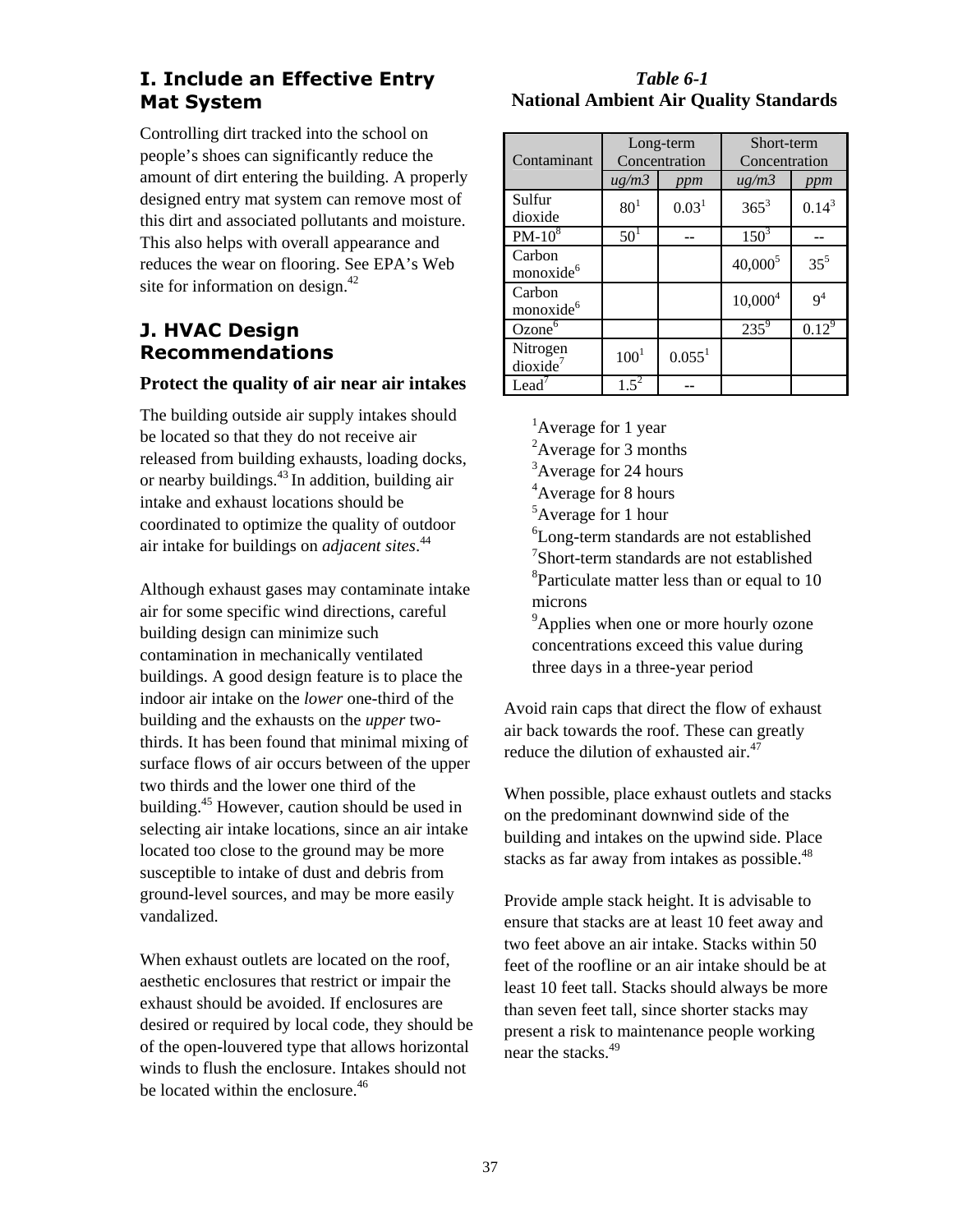Place cooling towers at least 25 feet from outdoor air intakes. $50$ 

Some studies have shown that the most significant factor in the re-entry of exhaust pollutants is the imbalance between makeup and exhaust airflow rates. This imbalance can create infiltration at leakage sites over the entire building surface. As required by code, buildings should have balanced ventilation. With balanced ventilation, about one percent of the exhaust gases typically return to the building. However, in buildings with ventilation imbalance, and where building intakes and exhausts are close together, the re-entry of exhaust gases may be as high as 10 to 15 percent. A major factor causing ventilation imbalance is the use of exhaust hoods with high flow rates. The suction caused by such hoods pulls in exhaust gases through building cracks and openings. Good engineering design will ensure sufficient makeup or intake air to compensate for losses from hood and other exhausts  $51$ 

### **Size HVAC for Maximum Occupancy According to Standards**

The HVAC delivery system should be sized to provide adequate ventilation to the building population, based upon *maximum* occupancy loads as specified by state and local building codes. In other words, to the extent feasible, it is important to design for potential increases in student enrollment, so that the building HVAC system will be able to provide sufficient ventilation to all building occupants, even in classrooms housing more students that originally expected or desired.

As noted above, outdoor air must also be sufficient to replace the air exhausted by the cafeteria, industrial arts areas, science laboratories, rest rooms, showers, and other special purpose areas. Additionally, the airmovement capability of the HVAC system should be great enough to provide effective air flow at the occupants' breathing zone, which is from three to six feet above the floor in most school areas. In special areas, such as swimming

pools and wrestling rooms, the breathing zone is much closer to the water surface or floor  $level.<sup>52,53</sup>$  $level.<sup>52,53</sup>$  $level.<sup>52,53</sup>$ 

Table 6-2 identifies the outdoor air ventilation rates (amount of fresh air per occupant) for educational facilities and special activities within educational facilities. These ventilation rates are specified in the Washington State Ventilation and Indoor Air Quality Code (WAC 51-13-304), and are based upon ASHRAE Standard 62. Air flow provided by air handling units should provide at least 15 cubic feet per minute (cfm) per person of outdoor air, or greater as specified in WAC 51-13-304. Air handling units should have the ability to provide 100 percent outside air, although water source heat pumps are unable to independently provide 100 percent outdoor air. If water source heat pumps are used, supplemental ventilation should be available to meet outdoor air supply requirements.<sup>54</sup>

### *Table 6-2*  **Outdoor Air Ventilation Requirements for Educational Facilities**

| <b>Area</b>                     | <b>Estimated Max.</b><br><b>Occupancy</b><br>(per/1000 ft <sup>2</sup> or<br>$100m^2$ <sup>1</sup> | <b>Outdoor Air</b><br>Require-<br>ments<br>$({\rm ft}^3\!/\mathrm{min/pers.})$ |
|---------------------------------|----------------------------------------------------------------------------------------------------|--------------------------------------------------------------------------------|
| Classroom                       | 50 <sup>4</sup>                                                                                    | 15                                                                             |
| Labs <sup>2</sup>               | 30                                                                                                 | 20                                                                             |
| Training<br>shop                | 30                                                                                                 | 20                                                                             |
| Music room                      | 50                                                                                                 | 15                                                                             |
| Library                         | 20                                                                                                 | 15                                                                             |
| Offices $6$                     | 7                                                                                                  | 20                                                                             |
| Conference<br>room              | 50                                                                                                 | 20                                                                             |
| Corridors                       |                                                                                                    | $0.10$ cfm/sq.<br>ft.                                                          |
| Auditoriums                     | 150                                                                                                | 15                                                                             |
| Gymnasium<br>spectator<br>areas | 150                                                                                                | 15                                                                             |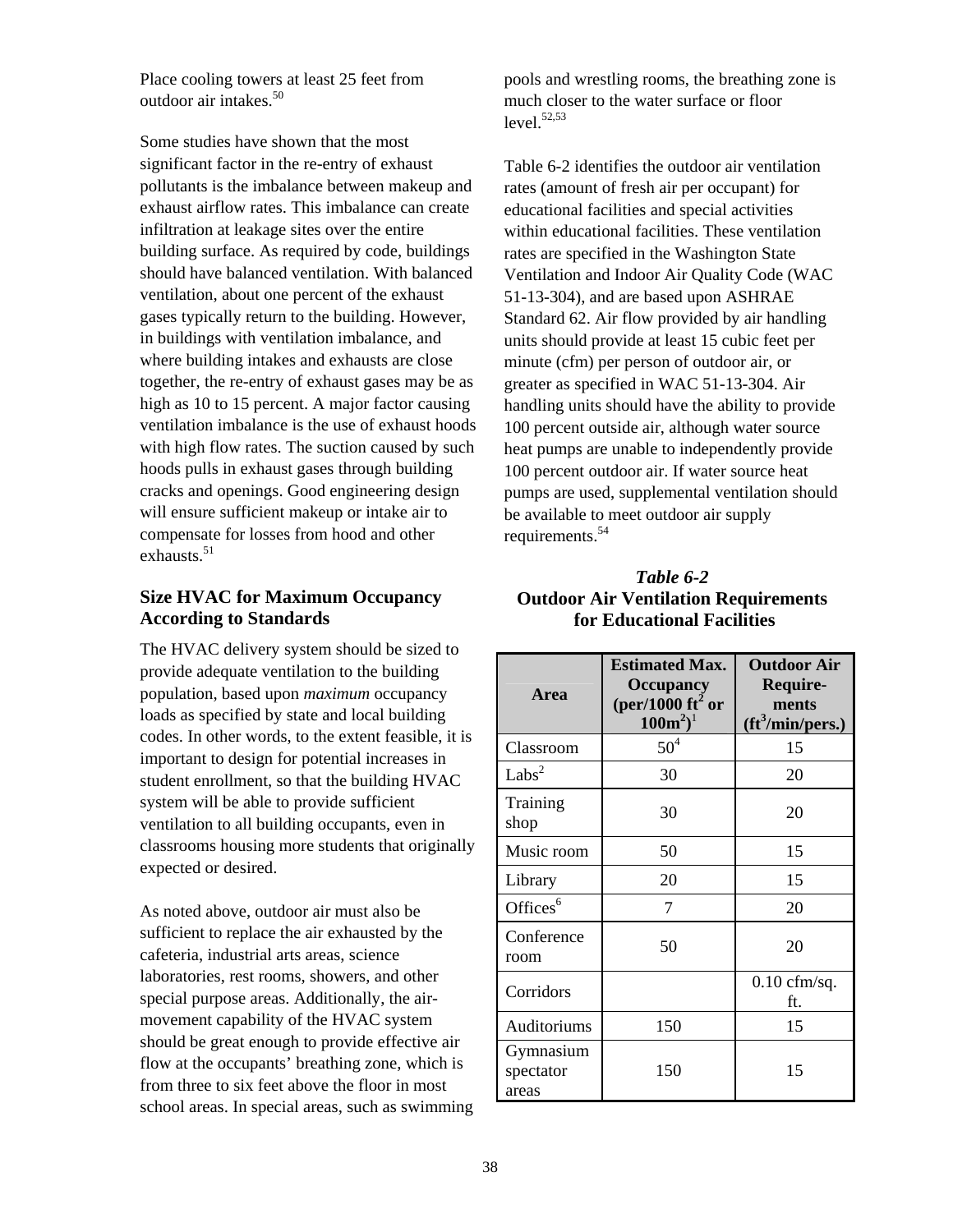### *Table 6-2*  **Outdoor Air Ventilation Requirements for Educational Facilities (continued)**

| <b>Area</b>            | <b>Estimated Max.</b><br><b>Occupancy</b><br>(per/1000 ft <sup>2</sup> or<br>$100m^2$ <sup>1</sup> | <b>Outdoor Air</b><br>Require-<br>ments<br>$({\rm ft}^3\!/\mathrm{min/pers.})$ |
|------------------------|----------------------------------------------------------------------------------------------------|--------------------------------------------------------------------------------|
| Gymnasium              | 30                                                                                                 | 20                                                                             |
| playing<br>floor       |                                                                                                    |                                                                                |
| Darkrooms              | 10                                                                                                 | $0.50$ cfm/sq.                                                                 |
|                        |                                                                                                    | ft.                                                                            |
| Public                 |                                                                                                    | 50                                                                             |
| restrooms <sup>3</sup> |                                                                                                    |                                                                                |
| Locker                 |                                                                                                    | $0.50$ cfm/                                                                    |
| rooms                  |                                                                                                    | sq. ft.                                                                        |
| Cafeteria              | 100                                                                                                | 20                                                                             |
| Kitchen                | 20                                                                                                 | 15                                                                             |
| Smoking                | 70                                                                                                 | 60                                                                             |
| lounges                |                                                                                                    |                                                                                |
| Swimming               |                                                                                                    | $0.50 \text{ cfm/sq}.$                                                         |
| pools                  |                                                                                                    | ft.                                                                            |

<sup>1</sup>Net occupiable space.

<sup>2</sup>Special contaminant control systems may be necessary for processes or functions including laboratory animal occupancy. <sup>3</sup>Per water closet or urinal.

<sup>4</sup>Although the code specifies a maximum of 50 occupants per classroom; a more realistic maximum level is approximately 30 occupants per classroom.

5 Normally supplied by transfer air, local mechanical exhaust; with no recirculation recommended.

6 Some office equipment may require local exhaust.

The amount of outdoor air listed in Table 6-2 assumes good mixing with recirculated air in the supply air system and uniform distribution within the occupied zone. *Ventilation effectiveness* can be defined as the ratio of the amount of outdoor air *reaching* the occupants compared to the total amount of outdoor air *supplied* to the space. Ideally, the ventilation effectiveness of a space should approach one-toone, or unity (1.0). If the ventilation air moves

from supply outlets to exhaust grilles without reaching the occupants, the ventilation effectiveness will be reduced. Barriers and partitions installed in rooms can also reduce ventilation effectiveness.<sup>[55](#page-134-25)</sup>

Many buildings are designed with supply air outlets and return air inlets located at ceiling level. This placement can lead to *shortcircuiting* of air. As the air moves across the ceiling, much of the room (especially the occupants' breathing zone) is left with poor ventilation. Designers of new or remodeled school buildings should recognize the potential for short-circuiting and avoid designs in which it is likely to occur.<sup>56</sup>

Peak carbon dioxide concentrations above 1,000 parts per million (ppm) in the breathing zone indicate ventilation problems or contamination from outside sources such as traffic or other combustion. Concentrations at 1,000 ppm or higher may result in complaints about indoor air quality. Such complaints are not the result of carbon dioxide levels, but may result from the buildup of odors or other indoor air contaminants in the room. Carbon dioxide concentrations below 1000 ppm generally indicate that ventilation is adequate to deal with the routine products of human occupancy.<sup>57</sup>

### **Provide Flexibility to Adjust HVAC for Changes in Building Occupancy and Use**

Design of the internal HVAC delivery system should incorporate the ability to easily redirect the internal airflows as occupancy and activity patterns change over the life of the building. The HVAC system should be designed and balanced to deliver specified airflows to the occupants' locations, taking into account any interference from workstations, partitions, and other furnishings. Occupied zones should not have stagnant air.<sup>58</sup>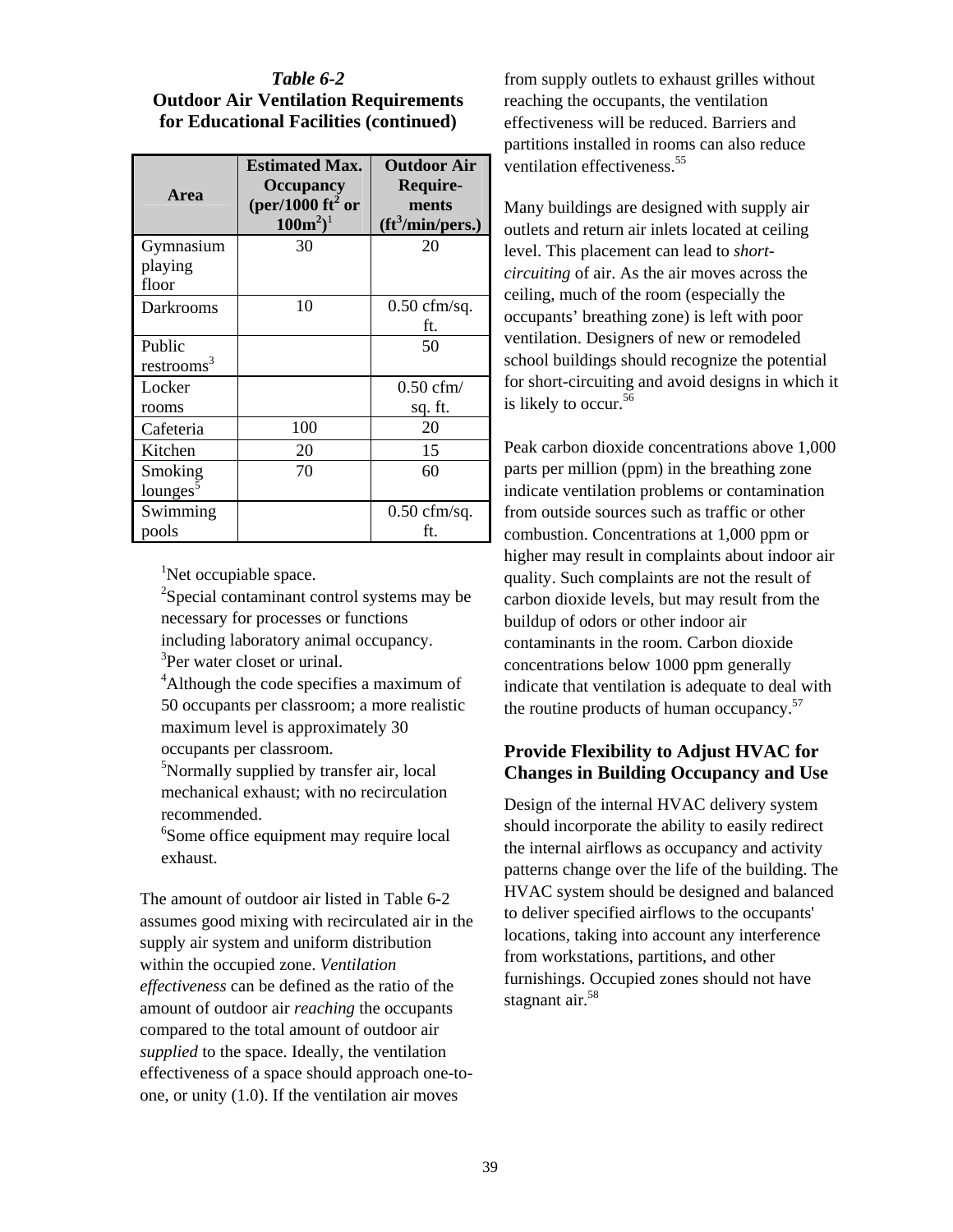### **Take Special Precautions When Using Natural Ventilation**

Windows that open and close allow natural ventilation. This can enhance the occupants' sense of well-being and feeling of control over their environment. Unfortunately, there is little research measuring the effectiveness of natural ventilation on reducing indoor contaminant  $levels<sup>59</sup>$  $levels<sup>59</sup>$  $levels<sup>59</sup>$ 

In most situations, a sealed building can provide better indoor air quality than a building with operable windows. Uncontrolled infiltration and air entry allows outdoor air contaminants to bypass filters and air cleaning equipment; it can also disrupt the balance of the mechanical ventilation system and conflict with energy conservation goals. However, some school districts may choose to allow for natural ventilation in the building design. This may enhance occupant comfort and satisfaction with the indoor environment and can provide supplemental ventilation on demand.

If natural ventilation will be used to supplement mechanical ventilation, several building design issues should be addressed. Openings for outdoor air should be below head height (three to six feet) in the occupied zone. Windows, ventilating sash, and other openings in the exterior walls should be selected to minimize drafts on occupants seated nearby. In addition, they must be adjustable and close tightly. $60$ 

These practices are recommended to enhance the effectiveness of natural ventilation:

- $\Box$  Orient major facades toward prevailing winds.
- **Provide exterior exposure for all occupied** spaces.
- $\Box$  To the extent possible, design exterior. openings on opposite faces of the building to create cross circulation.
- $\Box$  Limit building depth.
- Avoid the intrusion of traffic or other noise through wall openings.
- $\Box$  Screen to prevent the entry of insects, birds, and rodents
- □ Avoid using natural ventilation where dustfree environments are vital, such as computer rooms
- $\Box$  Avoid placing windows next to industrial process venting, odor sources, urban traffic, and building exhausts $61$

### **Control Microbial Growth Through HVAC Design**

The design of the HVAC system should assist in the prevention and removal of microbial growth. Microbial contamination can originate from water reservoirs in the air conditioning distribution system and cooling towers. Condensate pans in air supply units should be designed for self-drainage to preclude the buildup of such contamination. Design of condensate pans should take into account the slope of the pan, drain location (bottom is preferred to side), draining into another drain with a trap, and ease of access for inspection and maintenance. $62, 63,64$  $62, 63,64$  $62, 63,64$ 

Maintenance of interior environmental conditions should comply with ASHRAE Standard 55, *Thermal Environmental Conditions for Human Occupancy.* Relative humidity should not exceed 70 percent over which microbial growth would be encouraged. Provisions should be made to maintain relative humidity between 30 and 60 percent. $65, 66$  $65, 66$ 

The cooling coil should be designed to prevent carryover of water condensate. This may be accomplished by maintaining proper air velocities across the coil, or by using water eliminators. Carryover of water condensate can contribute to microbial growth that will be distributed through the HVAC system.

Special attention to material selection is also warranted where high air moisture levels are expected, such as in kitchens, showers, or downstream from cooling coils in air handlers. In these high-risk areas, easily cleanable, smooth surfaces are recommended.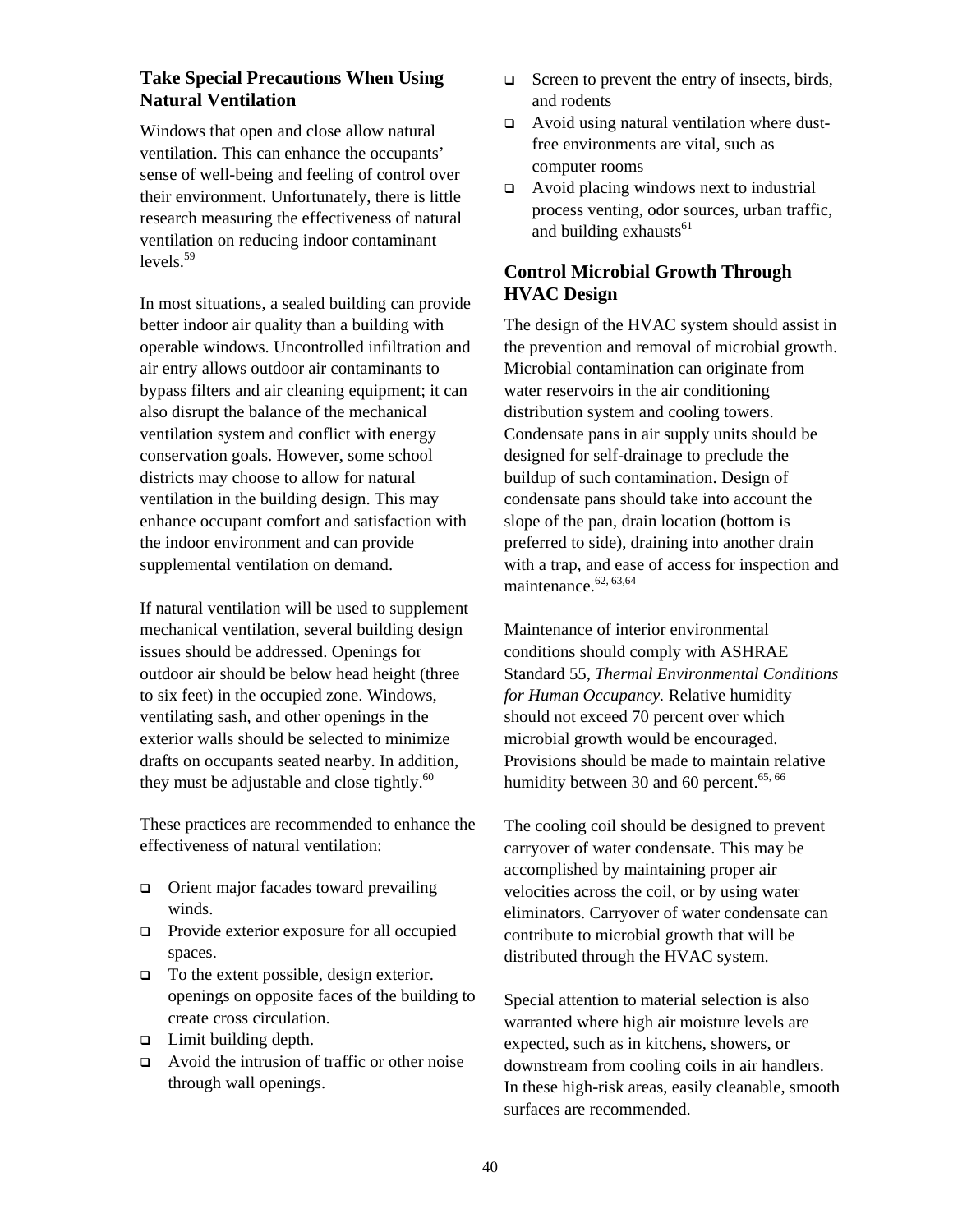#### **Provide Exhaust for Special Use Areas**

The overall design of the building exhaust system should ensure direct exhaust of areas where odors, dust, and other contaminants are created. Areas requiring direct, local exhaust should also be maintained under negative pressure to help prevent the leakage of pollutants into other occupied areas of the building. These areas should be located where emissions can be isolated and controlled. $67,68$  $67,68$ 

Activities for which local exhaust is necessary include science demonstrations and projects, chemical and housekeeping material storage, kiln firing, welding, internal combustion engine use, spray painting, cutting and milling, cooking, photo processing, some photocopying operations, rest room exhaust, and dryers.<sup>[69](#page-134-39)</sup>

Particulate and gaseous contaminants from local sources should be captured, collected, and removed *as close to the source as practical*. This includes bench and hood exhausts in chemistry laboratories, cleaning supply rooms, photography darkrooms, art studios, and vocational shops.<sup>[70](#page-134-40)</sup>

If dangerous chemicals are used in any building activity and directly exhausted (such as a science lab), a decision should be made concerning the need to filter or scrub exhaust contaminants in light of land uses and activities downwind of the building, and to meet air quality standards. Any regulated new or modified outdoor air pollutant source must:

- $\Box$  Not cause or contribute to a violation of any ambient air quality standard.
- $\Box$  Not violate any applicable emission standard.
- $\Box$  Use best available control technology for air emissions.

The project manager or designee should contact the Washington Department of Ecology or the local air pollution control authority regarding requirements for preconstruction permits for stack emissions (from boilers, heaters, power

generators, for instance) and from building exhausts from certain special use areas.

A more detailed discussion of ventilation recommendations and good maintenance and operation for several special use areas is presented in *Chapter 10: Controlling Contaminant Sources in Classrooms, Offices, and Special Use Areas*.

#### **Keep Duct Insulation Contained and Dry**

Supply and outside air ductwork must be insulated, as required by code. However, it is important to minimize or eliminate the use of internal acoustical duct liners and employ other means of noise reduction that do not involve contact of the building air supply with exposed fibrous materials. Fibrous insulation may be a site for microbial growth in the HVAC system, may emit VOCs, and if exposed or abraded, may shed particles into the air, presenting a health hazard.

Particular attention should be paid to keeping the duct insulation dry during construction. Ductwork is often installed before the building is watertight, and insulation may be wet for long periods of time before the air handlers are operational, and able to dry the insulation out. It is advisable to discard any duct insulation that shows signs of mold growth or has been saturated for extended periods of time.

Sound attenuation devices should have a nonfibrous lining, or as an alternative, should have a coating over all exposed fibrous surfaces. If coated fibrous liners are used it is important that the design prevent air velocities from exceeding ASHRAE and manufacturer standards, since high velocities may abrade surface coatings, expose fibers, and distribute fibers through the building.

Noise from equipment within the classroom, emanating from air outlets, or from ceiling systems can be disruptive. The ASHRAE Fundamentals Handbook recommends a classroom sound criterion not to exceed NC-30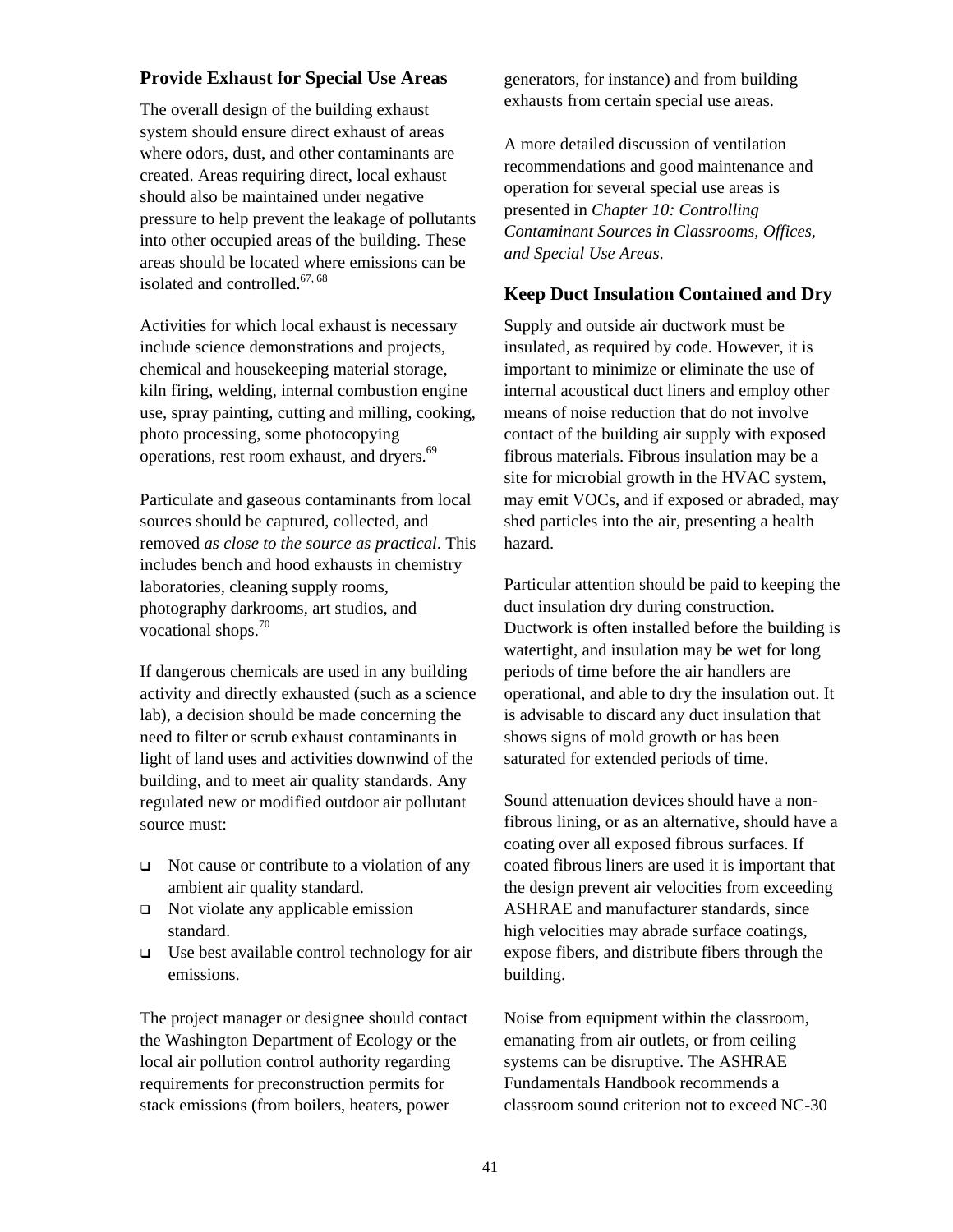for an acceptable noise level.<sup>71</sup> The Washington State Board of Health Primary and Secondary School Regulations (WAC 246-366-110) are less stringent, allowing a background sound limit of NC-35. At minimum, system and equipment selection and sound attenuation techniques should limit HVAC system noise to those specified by state health regulations. Compliance of installed units with state regulations should be verified by the design consultant, contractor, or by the local health department.

A complete description of the language can be found in WAC 246-366-11- (1), (2). All duct insulation must meet the requirements of the National Fire Protection Association (NFPA-90A) for flame spread and smoke contribution. Insulation R-value should be consistent with requirements of the Washington State Energy Code.

### **Properly Select, Install, and Maintain Air Filtration**

Filters should be selected for their ability to protect both the HVAC system components and general indoor air quality. As the efficiency of filters increases, so does their cost. However, in many buildings, the best choice is medium efficiency, pleated filters because these have higher removal efficiency than low efficiency filters. They will also last longer without clogging than high efficiency filters. Medium efficiency filters have an ASHRAE Dust Spot rating of 30 percent to 60 percent.<sup>[72](#page-134-42)</sup>

To maintain the proper airflow and minimize the amount of additional energy required to move air through these higher efficiency filters, *pleated-type extended surface* filters are recommended for use where possible. In building areas that are designed to be exceptionally clean (for instance, computer rooms), the designers may specify use of both a medium efficiency pre-filter and a high efficiency extended surface filter (ASHRAE Dust Spot rating of 85 to 95 percent). Some manufacturers recommend high efficiency

extended surface filters (ASHRAE Dust Spot rating of 85 percent) without pre-filters as the most cost effective approach to minimizing energy consumption and maximizing air quality in modern HVAC variable air volume systems that serve office environments.<sup>[73](#page-134-43)</sup>

> *Using Medium to High Efficiency Filters Reduces the Chance of Spreading Illness*

One of the benefits of selecting medium to high efficiency filters is to reduce the spread of infectious diseases. However, excluding sick teachers, staff and students from the building is preferred. As described in Chapter 2 of this Manual, some microbial diseases can be transmitted through the indoor air. These include tuberculosis, influenza, measles, and the common cold. A principle means of transmission of viruses and bacteria is by droplet nuclei. These start as moisture droplets containing organisms expelled by infected individuals, dry out, then the residue is carried through the building by air currents.<sup>74</sup>

Typically, these residues are one to five microns in size and can remain suspended in the air for days. These pathogens and allergens are respirable, and can be removed from the air by some air filters. This reduces the possibility of transmission from an infected person to others susceptible to infection.<sup>75</sup>

Particles in the size range of droplet nuclei can be substantially removed from the recirculated or mixed air stream by medium to high efficiency filters (although a high efficiency filter should be used for removal of tuberculosis viruses). A 60 to 65 percent dust spot efficiency filter (ASHRAE Standard 52.1) will remove 85 percent or more particles of an average size of 2.5 microns. An 80 to 85 percent efficiency filter will remove 96 percent of 2.5-micron size particles.[76](#page-134-46)

Air filters will perform their designed function provided that they are properly selected for the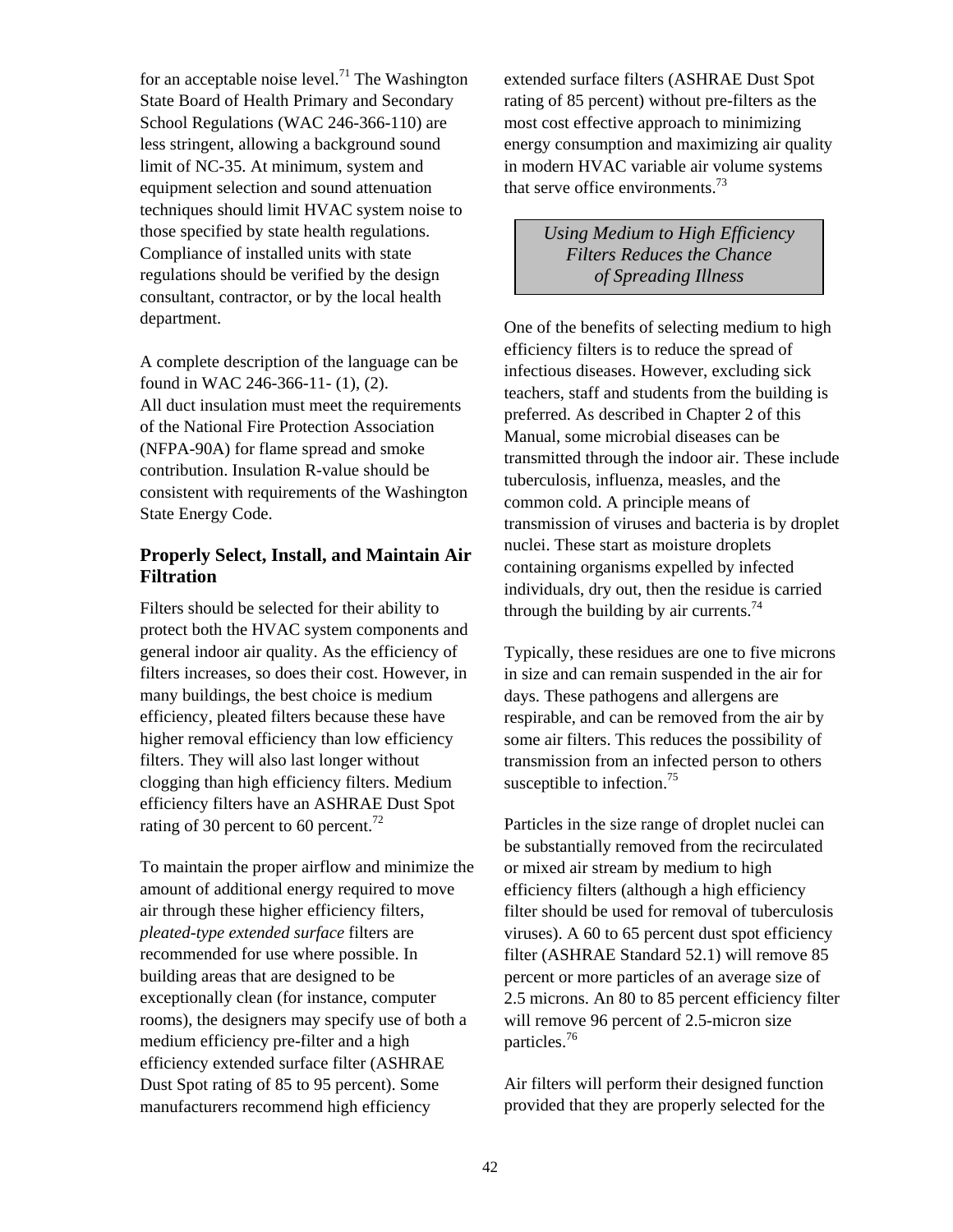HVAC system, installed correctly, and replaced when necessary. Air filters must be properly fitted to prevent air by-pass. Although a regular inspection and maintenance program for air filters is appropriate, it is recommended that pressure gauges be installed on central systems to detect clogged filters.<sup>77</sup> These gauges indicate pressure drop across the filter face and are easily monitored to determine the need for filter replacement. As the filters capture dirt, airflow resistance across the filter increases, decreasing the quantity of air moving through the system.

As noted above, outdoor air employed for ventilation and dilution of contaminants should not exceed concentration limits stated in the National Ambient Air Quality Standards as established by the EPA. Pre-treatment of air through filtration or sorption may be used to reduce contaminants to acceptable levels (see Table 6-1).<sup>78</sup> When necessary, dust collectors should be used when the dust loading equals or exceeds 10 milligram per cubic meter, or 4 grains per 1000 cubic feet.

## **K. Control Interior Temperature, Humidity and Other Conditions**

Comfort in school buildings is affected by a number of factors. These include temperature, thermal radiation (such as heat from direct sunlight), humidity, the speed of the air, the occupants' level of activity, the ages, sex, and physical conditions of the occupants, and the type and quantity of clothing occupants are wearing. ASHRAE Standard 55, *Thermal Environmental Conditions for Human Occupancy*, recommends temperature ranges that should be maintained to keep building occupants comfortable. In winter, the recommended temperature range is 68 to 75 degrees F. for people doing light, primarily sedentary activities. In the summer ASHRAE recommends a temperature range of 73 to 79 degrees  $F<sup>79</sup>$  In Washington State, some areas cannot achieve these recommended temperature ranges without air conditioning (mechanical cooling).

The level of relative humidity directly affects the temperature ranges found to be acceptable by occupants. Assuming other factors concerning occupant comfort remain constant, a combination of temperature and relative humidity can lead to the definition of an operative temperature to help define comfort boundaries. ASHRAE Standard 55 describes the operative temperature ranges for lightly clothed, sedentary adults.<sup>[80](#page-134-50)</sup>

For thermal comfort, the optimum range for relative humidity is 40 to 60 percent in the summer, and 30 to 50 percent in the winter. From a health standpoint, higher humidity levels (above 60 percent) can encourage microbial buildup. Dust mites, bacteria, and fungi all thrive under moist, humid conditions. For this reason it is appropriate to maintain the relative humidity below 60 percent throughout the year. At the other extreme, very low humidity can create discomfort, respiratory problems, and aggravate allergies in some individuals. In the winter, it is advisable to maintain relative humidity at 30 percent or above. $81$ 

As noted previously in Chapter 6, ventilation equipment should be constructed and maintained to minimize the opportunity for growth and dissemination of microorganisms through the system. Construction should comply with applicable codes. $82$ 

Steam humidifiers must use clean steam, rather than treated boiler water, so that occupants will not be exposed to chemicals. Systems using other media must be maintained in accordance with the manufacturer's recommendations to reduce growth of microorganisms. A maintenance schedule should be established for humidifiers after installation.<sup>83</sup>

Air temperature within a room generally increases from floor to ceiling. If a sufficiently large difference exists in the occupied zone so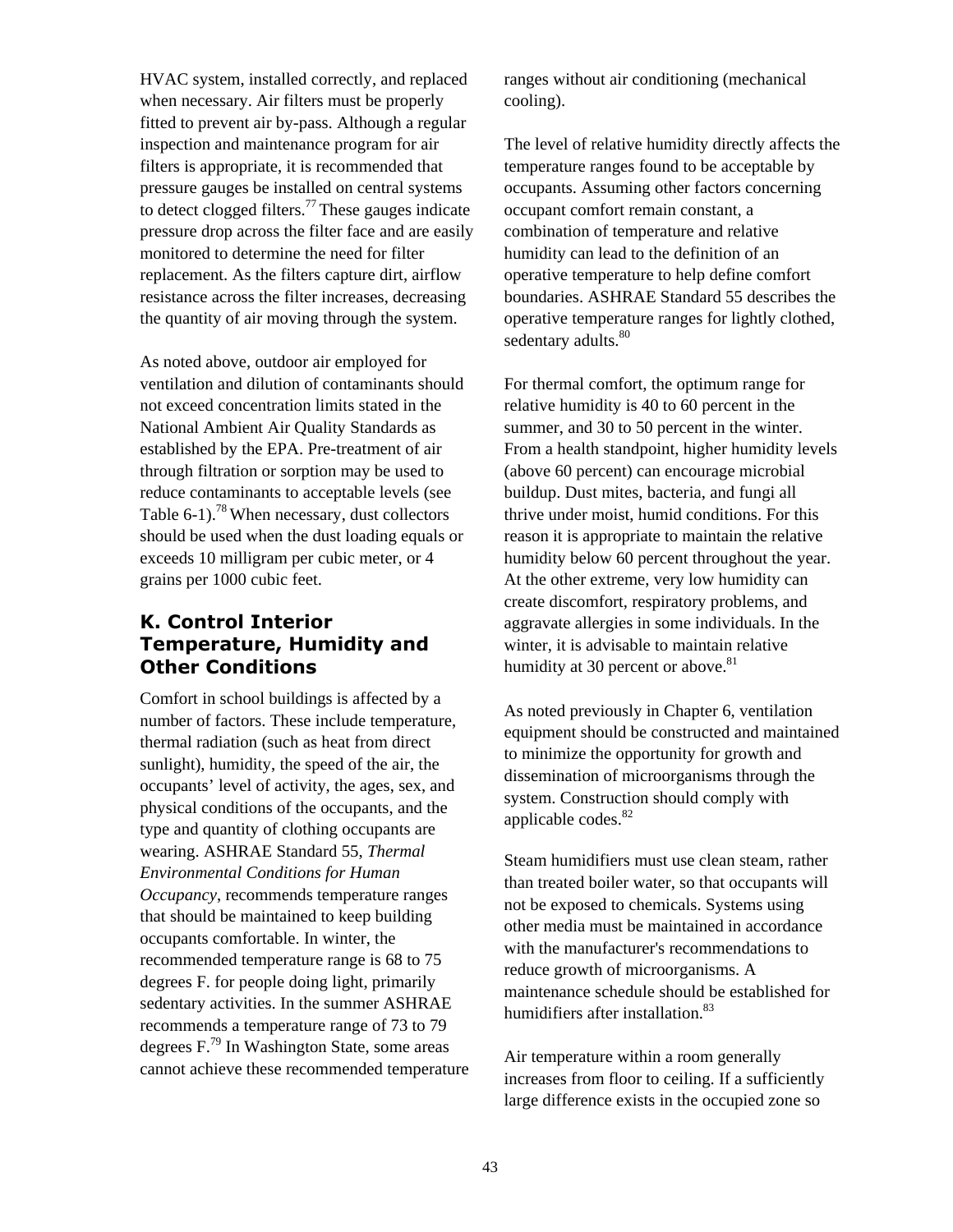that the temperature at the head is more than 5 degrees F. higher than near the floor, discomfort may result. Good air mixing, and insulation of wall and floor surfaces can reduce temperature differences.<sup>[84](#page-134-54)</sup>

While little or no air movement may be necessary to achieve thermal comfort, the dilution of contaminants within the occupied zone or subzones will require effective dilution with adequate amounts of air movement or circulation. Supply and return air distribution systems serving occupied zones should be designed and operated to achieve effective ventilation and temperature uniformity during all operating modes during the occupancy period. In winter, average air movement above 30 feet per minute in the occupied zone may result in uncomfortable drafts.<sup>[85](#page-134-55)</sup>

Building spaces with dissimilar heating and cooling load characteristics, such as amount of window exposure, occupancy patterns, and internal energy sources should have independent means of temperature control. Interior spaces generally should not be on the same temperature control zone as spaces on the perimeter of the building. In winter, interior spaces may require cooling while perimeter spaces may require cooling or heating. Interior spaces such as offices may be grouped on a common zone when the thermal load characteristics and occupancy profiles are quite similar. Classrooms, libraries, and gymnasiums should be zoned separately. Systems should monitor temperatures in each occupied space to ensure satisfactory thermal performance.<sup>[86](#page-134-56)</sup>

# **L. Properly Select and Place Control Systems**

Careful attention should be given to the selection of temperature and other HVAC system controls for new or renovated school buildings. The following factors should be considered when selecting HVAC system controls:

- $\Box$  The sophistication of the control system (The system should be matched with the current or anticipated technical ability of the school's HVAC system operation personnel.).
- $\Box$  The resources and capabilities of district staff to respond promptly to a detected error or failure and to perform preventive maintenance (A system capable of producing a failure analysis may not be beneficial if responses cannot be provided in a timely manner.).
- $\Box$  The district's experience with existing controls in maintaining comfort in its school buildings (Time spent reviewing the adequacy of existing control systems will help establish design criteria for the new or remodeled building.).
- Quality of the control systems (control systems should be selected that are of high quality and capable of working in harmony with the HVAC system to produce a high level of indoor air quality).

Placement of temperature controls is important. Thermostats should not be located in direct sunlight, above a heating element or a heatemitting appliance, in an inaccessible location, or in a zone outside the area served by the airhandling unit the thermostat controls.

## **M. Advantages and Disadvantages of HVAC Systems for Classrooms**

A good description of HVAC systems that may be used in schools is presented in a document entitled *Selecting HVAC Systems for Schools to Balance the Needs for Indoor Air Quality, Energy Conservation and Maintenance*, by the Maryland State Department of Education. A summary of HVAC system options with a brief discussion of their advantages and disadvantages is provided here to assist school facility design teams.[87](#page-134-57) The OSPI/DOH School Health and Safety Guide also have checklists related to HVAC design and operation.<sup>88</sup>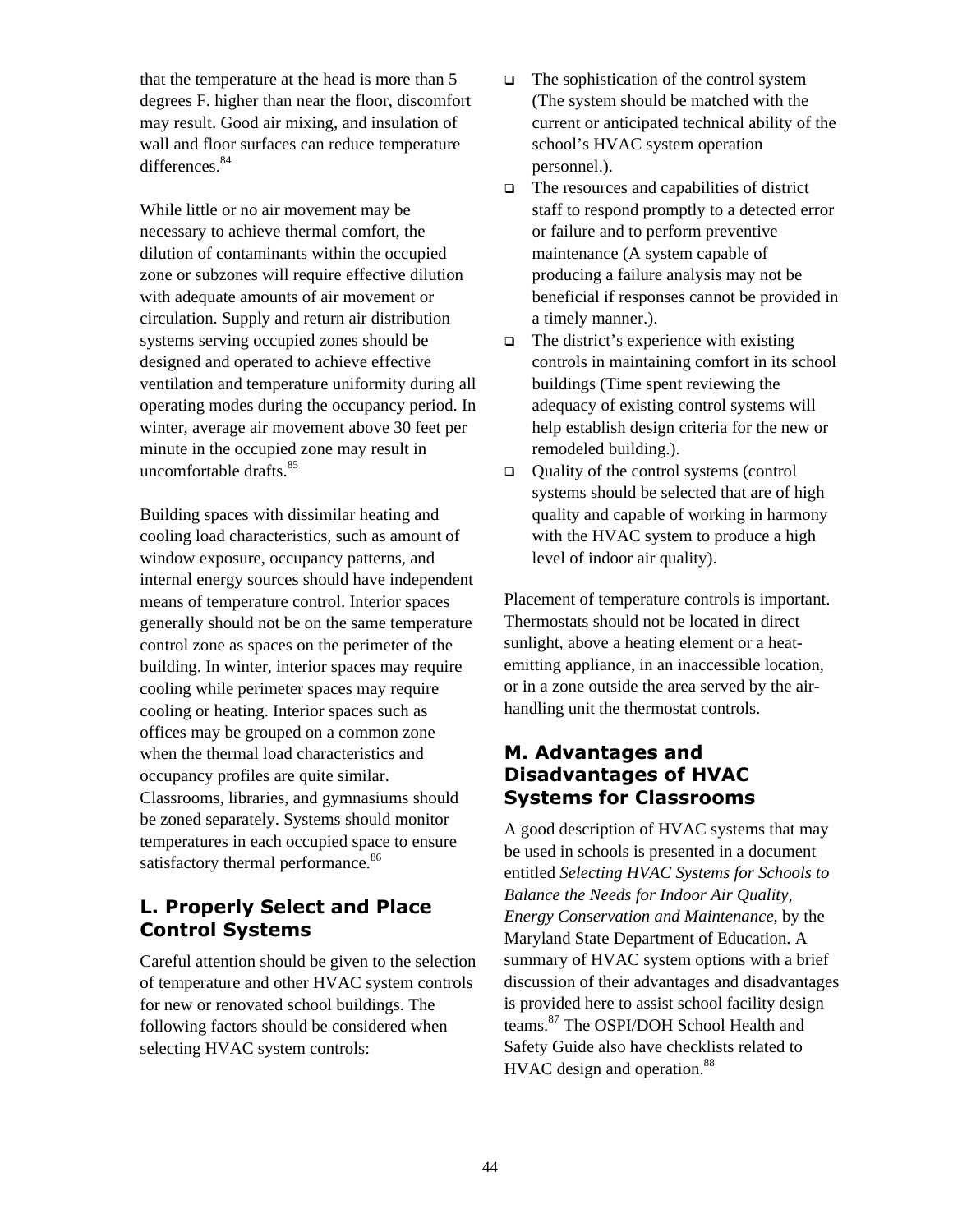The Environmental Protection Agency recommends, where feasible, utilizing central HVAC air handling units that serve multiple rooms in lieu of unit ventilators or individual heat pumps. "Unit ventilators and heat pumps do have the advantage of reduced floor space requirements, and they do not recirculate air between rooms. However, it is more difficult to assure proper maintenance of multiple units over time, and they present additional opportunities for moisture problems through the wall penetration and from drain pan and discharge problems."[89](#page-134-59)

### **Unit Ventilators**

*Unit ventilators* have been one of the most popular methods of heating, cooling, and ventilating schools. They are usually located on room floors at the outside wall beneath a window, but they may be ceiling mounted. $90$ 

#### *Advantages*

- $\Box$  Specifically developed for classroom use with appropriate ruggedness and aesthetic features.
- □ No circulation of air between classrooms.
- Independent classroom control and operation.
- □ Effective room air distribution capable of offsetting downdrafts at cold perimeter walls.
- □ Constant volume of air flow in each room served.
- $\Box$  Duct work and central air handling equipment are not needed.
- $\Box$  One inoperative unit does not affect the entire system.
- □ Easy to plan for future additions .

### *Disadvantages*

- □ Controls for heating, cooling, economizer and ventilation are required in every unit.
- Excess outdoor air may blow in during cold windy weather through the ventilation damper, causing drafts and risk of coil freezing.
- $\Box$  Filters are limited to one inch thickness. which limits the level of filter effectiveness
- $\Box$  Units can be noisier than allowed by state code (NC 35). Additional costs may be incurred to bring unit ventilators into compliance with the code (compliance should be verified).
- □ Since maintenance is normally performed in the classroom, it often has to be scheduled when class is not in session.
- $\Box$  Unit components can be difficult to clean.
- $\Box$  When the units are delivering large quantities of outdoor air, relief of air from the building is needed to avoid overpressurization.
- □ Outdoor air must be balanced in each unit to assure proper ventilation.
- About one to two percent of classroom space must be dedicated to floor-mounted units.
- $\Box$  Easy access to units and controls provides an opportunity for misuse or abuse of equipment.
- Unit ventilators cannot be used in interior classrooms.
- $\Box$  Airflow can be easily obstructed by objects placed on top of the units or by blocking the air intakes.

### **Variable Air Volume Systems**

*Variable air volume (VAV) systems* are frequently selected for school HVAC systems. These systems serve multiple rooms, where the volume of the air delivered to each room is governed by the room's thermostat. A terminallocated heating coil provides heat. Fans must be installed in terminal units to provide a constant air supply. Air is supplied through registers or diffusers located on the ceiling or high on the wall. $91$ 

### *Advantages*

- $\Box$  Properly designed and maintained, the VAV system provides the greatest level of indoor air quality of all systems.
- $\Box$  System equipment is primarily centralized, so maintenance in every room is minimized.
- $\Box$  Medium to high efficiency filters can be used.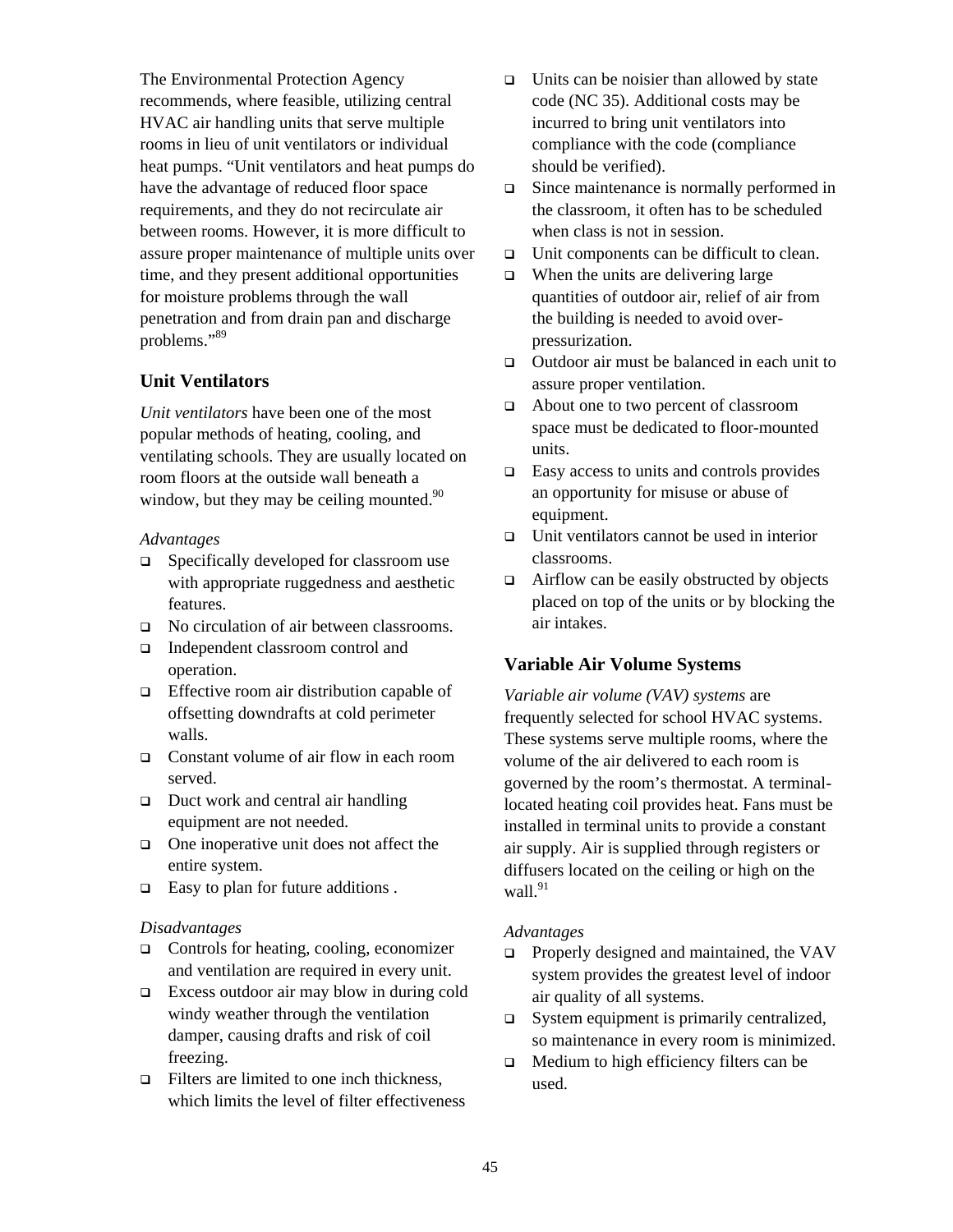- Interior and perimeter rooms can be supplied by the same system.
- $\Box$  These units are efficient, since there is less fan and reheat energy used than most other systems.
- $\Box$  Since the system is primarily centralized, it can be remotely located and secure from tampering or vandalism.
- $\Box$  Outdoor air can be automatically adjusted to compensate for changes in total supply airflow and building population.

#### *Disadvantages*

- $\Box$  The return air is transmitted through plenum spaces—plenum spaces can attract dirt and dust, compromising air quality.
- $\Box$  Classroom relative humidity is not directly controlled.
- $\Box$  Maintenance of terminals can be difficult if they are located above classroom ceilings.
- $\Box$  A fan and filter must be maintained at every terminal unit.
- Fan-powered units can be noisy if located above room ceilings.
- $\Box$  Air distribution ducts take up ceiling space, and may be especially costly to install as an upgrade in existing buildings.
- $\Box$  The number of units can only be expanded economically if the expansion was planned for in the initial capital project.
- $\Box$  Performance of the whole system may be compromised if one or only a few key components malfunction.

# **Single Zone Systems**<sup>[92](#page-134-62)</sup>

A *single zone system* usually serves one room, and is often located on the rooftop. This system should be heavy-duty for school use. Airflow is constant, with the temperature varied by thermostat control.

#### *Advantages*

- $\Box$  The initial cost is often less than other systems for smaller schools.
- $\Box$  Central refrigeration and boiler plants may be unnecessary.
- $\Box$  Medium efficiency (30 to 60 percent dust spot) filters may be used.
- Additional single zone systems can be readily added to serve new spaces.
- $\Box$  Except for thermostats, these units are remote and relatively safe from tampering.
- $\Box$  Remote locations can be controlled through a centralized control system.

### *Disadvantages*

- $\Box$  For larger facilities or those with multiple levels, the space needs for units and ducts may be impractical.
- $\Box$  Relative humidity may not be adequately controlled.
- $\Box$  Rooftop locations may be less accessible, and lead to undesirable noise and roof leaks from maintenance traffic.
- $\Box$  Multiple rooftop units may be unsightly.
- $\Box$  Refrigeration in these systems less likely to be as energy efficient as central chillers.

# **Multizone Systems**[93](#page-134-63)

*Multizone units* can serve six or more rooms at a time, and are often designed for rooftop mounting. If cooling is provided, the Washington State Energy Code requires use of a three-deck unit.

### *The advantages of multizone units are similar to single zone units, with the following exceptions*:

- $\Box$  Initial cost can be lower than single zone units if clusters of classrooms will be served.
- Acoustics, aesthetics, and maintenance are more manageable since fewer units are needed than with single zone systems.
- $\Box$  With reduced cooling, part of the air continues to be dehumidified by the cooling coil, providing better humidity control.

#### *Disadvantages*

- $\Box$  Requires more extensive ductwork to classrooms.
- $\Box$  Less flexibility for accommodating space changes or expansion.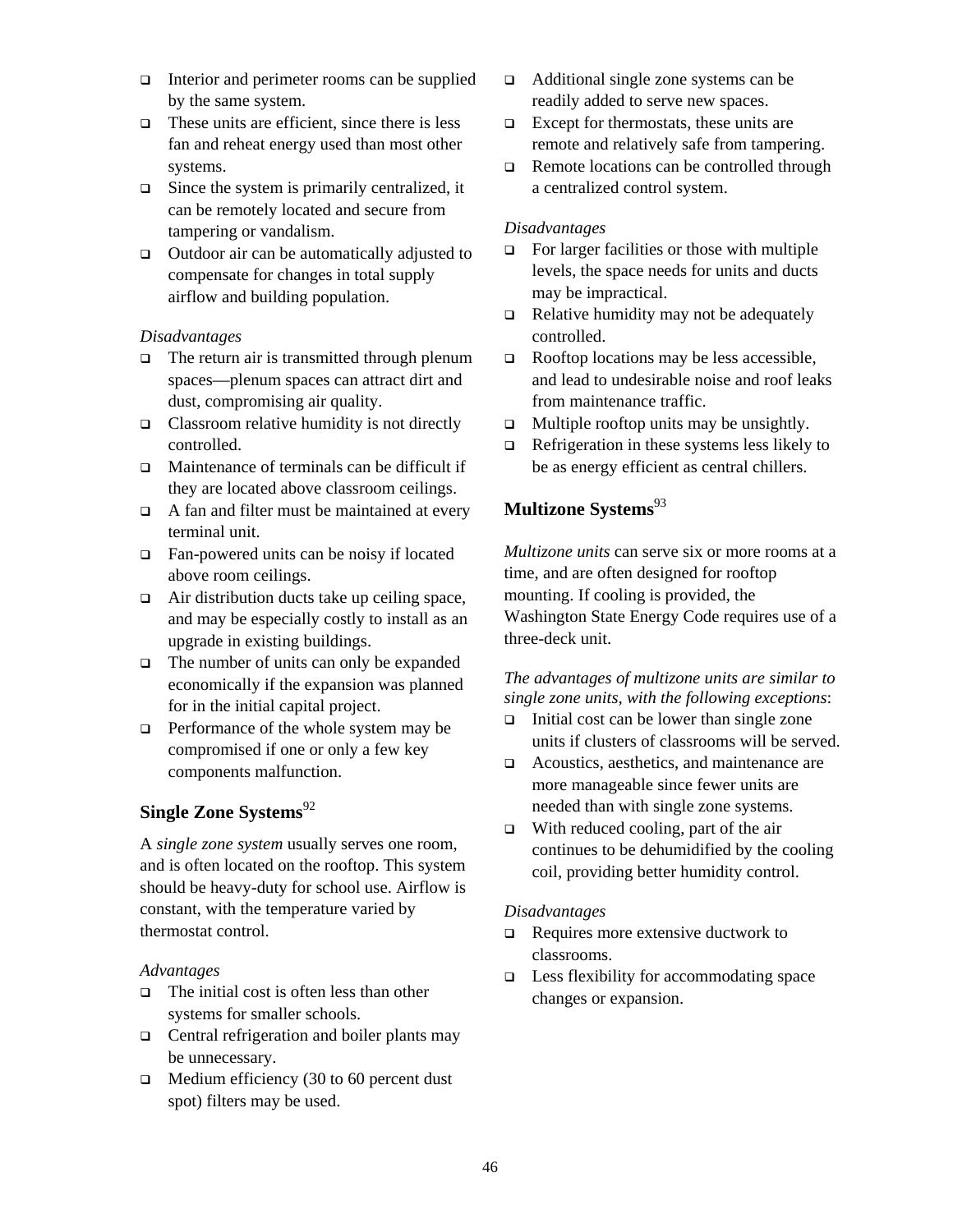### **Water Source Heat Pumps**<sup>[94](#page-134-64)</sup>

*Water source heat pumps* are units that can be selected to serve each schoolroom. The heat pumps are connected by a low temperature water loop (65 to 95 degrees F.) and extract or reject heat to the loop. Temperature in the loop is maintained by a boiler or cooling tower.

#### *Advantages*

- $\Box$  Heating or cooling of each space separately, year round.
- **Energy efficiency.**
- $\Box$  Flexibility in location, potentially serving interior and perimeter rooms.
- $\Box$  The supply air is constant.
- □ Closet locations for units can reduce noise.

#### *Disadvantages*:

- $\Box$  Units cannot provide 100 percent outdoor air.
- $\Box$  Outdoor air must be preconditioned for ventilation since most units are not designed to heat or cool large proportions of untempered outdoor air.
- $\Box$  Units located directly in the room or above a ceiling may not meet sound criteria.
- □ Space must be allocated from classroom floor space—these units should not be located above ceilings due to maintenance difficulties and potential condensate leakage.
- $\Box$  Moisture removed from the air must be sent to a disposal point.
- $\Box$  Wet surfaces in the units may serve as sites for microbial growth.
- $\Box$  Units cannot be equipped with medium efficiency filters.

### **Induction Systems**

Induction systems can handle any size area and allow great flexibility in zoning (either interior or exterior).

#### *Advantages*

- $\Box$  Each area served by an induction unit is a separate zone of temperature control.
- $\Box$  Systems operate very quietly.
- **I.** Medium efficiency filters can be used.
- □ Zone is guaranteed the proper quantity of outside air (and is measurable).
- $\Box$  Ducts may be installed downstream of the induction unit, allowing better distribution within the space.
- $\Box$  There are no moving parts in the induction unit, and nothing to adjust or maintain except the filter and the heating water control valve or electric coil.

### *Disadvantages*

- $\Box$  The system concept is relatively new for heating and ventilating application, and many designers are not fully aware of the system's potential.
- $\Box$  Units cannot provide 100 percent outdoor air.

### **Furnaces**

Furnaces (residential type units) serve each classroom. These systems can be natural gas or electric heated.

#### *Advantages:*

- Classrooms can be individually heated and ventilated.
- $\Box$  Energy efficient units can be acquired (although life cycle costs must be evaluated to determine if the higher capital costs are offset by reduced energy costs and/or increased service life).
- $\Box$  Flexibility in locating furnaces--they can be placed in exterior and interior rooms with appropriate outside air connections.
- Noise can be minimized to meet code requirements through the use of closet-like enclosures.
- $\Box$  Units are relatively inexpensive.
- □ Medium efficiency filters can be used.

#### *Disadvantages*

- □ Combustion air is required for each natural gas unit.
- $\Box$  Floor space must be allocated in each classroom for the unit.
- $\Box$  Air conditioning can be added with a separate coil, however this requires supply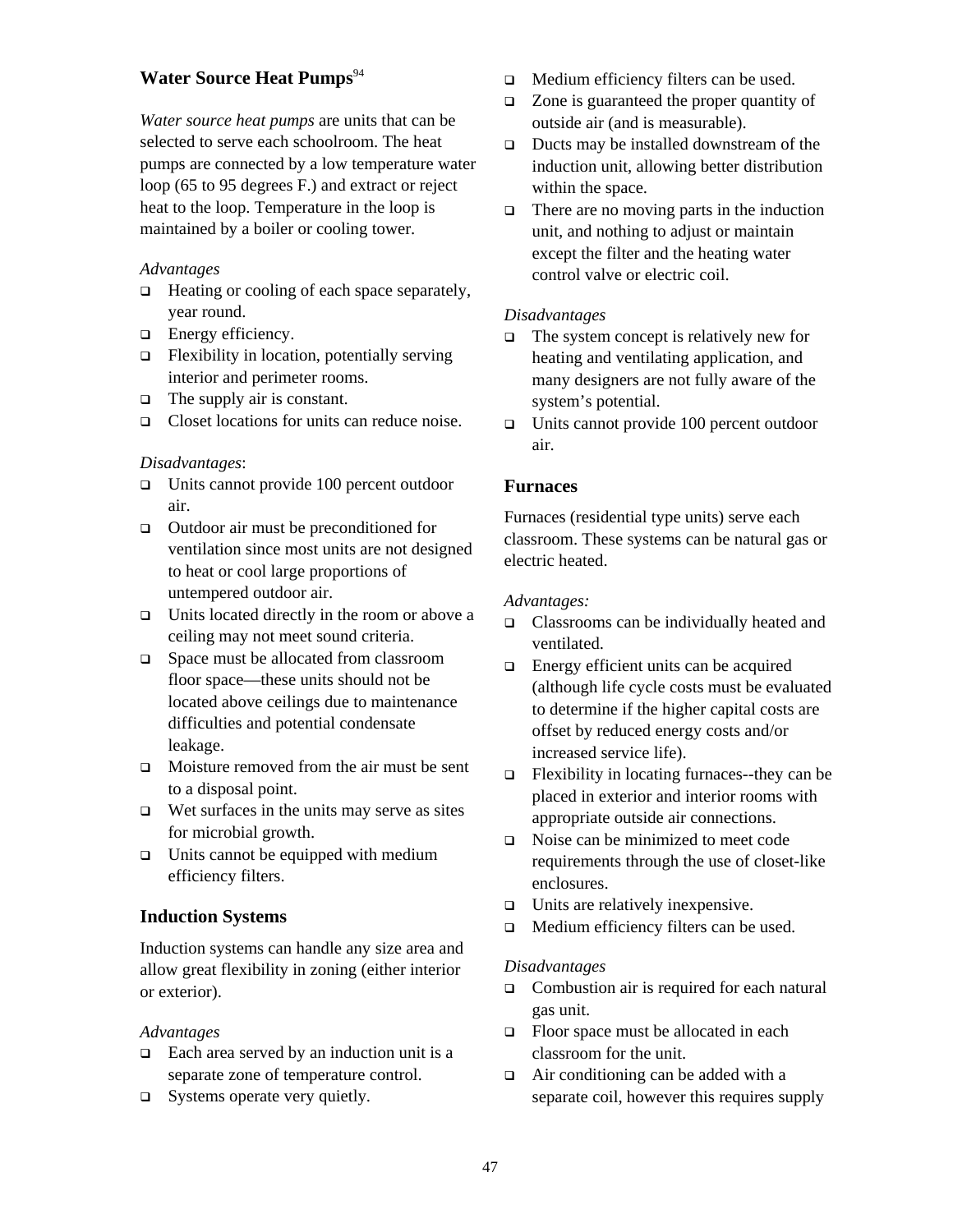and return water piping (or a DX unit) for each furnace.

 $\Box$  Units are not adequate to individually handle large areas, such as a gymnasium. Multiple units are required to serve large areas.

### **Separate Ventilation Systems**<sup>11</sup>

*Separate ventilation systems* may be used to supplement or upgrade existing systems to current standards. These systems heat, cool, dehumidify, humidify and filter outdoor air in a central system which distributes this air by ductwork to classrooms. They can work in concert with unit ventilators, fan coil units, or heat pumps to overcome some of the shortcomings of those systems. This supplemental ventilation can benefit these existing classroom HVAC units by reducing maintenance, allowing the use of smaller, quieter, and less expensive units, offering better humidity control, reduced condensation on unit cooling coils, and providing cleaner room air at the required ventilation rate.

# **N. Design to Facilitate Operation and Maintenance**

Designing for good indoor air quality should include measures to simplify access for preventive maintenance, equipment repair, and replacement. Equipment rooms should be sized and designed to facilitate entry, and provide for inspection and servicing of equipment. Ductwork should have access doors to facilitate inspection of dampers, turning vanes, and other components that require periodic inspection, cleaning, or service. Good access should also be provided for inspection and maintenance of filters, condensate pans, heating and cooling coils (and coil housings), and other system components. It is equally important to provide access for maintenance, inspection, and servicing when mechanical equipment is located above ceilings, although locating equipment above ceilings should be avoided whenever possible.<sup>[95,](#page-134-65)96</sup>

HVAC system requirements for operation and maintenance should be realistically matched with the training and capabilities of school district staff, as well as the availability of parts and service. To meet the requirements for good indoor air quality, additional training for staff needs to be provided. A particular HVAC system should not be strictly selected on the basis of past experience and familiarity, since other concepts may contribute to a more productive and healthy classroom environment.<sup>[97](#page-134-67)</sup>

Another measure that can help reduce repairs and replacement of equipment involves protection of equipment against vandalism. Some units are more easily vandal-proofed than others. Consideration should be given to protection of accessible units, such as unit ventilators placed under windows, and outside air intakes or exhausts.[98](#page-134-68) 

# **O. Integrate IAQ Measures with Energy Management**

In the 1970s, rising energy prices led to a number of conservation measures that, in turn, affected the design, construction, and operation of buildings. Because conditioning air became more costly, efforts were made to increase the levels of insulation in walls and ceilings, and to reduce infiltration of outside air by sealing cracks and seams. Thermostats were turned down to reduce energy demand. In addition, ventilation systems usually provided less outdoor air per occupant, with greater recirculation of indoor air. This required less energy to heat or cool than outside  $air<sup>99</sup>$  $air<sup>99</sup>$  $air<sup>99</sup>$ .

In recent years, there has been some debate about the impacts of such energy conservation measures on indoor air quality. Essentially, "tight buildings" were blamed for poor indoor air quality, as leaks in the building envelope were sealed. However, the uncontrolled entry of outdoor air is not desirable. Although infiltration may reduce or dilute some air contaminant levels, it is unfiltered and may introduce contaminants into the building, and be a source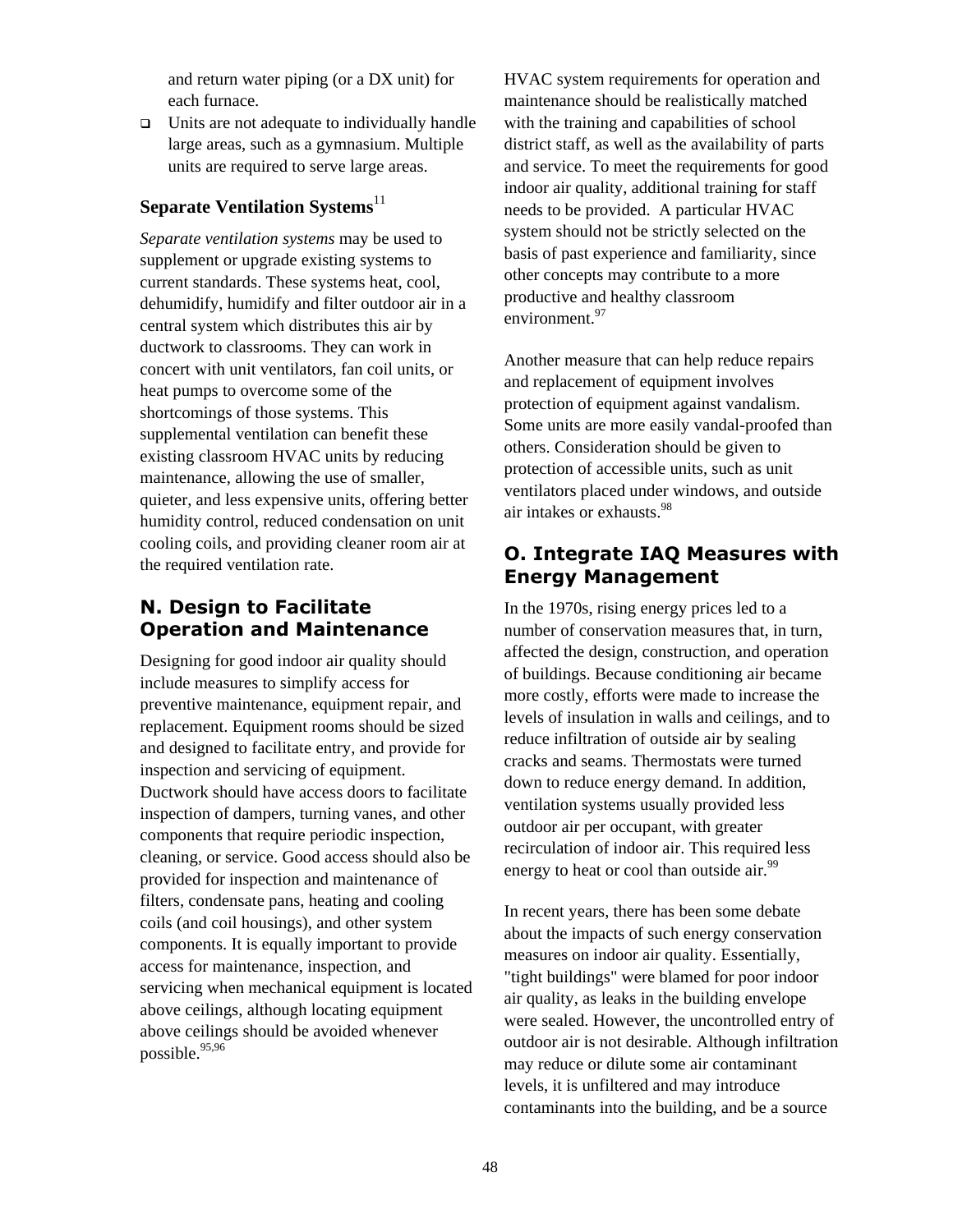of drafts and discomfort for building occupants.[100](#page-134-20)

As buildings have reduced infiltration and natural ventilation and have come to rely increasingly upon mechanical ventilation systems, it has become clear that proper *operation and maintenance* of such systems is a key component in preventing indoor air quality problems.<sup>101</sup> This is probably even more important now than in the past, since there are new sources of indoor air pollutants that have been introduced into buildings in recent years, and the use of some sources has increased. More recent sources of air contaminants include photocopiers, printers, and other office supplies and equipment.

The greatest compromise with respect to energy management needs and indoor air quality needs is probably related to the supply of outdoor air to building occupants.<sup>102</sup> Mechanical ventilation systems should provide adequate supplies of outdoor air to building occupants--generally 15 cubic feet per person per minute or more, as required by the Washington State Ventilation and Indoor Air Quality Code (Chapter 51-13 WAC) and recommended in ASHRAE Standard 62. However, as discussed earlier, ventilation is only one of many factors that must be considered to prevent and manage indoor air quality problems.

For the most part, energy efficiency objectives and indoor air quality management objectives are compatible, or compliment one another. Good building and HVAC system maintenance can not only help maintain good indoor air quality, but avoid the waste of energy. Here are a few examples:<sup>[103,](#page-134-72)104</sup>

□ Poor maintenance of HVAC components such as filters, pulleys, belts, bearings, dampers, and coils can increase resistance and reduce air supply. Good maintenance will improve energy efficiency and indoor air quality.

- □ Water damage to insulation, ceiling tiles, carpets, and walls nullifies insulating properties and promotes biological growth with the potential for indoor air contamination. Proper maintenance will improve energy efficiency and help prevent indoor air quality problems.
- Reducing infiltration improves comfort and reduces the heating and cooling demands on the HVAC equipment.

A number of actions taken to improve indoor air quality have little or no impact on building energy consumption. Examples include the following: $105$ 

- □ Modify janitorial practices and products to eliminate products that produce substantial air emissions, and substitute less toxic products where possible.
- $\Box$  Purchase and use building products, furnishings, and equipment which produce lower levels of emissions or have less toxic constituents in comparison to alternative products; and reschedule occupancy or activities to prevent or reduce occupant exposure to contaminants.
- □ Ensure clean and dry HVAC components, such as drip pans and condensate lines.

There are opportunities in HVAC system design to reduce energy demands. Demand-controlled ventilation may be used. Through the use of a timed program or carbon dioxide controllers, outdoor airflow can be reduced during the times when occupancy is reduced (unless other indoor air pollutant sources require dilution). Energy can also be saved if heat is exchanged from exhaust air to supply air coming into the building. In addition, an important factor to consider in the selection of HVAC components is energy efficiency.<sup>106</sup>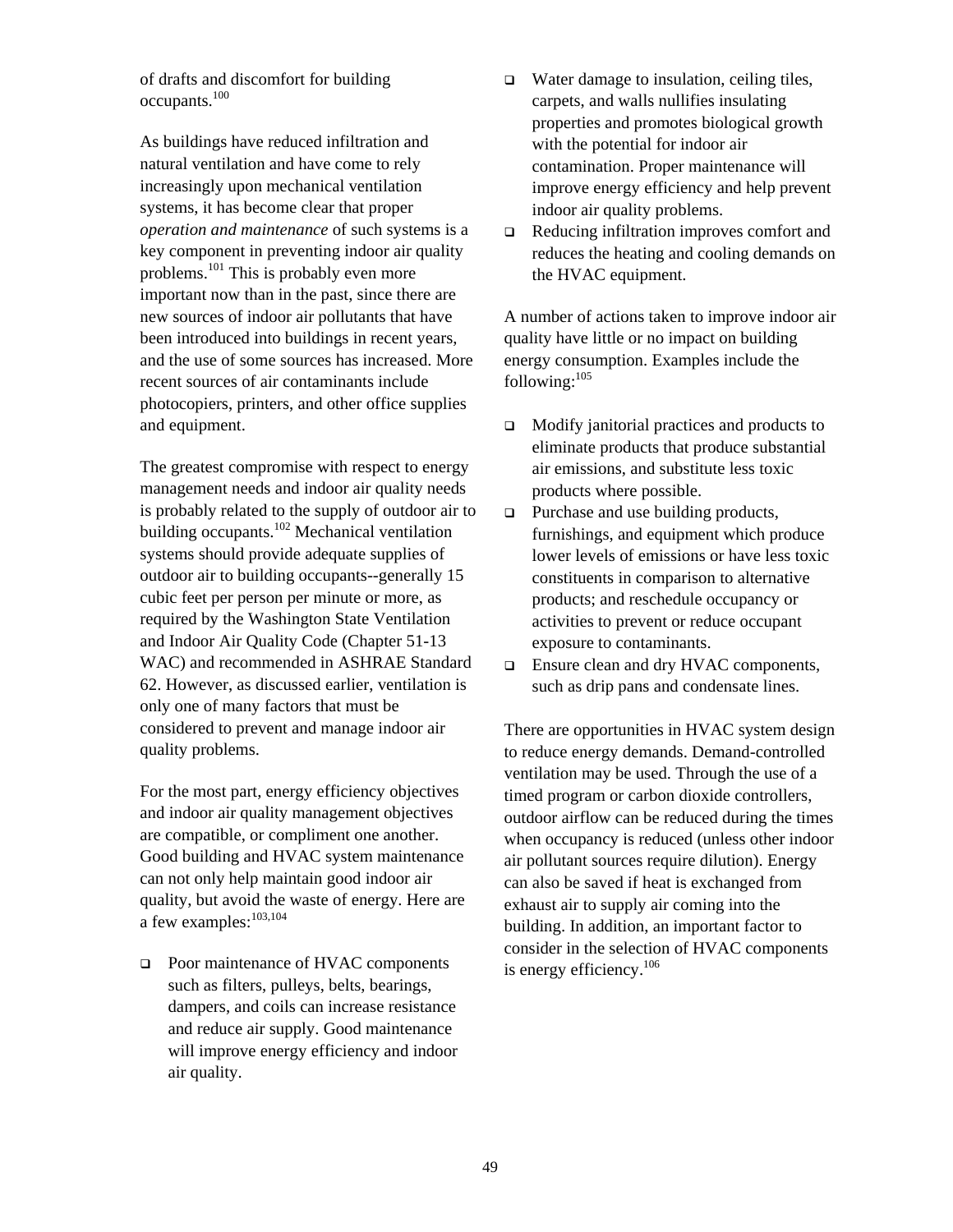# **P. Target and Evaluate Materials, Interior Finishes, and Furnishings**

It is important to evaluate building materials, interior finishes, and furnishings to determine the extent to which they may contribute to indoor air quality problems once the building is occupied. Preferred products can then be specified, procured, and integrated into the building while contributing to a healthy indoor environment. The process of evaluating building materials can be divided into three steps, $107$ which are discussed in detail in this Chapter:

- $\Box$  Identifying materials and products to target for evaluation.
- □ Collecting and reviewing product information and evaluating manufacturers' test results (supplemented with additional testing and modeling as needed).
- Developing recommendations and specifications for product and material acquisition.

Most building projects use hundreds of separate materials and products. In selecting materials to evaluate, it is important to consider the overall building design and anticipated uses of space. The intended use of major materials should be reviewed, and the materials that have the greatest potential to adversely affect indoor air quality should be identified for further study. Table 6-3 lists the categories of building materials that are likely to have the most significant impacts on indoor air quality.

### *Table 6-3*  **Building Components and Materials to Evaluate for IAQ**<sup>10</sup>

### **Site Preparation/Foundations**

 $\Box$  Soil treatment pesticides

#### **Building Envelope (Floors, Walls, Ceilings)**

- □ Wood preservatives
- **Q** Concrete sealers
- $\Box$  Curing agents
- Caulking, sealants, glazing compounds, and joint fillers
- $\Box$  Insulation, thermal and acoustical
- $\Box$  Fire proofing materials

#### **Mechanical Systems**

- Duct Sealants
- Duct insulation

#### **Interiors and Finishes**

- □ Sub floor or underlayment
- $\Box$  Floor or carpet adhesives
- □ Carpet backing or pad
- $\Box$  Carpet or resilient flooring
- □ Wall coverings
- **Q** Adhesives
- $\Box$  Paints, stains, sealants
- **D** Paneling
- **Partitions**
- $\Box$  Furnishings
- $\Box$  Ceiling tiles

Several criteria that may be used to evaluate materials with respect to indoor air quality concerns:[108](#page-134-34)

- *Quantity—*If used in large quantities, even products with relatively low emissions per unit area can be important sources of contaminants. Attention should be focused on products having the largest surface areas or highest total weight per volume of building space. Although threshold quantities have not been established, walls, ceilings, and floor surfaces all have large surface areas so attention should be directed toward paint, ceiling tile, and flooring systems. Furniture and built-in cabinets may also have a sizable surface area in a room or building.
- *Location—*All other things being equal, students and staff are most likely to be affected by materials that are closest to them. These include work surfaces and other classroom and office furniture.
- *Human Health Effects—*Some organic chemicals are much more toxic than others. Even very small quantities of certain compounds may cause serious illness or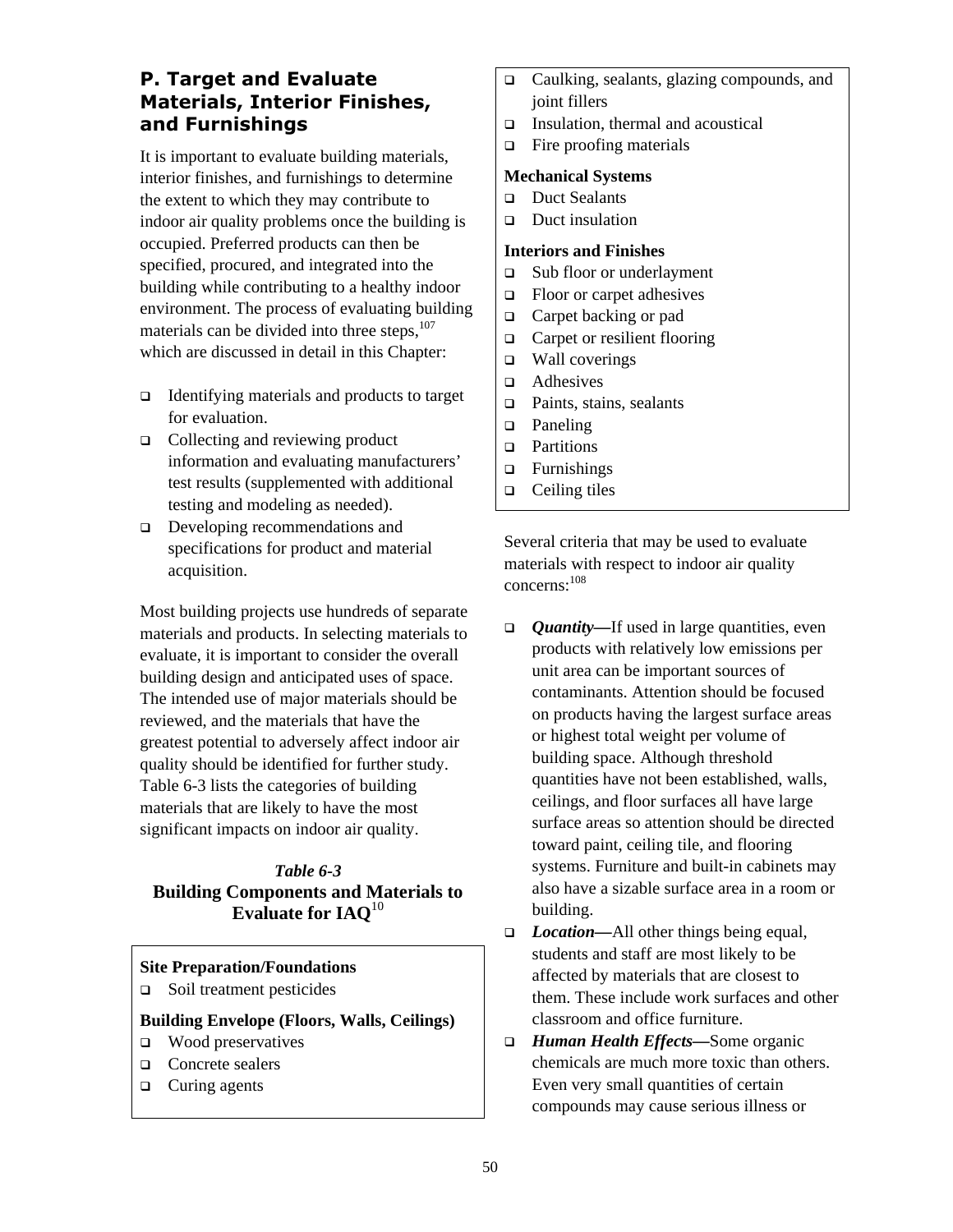even death. Others may cause DNA damage (including birth defects) and cancer. Where possible, avoid using products that contain highly toxic chemicals, or those containing materials known to cause cancer or birth defects.

- *Potential Emission Rates—*Products that serve the same function may have dramatically different emission rates and may emit different chemicals (the emission factor times the quantity used determines the total emission rate). In addition, emission rates for many materials vary over time, and are influenced by such factors as temperature and humidity.
- *Contaminant "sink"—*Some products (carpeting, partitions and certain furnishings) are fleecy and tend to absorb contaminants released from other products, and to re-release those contaminants over time. These products may also readily retain dirt, dust, and provide a hospitable environment for microorganisms.
- *Installation and maintenance—*The method of installation can be a significant contributor to emissions (for instance, carpet adhesives are a major source of VOCs in carpet installations). The materials that will be used for future maintenance of each product affect its long-term impact on indoor air quality. In the long run, the air emissions of maintenance products may be much more significant than emissions from the original installed product.

#### **Wet-Applied Materials and Products**

The list of target materials should include those that are wet- applied, such as adhesives, paints, caulks, sealants, and finishes. These materials tend to produce high levels of emissions during their application and curing period. Wet-applied materials are of particular concern because a large portion of their content must evaporate into the air. For many of these materials, manufacturers have reduced the level of solvents, or developed water-based alternatives.

However, solvent-based products may be satisfactory when high ventilation rates can be used during installation and drying and occupants are not exposed to these materials while they are drying. After the products are dry, occupants will be exposed to much lower levels of harmful or odorous chemicals than during the application or curing process.

Latex-based paints typically use water as a vehicle and should therefore be expected to release much lower quantities of VOCs than varnishes and other solvent-based paints. However, there is a great deal of variation among latex and solvent-based paint products with respect to VOC content. It is valuable to examine VOC content in different products before making a selection.<sup>109</sup> It is recommended that architectural coatings containing no more than 250 grams per liter of VOCs be used, where feasible. Some information may be listed on the product container, or may be obtained through Material Safety Data Sheets (MSDSs), suppliers, or manufacturers. Additional information on paint is presented in Chapter 7 of this Manual.

VOC emissions from sealants, adhesives, and caulks are difficult to characterize. These materials emit many different compounds. The composition and intensity of the emissions vary depending on the compound. In large part, these emissions depend on the type of solvent used in the specific formulation for each compound. Similar to paints, emission rates from these materials tend to be highest during the curing period. It is useful to reduce the use of these materials to the minimum quantity needed to perform the job, and provide additional ventilation during application and curing.<sup>110</sup>

### **Insulation**

Insulation should be evaluated for several reasons: it is a potential site for microbial growth; binding materials or other insulation treatments may emit VOCs; and exposed, abraded or deteriorated insulation can shed particles into the air.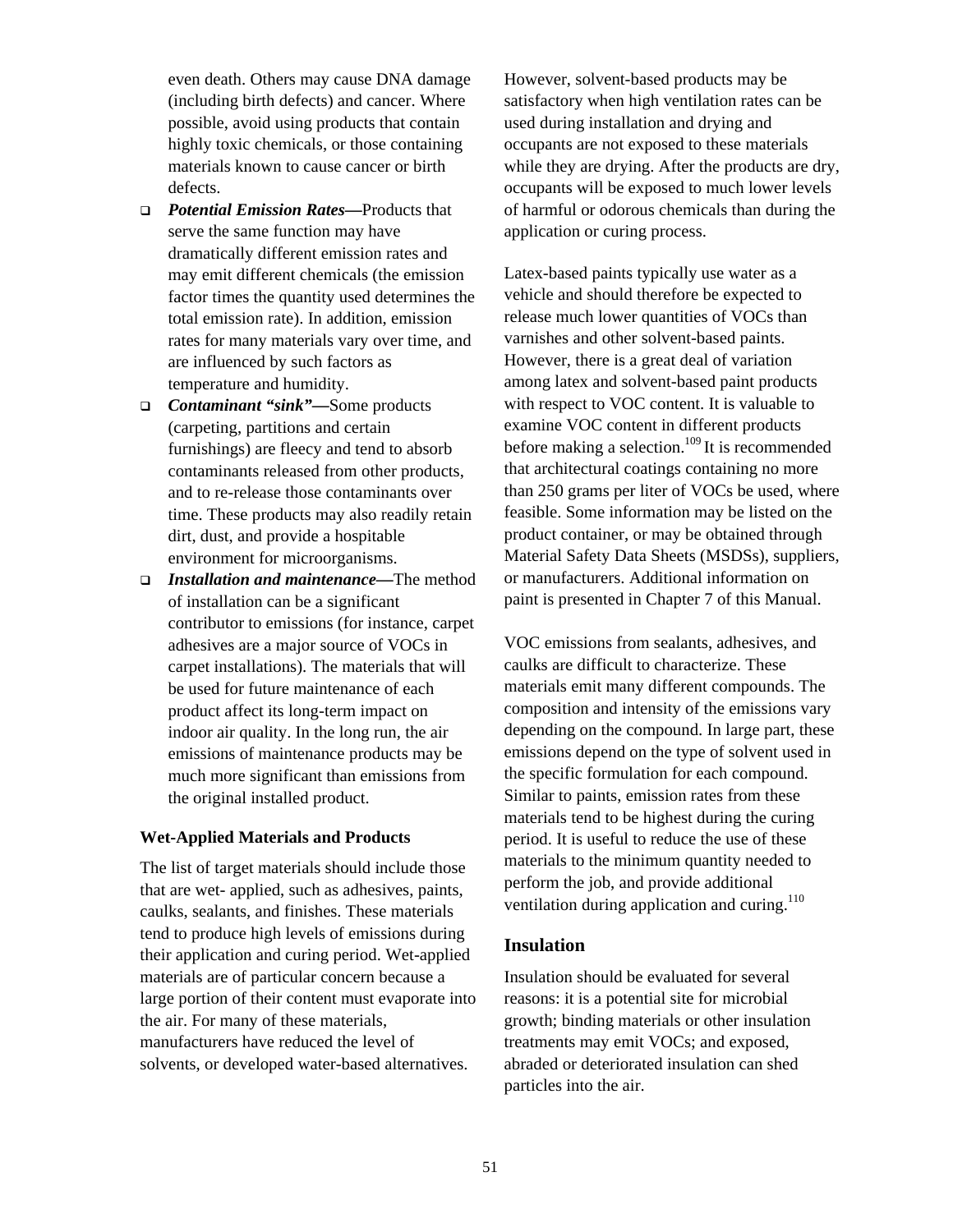### **Cushioned Floor Coverings and Other Fleecy Materials**

Fabric upholstery, textile wall coverings, carpets, and other fleecy materials can have a large impact on indoor air quality. Fleecy surfaces act as a "sink" for bacteria, viruses, pollens, spores, organic chemicals, and dust. Dust mite concentrations will also be higher on carpeted floors than hard surface flooring. Dust mite exposure is important in asthma, a widespread chronic illness that is a significant cause of student absenteeism.<sup>[111,](#page-134-79)112</sup>

Consider the advantages and disadvantages of using materials with hard surfaces rather than fleecy surfaces in covering floors, walls, and other interior furnishings. Fleecy materials should be used only when essential for aesthetic or acoustic purposes. They should be installed at a time that avoids peak emissions from other materials, and only with good ventilation to control airborne chemical concentrations.<sup>[113,](#page-134-81)114</sup>

Carpet should not be used in areas of schools that will receive heavy foot traffic, such as entrances and corridors. In these locations, proper carpet maintenance can be too costly and time consuming. Carpet should also not be placed in proximity to water or food sources. In addition, since poorly maintained carpet may create indoor air quality problems, carpet flooring should only be selected if the school is able to follow the required maintenance program.[115](#page-134-83) 

Carpeting is a system of components, which usually includes the carpet, pad, adhesive, floor preparation compounds and/or underlayment, and seam sealers. The carpet is typically glued down to a concrete surface that has been prepared with a sealer, or in some cases has a self-adhesive backing. $^{116}$ 

VOC emissions from carpets are typically low when compared to other components of the carpet system and other building materials. In fact, solvent-based carpet adhesives in glueddown installations represent the most significant source of VOCs in the carpet system. Due to indoor air quality issues, adhesive manufacturers have developed low solvent and solvent free adhesives. Seam sealers are another large source of VOCs, but are usually the least significant by volume among adhesives used in carpet installation. Low emitting compounds are available and should be requested. Carpet pads may also emit VOCs.<sup>117</sup>

It is important to recognize that the volume of emissions from carpet and related materials is important, but even very low emissions (less than 2 parts per billion) of some chemicals (such as 4-phenyl cyclohexane (4-PC) in new carpets) have been associated with illness in certain individuals.

The Carpet and Rug Institute (CRI), a trade organization representing about 95 percent of the industry, has set up a carpet VOC testing program. The CRI test measures total VOCs, styrene, 4-PC and formaldehyde. The organization's testing criteria are set as follows: total VOC emissions should be less than 0.6 milligram per square meter of carpet per hour  $(mg/m<sup>2</sup>/hr)$ , styrene emissions should be less than 0.4 mg/m<sup>2</sup>/hr, 4-PC emissions should be less than 0.1 mg/m<sup>2</sup>/hr, and formaldehyde emissions should be less than  $0.05$  mg/m<sup>2</sup>/hr. If the carpet passes the test, it is tagged.

If carpet for schools is desired, carpet meeting these industry standards (at a minimum) should be specified, although this *does not* guarantee a safe carpet. TVOC testing does not provide information on comfort and health effects of specific VOCs, and there may be significant variations between batches of carpets. Testing the batch to be purchased would provide a more accurate assessment of emissions, although this may be cost prohibitive unless a sizable purchase is contemplated.<sup>118</sup>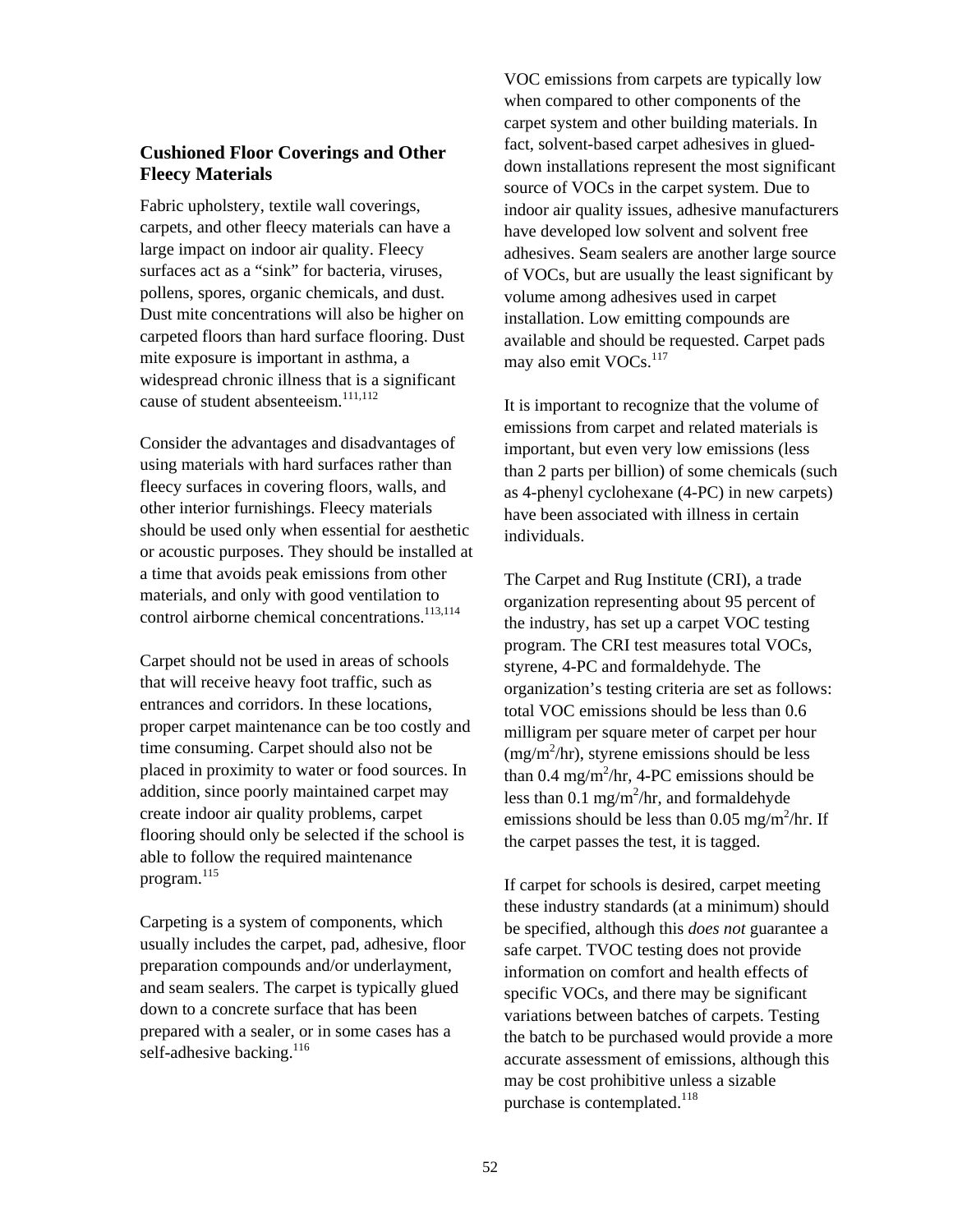An IAQ Consortium from the Council for Educational Facility Planners has produced an issue brief that may be helpful in comparing floor coverings.<sup>[119](#page-134-87)</sup>

#### **Materials Containing Formaldehyde**

School construction frequently uses pressed wood products in a variety of applications. These pressed wood products often contain ureaformaldehyde, a contaminant that may off-gas over a substantial period of time.

Wood products to evaluate include plywood, particleboard, and medium-density fiberboard (MDF). The principle uses of plywood include decorative wall paneling, doors, cabinets, and furniture. Particleboard is used for sub flooring, wall paneling, cabinetry (core materials and shelving), cabinet tops, closet shelving, in doors, and furniture. MDF is used in cabinet, furniture, and trim manufacture. Substitutes for these products include composite materials with no urea-formaldehyde; gypsum board for walls; solid wood or metal cabinets; solid wood, metal or plastic furniture; solid wood or metal doors; waferboard, oriented-strand board, iso-board, and phenol-formaldehyde bonded particleboard.[120](#page-134-88) *It is recommended that products containing urea-formaldehyde be avoided, or low emitting products be selected.*

Materials can be obtained with lower potential formaldehyde off gassing (refer to the discussion on the next page concerning collecting and evaluating product information). Researchers have found up to a 23-fold difference in emission from the same products from different manufacturers due to different resins being used and/or pre-treatment to reduce emission levels. Material formulation and pre-treatment can be very effective in controlling formaldehyde emissions. $^{121}$  $^{121}$  $^{121}$ 

Barrier coatings and sealants might be used to reduce formaldehyde emissions. Barriers, such as vinyl floor coverings have reduced formaldehyde in residences up to 60 percent. However, caution should be used in selecting

sheet vinyl floor coverings, since these coverings have the potential to release high levels of VOCs. Treatment to seal wood products, including particleboard may also be effective. 2 to three coats of nitrocellulose-based varnish or water-based polyurethane can reduce formaldehyde emissions significantly. Laminated products should have all surfaces (for instance, the ends of shelves, and unexposed surfaces) covered with laminate. Any pre-drilled holes should be plugged after assembly. It is important to recognize, however, that barrier coatings and sealants may pose their own indoor air quality problems and adequate ventilation should be maintained during application and until the odor fades completely. However, water-based coatings can help reduce VOC emissions.[122,](#page-134-90)[123](#page-134-91) 

Hardwood plywood or products containing this material should be certified to be in compliance with the Hardwood Plywood and Veneer Association's standards and ASTM International's D4690-99 Standard Specification for Urea-Formaldehyde Resin Adhesives. Particleboard should also comply with the Composite Panel Association's standards for formaldehyde emissions.

#### **Materials Containing Asbestos**

Buildings being remodeled may contain asbestos materials. Therefore, Washington State and Federal AHERA regulations require that all buildings have an inspection and written survey for asbestos materials, prior to bidding any construction work. The AHERA asbestos management plan will seldom meet these requirements for renovation or demolition projects. School districts have additional requirements to have an accredited project designer develop a work plan for asbestos projects, special air clearance samples performed where friable asbestos was disturbed and record keeping of individual asbestos certificates, hazardous waste manifests, all asbestos permits and a written report of the project events. Materials of concern in building renovations include roofing felts, roofing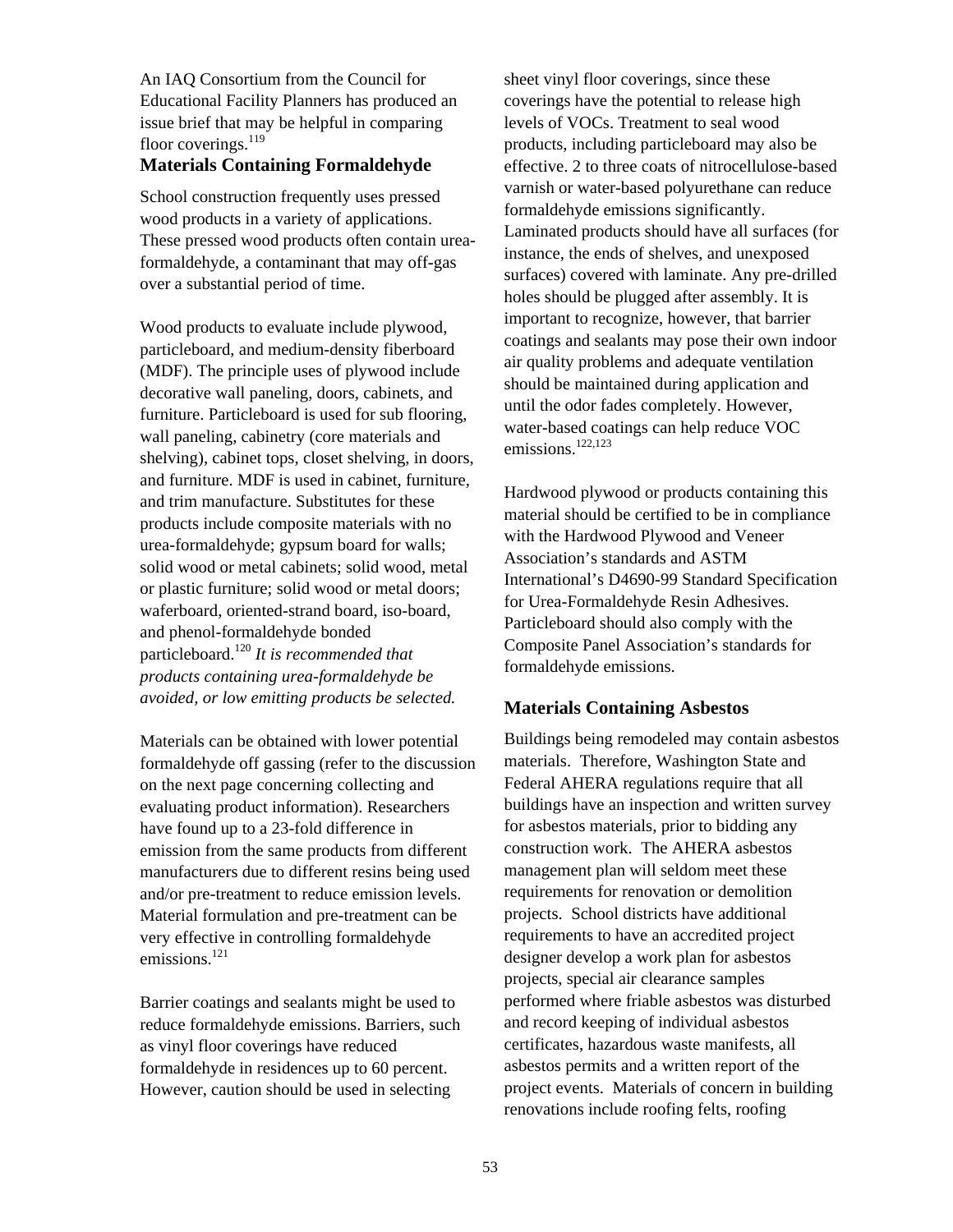cements, concrete additives, coal tar pitch, vermiculite, vinyl asbestos tiles, plaster, gypsum board, stage curtains, ceiling tiles and spray texture.<sup>124</sup> Management of asbestos in buildings is discussed further in Chapter 9 of this Manual.

# **Q. Identify Cancer-Causing Agents and Reproductive Toxins**

It is useful for each school district to be aware of any building products, materials, furnishings, or finishes which may contain cancer-causing agents or reproductive toxins. This information can assist the district in identifying the level of risk, and selecting alternative products where appropriate. *Where possible, use of these products should be avoided, or if required, occupant exposure should be prevented or minimized.* Building contractors and suppliers should be required to disclose in writing any detectable amounts of carcinogens (substances which are proven to cause cancer), mutagens (substances which are proven to alter DNA), or teratogens (substances which are proven to cause birth defects) which are likely to be emitted into the indoor air from any materials, furnishings and finishes they propose to install. The following resources may be used to identify such agents and toxins: $125$ 

- **In Monographs on the Evaluation of** Carcinogenic Risks to Humans by the International Agency for Research on Cancer  $(IARC)$ .<sup>[126](#page-134-94)</sup>
- **EPA Risk Information System Web site.**<sup>[127](#page-134-95)</sup>
- $\Box$  National Toxicology Program Web site.<sup>128</sup>
- *Tenth Annual Report on Carcinogens* by US Dept. of Health and Human Services, 1991, or most recent revision.
- *Catalog of Teratogenic Agents*, Eighth Edition by Thomas H. Shepard, or most recent revision.

### **R. Collect and Evaluate Material and Product Information**

Building materials known to have low pollutant emission and toxicity characteristics should be

preferred. When these are not available, products with higher emission levels may be used provided that contamination of building air is minimized by temporarily ventilating, curing off-site, and/or isolating the materials from the interior environment. $129$ 

In communicating with materials suppliers, designers should clearly express their concerns about maintaining good indoor air quality. *An emphasis should be placed on the manufacturers to test products and make the results available to the design team.* Standardized test procedures are evolving, and many manufacturers are becoming accustomed to requests or bid document requirements that they submit information concerning product emissions.

School designers should ask manufacturers for information on material content, including the presence of carcinogens or reproductive toxins, and the compliance of the product with specific emission rate guidelines (see Chapter 6). Information should also be requested concerning the emission test protocol, and organization evaluating the product. When considering products such as carpeting, it is useful to obtain similar information on the products necessary for proper maintenance. As noted above, the CRI testing program can be one screen for carpet product selection.

Representative samples of prospective finishing materials may be acquired. Samples should be stored in a closed jar to determine if odors are generally unacceptable either by laboratory analysis or sniff test using a representative sample of staff and students.<sup>130</sup>

MSDSs should be reviewed for materials that vendors may use when installing finishing materials, particularly adhesives or solvents.<sup>131</sup> When insufficient information is available from the MSDSs, suppliers or manufacturers should be contacted. If this is not practical or possible, an alternative product whose contents and safety are known and acceptable may be a better choice.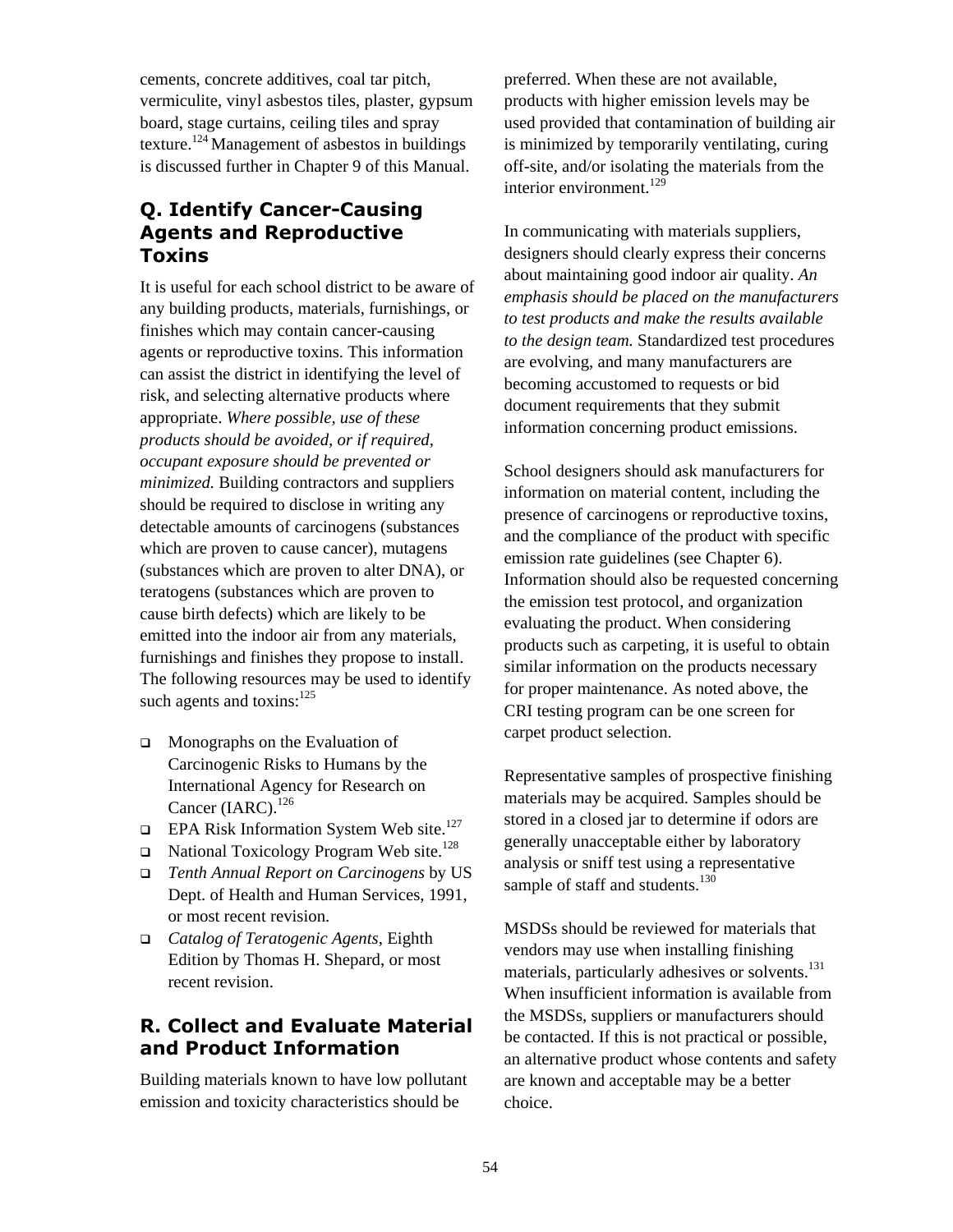Product information for building materials, supplies, furnishings, and other products is available through a number of sources. For instance, *Environment by Design: A Sourcebook of Environmentally Aware Material Choices* by Kim LeClair and David Rosseau identifies building products which may have lower environmental and public health impacts. Caution should be used in reviewing alternative products, to determine the merits of claims by manufacturers concerning product emissions, and independent testing to substantiate claims.

EPA has also completed a catalog that categorizes materials and identifies their potential to impact indoor air quality. This document is available from the National Technical Information Service (NTIS) as EPA 600/8-90-074, *Classification of Materials as Potential Sources of Indoor Air Pollution.*

Emission rate tests may be conducted using the dynamic environmental chamber technology as prescribed by the U.S. Environmental Protection Agency (EPA-600/8-89-074). As an alternative, materials may be tested in accordance with ASTM D5116 Standard Guide for Small-Scale Environmental Chamber Determinations of Organic Emissions from Indoor Materials/Products (See Chapter 12 Other Resources for ASTM).<sup>[132,](#page-134-99)[133](#page-134-100)</sup>

It is important to review and evaluate manufacturers' test results. Even when emission test data are available from manufacturers, batch-to-batch variations in formulations, variations in manufacturing processes, curing, packaging, storage, transport, and other factors limit its usefulness. Because of variations in product emissions from test data, preconditioning and building flush out (discussed later in this Chapter) provide an additional opportunity to reduce emissions before students and staff occupy the building.

# **S. Consider Meeting Emission Rate Guidelines**

Following are emission rate guidelines that are adapted from those used by the Washington State Department of General Administration in selecting targeted building materials for state office buildings. These guidelines are being provided to help school districts formulate guidelines for their own use to obtain products with lower emissions in new school construction and school remodeling projects.

The specifications should require the contractor to provide written notification to all suppliers of materials of concern, to assure that the manufacturers meet product emission procurement specifications. A compliance form may be used to require certification of compliance from manufacturers or suppliers.

All emission rate calculations should specify the occupant space volume to determine product loading. An average school classroom, for instance, may provide approximately 300 cubic feet (8.5 cubic meters) of space per person. (This example is based upon the assumption that the classroom is 1000 square feet in area, 9 feet high, with up to 30 occupants.):

*Formaldehyde***:** The product emission rate measured in milligram per square meter of emitting surface per hour  $(mg/m^2/hr)$  should not result in an indoor air concentration level of formaldehyde greater than 0.05 ppm at the anticipated loading (square meters of floor space per cubic meter of occupant space  $(m^2/m^3)$ ) within 30 days of installation.<sup>134</sup>

### *Total Volatile Organic Compound (TVOC)***:**

The product emission rate in mg/m<sup>2</sup> per hour should not result in an indoor air concentration level of TVOCs greater than  $0.5 \text{ mg/m}^2$  at the anticipated loading  $(m^2/m^3$  within the building) within 30 days of installation.<sup>135</sup>

*4-Phenyl Cyclohexane (4-PC):* The product emission rate in mg/m<sup>2</sup> per hour should not result in an indoor air concentration level greater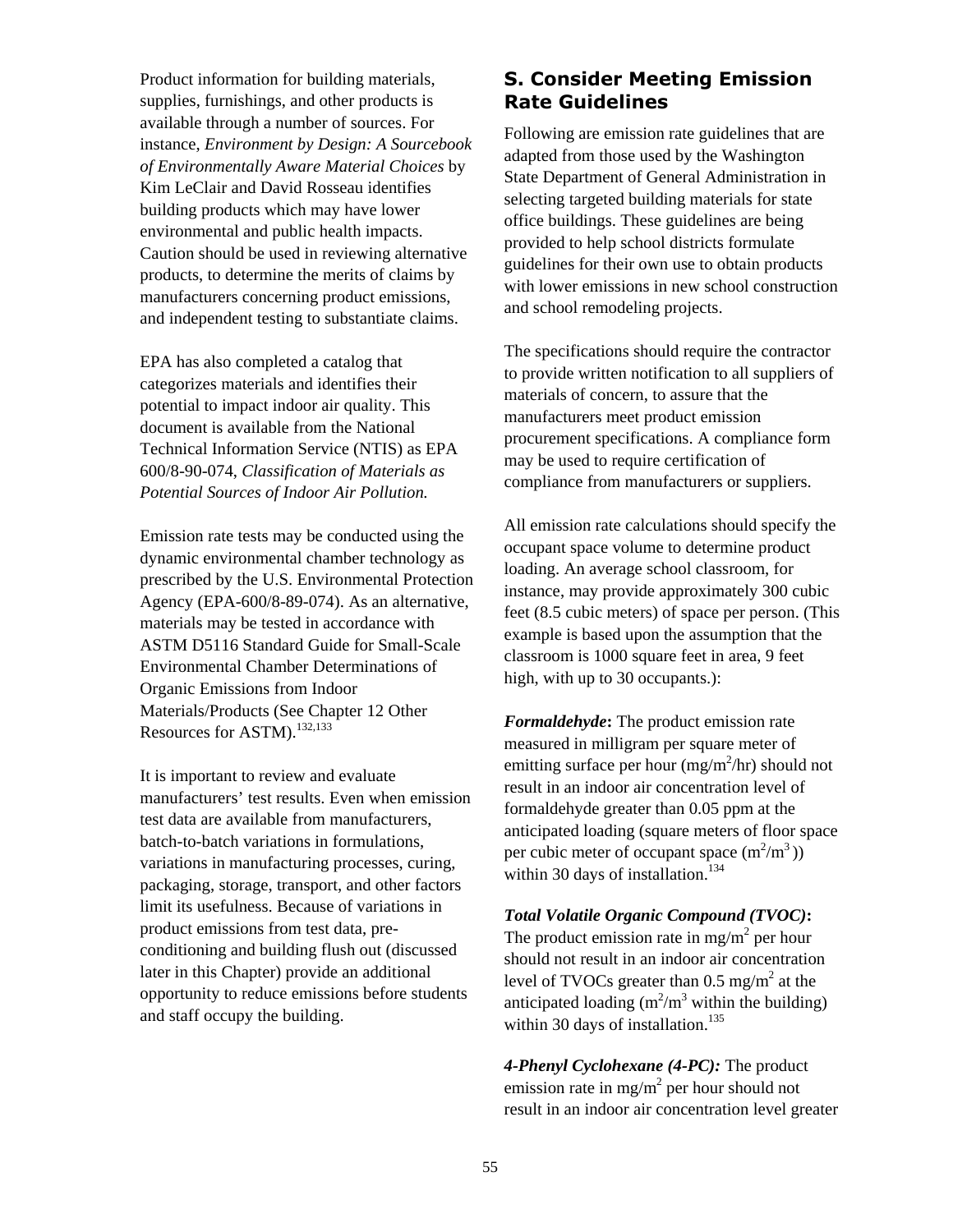than 1 part per billion (ppb) of 4-PC at the anticipated loading  $(m^2/m^3$  within the building) within 30 days of installation. $136$ 

*Other Pollutants:* Any pollutant not specifically mentioned in the three paragraphs above should meet an emission rate standard that will not produce an air concentration level greater than 1/10 the Threshold Limit Value (TLV) industrial workplace standard (Reference: American Conference of Governmental Industrial Hygienists, 1330 Kemper Meadow Drive, Cincinnati, Ohio 45240) at the anticipated loading in the building within 30 days of installation.<sup>[137](#page-134-103)</sup>

# **T. Develop Specifications for Targeted Materials**

Based upon the designer's evaluation of relevant product information, it is then possible to develop recommendations and specifications for targeted materials. As discussed above, it is appropriate to place responsibility on the product manufacturer to provide data on product emissions. For most products of concern, designers should include the following in their product specifications: 1) a clear identification of the school district's objectives for indoor air quality management, and *specific emission limits or restrictions* regarding chemical content of products; and 2) a requirement for submission of product *chemical contents and emissions test results* to demonstrate that the manufacturer has investigated the product's performance. Documentation should be provided which indicates that the product meets the school district's requirements.

Test data of emission rates or source strengths of building products and materials are also useful when 1) prescribing ventilation system operating protocols to maintain acceptable indoor air quality, and 2) when assessing complaints associated with indoor air quality problems. For instance, it is possible to select materials with fast decay curves, use increased ventilation to further accelerate the decay process, and delay the installation of carpeting or other fleecy

materials until after the bulk of VOCs have been emitted from the materials and removed from the building. Information on emission rates and decay curves can also be useful in negotiating with manufacturers and suppliers to minimize VOCs through *pre-shipment storage practices* and *modified installation procedures*.

# **U. Pre-Condition Furnishings and Materials**

Pre-conditioning of building materials and products allows off gassing and ventilation of emissions prior to installation. If materials are pre-conditioned, they may be more likely to meet product emission standards established in the specifications. In addition, pre-conditioning may allow a reduction in time set aside for air flushing (before building occupancy) once the product is installed.

The appropriate type of pretreatment depends upon the type of material, budget available, and flush-out time available in the building. For instance, furniture or carpet might be unwrapped and unrolled in a ventilated warehouse until airborne pollutants are dissipated as much as possible, before installation in the building.<sup>138</sup> See Chapter 7, Section I for a discussion of bake-out before occupancy.

Suppliers may be able to unpack, unwrap, and store new dry furnishings and materials (such as carpet and other flooring materials, acoustic tiles, other textiles, office furniture, and wood shelving) in a clean, dry, ventilated location for at least 24 to 48 hours so that some volatile organic compounds will be emitted before installation. $139,140,141$  $139,140,141$  $139,140,141$ 

# **V. Document Design Decisions**

From the outset of a project, thorough documentation improves communication among members of the design team and between the designers and clients, construction contractors, and building operators. Design documentation for HVAC systems is essential, and called for under ASHRAE Standard 62. It is desirable to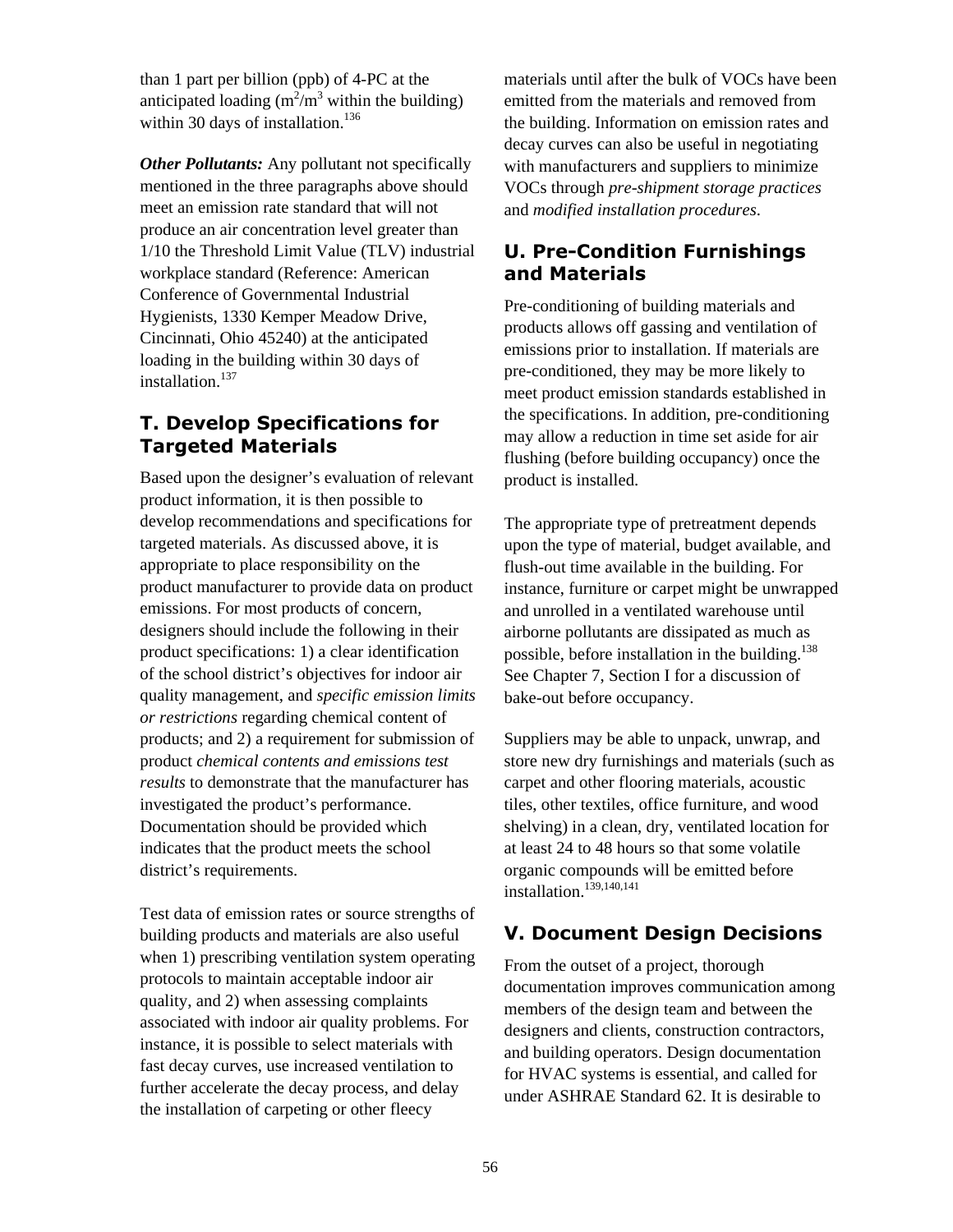designate a member of the design team as the lead person and contact for project documentation issues.

Documentation should include the pollutant source control plan, site planning considerations with respect to maintenance of indoor air quality, and specific HVAC design elements, including design objectives, system performance assumptions, loads, control logic, and other aspects of the HVAC system and its operation. Decisions regarding the selection, testing, preconditioning, installation, and pre-occupancy ventilation of materials, interior finishes, and furnishings should be documented.

Documentation is also valuable for training operation and maintenance staff and can be useful in resolving occupant complaints. It may also help reduce liability in the event of litigation if the documentation establishes the designers' and school district's efforts to produce and maintain good indoor air quality.

As project documentation accumulates, it may be useful to organize and assemble it in durable, moisture-resistant binders. Supplemented by operating and maintenance recommendations, the documentation helps to create an owner's manual for the building. Architects and engineers should retain copies of the project documentation in their files and distribute multiple copies to building owners and operator.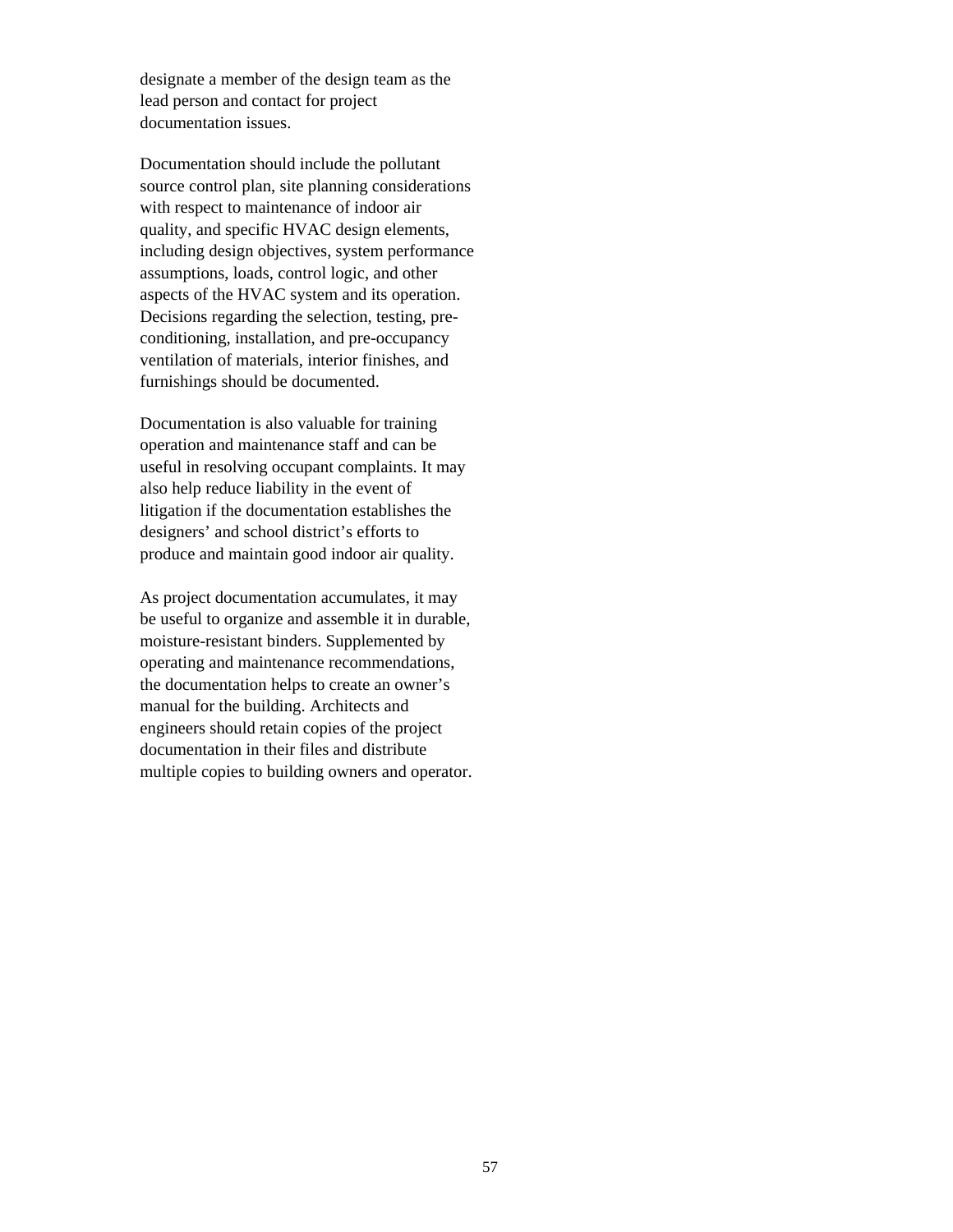# **7. Constructing Schools for Good IAQ**

# **Recommended Practices for Construction**

- □ Control moisture, VOCs and dust
- **I** Monitor construction
- $\Box$  Commission the building
- $\Box$  Monitor air quality
- $\Box$  Train maintenance staff
- $\Box$  Document design and construction
- $\Box$  Flush air before and after occupancy
- □ Take precautions during remodeling or renovation

# **B. Control Moisture, VOCs and Dust**

It is important to use good practices during construction to prevent residual moisture, dust, and VOCs from becoming problems after building occupation. These practices are recommended:<sup>142,[143](#page-134-109)</sup>

- $\Box$  Use the smallest feasible quantity of VOCemitting wet materials, such as adhesives, paints, sealants, glazes and caulks.
- $\Box$  Establish control strategies for minimizing use of wet materials.
- $\Box$  Immediately remove materials showing signs of mold and mildew from the site, properly dispose of them, and replace them with new, undamaged materials.
- Replace all filtration media immediately prior to occupancy.
- $\Box$  Continuously ventilate during installation of materials that emit VOCs until emissions dissipate. Ventilate areas directly to outside areas.
- $\Box$  Turn the ventilation system off, and protect HVAC supply and return openings from dust infiltration during dust producing activities (e.g., drywall installation and finishing).
- **Provide temporary ventilation as required.**
- Install dry furnishings after until wet materials (such as paints) have been applied

and allowed to dry, where possible. Drying times should be chosen so pollutant emission rates are achieved before installation of dry furnishing materials.

- □ Allow products that have odors and significant VOC emissions to off-gas in dry, well-ventilated space to dissipate emissions prior to delivery to the construction site.
- $\Box$  Install odorous and/or high VOC-emitting products before porous and fibrous materials. If this is not possible, protect porous materials with plastic.
- Vacuum carpeted and soft surfaces with a high-efficiency particulate arrestor (HEPA) vacuum. If ducts contain dust and dirt, clean them before they are used to circulate air.
- $\Box$  Low bid process.
- □ Change orders.

# **C. Monitor Construction**

Monitoring construction activities is essential. Field visits and progress inspections should ensure adherence to indoor air quality performance goals and criteria. The school district's IAQ coordinator, or the architect and engineer should identify critical components to be monitored during construction and develop a plan for construction site monitoring or quality control related to indoor air.

For instance, where possible, air supply and return system testing, adjusting, and balancing work should be monitored and verified as the work progresses. Products selected for building construction and finishing should also be verified, as well as installation practices and sequences for installation. In addition, a review of work area cleanliness should be undertaken, since dirt and debris accumulation in the HVAC system can present indoor air quality problems. Project specifications should clearly define the requirements for specific products, work plans, desired practices, and installation sequences to help ensure good indoor air quality.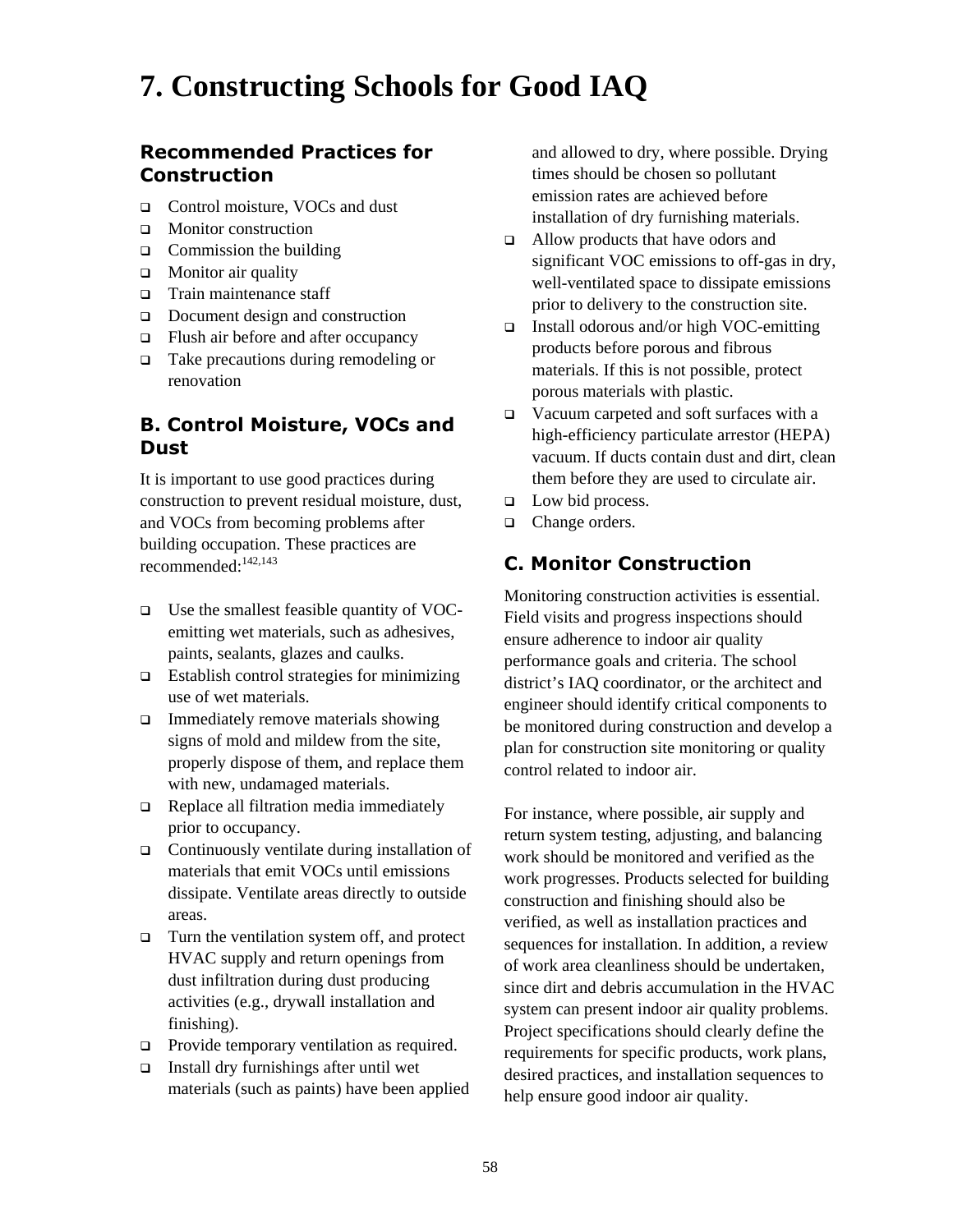Changes made by contractors or designers during construction can significantly affect indoor air quality. These changes are often in response to previously unanticipated problems or events during construction. During the change order and shop drawing approval process, architects and engineers should assure that any changes meet the design intent and indoor air quality performance criteria that have been established. It is especially important to carefully review modifications and substitutions of HVAC system components, sealants, finishes, insulation, composite wood products, furnishings, and other items that the designer has identified as important for indoor air quality.

# **D. Commission the Building**

Commissioning involves verifying the performance of building systems to assure that building systems meet the design intent and satisfy the needs of the school district and building occupants. Building systems may include the HVAC system, the building envelope and structure, the electrical and lighting system, the plumbing system, and fire protection system. Commissioning of the HVAC system is of principal concern with respect to indoor air quality. The reader is referred to ASHRAE Guideline 1, *Guideline for Commissioning of HVAC Systems* for detailed information. The final product of HVAC commissioning is a functional, finely tuned system for heating, ventilating, and air conditioning the building. Recommissioning may be necessary in the future to address changes in space use and occupancy, and deterioration of HVAC performance with age.

The State of Washington Department of General Administration has established commissioning guidelines for new state office buildings. These guidelines might be adapted for use in commissioning school buildings.<sup>[144](#page-134-110)</sup>

The Department of General Administration (GA) also provides a service to assist schools with commissioning and retro-commissioning. GA provides assistance and guidance throughout the commissioning process. GA provides direct access to qualified, reliable commissioning authorities so there is no need to advertise. The school selects the most qualified commissioning authority and GA helps negotiate the scope of work and commissioning cost. GA will then write and manage the contract with the commissioning authority. (See Chapter12 Other Resources).

GA has identified the following benefits of commissioning:

#### *For Building Owners*

- □ Fewer change orders
- $\Box$  Reduced construction and operating costs
- **EXECUTE:** Fewer construction delays
- $\Box$  Problems are discovered early when they aren't expensive to correct.

#### *For Building Occupants*

- $\Box$  Properly operating systems
- $\Box$  Safer and more comfortable buildings; fewer occupant complaints
- $\Box$  Training on all systems
- □ Proper O&M manuals

HVAC commissioning begins at the pre-design stage, not after construction. At this early stage, the roles of the design and construction teams in commissioning are defined, building requirements are outlined, and minimum requirements for the HVAC system are defined for the school. This should include defining HVAC needs and layouts for each area of the school and activity, with consideration given to occupancy levels.[145](#page-134-111) 

HVAC design documents should include requirements for a *commissioning plan*. The commissioning plan is customized for each project, describing the commissioning process from start to finish. It should be completed before the construction phase of a project. The plan should state the requirements that each party involved in commissioning should follow,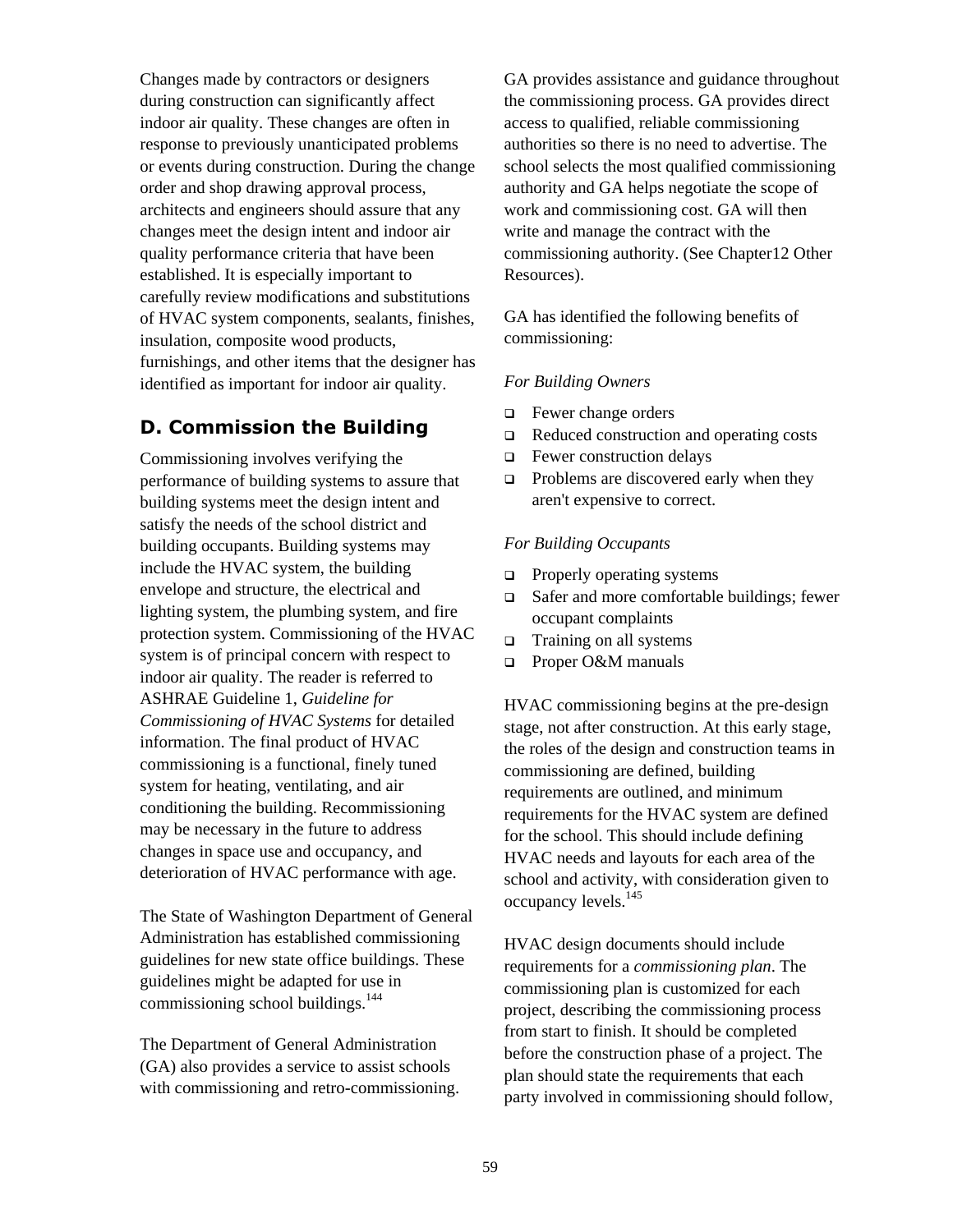including the sequence for commissioning tasks, scheduling of tasks, documentation requirements, verification procedures, and staffing needs.<sup>[146,](#page-134-112)[147](#page-134-87)</sup>

It is important to make sure that commissioning tasks are incorporated into the contract specifications. The specifications should define responsibilities of the parties in all phases of the project; describe the commissioning process through the project phases; and state requirements for performance tests and checklists, for preparation of operation and maintenance manuals, and for operation and maintenance training, and documentation.<sup>[148](#page-134-113)</sup>

The commissioning agent normally takes a lead role in preparing a commissioning plan, test plans, and reports. This person may be assigned from the school district, or may be an engineer hired to perform this function (although not necessarily from the design team). The agent also coordinates the commissioning team and work schedule, reviews commissioning specifications, oversees performance tests, and reviews training materials, procedures, operation and maintenance manuals, drawings and other documentation. Other parties involved in commissioning have different, but complementary roles. For instance, contractors may perform tests and checks of components and systems, adjust equipment and systems, assemble operations and maintenance manuals, and help train building staff. $^{149}$  $^{149}$  $^{149}$ 

The commissioning agent may also perform the role of IAQ coordinator, depending upon the individual's expertise and the preferences of the school district. The duties of the IAQ coordinator were outlined in Chapter 4.

Performance Testing and Inspection Without proper commissioning, testing, and balancing, buildings are likely to be delivered to the owner and operating staff with many operational problems remaining. To know that the building is operating as designed, the performance and operation of the systems

should be verified through functional performance testing. Functional performance testing should progress from equipment or components through subsystems to complete systems. At the end of the process, all systems and equipment must be shown to be operational under all normal and emergency conditions. Each system should be operated through all modes of system operation, including seasonal, occupied and unoccupied, or warm-up and cool down, as applicable. These tests, along with other tasks in the commissioning process, help eliminate problems by identifying and correcting deficiencies early in the construction process. Prior to functional performance testing, the commissioning agent should observe and verify that the system is physically installed in accordance with the contract documents.[150,](#page-134-115)[151](#page-134-116)

The commissioning plan should define the detailed procedures for testing by each party. It should include a checklist for performance testing, report forms to submit test data, and it should state calibration requirements for test equipment. A sequence and schedule for completion of all testing and related procedures should be outlined.<sup>152</sup>

As part of commissioning, building performance should be tested before occupancy. This includes a thorough test of the building envelope to ensure there are no water leaks, that doors and windows are correctly sealed and operate as intended, that drains are functional, and that outdoor air is not being drawn into the building through openings in the envelope (doors and windows) located near loading docks or other potential problem areas. Mechanical systems should be checked to verify that they operate correctly, that systems are balanced, and that outdoor air dampers operate correctly. The HVAC system should be checked to be sure that the proper amount of outdoor air is distributed to interior spaces, that all air supply registers, diffusers, and return grilles are open and unobstructed, and that they provide for adequate mixing in each supply zone. Local exhaust grilles and hoods should be inspected and tested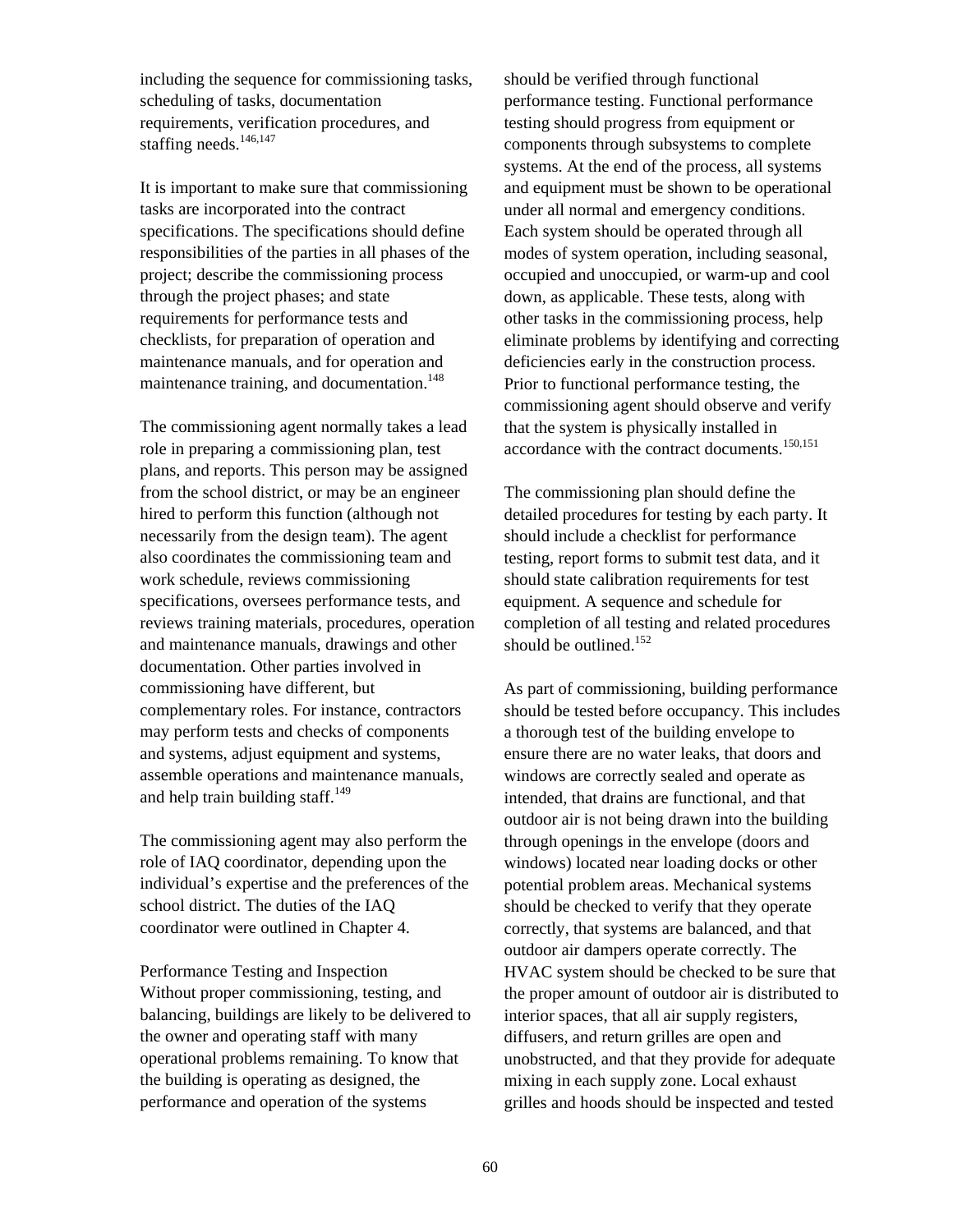to verify proper installation and operation. Appropriate negative and positive pressure relationships should be verified in all interior zones.

# **E. Monitor Air Quality**

School districts may wish to institute an air quality-monitoring program before the building is occupied. Monitoring can be used to develop baseline data before occupancy to show changes over time; detect unusual levels of common compounds; look for compounds of concern that were identified during the selection of building materials; and to detect the presence of radon or other soil gases. This information can be used either as a basis for taking corrective actions or to verify that the building HVAC system is functioning properly. Tests may include measurement of VOCs, carbon monoxide, carbon dioxide, radon, and total particulates.

# **F. Train Maintenance Staff**

It is useful for the building operations and maintenance staff to be on site periodically during construction, particularly during startup, testing, adjustment, balancing, and performance testing. This will help familiarize operators with equipment, components, and systems. To the extent possible, these activities should be scheduled in advance so that building staff may make arrangements to attend.<sup>[153](#page-134-118)</sup>

Building operators should be provided with complete training in operation and maintenance of the HVAC system. Specialized contractors and/or manufacturers' representatives may provide this. Training should include: $154$ 

- □ Overview of indoor air quality issues and their importance.
- $\Box$  Equipment startup procedures.
- □ Operation in normal and emergency modes.
- □ Shutdown procedures.
- □ Seasonal changeovers.
- $\Box$  A description of all equipment and systems.
- □ Warranties and guarantees.
- **Q** Requirements and schedules for all maintenance.
- $\Box$  Health and safety issues.
- □ Special tools needed and spare parts needed in inventory.
- □ Operation of dampers, valves, and other manual and automatic controls.
- □ Troubleshooting problems.
- $\Box$  Identification of information which may be found in the operating manuals.
- □ Locations of all HVAC system plans, documents, and manuals in the facility.

# **G. Document Design and Construction**

Documentation is essential in all phases of building design and construction from the early pre-design stages through commissioning following construction. At the pre-design stage, it is useful to document design and benchmark information, including occupancy requirements, design assumptions, building construction, building loads, zoning, cost considerations, building uses, and design compromises.<sup>155</sup>

Few, if any buildings are constructed precisely as they were designed. Documentation during construction, commissioning, and initial occupancy should record the progress of the project, departures from the original design (reflected in as-built drawings), and any events that might be expected to affect indoor air quality in the completed building. It should also include test and balance reports and other test results from the pre-occupancy and postoccupancy period.

Each check or test should be documented. A copy of the HVAC commissioning plan and functional performance test results should be included with the operation and maintenance manuals $156$ 

Documentation of building and HVAC system performance may be accomplished in part through videotaping. This form of documentation may be especially useful in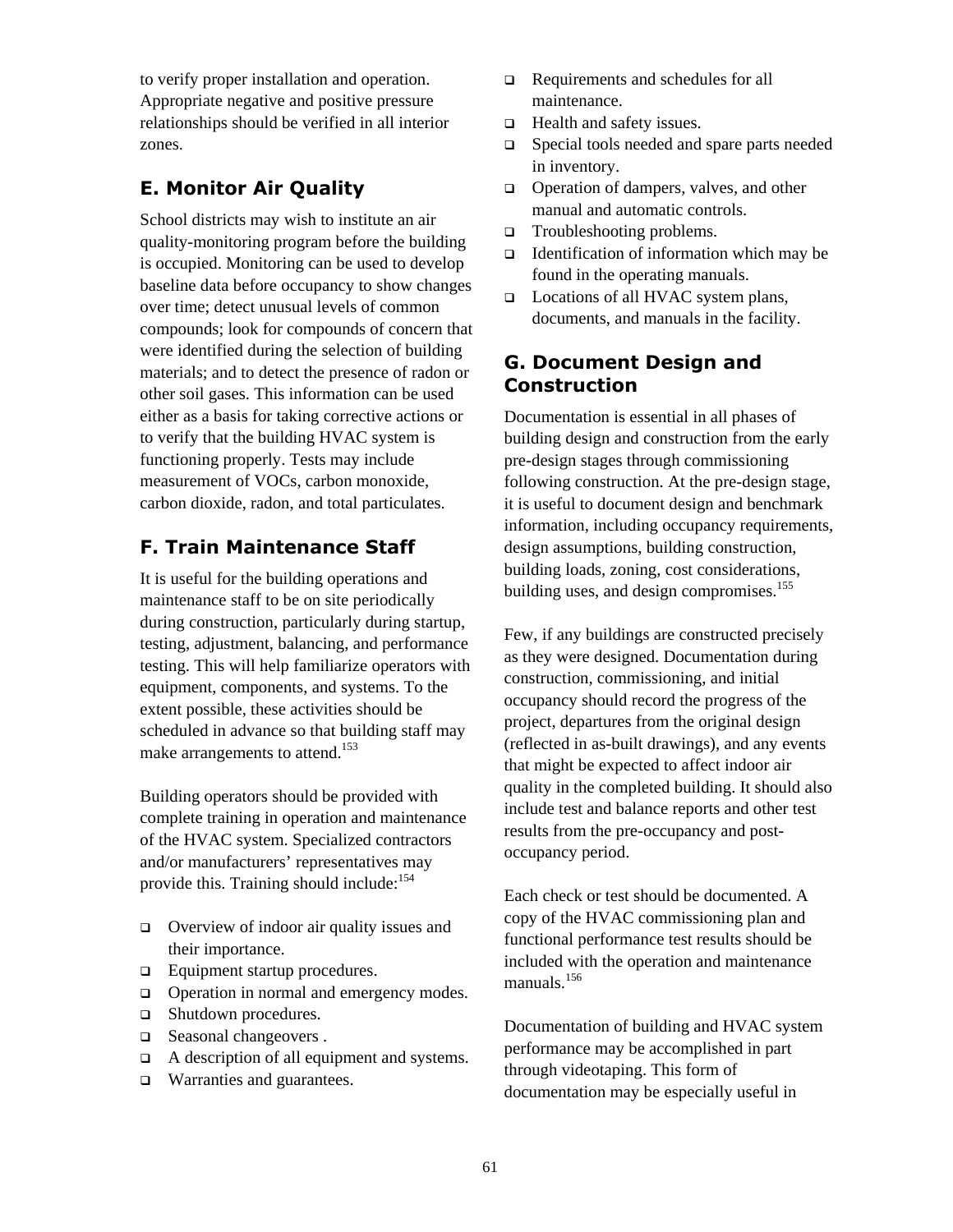providing training to operation and maintenance staff.

A useful reference for documentation is ASHRAE Guideline 4, Preparation of Operating and Maintenance Documentation for Building Systems. It complements ASHRAE Guideline 1, Commissioning of HVAC Systems.

Responsibility for documentation should be determined and assigned for each work component as early as possible. Documentation may be required of the IAQ coordinator, commissioning agent, other district staff, architects and engineers, and contractors. Documentation should be kept on file at the school district's central offices. Additional copies of applicable information may also be kept in the school's files.

# **H. Flush Air Before and After Occupancy**

Ventilation with 100 percent outdoor air should be provided at normal operating temperatures prior to occupancy in order to reduce or flush out indoor air contaminants. This will help remove VOCs, and improve the quality of the air the occupants receive once they arrive at the building.

Careful attention during the facility planning stages should be given to scheduling for air flushing. School districts should consult with the design team and allow as much time as reasonably possible for air flushing before occupancy.

The State of Washington now requires 30 days of flushing before occupancy of major state projects on the capitol campus. For minor projects, carpet and furnishings may be opened and aired out in the vendor's warehouse for a minimum of thirty (30) days.<sup>157</sup> As an alternative, it may be desirable to extend the lead time for operation of the HVAC system prior to building occupancy each day. Extending the lead-time will help flush out contaminants which have accumulated in the building air overnight.

School districts should schedule some air flushing before occupancy, and should not *immediately* move in students and staff after construction and furniture placement. One option that may be considered is to schedule part of the air-flushing period during the two-to-three week cleanup period at the end of construction. If air flushing is conducted during cleanup, additional filtration will be needed to handle excessive amounts of dust resulting from construction activities.

If the desired level of air flushing before occupancy cannot be achieved, emphasis may need to be placed on other methods to reduce staff and student exposure to VOCs. More attention may be placed on materials selection, pre-conditioning of materials, and supplemental ventilation following occupancy.

It is recommended that where possible, air flushing occur in two stages. The first stage of air flushing should take place after completion of all interior construction and *prior* to placement of any furniture in ventilated spaces. The second stage begins after all furniture has been unpacked and placed in the ventilated space. The project should not be considered substantially completed until the agreed upon flush-out period has been completed. The designer/builder is encouraged to operate all air handler systems on 100 percent outside air as much as possible beyond the designated flushout period before building occupancy.[158,](#page-134-123)[159](#page-134-124)

It is also desirable to schedule the flush-out period during the summer months, if possible. This will help minimize excessive energy consumption. $160$ 

As the building is ventilated, the doors and drawers of cabinetry and furnishings should be opened for full exposure. All cabinetry should be inspected for surfaces of exposed particleboard. This is a source of formaldehyde emissions. If found, these surfaces may be treated with two or three coats of nitrocellulose or water-based polyurethane lacquer.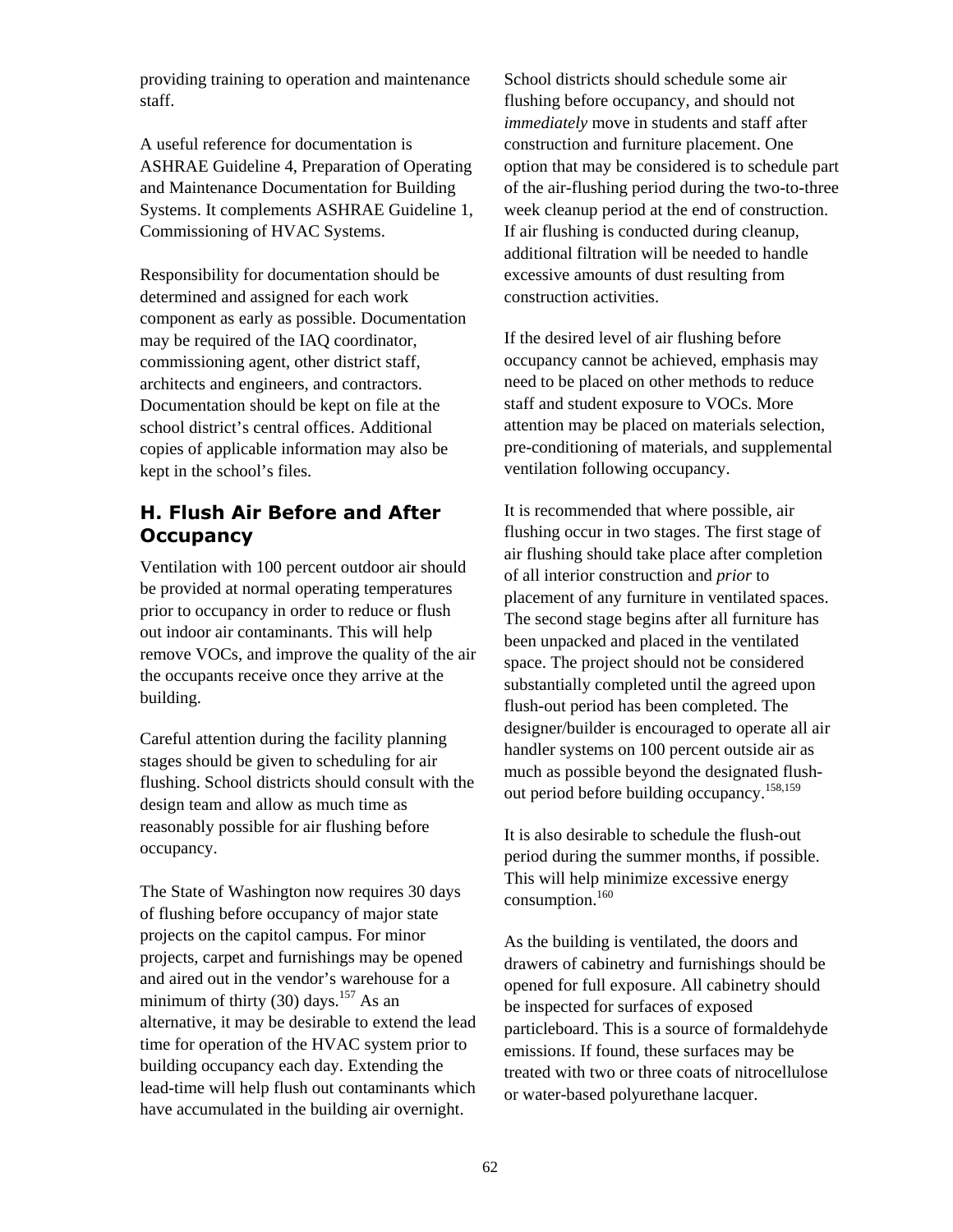After the building is occupied, it is advisable to continue flushing out air contaminants with additional ventilation. This may be accomplished by operating the ventilation system at normal rates seven days per week, 24 hours per day, for a designated period following occupancy.

# **I. Bake-Out before Occupancy?**

"Bake-out" is the practice of running the ventilation system at a higher temperature during air flushing and before occupancy. This practice was recommended at one time on the theory that elevating temperatures in the building increases the vapor pressure of residual solvents in building materials, and if maintained long enough, will cause the depletion of solvents, with a corresponding reduction in VOC emissions.<sup>161</sup> However, there is the potential that VOCs released during bake-out could be absorbed for later release by other walls or furnishings in the building. Also, bake-out may damage some building components. Therefore, bake-out is not recommended as an air quality measure.

# **J. Take Precautions During Remodeling or Renovation**

Some construction projects will occur while the building is occupied. Precautions should be taken before, during and following completion of these projects to protect students and staff from unnecessary exposure to indoor air contaminants. The following guidelines are designed to help maintain good indoor air quality while remodeling or renovating existing school facilities.

Remodeling or renovation refer to activities including removal and/or replacement of the following:

- Roofs, walls, ceilings, lighting, HVAC systems, plumbing, sewers, floors, or floor coverings.
- □ Architectural coatings such as paints.
- $\Box$  Built-in furnishings.

As a first step, it is useful to define the project's goals with respect to indoor air quality. Procedures, schedules, construction methods and materials, and building systems operations should be controlled to prevent or minimize degradation of indoor air quality as a result of remodeling or renovation.

It is important to keep in mind that remodeling may involve changes to the HVAC system, or it may affect the way air is distributed by or returned to the HVAC system. Examples include changes in ductwork, or construction of walls that separate air supplies from returns, or that separate temperature zones. Where such changes are made, make sure that affected areas are provided with appropriate ventilation at levels specified by the ventilation code and ASHRAE Standard 62-(current version), that the air is distributed efficiently, and that the zoning is proper.

Before remodeling or renovation activities are started, the school facilities or project manager should meet with the contractor or individual(s) selected to perform the work to develop a written work plan (note: requirements for a work plan should be clearly identified in the project specifications). This work plan should be designed to prevent or minimize the introduction of air contaminants to occupied areas during and after the work, and should reflect all guidelines outlined in this chapter.

### **Notification and Scheduling**

When possible, remodeling in an occupied or partially occupied building should occur when occupancy is at *its lowest levels.* Depending upon the nature and extent of remodeling, it may also be possible to temporarily relocate students and staff who are most likely to be affected by remodeling activities. These actions can help reduce the exposure of students and staff to noise as well as indoor air contaminants. Care should be taken to provide additional ventilation during unoccupied periods, since HVAC system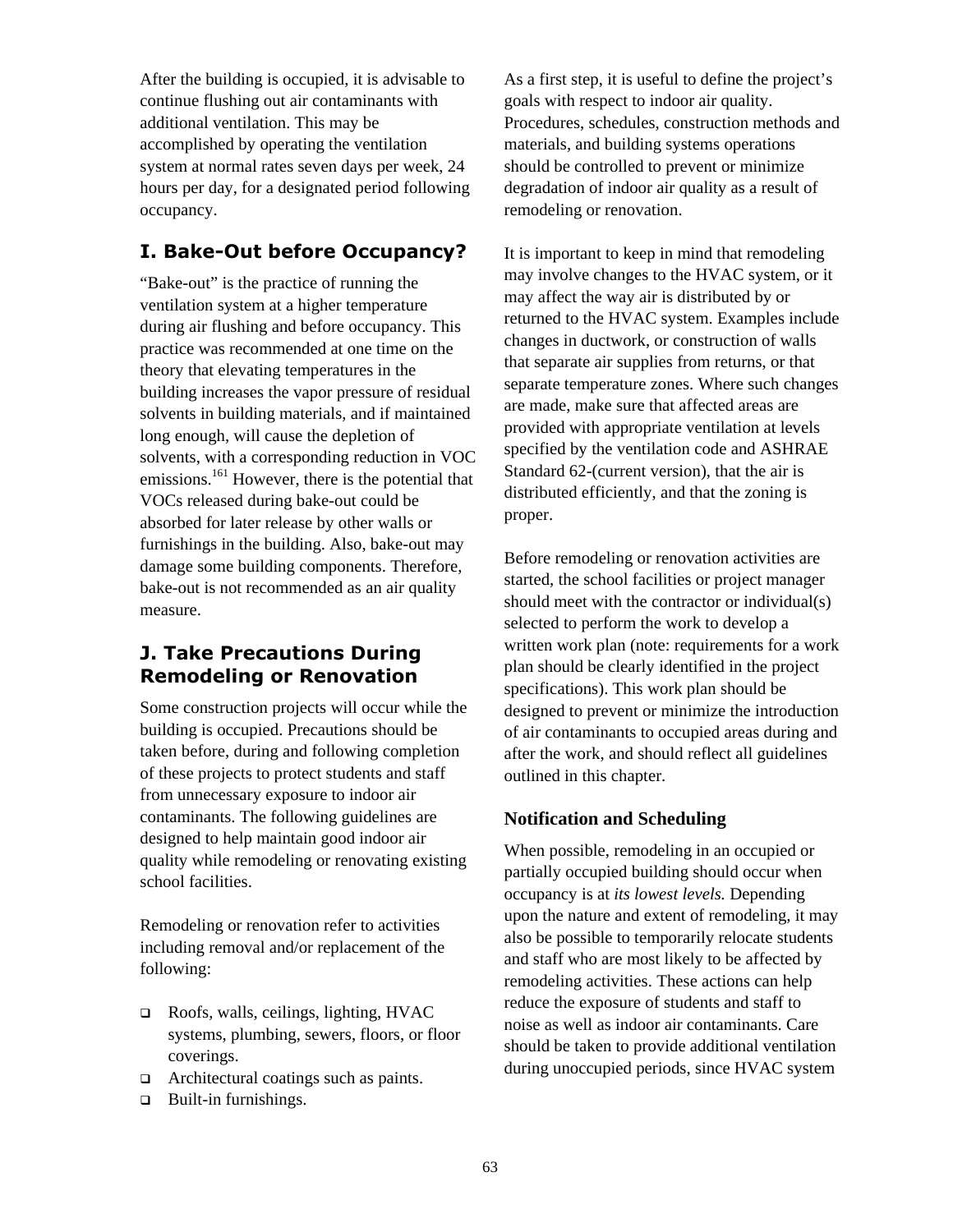controls typically reduce or eliminate outdoor air ventilation at these times.

School administrators should notify building occupants, including teachers, administrative staff, maintenance staff, students, and parents in advance of remodeling work to be performed. At a minimum, it would be desirable to provide at least three days notice for scheduled work, or twenty-four hours notice (if possible) for emergency work. The notice should briefly describe how indoor air quality and other school health and safety conditions may be affected by the work, and what actions the school and the contractors will take to eliminate or reduce the exposure of building occupants to noise and pollutants.

## **Ventilation Control and Work Area Isolation**

Like other construction activities, remodeling and renovation may produce gases, vapors, dust, and other indoor air contaminants. Measures should be taken to adequately ventilate work areas while minimizing the release of indoor air contaminants to other areas of the building. This can be accomplished by restricting air flows from the work area, providing supplemental or auxiliary work area ventilation, and using pressure containment (keeping the work area at a negative pressure with respect to the occupied areas).

Examples of ventilation controls include blocking off or sealing return air registers so that contaminants are not drawn from the demolition/construction area and recirculated into adjoining occupied areas; installing temporary barriers to confine dust and noise; and setting up temporary local exhaust fans to remove odors and contaminants. Caution should be used to avoid the exhaust of contaminated air near outside air intakes.

If necessary, fumes, dust, gas, and vapor suppression and/or auxiliary air filtration or cleaning may be used to control the release of contaminants. Care should be taken to inspect, clean and replace air filters during and after remodeling or renovation, since additional dust and other contaminants are generated.

Some renovation or remodeling may expose asbestos-containing materials. WAC 296-62-077 governs remodeling activities where employee exposure to asbestos could occur. Asbestos building inspections and surveys are required prior to bidding any construction related work. Also see recommendations for controlling asbestos in Chapter 9.

#### **Selection of Material, Interior Finishes and Furnishings**

In undertaking building renovation or remodeling, it is important to take precautions in selecting and installing materials, finishes and furnishings to minimize the introduction of indoor air pollutants. It is suggested that the recommendations for selection and application of materials, and ventilation procedures defined for new construction (see Chapter 6) be reviewed and, where feasible and applicable, be used in the remodeling or renovation process. This includes targeting products, collecting and evaluating information on potential air emissions and other hazards associated with products, identifying and specifying acceptable emission rates to minimize occupant exposure to indoor air contaminants, and taking other reasonable measures to pre-condition products or ventilate buildings during and following application or installation.

## **Painting**

In conducting a painting project in an occupied or partially-occupied building, it is useful to consider the recommendations offered in Chapter 6 of this Manual concerning the selection and application of materials, interior finishes, and furnishings, and specifically recommendations for targeting wet-applied materials.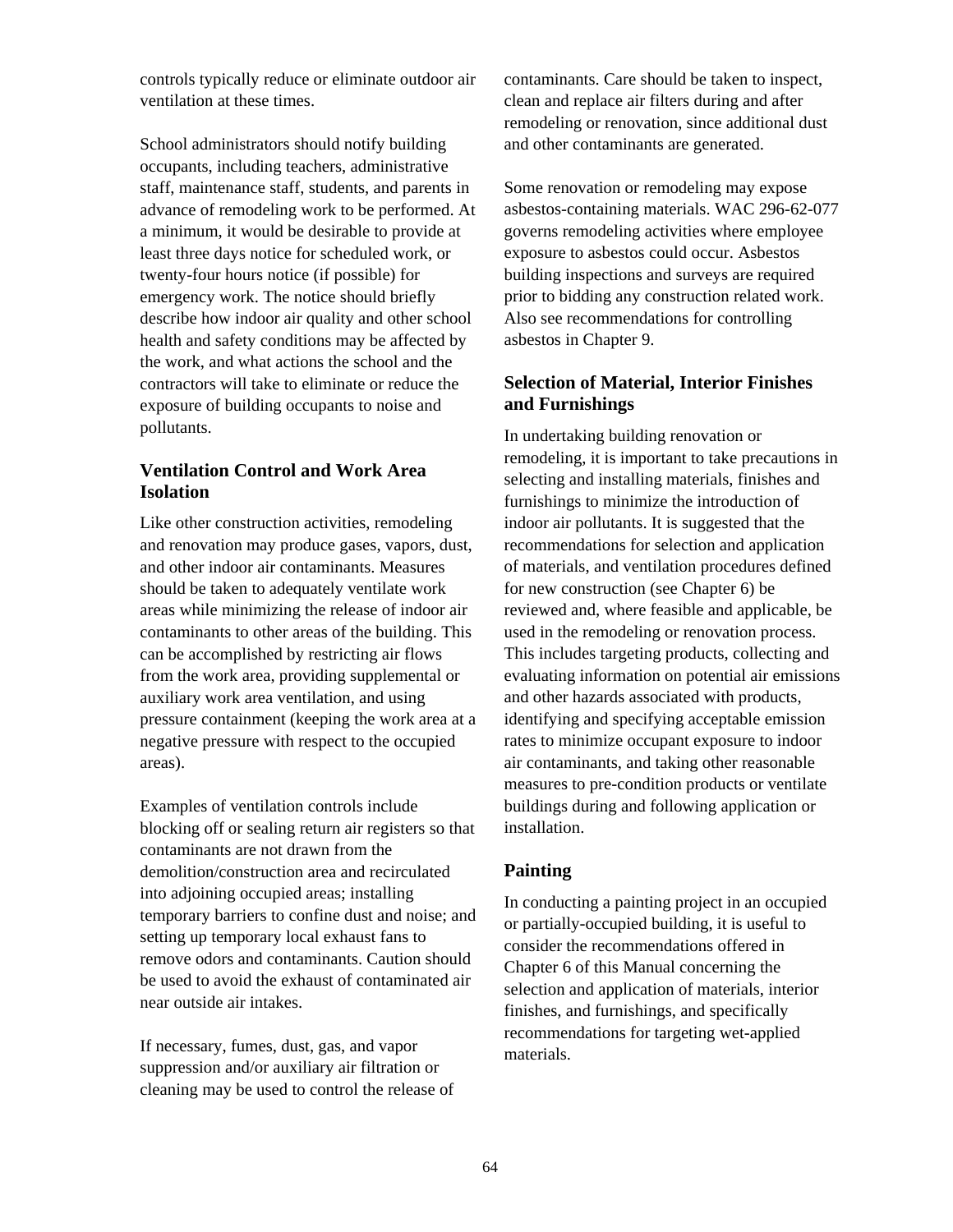Paint formulations are often complex mixtures. They have the potential to introduce a multitude of chemicals into the indoor air. Other products such as strippers, primers, and thinners are also used in painting projects. All of these products can produce solvent odors, which can cause discomfort and health symptoms in people exposed to these products during application, and during the period of evaporation after application. Paint pigments may contain lead and other metals.<sup>162</sup>

Many paint strippers have contained methylene chloride, a toxic chemical and suspected carcinogen. New strippers are on the market that do not contain this chemical and claim to emit low levels of VOCs.<sup>[163](#page-134-1)</sup>

The two primary types of interior paints are alkyd or solvent-based paint, and latex paint. Solvent-based paint has a higher VOC content, typically ranging from 300 to 400 grams per liter, while latex paint has between 50 to 250 grams of VOCs per liter.<sup>164</sup> VOC content is specified on most paint containers in response to disclosure requirements imposed by the State of California. VOC content is listed on containers in milligrams per liter.

Although paints with low VOC content may be desirable, some of these paints have drawbacks: they may be more difficult to apply, may require additional coats, may be more susceptible to fading, may be less resistant to mildew, less washable, and may be more costly.<sup>[165](#page-134-3)</sup>

Durability is also important. Paint with lower VOCs might create more indoor air quality problems in the long run than a higher emitting paint, if the low-emitting paint requires repainting more often.<sup>166</sup>

Select paint that is rated for the surface to be painted. Interior paints sold before September 30, 1991 may contain mercury, and therefore should not be used. Exterior paints should not be used for interior use since this could also lead to exposure to biocides and mercury. In addition to

considering VOC emission data on the container, it is useful to obtain the MSDS on the paints under consideration. After reviewing available information, select the paint and related paint products that have the lowest hazard potential while providing good functional qualities, within the limits of the budget. $167$ 

Good management of paint projects can minimize indoor air quality problems. One method of control is the use of a paint protocol that gives proper notice to the school administration, parents, and students, and minimizes exposure. The Anne Arundel Public Schools have developed a model paint protocol, which is presented in their document Indoor Air Quality Management, and in the EPA document *Indoor Air Quality Tools for Schools*. [168,](#page-134-6)[169](#page-134-7)

Before painting, a proactive effort must be made to communicate with all affected parties. This means letting teachers, staff, students, and parents know what painting will be done, how it will affect students' schedules, and steps the school will take to reduce impacts. Work should be scheduled during unoccupied periods or low occupancy, if possible.<sup>[170](#page-134-8)</sup>

Project specifications should require a work plan that considers the need for paint removal and how that will take place. Off-site paint removal of some items (doors, windows, trim) may be appropriate. Special care should be taken when sanding a surface to prepare for painting, due to the dust released into the air. Dust from older paint may also contain lead particles, although paints manufactured after February 1978 had reduced lead levels. Methods to deal with lead paint vary, depending on the status of the facility. Control can range from simple encapsulation to total removal depending upon the severity of the condition. The painted surface should be determined to be lead free before preparing for repainting. Checking paint records or old paint cans, or performing an initial screening with the assistance of trained personnel can confirm this.<sup>[171,](#page-134-9)[172,](#page-134-10)[173](#page-134-11)</sup>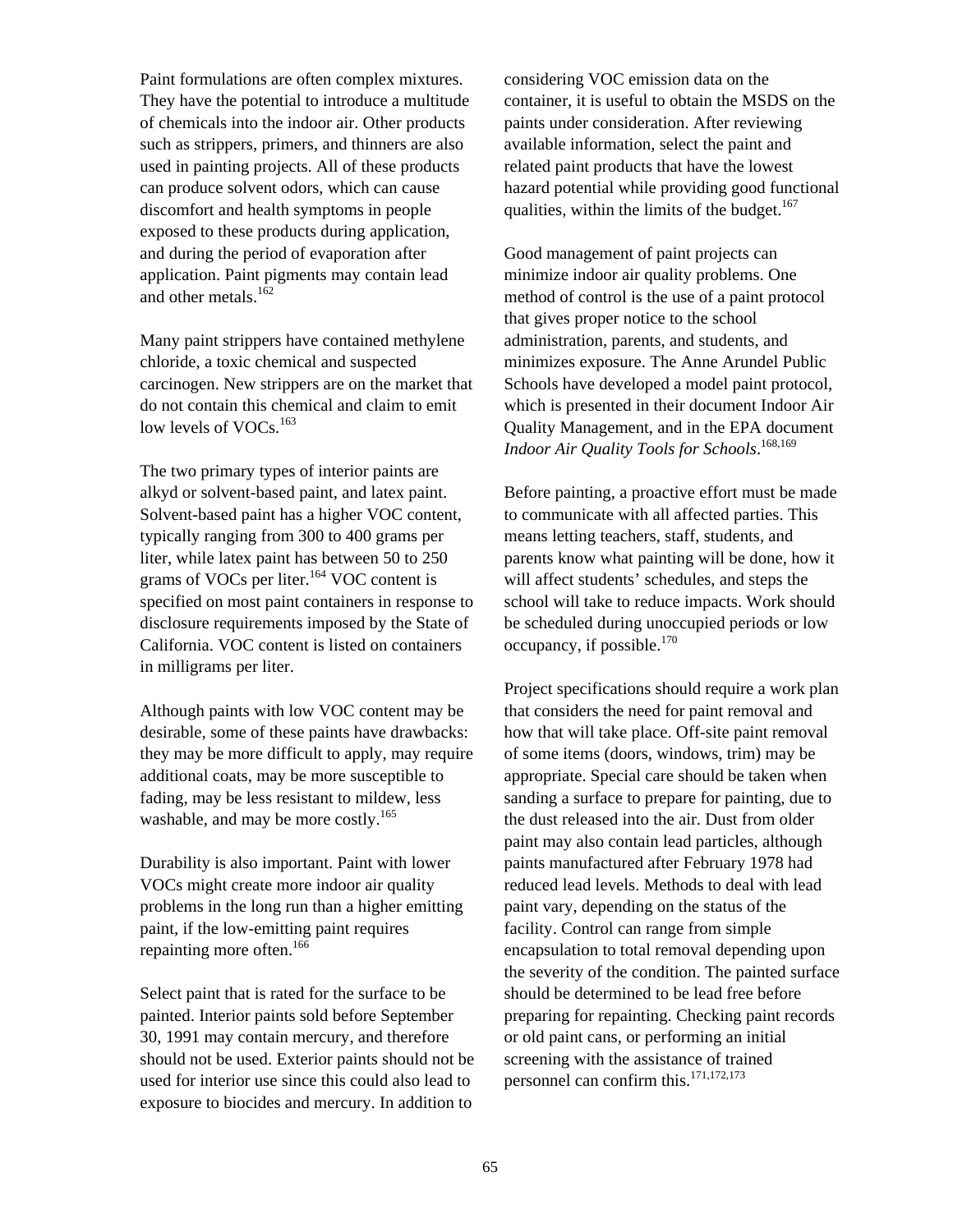The work plan should also provide for protection of furniture, supplies, and other articles in the work area. These articles may collect dusts and absorb vapors, and slowly release them back to the room air after the room is reoccupied.<sup>174</sup>

Areas should be well ventilated during painting and for several days after painting. Supply fans should be operated continuously from the beginning of the painting project until several days after the painting is done. It is useful to block return air openings to prevent circulating air from the work area to occupied areas. $175,176$  $175,176$ 

Some items may be painted in a protected area outdoors, or in a well-ventilated area offsite. Paints may be mixed in a protected outdoor area as well. Paints and products such as thinners and cleanup materials should be in closed containers when not in use. When paint is poured, for instance, the lid should be placed back on the container. Paint and related product containers should be sealed after use. Containers should also be stored in designated rooms equipped with exhaust ventilation--never in HVAC rooms, where vapors from containers or spills could enter the HVAC system. Some paint products, including existing stocks containing lead or mercury, or having higher VOC emission than desired will require proper disposal or recycling. The local health department or solid waste utility should be contacted for information on proper disposal of paint products, materials, and cleanup supplies.<sup>[177,](#page-134-15)[178,](#page-134-16)179</sup>

#### **Carpeting**

For carpet selection and installation in occupied buildings, it is useful to follow the guidance concerning selection, use and installation of materials, interior finishes, and furnishings in Chapter 6 of this Manual,

A decision may be made to replace an existing tile floor with carpeting. In this case, it is important to determine whether the old tile flooring contains asbestos fibers. Information may be found in inspection reports under

AHERA surveys and management plans on file at the school.<sup>180</sup> However, the original AHERA inspections were primarily for visible, interior asbestos materials. Regulations require that buildings owners must have an inspection and written survey for all asbestos materials, prior to bidding any construction work. Careful consideration should be given to the costs and indoor air impacts associated with removal of asbestos tiles versus leaving the tiles in place. Removal of asbestos-containing products may present greater costs and health risks to workers, school staff, and students than a project in which asbestos-containing products are adequately contained, but left in place.

Additional ventilation should be provided after new carpet installation. If possible, continuously operate the building ventilation system at normal temperature and maximum outdoor air during installation and for 72 hours after installation. It is advisable to install carpet only when the building is not in use, except in small areas where direct exhaust under negative air pressure (in relation to surrounding rooms and hallways) may be applied. New carpet should be cleaned with a HEPA filtration vacuum.<sup>181</sup>

#### **Roofing**

Roofs should be maintained to avoid ponding of water, and roof leaks and internal waterdamaged materials should be dried or replaced in a timely fashion. If possible, roof replacements should introduce a slope to an existing flat roof system. Flat roofs collect water, and after leaks appear, require patching or replacement that sometimes involves the use of adhesives or tars. These materials often contain toxins that may be harmful if their fumes enter the building.

If possible, roofing projects should be undertaken when the school is unoccupied since vapors may enter air intakes. Roofing tar tanks (instead of open kettles) should be located as far away from air intakes as possible, and preferably downwind from the building. If this is not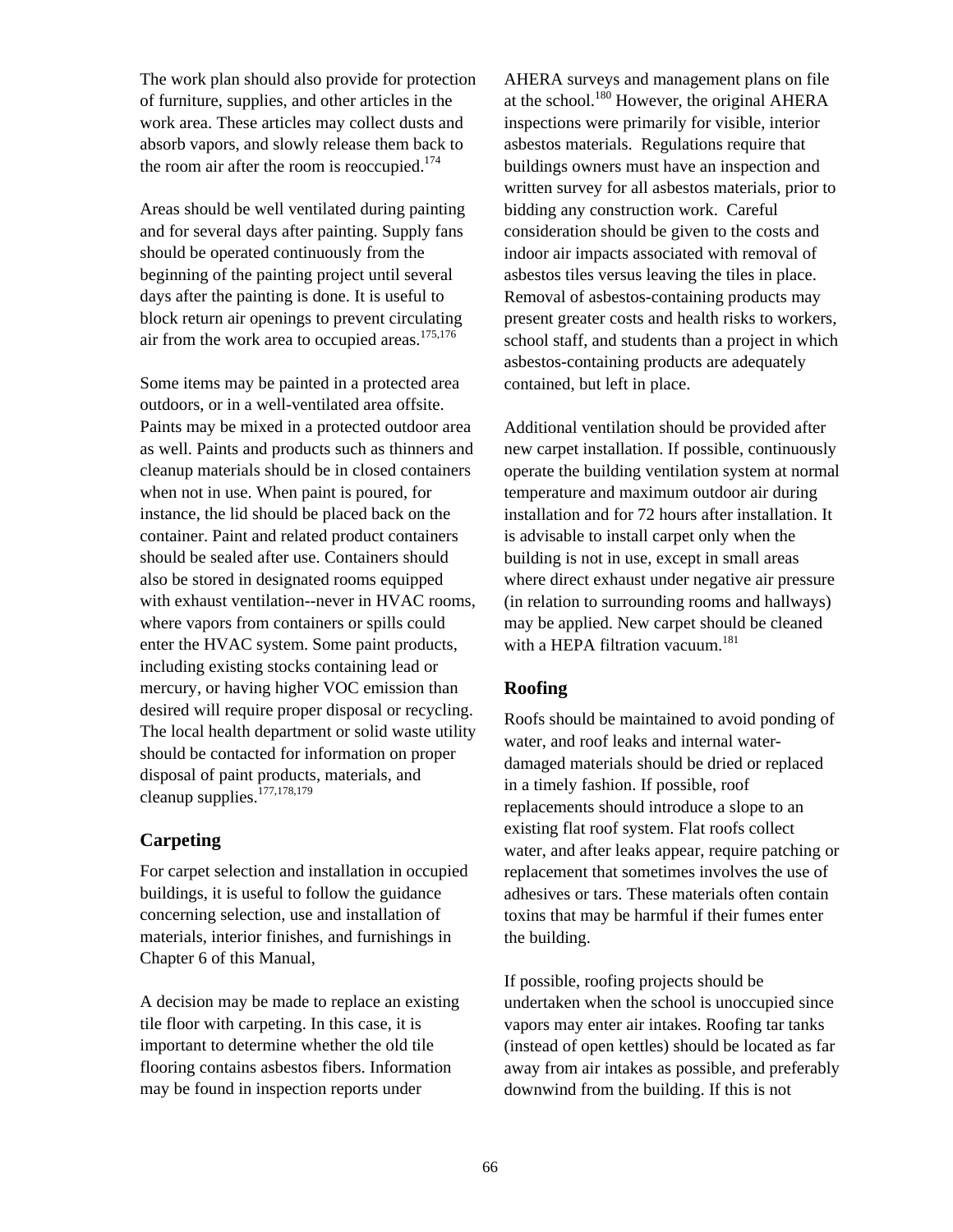feasible, consideration may be given to temporarily blocking nearby air intakes, or shutting down the HVAC system and allowing natural ventilation while supplementing the air supply with portable fans. $182$ 

Specifications for repair or replacement of flat roofs should clearly require contractors to remove all failed materials. Contractors should take precautions (recommended above) during the construction process to ensure that fumes from the installation of build-up materials or membranes cannot be drawn into or infiltrate the school.<sup>183</sup>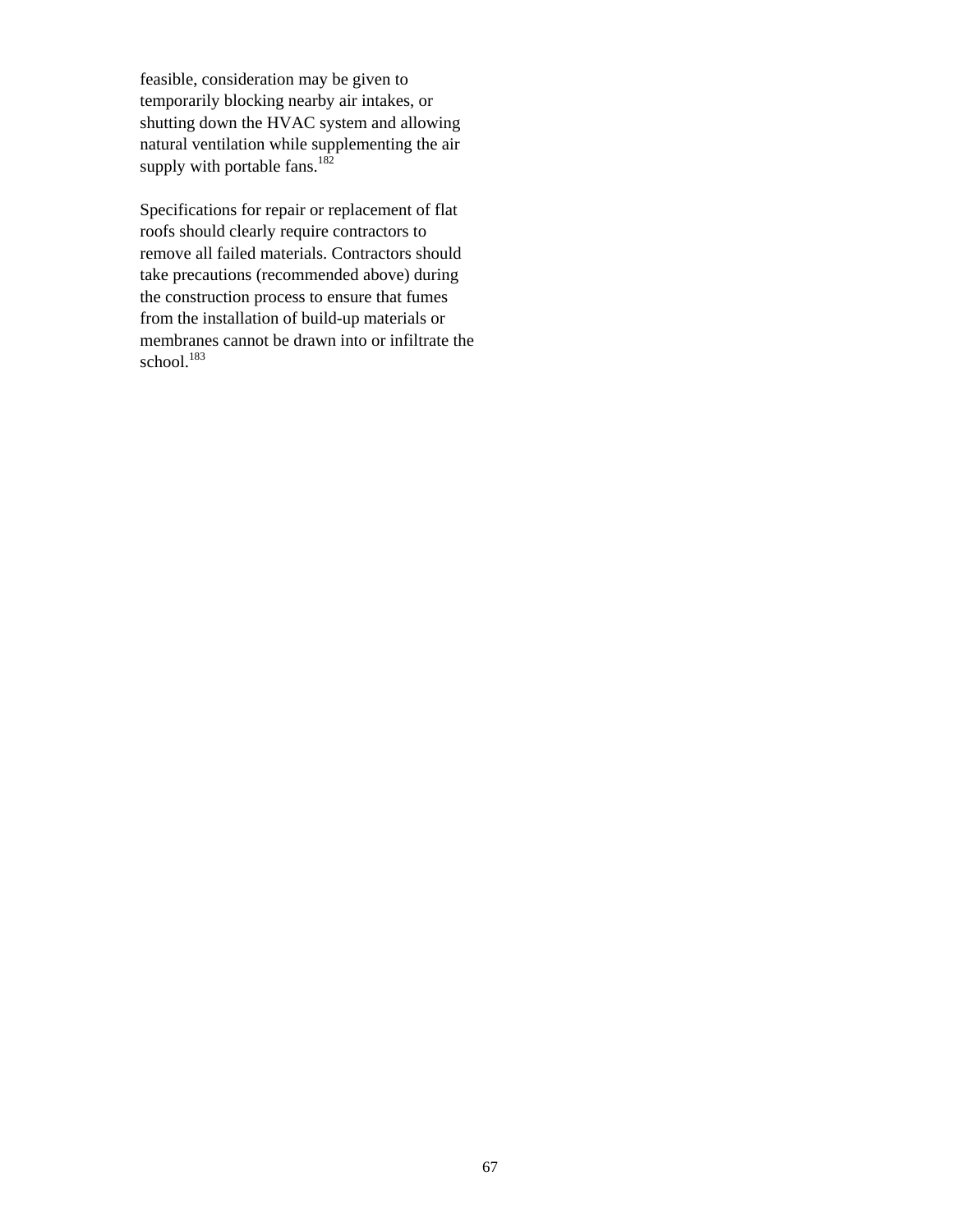# **8. Operating and Maintaining HVAC Systems**

## **A. Recommended Practices for Operating and Maintaining HVAC**

- □ Assign responsibilities for operation and maintenance
- Document the HVAC system
- □ Inspect and maintain HVAC system and components
- $\Box$  Control temperature and humidity
- $\Box$  Record inspections and maintenance
- □ Provide training on personal protective equipment and safety standards

# **B. Assign Responsibilities for Operation and Maintenance**

No matter how good the design and construction of the school HVAC system, it will not perform its functions well without proper operation and maintenance. School districts should assure that properly trained personnel are assigned and available to perform HVAC maintenance. A written list of responsibilities for the HVAC maintenance staff should be prepared.

School administrators should also make certain that school activities or operations do not adversely affect the quality of the indoor air. Many of the practices recommended in this Manual are intended to help prevent indoor air quality problems from activities such as cleaning and maintenance, as well as building repairs and school classroom functions. In addition, school district administrators should ensure that all records pertaining to the operation and maintenance of the HVAC system are properly maintained<sup>184</sup>

The HVAC maintenance personnel should document the completion of all assigned maintenance, and in the event of an indoor air quality problem, should work with school administrators, other staff, and any outside

consultants selected to assist in problem resolution.[185](#page-134-22)

# **C. Document the HVAC System**

School districts should maintain a file containing the following written description of the HVAC system installed in each building:

- $\Box$  The type of HVAC system (for instance, unit ventilator, variable air volume, single zone).
- □ A sketch or narrative describing HVAC zones and what equipment serves each zone. Design documents or blueprints may be made available for this purpose.
- $\Box$  HVAC system components, delivery system, and controls.
- $\Box$  Types of activities and uses within each area of the building.
- □ Mechanical systems used for local exhaust.

School districts should also maintain the following to assist in conducting needed indoor air quality evaluations:

- $\Box$  HVAC system designs and assumptions.
- **Bid documents.**
- $\Box$  Building permits.
- □ Certificate of occupancy.
- □ Commissioning reports.
- □ As-built drawings.
- □ Air balancing reports.
- $\Box$  Photos and videotapes (if available).

HVAC operations and maintenance guidance should be readily available to HVAC operation personnel. The guidance should include manufacturers' recommended procedures and timelines for maintenance of HVAC systems components. To the extent that such information is not available, guidance should be obtained from knowledgeable professional organizations or contractors.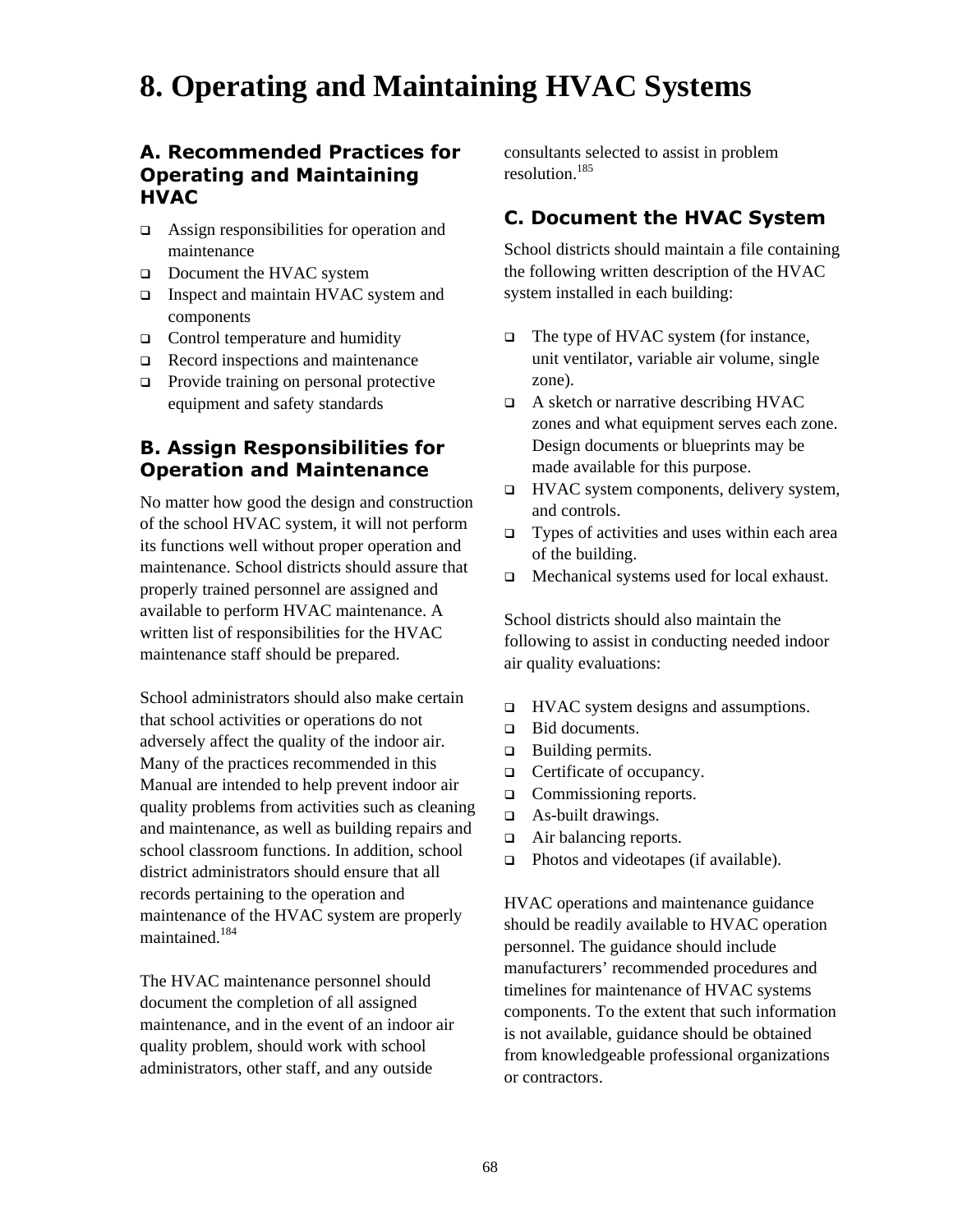## **D. Establish Maintenance Standards**

Personnel operating HVAC systems should rely on the operation and maintenance guidance prepared specifically for the school building and use the information presented here to supplement existing guidance. A useful reference document for HVAC maintenance is *Building Air Quality "A Guide for Building Owners and Facility Managers*," prepared by EPA, the U.S. Department of Health and Human Services, the Public Health Service, Centers for Disease Control, and the National Institute for Occupational Safety and Health.<sup>[186](#page-134-23)</sup>

The following recommendations are intended as a broad overview of maintenance guidance associated with HVAC systems.

# **E. Inspect and Maintain HVAC Systems and Components**

It is critical that HVAC components be inspected, adjusted, cleaned, calibrated, or replaced as specified in the maintenance guidance. Components requiring attention include, but are not limited to air filters and filter seals, condensate pans and drainage piping, heating and cooling coils, supply and exhaust vents and louvers, dampers and damper actuators, fan motor belts, pulleys, bearings, humidifiers and dehumidifiers, air cleaners, thermostats, control devices, sensors, mixing boxes, VAV boxes, terminal reheat units, ductwork, air intakes, and cooling towers. Outdoor air intakes should be checked to verify that they are unobstructed and clear of pollutant sources.<sup>[187](#page-134-24)</sup>

It is also important to inspect local exhaust systems and airflow, and air pressure relationships within building areas. Combustion appliances should be checked for odors, leaks, disconnections, deterioration, corrosion and soot (flue components), and downdrafts. $188$ 

Regular maintenance and calibration of controls are necessary to keep them in good operating

order. Control systems are used to switch fans on and off, regulate the temperature of air, or modulate airflow and pressures by controlling fan speed and damper settings.<sup>[189](#page-134-26)</sup>

#### **Scheduling Maintenance**

Operation and maintenance documents should specify when HVAC maintenance activities need to be performed. HVAC checklists are useful in guiding and documenting HVAC inspections. A sample HVAC Checklist is included in Appendix B of this Manual. Computerized systems are also available to prompt staff to carry out maintenance activities at the proper intervals.<sup>[190](#page-134-27)</sup>

## **Filters**

Filter maintenance should be fully defined in the operation and maintenance manual. The manual should describe all filters required, the basis for change (for example, time, or pressure loss), methods of replacement, service schedule, and record of work completed.<sup>[191](#page-134-28)</sup>

HVAC filters are tested and rated according to ASHRAE Standard 52. Ratings are available from manufacturers on the basis of this standard for weight arrestance, dust spot efficiency, and dust holding capacity. The dust spot test is a soiling index reflecting fine particle filtering efficiency and is the most useful measure of efficiency available now.[192](#page-134-29)

Installing more efficient filters in schools will produce cleaner air, and may help create a more effective teaching and learning environment, reduce absenteeism, and lead to fewer complaints. Although an improved filter may cost more initially, it is important to consider the total costs, since some types of filters may require fewer changes, require less labor, and reduce the need for coil cleaning. Changing from coarse fiber to extended surface filters may be cost effective. Unit ventilator filters may be upgraded from coarse fiber to extended media pleated filters with improved dust spot efficiency, weight arrestance, and longer filter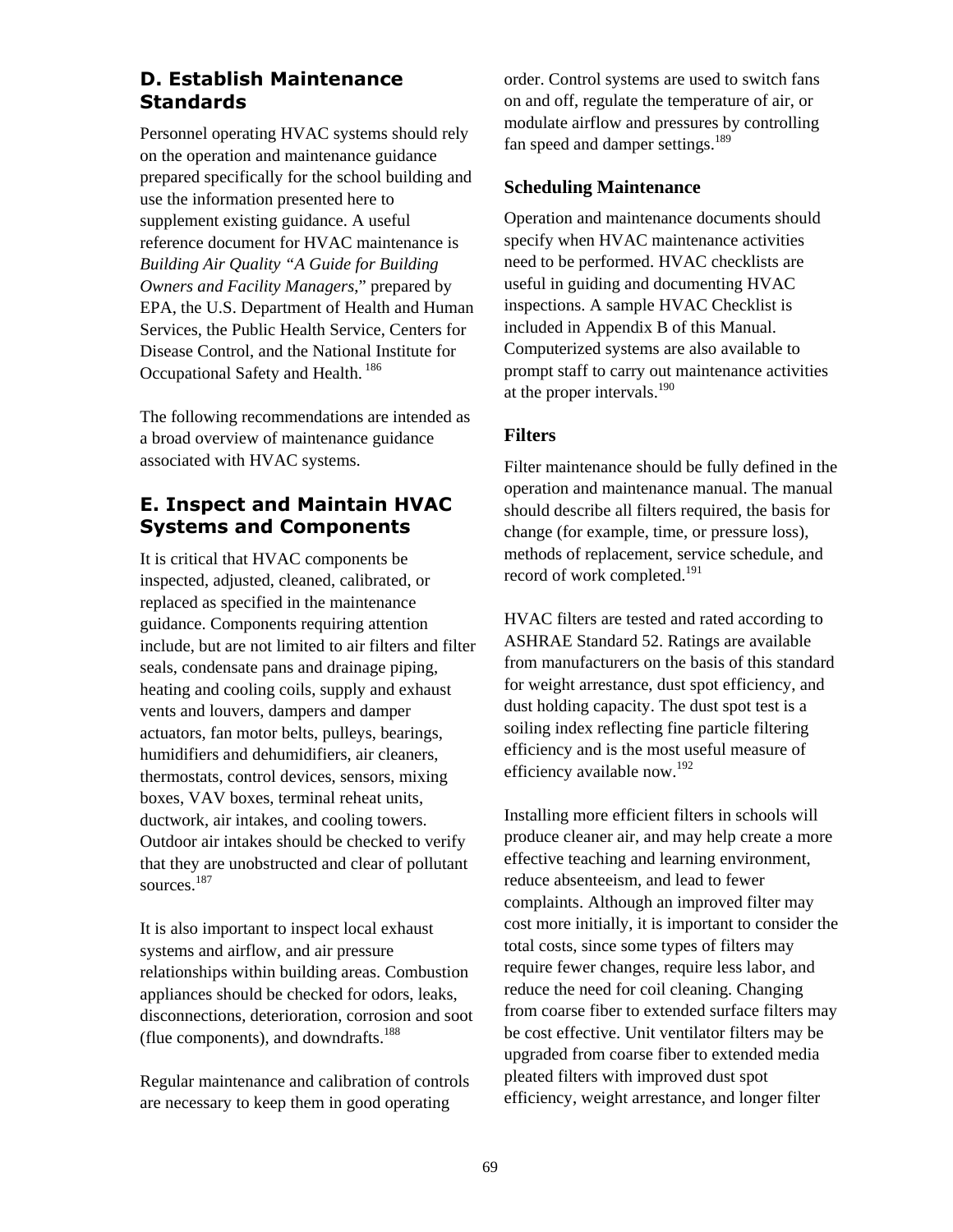life. In analyzing costs, consider annual costs of filter replacement, labor costs, and coil cleaning costs (for ineffective filters). $193$ 

All filters impose a backpressure on the HVAC fan. This increased resistance causes a reduction in the airflow unless the fan speed can be increased. Therefore, higher efficiency filters may not be a viable option for an existing unit unless there is sufficient motor horsepower to operate the fan at a higher backpressure and fan speed. This also prevents some new equipment from being supplied with higher efficiency filters, since the manufacturer does not provide an option for a higher horsepower motor. Filter loading from airborne dust will also increase system backpressure and reduce airflow, resulting in reduction of the HVAC system's efficiency.

It is important to recognize that the concentration of contaminants is governed not only by the filter effectiveness, but also by the air turnover rate in the room. If the air supply is reduced for long periods of time, the quality of the air will deteriorate, no matter how efficient are the filters.[194](#page-134-31)

A more complete discussion of air filters and other air cleaning devices for school HVAC systems is found in the Technical Bulletin by the Maryland State Department of Education, entitled Air Cleaning Devices for HVAC Supply Systems in Schools.<sup>195</sup>

# **Coil Cleaning**

Heating and cooling coils expose large areas of metal surface that transfer thermal energy to or from the air supplied to the building. Dirt deposits on these coils reduce their effectiveness. Once coils are dirty, they need to be cleaned—this can be a difficult and costly procedure, usually requiring vacuuming and steam cleaning. Accumulation of dirt can be minimized through the proper maintenance of filters and filter housings in the HVAC system.<sup>[196](#page-134-33)</sup>

## **The HVAC Space**

The maintenance space containing the HVAC should be kept clean and dry, and should not be where cleaning and other maintenance supplies are stored. Unsanitary conditions in the mechanical room are particularly a problem if return air is dumped into and circulated through the room. $197$ 

## **Duct Cleaning**

Precautions should be taken to prevent dirt, high humidity, or moisture from entering the ductwork. When equipment or ductwork downstream of the filters becomes excessively dirty (when you can see accumulation of dust or residue on the duct surfaces), they must be cleaned. The ability to clean the system is mainly determined by the system design and equipment selection. The less access to the equipment, the more difficult the task. Duct cleaning should be performed by properly trained personnel in accordance with the *General Specifications for Cleaning of Commercial Heating, Ventilating and Air Conditioning Systems* of the National Air Duct Cleaners Association (See Chapter 12 Other Resources). Note that water-damaged or contaminated porous materials in the ductwork or other air handling system components should be removed and replaced.<sup>198, 199</sup>

If ducts require cleaning, the following precautions should be taken: $200$ 

- $\Box$  Duct cleaning should be scheduled during periods when the building is unoccupied to prevent exposure to chemicals and loosened dirt particles.
- $\Box$  Negative air pressure that will draw pollutants to a vacuum collection system should be maintained at all times in the duct cleaning area to prevent migration of dust, dirt, and contaminants into occupied areas.
- $\Box$  Careful attention should be given to protecting ductwork. Duct cleaning performed with high velocity airflow should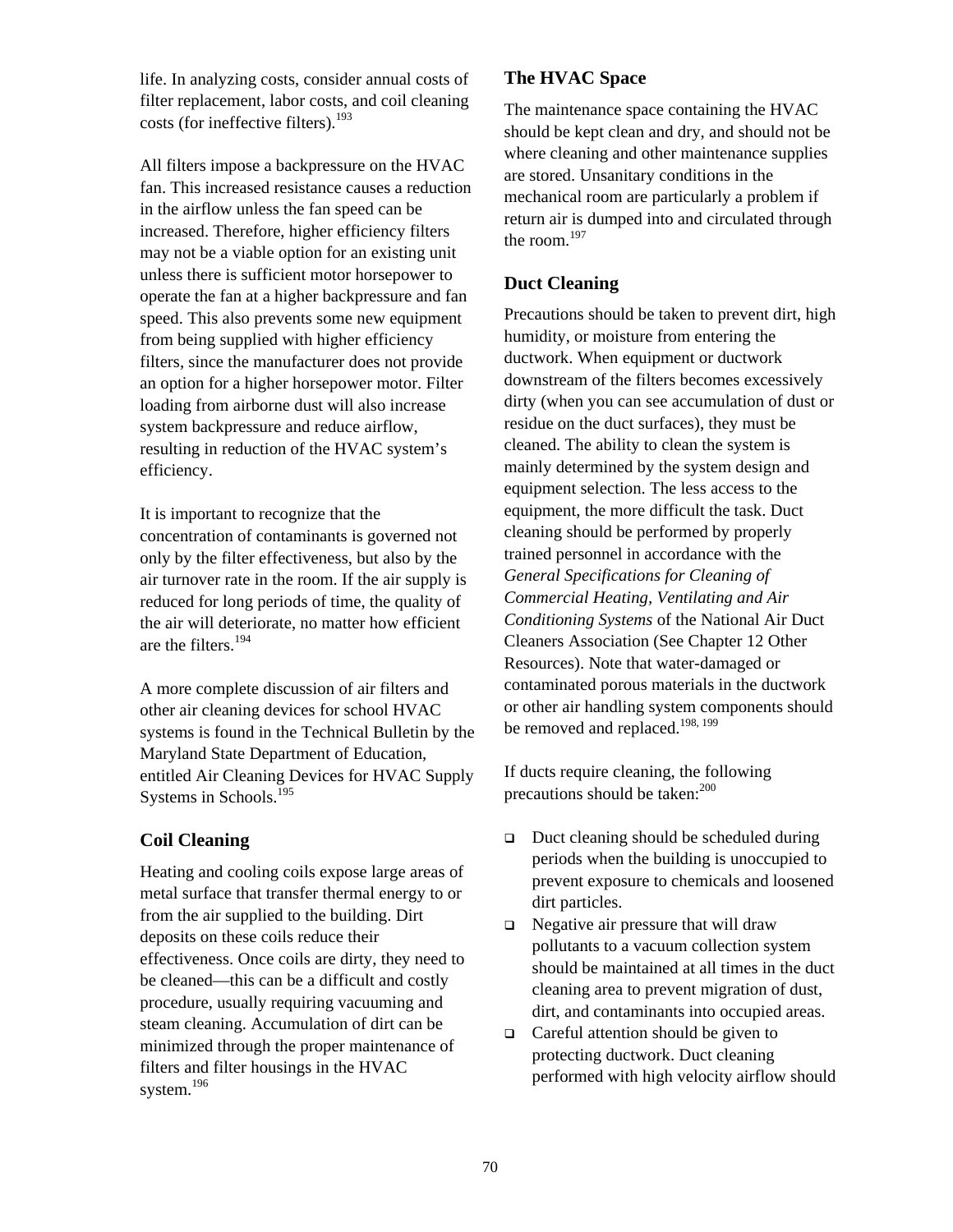include gentle, well-controlled brushing to dislodge dust and particles.

- HEPA vacuuming equipment should be used if the vacuum collection unit is inside the occupied space.
- $\Box$  If biocides are used, products registered by EPA should be used according to instructions.
- Sealants should not be used to cover interior ductwork surfaces.
- □ To reduce microbial pollutants, careful cleaning and sanitizing of all coils and drip pans should be done when ducts are cleaned.
- □ Water-damaged or contaminated porous materials in the ductwork or other components should be replaced.
- After duct cleaning, a preventive maintenance program should be put in place.

# **F. Control Temperature and Humidity**

Temperature and humidity should be maintained according to ASHRAE Standard 55-(current version), Thermal Environmental Conditions for Human Occupancy. Acceptable temperature and humidity ranges are discussed in Chapter 6 of this Manual.

The timing of occupied and unoccupied cycles should be adjusted such that the building is flushed by the ventilation system before occupants arrive. ASHRAE Standard 62 offers guidance on lead and lag times for HVAC equipment. As noted in Chapter 7, the lead-time during initial occupancy of new or remodeled buildings may be extended to help flush out VOCs from construction materials and furnishings. $201$ 

The HVAC system should be inspected to verify that it is providing at least the minimum amount of outdoor air (based upon current average daily occupancy) required by the ventilation code in effect at the time of building construction or remodeling. The rate at which outdoor air is supplied to building areas can be estimated from actual measurements or from design criteria and

engineering data. Methods for estimating outdoor air quantities are presented in Appendix A of the EPA guide, *Building Air Quality*. [202](#page-134-39)

Outdoor air ventilation rates may vary depending upon whether the building is new, recently renovated or in operation after the initial break-in period.

To identify and diagnose building related ventilation deficiencies, it may help to compare peak carbon dioxide readings among rooms, among HVAC zones, and at varying heights above the floor. When the carbon dioxide level exceeds 1000 ppm, HVAC maintenance personnel should check to make sure that the HVAC system is operating correctly. If it is not, corrective action should be taken.

The HVAC system should operate during normal building occupancy except during emergency HVAC repairs and scheduled HVAC maintenance. The HVAC system or local ventilation should be used during and after normal building occupancy hours if workers are using equipment or products that could result in chemical or particulate releases or exposure. Such work includes waxing floors, cleaning bathrooms, lubricating machinery, or shampooing carpets. Where possible, direct exhaust should be used to eliminate air contaminants at or near their source. Note that Chapter 7 of this Manual discusses ventilation and other control measures that may be taken to control contaminants during and after remodeling or renovation. This information may be useful for special building maintenance projects, as outlined above.

# **G. Record Inspections and Maintenance**

A written record of HVAC system inspections and maintenance called for under this chapter should be established. HVAC inspection and maintenance records or logs should be maintained for at least three years, and should include the specific actions taken and reasons for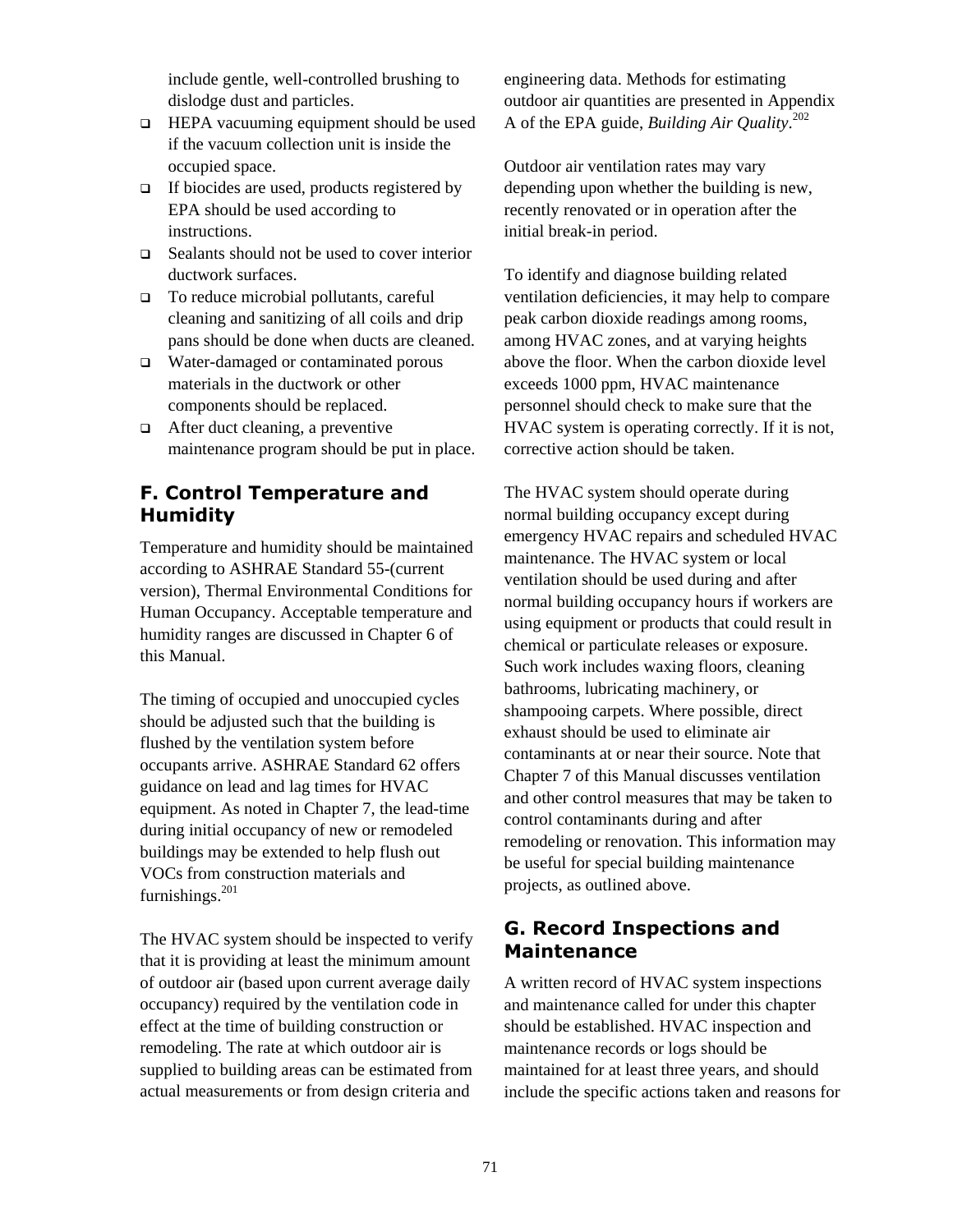actions (e.g., routine maintenance or complaint response), the name and affiliation of the individual performing the activity, and the date of response.

# **H. Train on Personal Protective Equipment and Safety Standards**

Employees performing work on building systems should be trained, provided with, and use appropriate personal protective equipment as prescribed in WAC 296-800-160 (personal protective and life saving equipment), WAC 296-62-09031 (occupational noise exposure), and WAC 296-62-071 (respiratory protection). In addition, employees should be trained on the control of hazardous energy standard (lock-out, tag-out, WAC 296-24-110) and the confined space entry standard (WAC 296-62-141).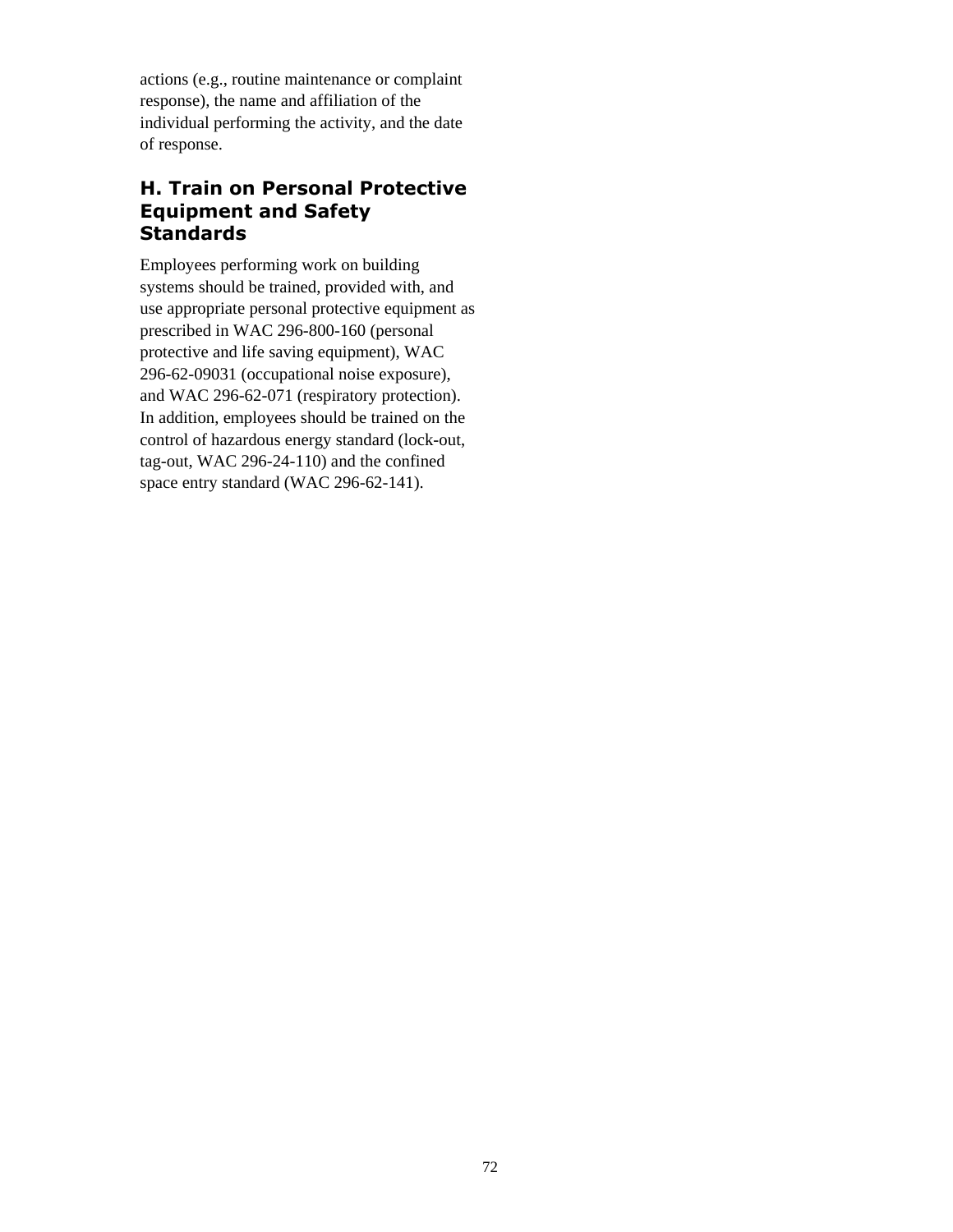# **9. Controlling General Contaminant Sources**

# **Recommendations for Controlling General Contaminant Sources**

- Develop an asthma management plan
- **Prevent and eliminate mold**
- $\Box$  Enforce tobacco use policies
- $\Box$  Control cleaning and maintenance materials
- □ Control dust
- $\Box$  Use integrated pest management
- □ Control asbestos
- $\Box$  Monitor for radon and control as necessary

# **B. Develop an Asthma Management Plan**

In the United States, about 20 million people of all ages are currently affected by asthma. Asthma is the most common chronic childhood disease affecting nearly 5 million people younger than 18 years of age. It also is the leading cause of school absenteeism. Asthma is a chronic obstructive lung disease, caused by inflammation and increased reaction of the airways to various triggers. Symptoms can include, but are not limited to, wheezing, coughing, chest tightness and shortness of breath. Asthma can be a life-threatening disease if not properly managed. Common triggers of asthma are exercise, infections, allergy, irritants, weather, and emotions (infrequently).

Asthma triggers found in schools can include animal allergens, cockroaches, mold, dust mites and Volatile Organic Compounds (VOCs). Maintaining proper ventilation and moisture levels can improve indoor air quality and help reduce the amount of asthma triggers found in schools. It should be noted that children with pet allergies may react to animal allergens brought to school on the clothing of staff and other students. [203](#page-134-40)

Schools should address asthma by designing, constructing and operating buildings to achieve

good indoor air quality. This will minimize the presence and concentration of asthma triggers in the school environment. In addition, schools should have asthma management plans that include:[204](#page-134-41)

- $\Box$  Providing basic information about asthma.
- Identifying and minimizing asthma triggers, especially at school.
- $\Box$  Specifying procedures the school will use for administering daily medications at school, including whether students may carry/use medication outside the school clinic.
- $\Box$  Identifying supplies, medications, or equipment that are provided by the school.
- $\Box$  Recognizing acute asthma symptoms requiring prompt action.
- Identifying which students and staff have asthma and what their specific asthma care needs are at school.

Resources on asthma are listed in Chapter 12 Other Resources.

# **C. Prevent and Eliminate Mold**

Molds play an important role in the natural environment by breaking down dead organic matter. They reproduce through invisible spores that float through outdoor and indoor air. Mold may grow on any wet or damp spot and have the potential to cause health problems. Molds produce allergens, irritants, and in some cases, potentially toxic substances (mycotoxins). Inhaling or touching mold or mold spores may cause allergic reactions in sensitive people such as those with asthma.

Molds can grow on almost any kind of surface if they have moisture to grow. Moisture problems in schools can start with construction practices that allow moisture to accumulate in the building or HVAC system prior to building occupancy. Moisture problems can also occur in properly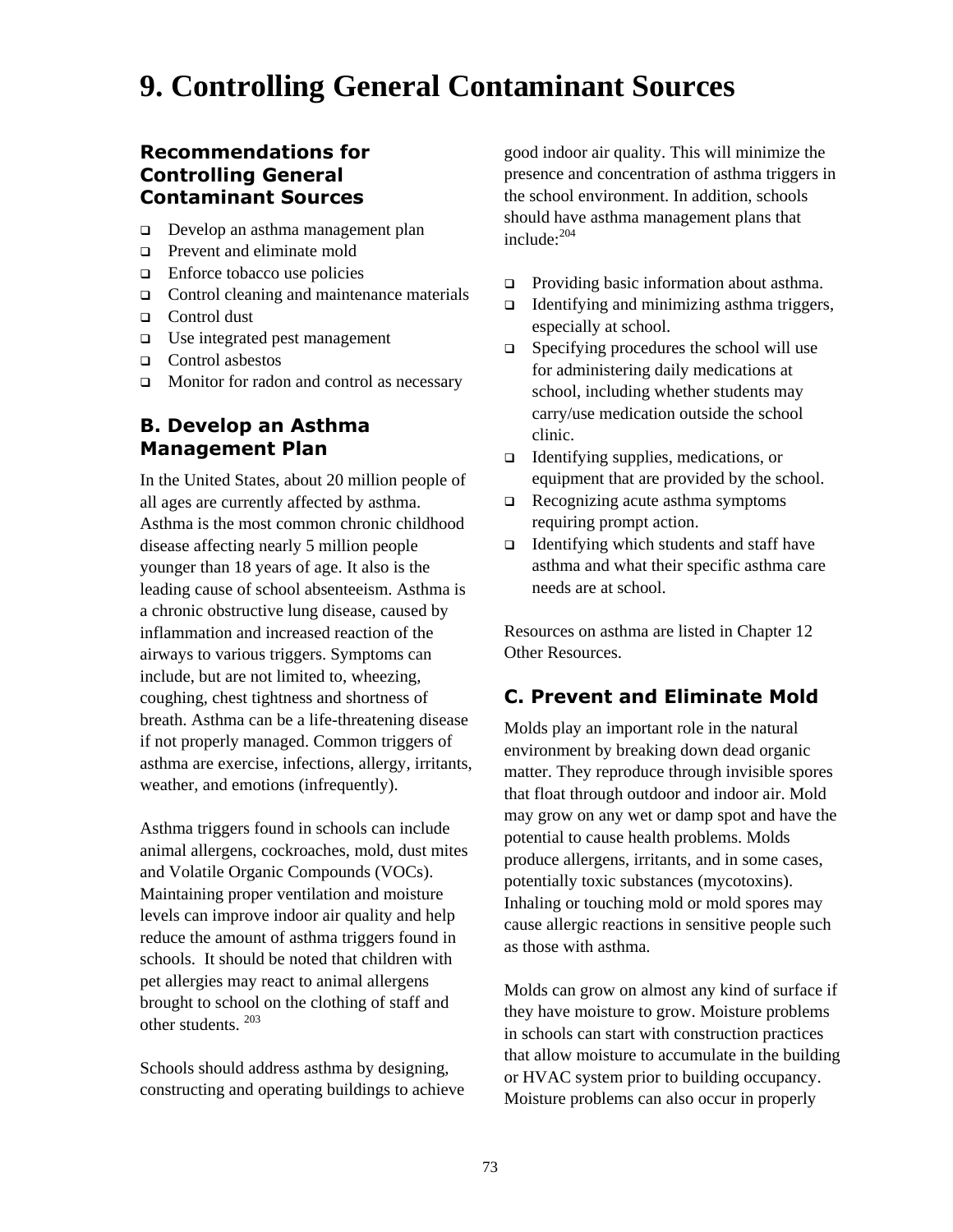designed and constructed buildings as a result of water leaks, excessive humidity or improper housekeeping practices.

EPA suggests these tips for preventing mold in existing buildings: $^{205}$  $^{205}$  $^{205}$ 

- $\Box$  Fix leaky plumbing and leaks in the building envelope as soon as possible.
- $\Box$  Watch for condensation and wet spots. Fix source(s) of moisture problem(s) as soon as possible.
- $\Box$  Prevent moisture due to condensation by increasing surface temperature or reducing the moisture level in air (humidity). To increase surface temperature, insulate or increase air circulation. To reduce the moisture level in air, repair leaks, increase ventilation (if outside air is cold and dry), or dehumidify (if outdoor air is warm and humid).
- $\Box$  Keep heating, ventilation, and air conditioning (HVAC) drip pans clean, flowing properly, and unobstructed.
- □ Vent moisture-generating appliances, such as dryers, to the outside where possible.
- $\Box$  Maintain low indoor humidity, below 60% relative humidity (RH), ideally 30-50%, if possible.
- $\Box$  Perform regular building/HVAC inspections and maintenance as scheduled.
- $\Box$  Clean and dry wet or damp spots within 48 hours.
- □ Don't let foundations stay wet. Provide drainage and slope the ground away from the foundation.

The EPA "Tools for Schools" *IAQ Coordinator's Guide* discusses mold and steps to prevent growth. $206$ 

Schools should inspect buildings periodically for discolored or wet ceiling tiles or leaks that could indicate water problems. In case of leakage, it is useful to have wet vacuums, submersible pumps, mops, and other spill cleanup equipment available.

The presence of mold can be identified through it's appearance, smell or through testing. If mold can be seen or smelled, it should be assumed that there is a mold problem and remediation steps should be taken. Care should be taken to avoid exposing remediators or others during cleanup. Consult EPA's publication *Mold Remediation in Schools and Commercial Buildings*<sup>207</sup> for guidance in investigation, evaluating, and remediating moisture and mold problems. For a brief guide to dealing with simple mold problems, see *Mold in School: What do We Do*?<sup>208</sup> Also, see Chapter 12 Other Resources, for more resources on mold.

# **D. Enforce Tobacco Use Policies**

All tobacco use on public school campuses (K through 12) in Washington is prohibited by law. Tobacco use at private schools may be less restrictive, although specific anti-tobacco policies at private schools may be enacted. All schools should enforce non-tobacco use regulations and policies to prevent student and staff exposure to environmental tobacco smoke (secondhand smoke) and degradation of indoor air quality. Non-tobacco use policies should include the following: $^{209}$ 

- A statement of the policy or requirement.
- $\Box$  A definition of who is covered by the policy or requirement (this should include students, teachers and other staff, and visitors).
- $\Box$  Clarification of what constitutes tobacco use.
- A statement of the enforcement procedure that will be taken when the policy is violated. Disciplinary actions may include reminders, counseling, written reprimand, and student probation or suspension.

# **E. Control Cleaning and Maintenance Materials**

Indoor air quality complaints can arise from inadequate housekeeping that fails to remove dust and other dirt. On the other hand, cleaning materials themselves produce odors and emit a variety of chemicals. $^{210}$  $^{210}$  $^{210}$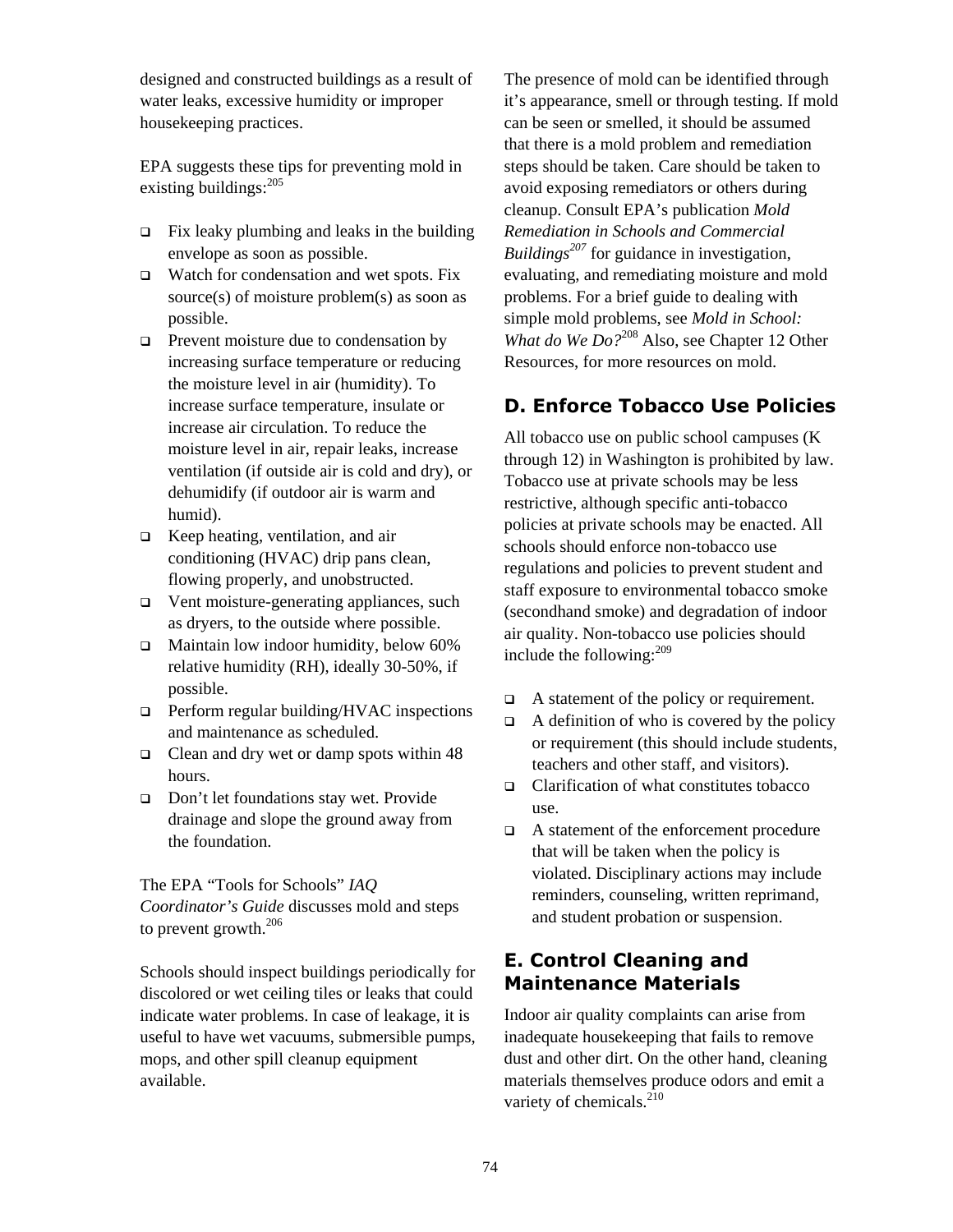#### **Hazard Communication**

It is important to become more familiar with the chemicals in cleaning and maintenance products and their potential toxicity. Select the safest available materials that can achieve your purpose. Review the information provided by product labels and MSDSs. Request information from suppliers about the chemical emissions of products being considered for purchase.<sup>211</sup> The hazard communication standard, WAC 296-800- 170 sets forth minimum requirements regarding information, labeling, and training on hazardous chemicals used in the workplace.

Employees, students, and parents should be notified in advance when areas students and staff may occupy will be treated with potentially hazardous chemicals. Notification procedures and timing should be defined by district policy, consistent with any legal requirements for notification.

#### **Materials Use and Storage**

Less toxic materials should be substituted for more toxic materials. In general, water-soluble materials should be given preference over organic solvents. Materials that are higher in flash point and/or have a lower vapor pressure are also preferred. Minimize the quantities of potentially hazardous materials purchased, stored, and dispensed. $^{212}$  $^{212}$  $^{212}$ 

Use plain soap and water as cleaning agents. Remove dust with a vacuum and/or damp cloth. Do not use feather dusters or spray dust collectors.[213](#page-134-50)

If products with strong odors or air contaminants must be used, it is best to use them early in weekends or vacation periods to allow fumes to dissipate before the building is reoccupied. Use fans during application.<sup>214</sup> Make sure that vapors from cleaning products are eliminated before air handling systems switch to their unoccupied cycles.<sup>[215](#page-134-52)</sup>

Cleaning and maintenance chemicals, pesticides, and other hazardous chemical in the workplace should be used and stored according to manufacturers' instructions, and according to specific labeling. Avoid storing open containers of unused paints and similar materials. Also, do not store or use hazardous chemicals in mechanical rooms or HVAC plenums.<sup>[216](#page-134-53)</sup>

A local exhaust system should be permanently installed where products containing potential air contaminants are stored.<sup>217</sup>

# **F. Control Dust**

Frequent conventional vacuuming as a dust control measure does not appear to be effective. On the contrary, conventional vacuums may increase airborne dust concentrations. Vacuuming is least effective for the very small particle sizes that have the greatest potential to create allergy problems or asthma. Vacuuming with a HEPA (high efficiency particulate air) type cleaner or those that entrain dust in a liquid medium (wet-vacs) are more effective. However, caution should be used with liquid medium systems, since they can distribute dust mite antigens in an aerosol form. To minimize problems with liquid medium systems, vacuuming should be performed after normal school hours to allow antigens to dissipate before peak building occupancy. $^{218}$ 

Door mats placed at building entrances may also be used to help prevent soiling of carpets with dust, debris, as well as moisture.

# **G. Use Integrated Pest Management RCW 17.21.415**

Public awareness of the health and environmental risks of pesticides is raising interest in the use of alternative pest control methods. School officials should adopt integrated pest management (IPM) as an alternative to regular spraying of pesticides (insecticides, herbicides, fungicides) at schools. Effective and safe measures to control pests in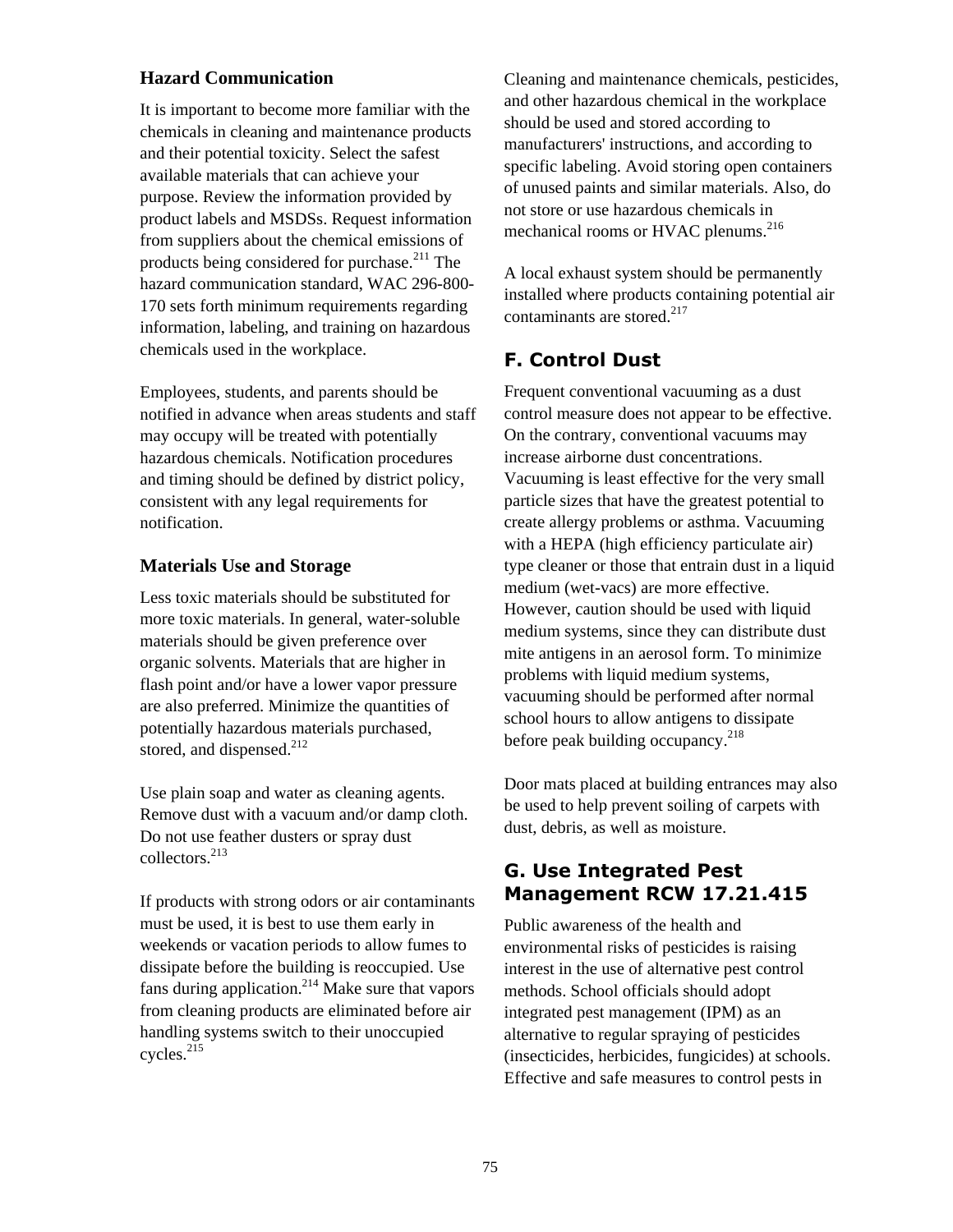schools are consistent with and complement measures to ensure good indoor air quality.

Integrated Pest Management (IPM) can reduce the use of pesticides and provide an economical method of pest suppression. IPM programs use current information on the life cycles of pests and their interaction with the environment. Pest populations are reduced and controlled by creating inhospitable environments, by removing some of the basic elements pests need to survive or by blocking their access into buildings. Pests may also be managed by other methods, such as traps, vacuums, or the judicious use of pesticides as a last resort. IPM programs consist of a cycle of inspecting, identifying, monitoring, evaluating, and choosing the appropriate method of control.<sup>219</sup>

Pest prevention measures include the following: $220$ 

- Maintain sanitation and structural repair of buildings. Employ screens, traps, and other devices to keep pests from entering buildings.
- $\Box$  Use weed removal devices or mowing strips.
- $\Box$  Keep food sources only in designated areas, with food containers sealed.
- □ Keep desks and lockers clean.
- $\Box$  Keep carpeted areas clean, dry, and free of food residues.
- $\Box$  Remove wastes at the end of each day.
- □ Clean floor drains, strainers, and grates, and be sure traps are primed with water.
- $\Box$  Repair leaks and other plumbing problems to deny water to pests.

Restricted use pesticides must be applied by licensed applicators (which may be commercial applicators or school employees) preferably when students and staff are not present. Where pesticide use is deemed to be necessary, select pesticides that are species-specific (to the extent possible) and minimize toxicity for humans and non-target species. Ask contractors or vendors to provide EPA labels and MSDSs. Make sure that pesticides are stored and handled properly,

consistent with their EPA labels. $^{221,222}$  $^{221,222}$  $^{221,222}$ Additionally teachers should not be using or storing pesticides.

Control measures to restrict pesticide use, and to restrict access to pesticides are essential. Notification must be provided to students, staff, and parents at least 48 hours in advance of upcoming pesticide application. Warning signs should be posted around areas before and after pesticides have been applied. Where possible, the time of application should be restricted to periods when the school is not occupied or when outdoor areas are not scheduled for use. School emergency management plans should also address accidents involving pesticides.<sup>[223,](#page-134-60)[224](#page-134-61)</sup>

Following the application of pesticides, all building areas that may be affected should be well ventilated. Consider using temporary exhaust systems to remove contaminants during the work. It may be necessary to modify the HVAC system operation during and after pest control activities, such as running air handling units on maximum outdoor air to allow several complete air exchanges before occupants reenter the treated space. $225$ 

When pesticides are applied outdoors, special precautions should be taken. Pesticides should not be applied near building air intakes. Windows near or downwind of pesticide application areas should be kept closed.

Records on pesticide application should be kept as required by the Washington Pesticide Application Act, Chapter 17.21 RCW. Records must include the time and location of application, the specific product used, and the concentration and quantity applied. Specific record keeping requirements are identified in the statute. WSDA Compliance Guide for the Use of Pesticides (June 2002) can be found at: http://agr.wa.gov/PestFert/Pesticides/docs/Comp lGuidePub075.pdf.

For further information on Integrated Pest Management in schools, refer to EPA document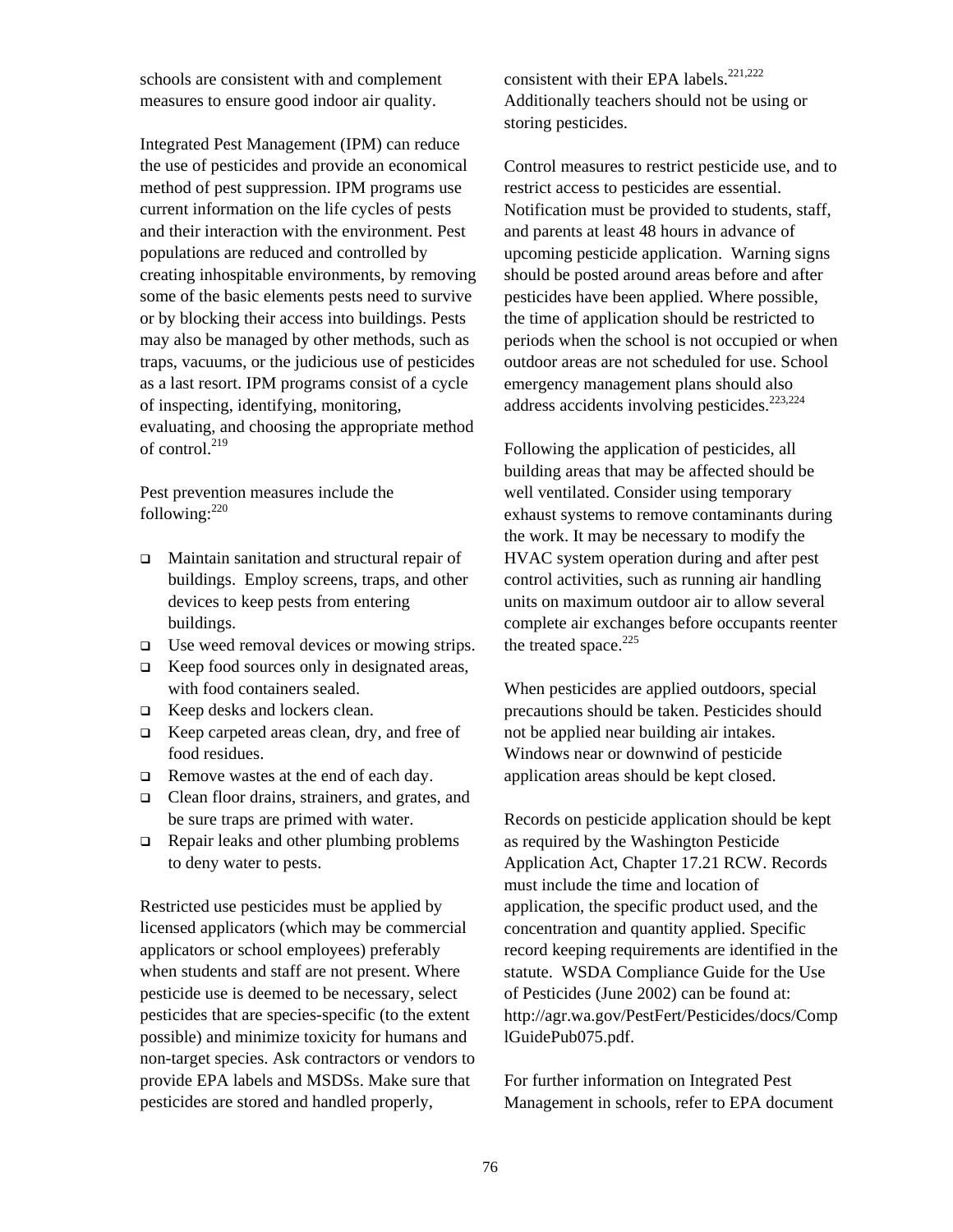735-F-93-012, entitled *Pest Control in the School Environment: Adopting Integrated Pest*  Management.<sup>226</sup> To download this document and access many other references, see the EPA Web site on IPM in schools at:

[http://www.epa.gov/pesticides/ipm.](http://www.epa.gov/pesticides/ipm) Additional information on IPM may be obtained from the Washington State University Cooperative Extension Service, Urban IPM Clearinghouse (phone (206) 205-8616). Additional information on IPM can be obtained at the Urban Pesticide Education Strategy Team (UPEST) Web site at: [http://www.ecy.wa.gov/programs/wq/nonpoint/u](http://www.ecy.wa.gov/programs/wq/nonpoint/upest/index.html) [pest/index.html](http://www.ecy.wa.gov/programs/wq/nonpoint/upest/index.html). Information on the health effects of pesticides may be obtained from the Washington State Department of Health Pesticide Program, phone 1-888-586-9427.

Information on alternatives to use of pesticides for control of head lice may be obtained from health care professionals, or from documents such as Control of Communicable Diseases in Man, published by the American Public Health Association, Washington, D.C.

# **H. Control Asbestos**

Asbestos management in schools has been governed in large part through the Federal Asbestos Hazard Emergency Response Act (AHERA) of 1986. This act required schools to identify all known locations of asbestos containing building materials, and to prepare an asbestos management plan for each building.

Management abatement methods to respond to friable or hazardous asbestos materials include one or more of the following: operation and maintenance; repair; encapsulation; enclosure; and removal. There are several ongoing asbestos management tasks that should be undertaken to comply with the law including the following<sup>227</sup>

 All maintenance and custodial employees must attend at least a two-hour training course in asbestos awareness, and new maintenance employees must receive

instruction within 60 days following the commencement of their employment.

- □ Any maintenance and custodial employees who perform any activities that may disturb asbestos must attend at least 30 hours of training.
- $\Box$  Any employee working on any aspect of an asbestos project must be certified and accredited by the state and/or EPA.
- □ Schools must properly transport and dispose of asbestos waste.
- □ Schools must use a properly trained AHERA designated person to ensure that asbestosrelated activities are properly conducted and entered into the asbestos management plan.
- □ Short-term workers (telephone repair, electricians, plumbers, for instance) must be informed of the locations of asbestos containing building materials in the building.
- $\Box$  Warning labels must be posted in routine maintenance areas (boiler rooms, pipe tunnels, air handling rooms, for instance) to prominently identify any asbestos containing materials or suspected materials.
- $\Box$  School building occupants (faculty, staff, parents, legal guardians) must be notified in writing at least once during each school year regarding the status of the building's ongoing asbestos activities, including information on the availability for the public to review the asbestos management plan during normal business hours.
- $\Box$  At least once every six months, the school must conduct a visual surveillance of all asbestos containing materials and assumed materials in each building to see if there have been any changes in the conditions of the asbestos.
- Records must be kept of the surveillance and findings.
- $\Box$  Every three years, schools must conduct an inspection to identify all locations of friable and non-friable asbestos.

Even schools with no asbestos detected need to comply with certain requirements of AHERA. For detailed information on requirements for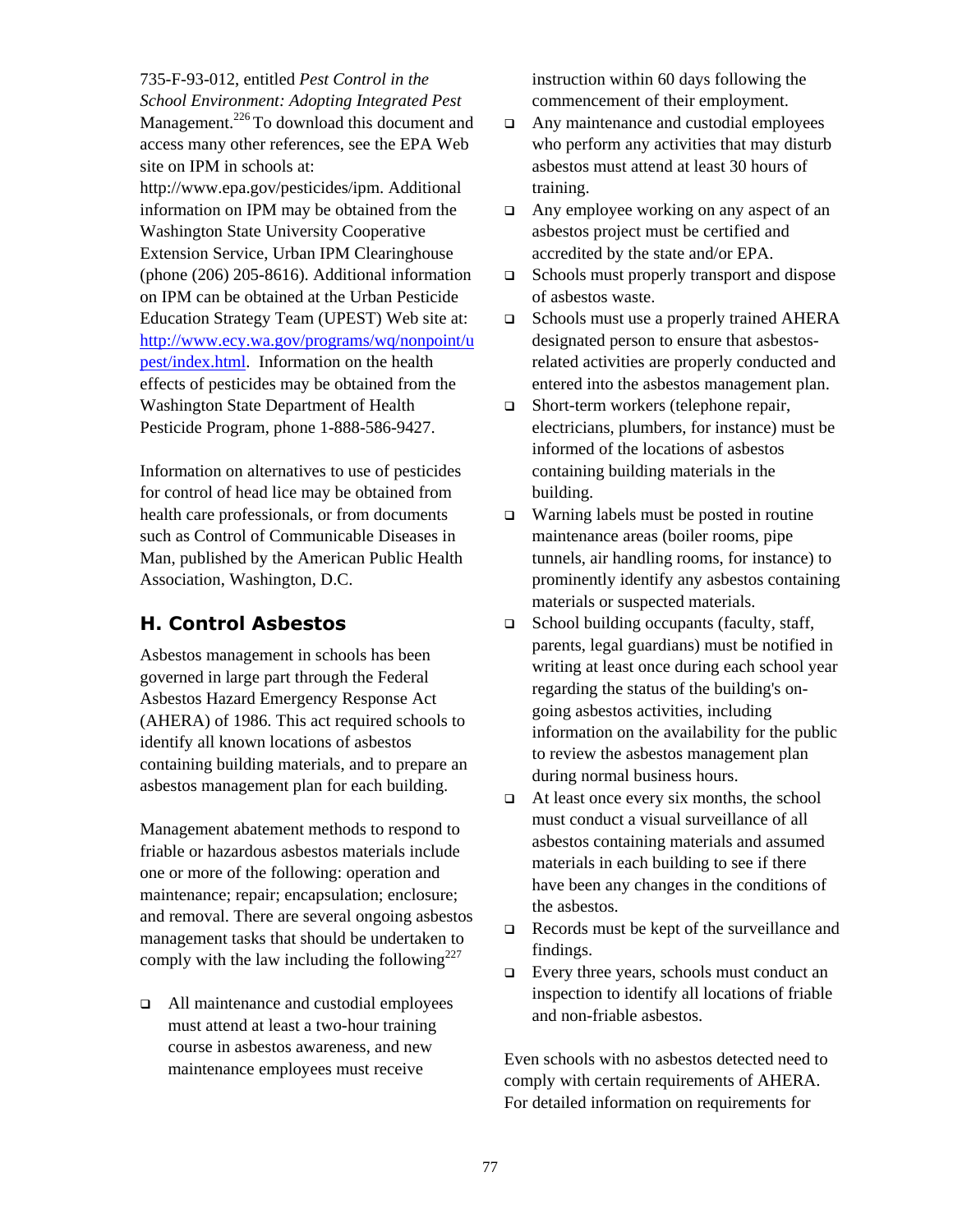asbestos management, contact EPA or the Washington Department of Labor & Industries.

For more information and many resources on asbestos in schools, see the EPA Healthy School Environments-Web site (in 12. Resources)

EPA publications on asbestos management include Asbestos-Containing Materials in Schools--Final Rule; A Guide to Performing Reinspections Under the Asbestos Hazard Emergency Response Act; Answers to the Most Frequently Asked Questions About Reinspections Under the AHERA; Managing Asbestos in Place: A Building Owner's Guide to Operations and Maintenance Programs for Asbestos-Containing Materials; Guidance for Controlling Asbestos-Containing Materials in Buildings; and Asbestos Model Accreditation Plan.

# **I. Monitor for Radon and Control as Necessary**

Chapters 5 and 6 of this manual discuss how to assess and handle radon in school siting and design. The OSPI-DOH School Health and Safety Guide calls for schools to establish baseline measurements for key IAQ indicators, including radon. $^{228}$  EPA has a publication on how to measure for radon in schools. <sup>229</sup> Also see Chapter 12 Other Resources for other information sources.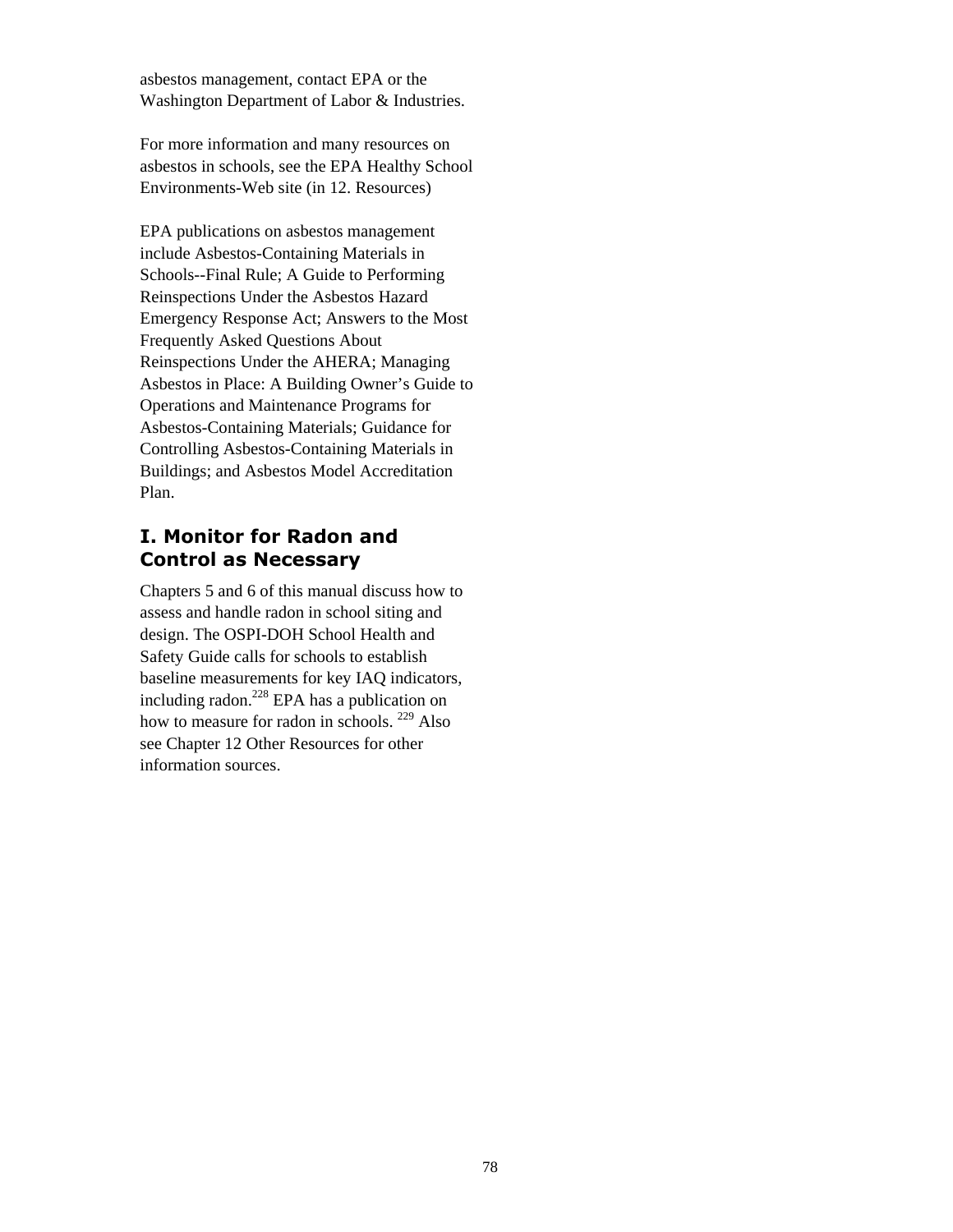# **10. Controlling Contaminant Sources in Classrooms, Offices, and Special Use Areas**

## **Recommended Practices for Controlling Contaminant Sources in Classrooms, Offices and Special Use Areas**

- □ Encourage good personal hygiene
- □ Maintain clean classrooms and offices
- **Properly ventilate staff work rooms and** printing rooms
- □ Clean and ventilate food handling areas
- $\Box$  Use special precautions for locker rooms
- **Provide special ventilation and control** materials and practices in science rooms
- Ventilate and control materials and practices in art and theater rooms
- **Provide special ventilation and control** materials and practices in vocational art areas
- **Provide special ventilation and control** chemicals and practices in swimming pools

# **B. Offices and Classrooms**

#### **Encourage Good Personal Hygiene**

Schools are unique buildings from a public health perspective because they accommodate many people within a small area compared to most buildings. This close proximity increases the potential for contaminants to pass among students and staff.

Raising students' awareness about the effects of their habits on the well being of other students can help reduce indoor air quality problems. Students, parents, and staff should be informed about the importance of good personal hygiene in preventing the spread of contagious diseases. This includes proper hand washing, and covering coughs and sneezes.

Written materials on personal hygiene may be available from local health departments. Individual instruction and counseling should be

provided when necessary. It may be valuable for the school district to collaborate with parent groups to consider offering family indoor air quality education programs in schools. In addition, a teacher workshop on health issues that addresses indoor air quality may be useful. The EPA *Tools for Schools* program contains a number of checklists that can be used to survey conditions in different areas of the school. $^{230}$  $^{230}$  $^{230}$ 

## **Maintain Clean Classrooms and Offices**

Regular and thorough classroom and office cleaning is important to ensure good indoor air quality. Unsanitary conditions attract insects and vermin, leading to possible indoor air quality problems from pesticide use or animal allergens. Cleaning should include dusting, mopping, sweeping the floors, regular vacuuming, removal of trash, and removal of food. To reduce the potential for contamination from food spillage, food should be eaten in the cafeteria or gymnasium, not in classrooms. This is particularly important in classrooms that are carpeted.<sup>231</sup>

Spills should be cleaned up promptly. For spills on carpets involving more than a quart of water, contact custodial staff immediately (carpets need to be cleaned and dried within 24 hours). Request that the unit ventilator filter be replaced if spilled liquid goes into the unit. Also report previous spills on carpets or in unit ventilators, since they can affect current air quality.<sup>232</sup>

A vacuuming schedule should be developed for all carpet areas based on traffic rate and the potential for soiling. Daily vacuuming will be required in the majority of carpeted areas when a school is in full use. Vacuums with revolving brushes and strong suction are the best for cleaning carpets that have been glued down. At least 5-micron filtration is recommended to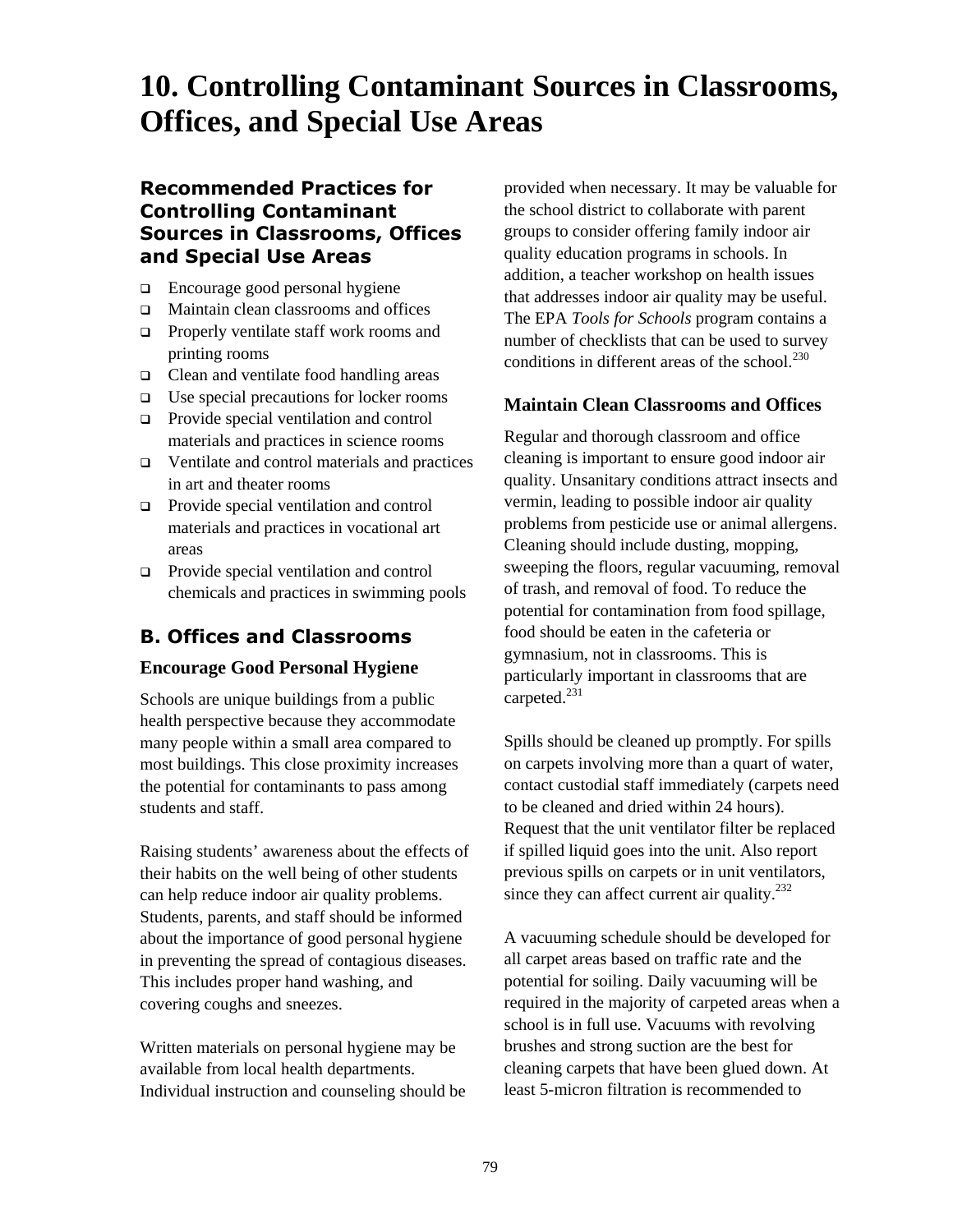reduce dispersion of fine particles by vacuums into the air. HEPA filtration vacuums should be used. Desks, tables, and chairs should be moved at least weekly to allow the entire carpet to be  $cleaned.<sup>233</sup>$ 

Stains are most easily removed when they get prompt attention. A spot removal kit should be available in every carpeted building. Some spot cleaners are solvent-based, but other citrusbased products are available.<sup>234</sup>

Hot water extraction and shampooing are very effective together to clean carpets. Hot water extraction alone may be done as follows: heavy traffic areas should be cleaned three times per year; medium traffic areas should be cleaned twice per year; and light traffic areas should be cleaned once per year. If carpets are shampooed several times each year, then one hot water extraction during the year is usually sufficient. Excessive wetting of carpets should be avoided. Staff and students should also be informed of the need to avoid spilling milk and other liquids on the carpet. Mats or foot grilles at building entrances should be used to prevent soiling and soaking of carpets.<sup>[235](#page-134-31)</sup>

Certain people are sensitive to animal fur, dander, body fluids, and animal waste products and may experience allergic reactions to these irritants. Some individuals may become sensitized by repeated exposure to animal allergens. Alternatives to keeping animals in classrooms should be considered. If animals are present in classrooms, they should be kept in cages as much as possible, and should not roam freely. Cages should be cleaned regularly. Animals should be located away from ventilation system vents to avoid circulating allergens through the room. $^{236}$ 

Special care can be taken with sensitive students. Consult the school nurse about student allergies, ask parents about potential animal allergies in a note taken home by students, or during conferences with parents. Check for allergies when new students enter the class, and

locate sensitive students away from animals and animal cages. $^{237}$  See Section: Use of Plants, Animals and Microbes, page 84, for additional information.

Some staff and students may be sensitive to personal body care products. School employees should be encouraged to minimize the use of perfume, cologne, scented aftershave, perfumed soaps, or hairspray. Students in the higher grade levels should receive similar guidance. $238$ 

Rugs and furniture may also be sources of dust, VOCs, and allergens. Teachers should not bring items that may present indoor air quality problems into classrooms or offices. Stuffed furniture and toys have contributed to the spread of headlice in schools.

#### **Other Classroom and Office Maintenance Practices**

Drain traps can become a problem when the water in the drain trap evaporates due to infrequent use, allowing sewer gases to enter the room. Drain traps should be filled regularly if they are infrequently used. These include floor drains, sinks, and toilets.<sup>239</sup>

Excess moisture contributes to the growth of mold and mildew that causes odors and other indoor air quality problems. Excess moisture is the result of condensation on cold surfaces, leaking or spilled liquid, or excess humidity. Excess moisture may also be the result of poor drainage and improperly adjusted sprinklers. Check for condensate on cold surfaces. Check for leaks from the plumbing or roof. Also look at ceiling tiles and walls for patches of discoloration, and around sinks and lavatories for signs of leaks. $240$ 

Comfort factors should also be checked periodically to make sure that the students and staff perception of the indoor environment is acceptable. Check the temperature and humidity, locate any drafts, and determine if there is a problem with direct sunlight shining on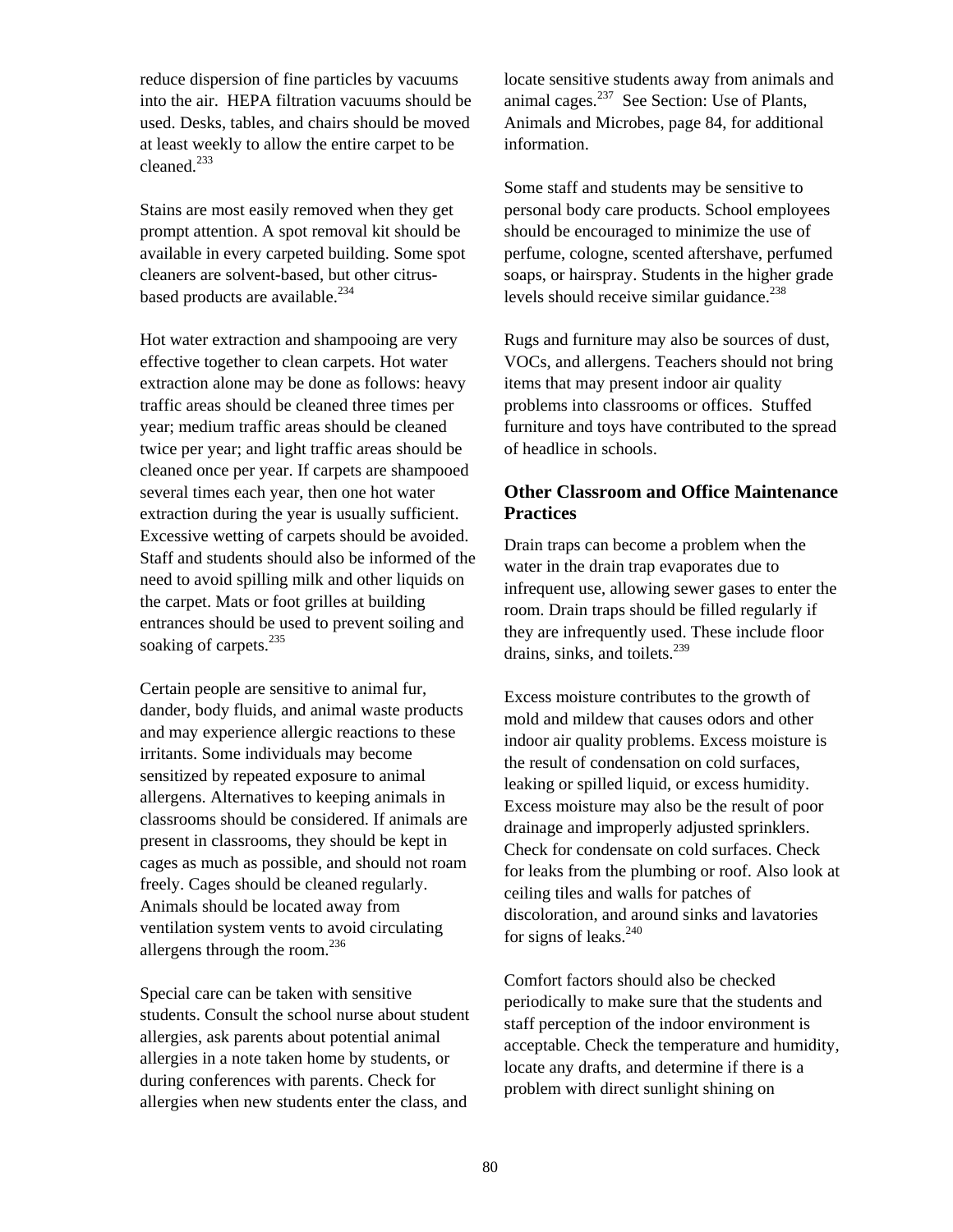occupants.[241](#page-134-76) Lighting levels should be checked as well. Inadequate lighting levels may contribute to occupant discomfort and the perception that the indoor environmental quality is poor. While controlling for glare and heat, there should be as much natural lighting as possible.

Some changes in classrooms or offices may affect the effectiveness of ventilation in these rooms. When office or instructional areas are changed with the addition or removal of equipment, furniture, personnel, or partitions, there should be consideration given to modification of the air distribution system. Also, make sure that the airflow from the HVAC is not diverted or obstructed by books, papers, or other obstacles.[242](#page-134-77)

# **C. Properly Ventilate Staff Work Rooms and Printing Rooms**

Duplicating equipment can affect indoor air quality. This equipment includes *photocopiers, spirit duplicating machines, mimeograph machines, and diazo dyeline (blue print) machines and electronic stencil makers.*

## **Copiers and Printers**

*Photocopiers* produce ozone as the major contaminant. Most manufacturers recommend that the area in the vicinity of photocopiers be mechanically ventilated at the rate of at least four air changes per hour (0.5 cubic feet per minute per square foot of floor space, assuming an 8 ft. ceiling). Ventilation by a central air conditioning system with total air circulation through the space at this rate should be satisfactory. In some cases, direct exhaust to the outdoors may be needed, and more stringent manufacturer's instructions regarding ventilation should be followed. $243$ 

*Laser printers* also produce ozone and other air contaminants in low levels. These printers should be operated in well-ventilated areas, and care should be taken to replace ozone filters according to manufacturer recommendations.

## **Spirit Duplicating Machines**

*Spirit duplicating machines* use methyl alcohol as a duplicating fluid. Methyl alcohol is a flammable liquid and must be stored according to local fire codes (for instance, over ten gallons must be stored in an approved metal cabinet). Overexposure to methyl alcohol vapors may cause dizziness, nausea, vomiting, irritation and burning of the eyes, and blurred vision or temporary vision loss. Use of low methyl alcohol content duplicating fluid can greatly reduce the inhalation and fire hazard. $244$ 

Spirit duplicators are best located in a separate room dedicated to copying, with the room well ventilated and the duplicating equipment exhausted to the outdoors at a rate of eight air changes per hour. If possible, the exhaust should be on a wall *opposite* the operator at the equipment height and should maintain a slight negative pressure to limit odor permeation to other areas.<sup>245</sup>

Due to the problems associated with spirit duplicators, careful consideration should be given to any decision to purchase and use one. However, if spirit duplicators are used, it is important that proper ventilation is provided and fire codes for material storage be followed. Anyone operating the equipment should have training that addresses safety precautions. The following precautions should be taken: $246$ 

- $\Box$  Exposed skin should be washed after each duplicating run.
- $\Box$  Allow duplicating paper to dry before collating and stapling.
- $\Box$  Make sure that only properly trained staff use equipment.
- $\Box$  Do not use duplicating fluid as a cleanup solvent.
- $\Box$  Avoid spilling, and develop spill procedures that follow the manufacturer's recommendations.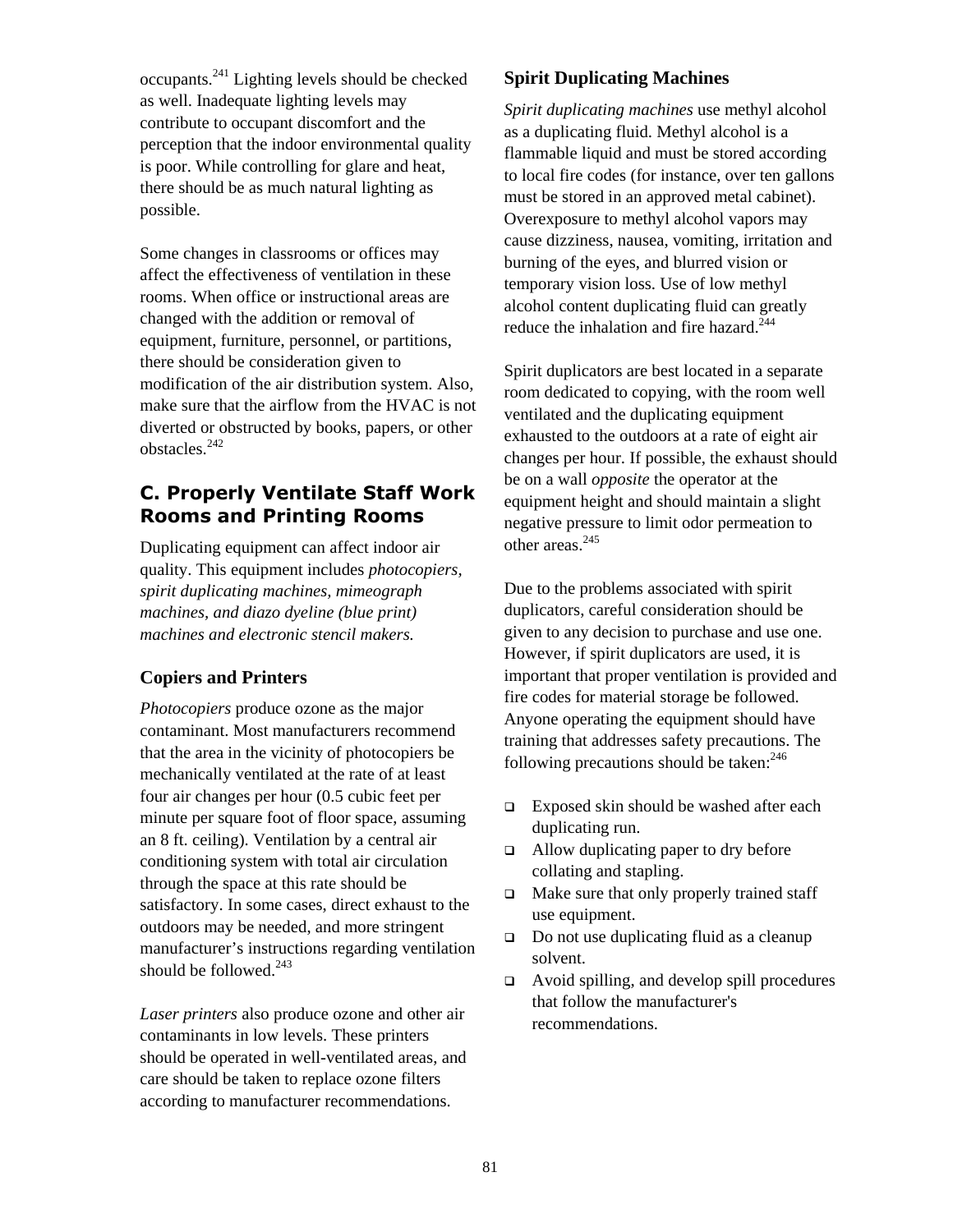#### **Mimeograph Machines**

*Mimeograph machines* use black mimeograph ink, which primarily is untreated napthenic oil. It is not normally an inhalation hazard and requires no special ventilation.[247](#page-134-82) 

## **Dyeline Copiers**

*Diazo dyeline copiers* use ammonia in an aqueous solution. This solution can be a strong irritant affecting the eyes and mucous membranes. The equipment is designed to allow direct ducting to the outdoors. Because of its potential for air contamination, it is normally located in a separate room. In addition to the direct outdoor machine exhaust, the room should be exhausted independently of the machine, and not recirculated. The room exhaust should create a slight negative pressure to limit permeation of odors to other spaces.<sup>[248](#page-134-83)</sup>

#### **Stencil Markers**

*Stencil makers* usually require no special ventilation. The contaminants generated during stencil making are in trace amounts, and typically are located only in the immediate vicinity of the equipment. An exhaust or return air register near the point of contaminant release should be sufficient to control any odor. $^{249}$ 

For each copy or printing machine described above, periodic inspection and maintenance should be performed in accordance with manufacturers' recommendations.

# **D. Clean and Ventilate Food Handling Areas**

Activities in the school kitchen generate odors, moisture, food waste, and other trash. All of these should be managed carefully to avoid indoor air quality problems.

#### **Maintaining Cleanliness**

It is essential to maintain cleanliness in the food service area. Food waste and food-contaminated paper products produce odors and encourage insects and vermin. After cooking, food scraps

and crumbs should be removed and disposed of properly, counters should be wiped clean, and floors should be swept and wet mopped to remove food. Containers should be well sealed with no traces of food left on the outside surfaces of containers.<sup>250</sup>

Periodically inspect for signs of microbial activity such as slime and algae. Check upper walls and ceilings for evidence of mold growth. Inspect the kitchen for plumbing leaks. Also check sink faucets and areas under sinks for stains, discoloration, and/or damp areas. $^{251}$  $^{251}$  $^{251}$ 

#### **Exhaust Fans**

It is important to confirm that local exhaust fans function properly. They should be switched on whenever cooking, dishwashing, and cleaning are taking place. $252$ 

Depending upon the configuration of the school, operating kitchen fans may draw air from adjacent loading docks. If delivery trucks or other vehicles are idling at the dock, exhaust fumes can be drawn in and degrade indoor air quality and cause adverse health effects. Signs should be placed to remind drivers to avoid idling their engines in receiving areas. Doors between the receiving area and the kitchen should be closed whenever possible. If these control methods are not effective, it may be desirable to consider modifying fan and air intake locations to prevent contamination problems.[253](#page-134-88)

To help prevent the spread of odors throughout the school building, kitchens should have separate ventilation systems. Kitchen air should not be circulated to other parts of the building.

#### **Gas Appliances**

If gas appliances are used, confirm that they function properly and are venting outdoors. Check for backdrafting and gas leaks, combustion gas odors, or natural gas odors.<sup>[254](#page-134-89)</sup>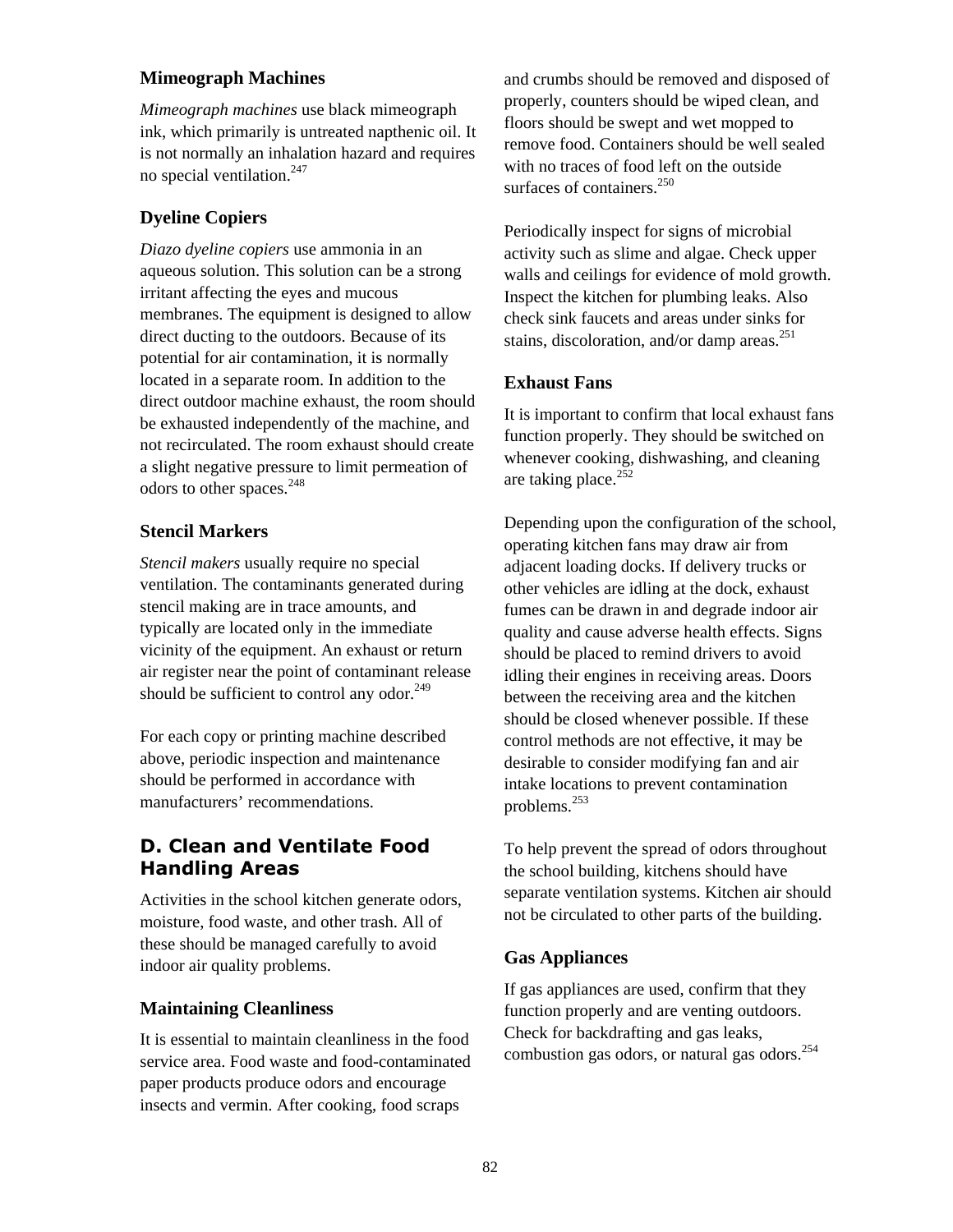#### **Waste Storage**

Proper placement of dumpsters will also prevent odors from entering the building and minimizes opportunities for insects and vermin to enter the building. Wastes should be placed in appropriate containers with lids that close securely. Dumpster lids should be kept closed, except when dumpsters are being used. Dumpsters should be kept well away from air intake vents, operable windows, and food service doors.<sup>255</sup>

# **E. Locker Rooms**

A number of locker room conditions can affect indoor air quality including standing water, high humidity, warm temperatures, and damp or dirty clothing.[256](#page-134-91) Lockers should be built with an air space behind them through which return air is circulated. This will draw odors out of garments and equipment stored in lockers. Locker rooms should be kept clean. Wet towels and soiled practice uniforms should be removed and laundered on a regular basis. Students should be asked to take soiled personal clothes home regularly for laundering.[257](#page-134-92) 

Some products, such as disinfectants, used to control germs and odors in the locker room may also contribute to indoor air quality problems if these materials are improperly used. Chemical cleaners and disinfectants should be used only when students are not in the locker rooms, and exhaust fans should be operated to remove cleaning product vapors and odors. Although improper use of cleaners may produce indoor air quality problems, it is important that showers and other locker room areas are cleaned regularly and properly.<sup>258</sup>

# **F. Science Rooms**

Most school science laboratories contain a wide variety of chemicals that are used in instruction. These include radioactive materials, explosives, corrosives, flammable liquids, oxidizers, and toxic materials.

These materials can present indoor air quality problems when they are released into the school

environment. They can become airborne through evaporation, by generation of dust particles, and release of gases, aerosols, and fumes by combustion or other chemical reactions. Health effects can range from noxious and irritating odors to serious acute respiratory effects and chronic disease or injury.[259](#page-134-94) 

The Washington Department of Ecology has awarded grants to several counties and school districts to support Rehab the Lab programs. These programs help schools adopt safer chemical experiments, encourage mirco chemistry where applicable and dispose of hazardous chemicals. For more information, contact Ecology (see Chapter 12).

The DOH/OSPI *K-12 Health & Safety Guide* recommends good health and safety practices to help ensure safer schools.<sup>260</sup> There is a specific section on science classrooms and laboratories as well as a list of chemicals that should not be allowed in schools in the Appendix.

King County developed a Rehab the Lab program and has posted chemicals, rehabilitation and teaching curricula on their Web site (See Chapter 12).

The Washington Department of Labor and Industries has adopted regulations for design and operation of ventilation equipment and storage of hazardous chemicals. See the Labor and Industries Industrial Ventilation Guidelines.

#### **Minimize Use of the Most Hazardous Chemicals**

School systems should use the least hazardous chemical whenever possible. Schools should eliminate carcinogenic, highly toxic, and highly reactive chemicals from science laboratories unless there is some overriding educational benefit and they are used in well-controlled demonstrations. MSDSs should be kept on file for all chemicals used in science laboratories. Reference should be made to MSDSs that list carcinogens, and provide numerical ratings for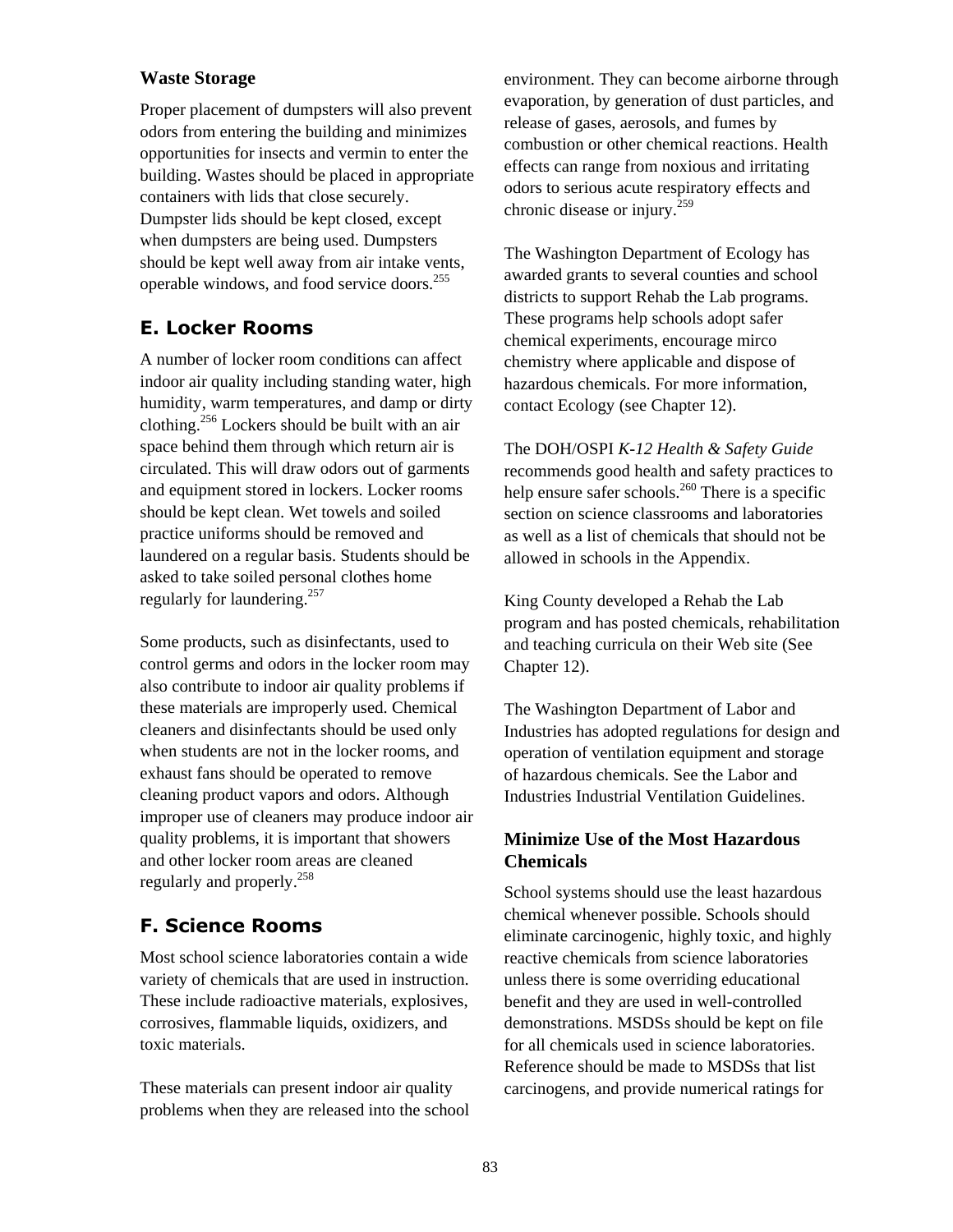hazards such as flammability and reactivity according to the NFPA Standard 704. Ratings of 3 or 4 in any category may be considered highly hazardous. Diluted substances, rather than concentrates, should be used where possible.<sup>261</sup>

Ether should be replaced with non-toxic substitutes where possible. Solutions without formaldehyde should be used for preserving biological specimens. Alternatives to mercury barometers and thermometers should be used, since breakage or spillage of mercury creates a hazard. Hot plates and a water bath should be used in place of alcohol lamps. $262$ 

#### **Chemical Storage**

Proper storage of chemicals is essential. This begins with an inventory of each chemical by container, with the date of receipt, date of opening, and scheduled disposal (if appropriate). Proper inventorying should lead to placement of orders for chemicals to minimize the quantities stockpiled. Storage areas should be organized such that only compatible chemicals are stored together, to prevent fires, explosion, or excessive heat. Chemical suppliers can provide instructions for proper storage of laboratory chemicals used in schools. Storage areas should also be separated from main classrooms and ventilated separately to the outside and maintained under negative pressure. Chemical storage rooms may be required to contain smoke and heat detectors, explosion proof lighting, static-free switches and electrical outlets, and be air conditioned with humidity control. Building and fire codes should be used to guide the design, construction, and operation of chemical storage areas. $263$ 

#### **Use of Plants, Animals and Microbes**

Some courses involve experiments with plants and microbes that may either be toxic or produce allergic spores that can become airborne. Pathogenic and non-pathogenic microbes may be intentionally or unintentionally cultured and spread to other parts of the school if proper procedures are not used.[264](#page-134-33)

Animals used in labs may also present problems. Animal dander, hair, and saliva and insect parts may cause allergic reactions in some teachers and students. Care should be taken to ensure that animal cages and bedding do not become reservoirs for disease carrying parasites and infectious agents. Only non-pathogenic organisms should be cultured in the laboratory, and they should be treated as if they were pathogenic.<sup>265</sup> See Section: Animals, page 80.

#### **Exhaust Emissions**

Toxic or otherwise objectionable emissions should be exhausted directly outdoors from the point of generation, using a lab hood. To avoid the spread of odors through other school spaces, the lab should be kept under negative pressure when in use, and the air should not be recirculated through a central air system.<sup>266</sup>

Lab hoods should be used to capture all gases or aerosols released within it. Hood location is very important--when possible they should be on an outer wall and far from any doorway to avoid turbulence from opening and closing doors. The outside exhaust must be located to avoid re-entry into the building by way of open windows, fresh air intakes, or other means. Hoods should be checked regularly for proper airflow.<sup>[267](#page-134-99)</sup>

## **Chemical Hygiene**

It is appropriate to have a good lab chemical hygiene plan, such as that required under WAC 296-62-40009. The plan should include the following elements:

- Standard operating procedures to ensure health and safety for students and staff.
- Methods to reduce personal exposure to chemicals through engineering controls, personal protective equipment, and good hygiene practices.
- $\Box$  Measures to ensure equipment is operating properly.
- $\Box$  Information and training on the hazards and protection methods, including emergency plans.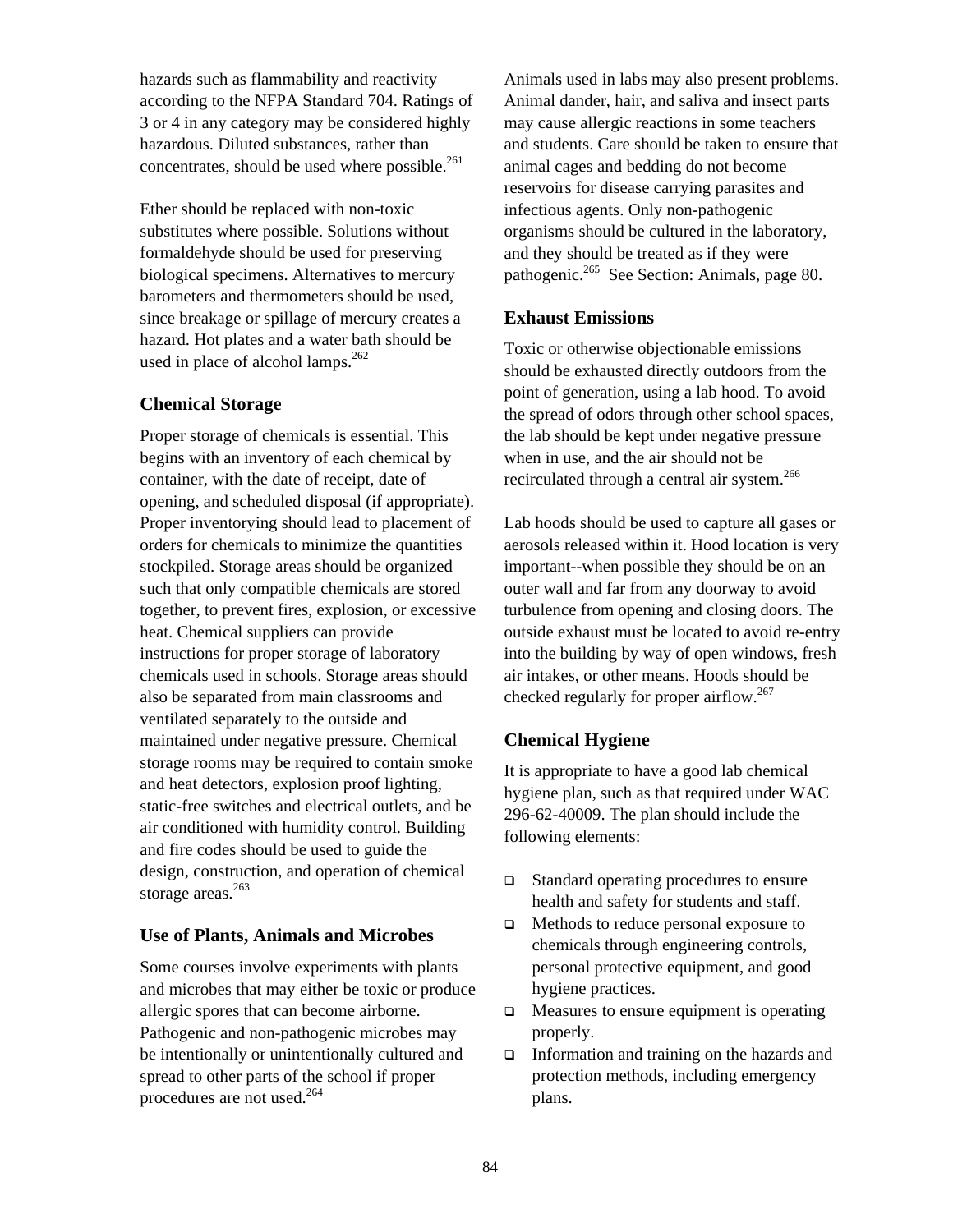- $\Box$  Procedures for approving lab activities.
- □ Procedures for medical consultation and examination.
- Identification of personnel responsible for implementing the chemical hygiene plan.
- $\Box$  A policy for incorporating higher levels of protection for work involving very toxic or hazardous chemicals.

#### **Lab Drains**

Lab drains must be kept in working order. Sediment in drain traps can promote the growth and accumulation of microorganisms. Antisiphon traps in sinks must contain water to prevent noxious odors from the sanitary sewer line from migrating back into the indoor air. Cupsinks in lab fume hoods and on benches frequently dry out, and have often been found to be a source of odors. The problem can be resolved by periodically running water in these drains, or plugging unused drains with a stopper. $268$ 

# **G. Art and Theater Rooms**

#### **Hazardous Materials**

Use and storage of student art materials may affect indoor air quality. Materials of concern include clay, paint, markers, pigments, varnish and lacquer, acid, ink, solvents and adhesives. Theater crafts involve preparing and using props, scenery, lighting and costumes. Materials used in theater productions may include many of the above-mentioned products, and involve the use of other materials, such as sawdust, and welding or soldering materials.<sup>[269](#page-134-101)</sup>

Clay and glazes are composed of minerals and metal compounds. When these materials are handled in their dry form, their dust can become airborne and easily inhaled. Some of the dust in standard ceramic work is hazardous, particularly crystalline free silica. When greenware is fired in a kiln, the high temperature causes emissions of materials such as sulfur dioxide, metals, nitrogen dioxide, carbon monoxide, organic

compounds, and ozone. Kiln may also heat up rooms and cause discomfort to occupants.<sup>270</sup>

#### **Less Toxic Alternatives**

It is important to request a MSDS for all prospective art materials, and choose the ones that are safest. The Art and Creative Materials Institute is a non-profit association of manufacturers of children's quality art materials. The AP (Approved Product) Seal appears on certain packages and containers of children's art materials, indicating that they are approved as non-toxic. See the Institute's Web site (Chapter 12).

The *K-12 Health & Safety Guide* recommends good health and safety practices to help ensure safer schools. Appendix E Visual and Performing Arts describes potential hazards and cautions against use of certain supplies and chemicals. $^{271}$  The bibliography also lists publications on hazards related to arts education.

The Center for Safety in Arts and California Department of Education also developed a list of products that are safe for children from grades K-6. Lists of safer products are available from these organizations. Their addresses are listed in Chapter 12 of this Manual.<sup>272</sup> The Rochester Institute of Technology and University of Florida also maintain a Web site on health hazards in the arts (see Chapter 12).

#### **Safe Practices**

Good safety, handling, and storage practices should be used in art rooms. These practices include the following: $273$ 

- $\Box$  Have appropriate procedures and supplies available for spill control.
- $\Box$  Label all hazardous supplies with date of receipt/preparation and pertinent precautions.
- $\Box$  Keep lids on containers when not in use.
- Follow recommended procedures for disposal of used substances.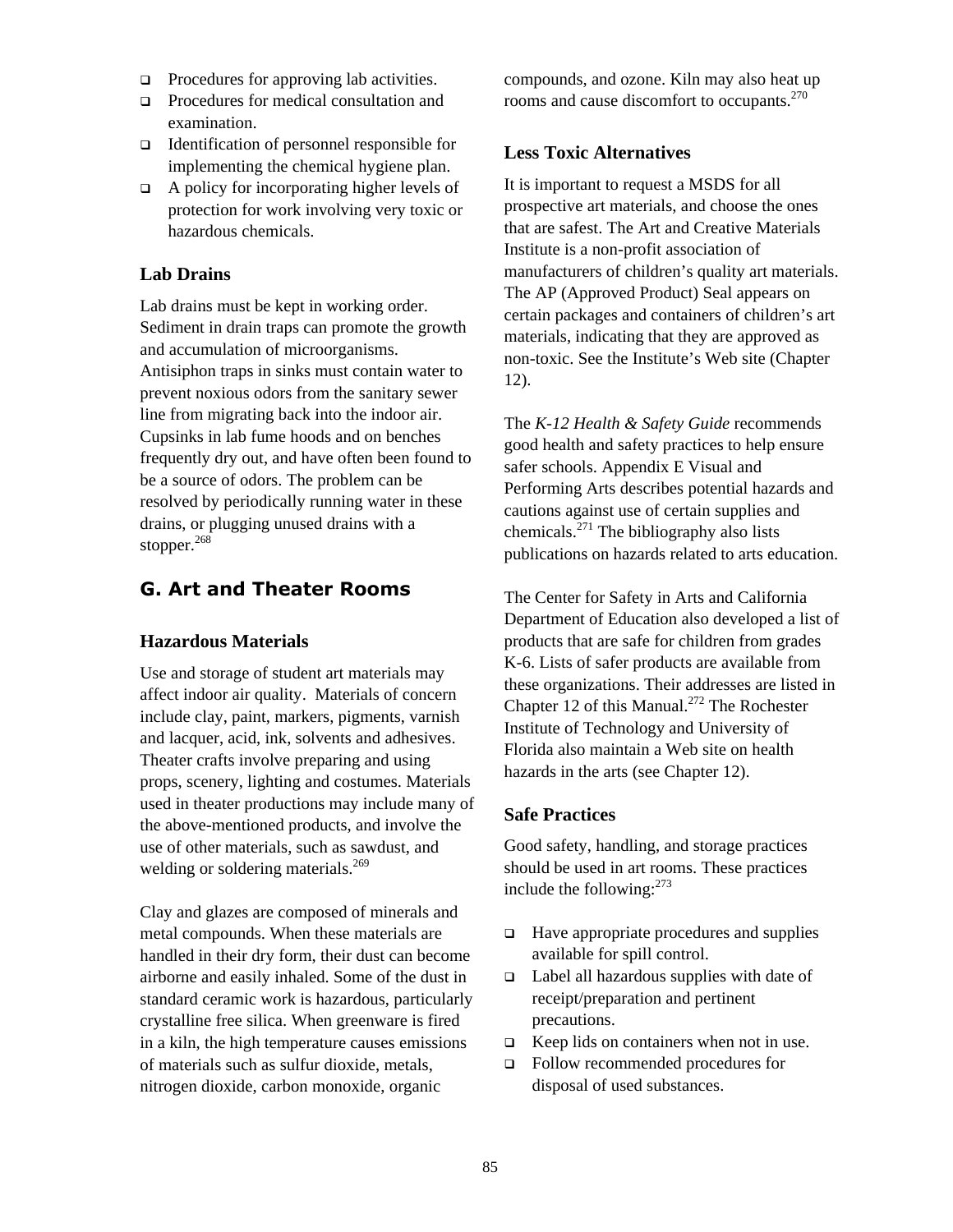- $\square$  Supply storage should be separate from main classroom area where possible, and should be ventilated.
- Substitute less hazardous or non-hazardous materials when possible.
- Use fume hoods and local exhaust as necessary.
- Isolate contaminant producing activities or operations.
- $\Box$  Use moist premixed rather than powdered products.
- $\Box$  Use instructional techniques that require the least amount of materials.

As noted above, kilns are a potential source of indoor air pollutants. The kiln should be fired at times of lower occupancy. Preference should be given to the use of electric kilns in purchasing decisions, since there are fewer emissions than gas-fired kilns. Also, outside groups that use the art facility after school should not use glazes that are prohibited for use by students of the school.<sup>274</sup>

Kilns should be isolated in a separate kiln room if possible, and should have local exhaust ventilation. Usually a canopy hood exhaust should be used, although some school remodeling projects may add on kiln vents with exhaust directed through an exterior wall. Kilns may also be placed outside the art room in a partially enclosed, covered porch away from building air intakes. General guidelines for design of canopy hoods are listed in the State of Maryland Technical Bulletin entitled Guidelines for Controlling Indoor Air Quality Associated with Kilns, Copiers, and Welding in Schools.<sup>[275](#page-134-107)</sup>

## **H. Vocational Art Areas**

Industrial and vocational art areas involve operations that have potential health hazards, including the potential to affect indoor air quality. Such operations may include ceramic coating, grinding, forming and forging, use of molten metals, paint spraying, plating, operation of gas furnaces or ovens for heating or drying products, welding, wood working, jewelry

repair, vocational-agricultural activities, and operation of motor vehicles and equipment. Solvents, paints, varnishes, lacquers, acids, adhesives, glues, waxes, and other products containing hazardous constituents may be used. $276$ 

#### **Welding and Related Activities**

Welding, brazing, and thermal cutting processes generate many types of metal fumes and gases that may present health hazards. Metal fumes are often largely from filler metal. Fumes may also originate from the base metal, coatings to the base metal, and from the flux or electrode coatings. Gases may come from the arc, or changes in the surrounding air. Some metal fumes may only be irritants, but others can cause long-term damage to the exposed welder.<sup>277,278</sup>

Control can be achieved through good work practices and properly designed engineering controls. Work practices include wearing personal protective clothing, masks, practicing good housekeeping, sanitation, and personal hygiene, handling compressed gases safely, knowing how to handle emergency situations, and using HEPA vacuums.<sup>279</sup>

Ventilation must prevent contaminants generated during the welding process from passing through the welder's breathing zone. Mechanical ventilation is normally required, and consists of local exhaust, local supply, and dilution ventilation. Local exhaust may be provided by either fixed enclosures or freely movable hoods placed as close to the welding operation as practicable. After a system is installed and set in operation, its performance should be checked to see that it meets engineering specifications, including rates of airflow, duct velocities, and negative pressures. General guidelines for design and operation of exhaust hoods may be found in the State of Maryland Technical Bulletin entitled Guidelines for Controlling Indoor Air Quality Associated with Kilns, Copiers, and Welding in Schools.<sup>[280,](#page-134-112)[281](#page-134-47)</sup>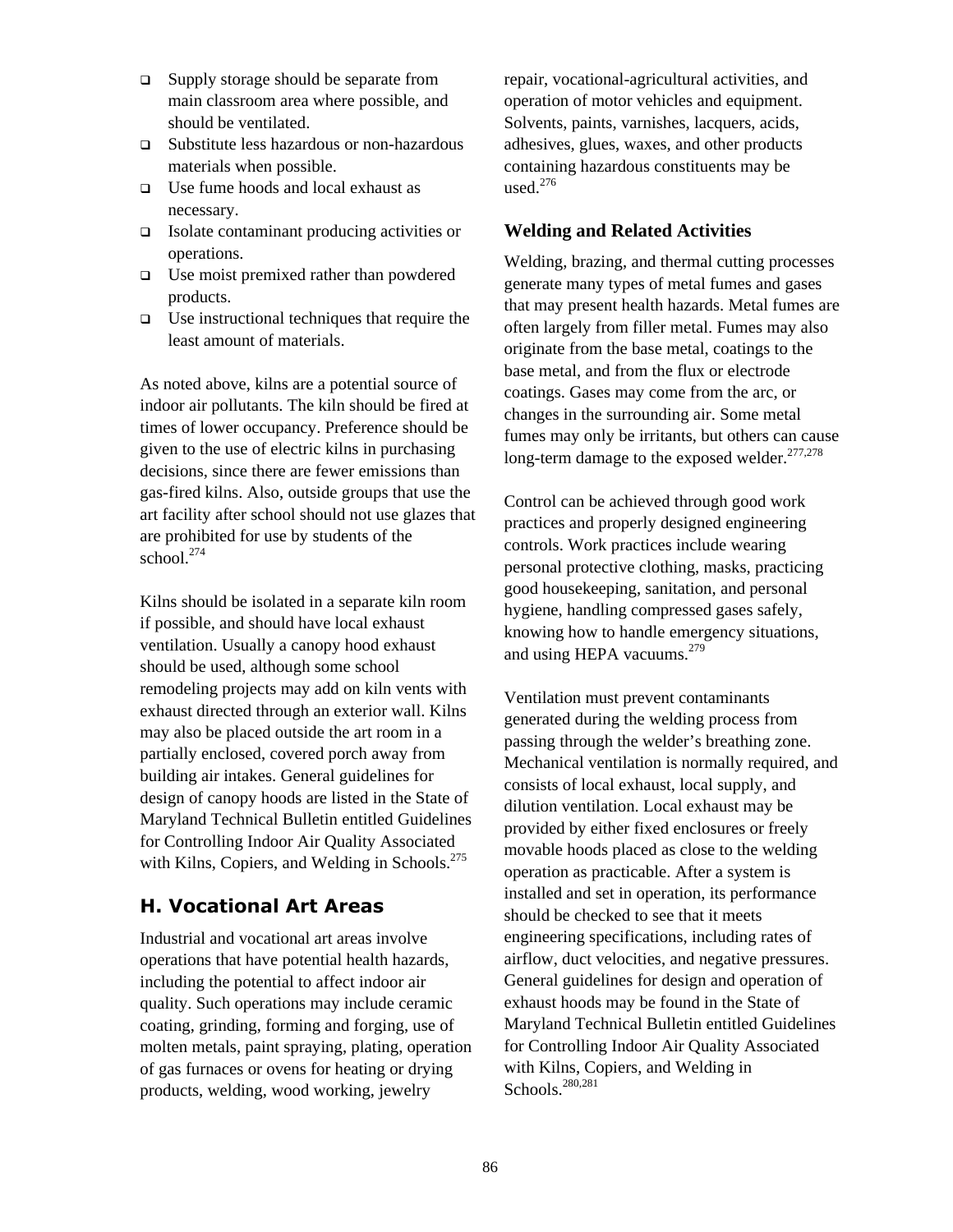Flammable gas and oxygen cylinders should be separately stored according to fire codes. Welding and cutting should also be done at a safe distance from flammable materials.<sup>282</sup>

#### **Spray Booths**

Spray booths are used for painting, cementing, glazing, metalizing, cleaning, or welding. Various hazardous materials may be released as dust, vapor, or mists. Care must be taken to follow all applicable codes (including fire and electrical codes) in the design and operation of spray booths. Following are design, construction, and operational recommendations:<sup>283</sup>

- $\Box$  Use noncombustible material, such as steel, concrete, or masonry in construction.
- $\Box$  Provide all spray areas with mechanical ventilation which is in continuous operation to remove vapors during and after spraying.
- Assure a ventilation rate across the face of the paint spray booth of at least 100 feet per minute.
- $\Box$  Equip spray booths with proper filters to remove dust and mists generated in the spraying process. Dust filters do not remove mists so special arrestor pads should be used.
- $\Box$  Design booths to direct airflows toward the exhaust outlets.
- $\Box$  Provide explosion proof lights and switches and exhaust fan motors (if inside the booth) as required by code.
- $\Box$  Construct the interior of booths to be smooth and continuous without edges or areas for pocketing of residues and to facilitate cleaning and washing.
- $\Box$  Keep interior surfaces free of combustible deposits.
- $\Box$  Keep portable lamps away from spray operations.
- $\Box$  Keep fire suppression sprinkler heads clean.

#### **General Safety Precautions**

Since hazardous materials are often used in vocational arts areas, safety precautions must be taken, including the following:[284,](#page-134-115)[285,](#page-134-116)[286](#page-134-117) 

- Read labels, use MSDSs, and identify all precautions for health and safety.
- □ Substitute with less harmful materials.
- Follow manufacturers' recommendations for safety, handling, and storage of materials.
- Develop appropriate procedures and have supplies available for spill control.
- Follow recommended procedures for disposal of used substances.
- □ Secure gas cylinders.
- $\Box$  Locate storage areas away from the main classroom areas and make sure storage areas are ventilated separately.
- $\Box$  Change or isolate processes to minimize student contact.
- $\Box$  Use wet methods to reduce dust.
- □ HEPA vacuums should be used in automotive and industrial shops and craft activities that generate dusts, fumes, or particulates. Dry sweeping should be curtailed in these areas, although damp mopping may be used to clean floors.
- $\Box$  Use appropriate personal protective equipment (for instance, gloves, masks, eye protection)
- $\Box$  Exercise good housekeeping, including cleanliness, proper waste disposal, and washing.

## **Special Ventilation Considerations**

Vocational arts facilities should be thermally treated for year-round use. Special attention should be given to mechanically forced air systems that provide for the ventilation and circulation of fresh air. The amount of ventilation air required is dependent upon the types of activities to be conducted. This should be determined early in the design process, because it is important for occupant comfort and protection of equipment from corrosion due to excess humidity. Special consideration should be given to local exhaust from operations, such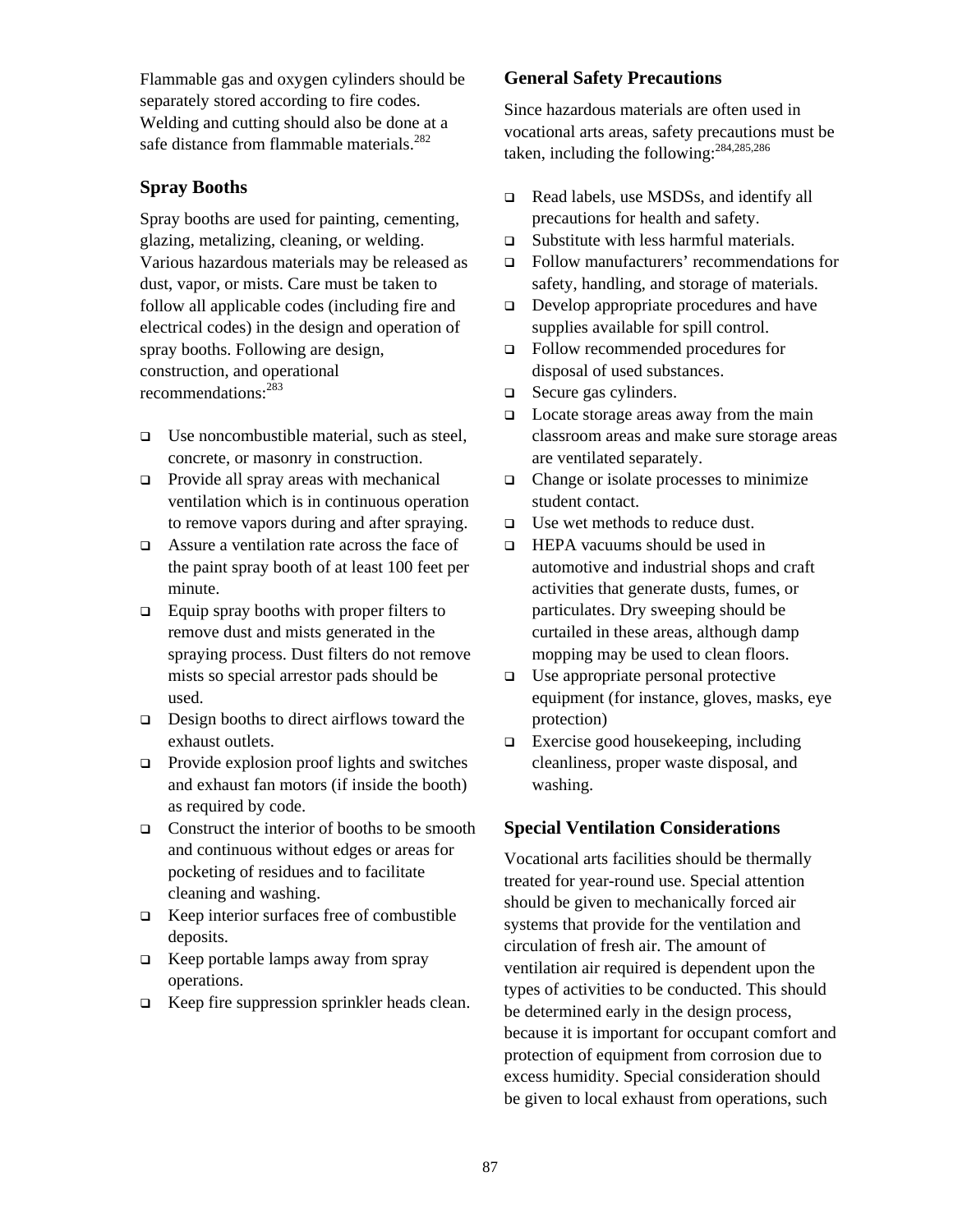as fumes generated by welding, furnaces, masonry dust, and spray-painting. An exhaust system must be provided for each welding booth area. Engine fumes must be exhausted to the outside where internal combustion engines are used. Separate HVAC controls for industrial arts facilities should be provided if evening programs or use of the industrial arts facility is planned at times other than during the day. An exhaust system with HEPA filters should be used when changing brake linings. Other precautions for brake repair should be followed, including those listed in WAC 296-62-07745, Work Practices and Engineering Controls for Automotive Brake Repair Operations.<sup>[287](#page-134-118)</sup>

# **I. Swimming Pools**

School pool facilities should have separate ventilation systems to prevent pool exhaust air from being recirculated into other occupied areas. In addition, ASHRAE Standard 62 calls for a minimum of 0.5 cfm/sq. ft. of outdoor air supplied to pool and deck areas, with higher levels provided as necessary to control humidity. This is only a minimum, additional ventilation air may be required to alleviate IAQ problems.

It is also critical to provide good mixing of outdoor air in the pool area, including the breathing zone of swimmers a few inches above the pool water level. Many indoor air quality complaints come from swimmers who breathe vapors containing irritating levels of chlorine compounds.

State regulations adopted by the Board of Health (Chapter 246-260 WAC) govern water recreation facilities. In operation of pools, care should be taken to use the proper level of disinfectants, as called for in WAC 246-260- 031. If chlorine gas is used, special precautions must be taken during design, construction, and operation of chlorine rooms to minimize the potential for a chlorine leak, and to reduce the potential exposure of people to chlorine gas.

These precautions include locating the chlorine room with consideration of prevailing winds to dissipate leaked chlorine away from the pool facility, and meeting specific requirements for the mechanical ventilation system. Requirements for the chlorine room ventilation system include locating the air inlet as far as possible from fan intake to promote good circulation; providing a minimum of one air change per minute in the chlorine room when the fan is operating (when the room is occupied); ensuring that there is adequate suction from the fan near the floor; and locating the exhaust for the fan and chlorinator vent away from the air intake to prevent undue hazard for pool users. WISHA regulations govern the use of and storage of chlorine and other chemicals. Often requiring eyewash for the operator.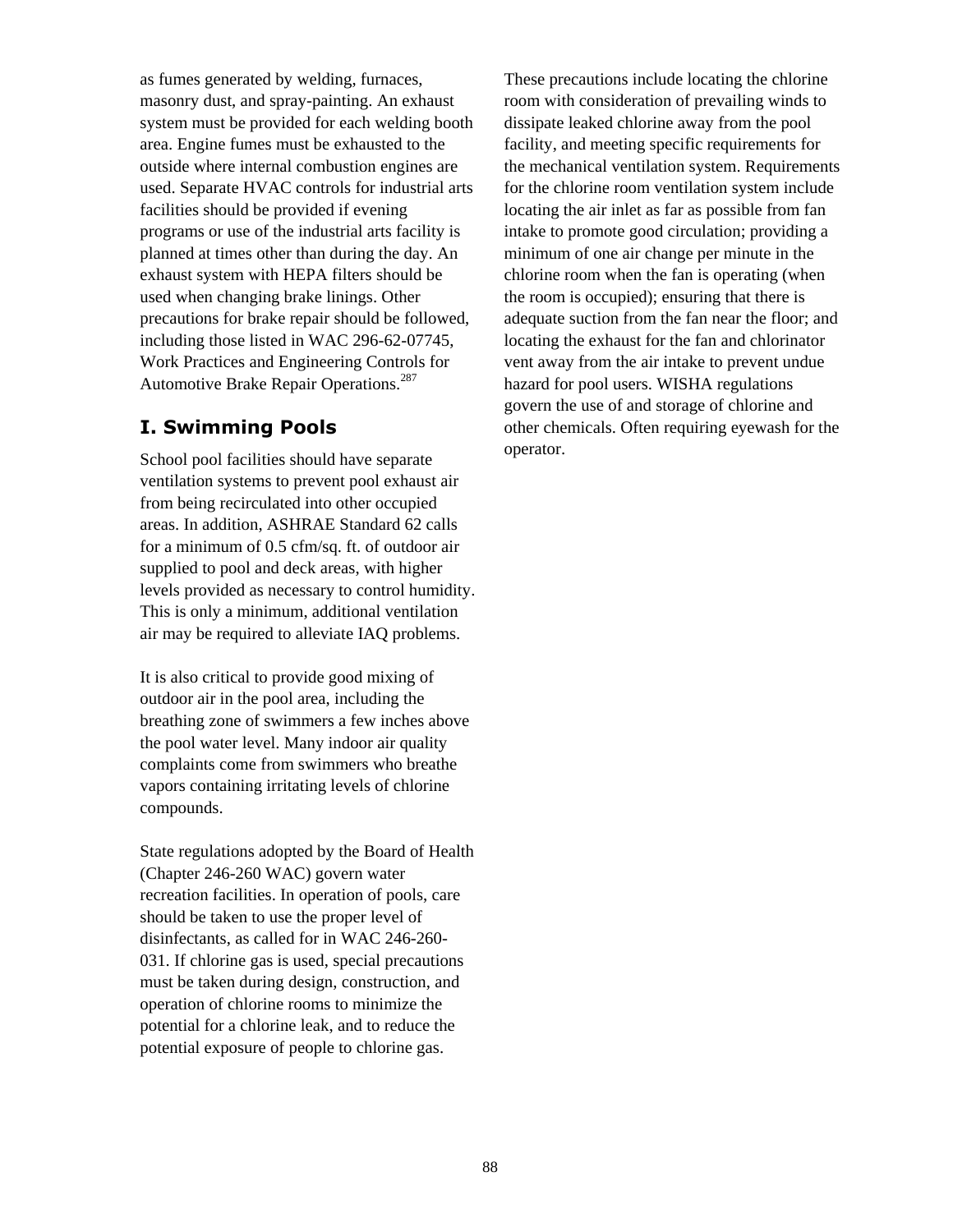# **11. Organizing to Maintain Good Indoor Air Quality**

# **Recommended Practices for Organizing to Maintain Good Indoor Air Quality**

- Designate an IAQ Coordinator for building operations
- **D** Prepare an IAQ management plan
- $\Box$  Provide training and education
- $\Box$  Communicate with staff, students, parents, and other interest groups
- $\Box$  Be proactive in managing IAQ problems

# **B. Designate an Indoor Air Quality Coordinator for Building Operations**

Chapter 4 recommends that an indoor air quality (IAQ) coordinator be assigned to verify that practices to ensure good indoor air quality are carried out in school siting, design, and construction. Once the school is operational, it is important to maintain the position of IAQ coordinator to help ensure that good building management practices are followed, and that staff are available to make sure that problems and complaints related to indoor air are properly handled.

The IAQ coordinator may serve several functions in the school: coordinating a team of school staff and outside interests with the goal of maintaining good indoor air quality; acting as a point of contact for information, and receipt of indoor air quality complaints; and helping to facilitate responses to indoor air quality complaints and problems. The IAQ coordinator may be the key point of contact for the following groups:<sup>288</sup>

- □ Custodians, facility operators.
- $\Box$  Teachers and administrative staff.
- Students and parents.
- $\Box$  Contract service providers, as well as architects, engineers, and contractors

associated with building renovations and repairs.

- □ The local health department.
- □ School boards and site councils.
- □ News media.

The functions of the IAQ coordinator in the school may be performed at the upper level of administration in a school or school district by personnel such as a safety officer, risk manager, principal, vice principal, business official, facilities director, or maintenance supervisor. Staff at a lower level within the school district organization may also perform the functions. One potential advantage of using upper level administrative personnel to serve as IAQ coordinator is that such personnel are more likely to have greater control over decisions affecting indoor air quality than staff at lower levels. (ESD's will train and council school districts but will not accept positions of responsibility (liability) such as IAQ Coordinator within a specific district).

Any individual assigned to serve as IAQ coordinator should have the skills to organize, manage, and communicate well with others and should have sufficient time to devote to such a function. The individual assigned does not need to have specific technical skills related to indoor air quality, although knowledge of indoor air quality issues should be developed through training courses.

The U.S. Environmental Protection Agency *Indoor Air Quality Tools for Schools* offers many helpful ideas and recommendations for ensuring good indoor air quality in schools. The guide discusses the role and function of the IAQ coordinator, describes the steps involved in writing an indoor air quality management plan, and provides several indoor air quality checklists and forms.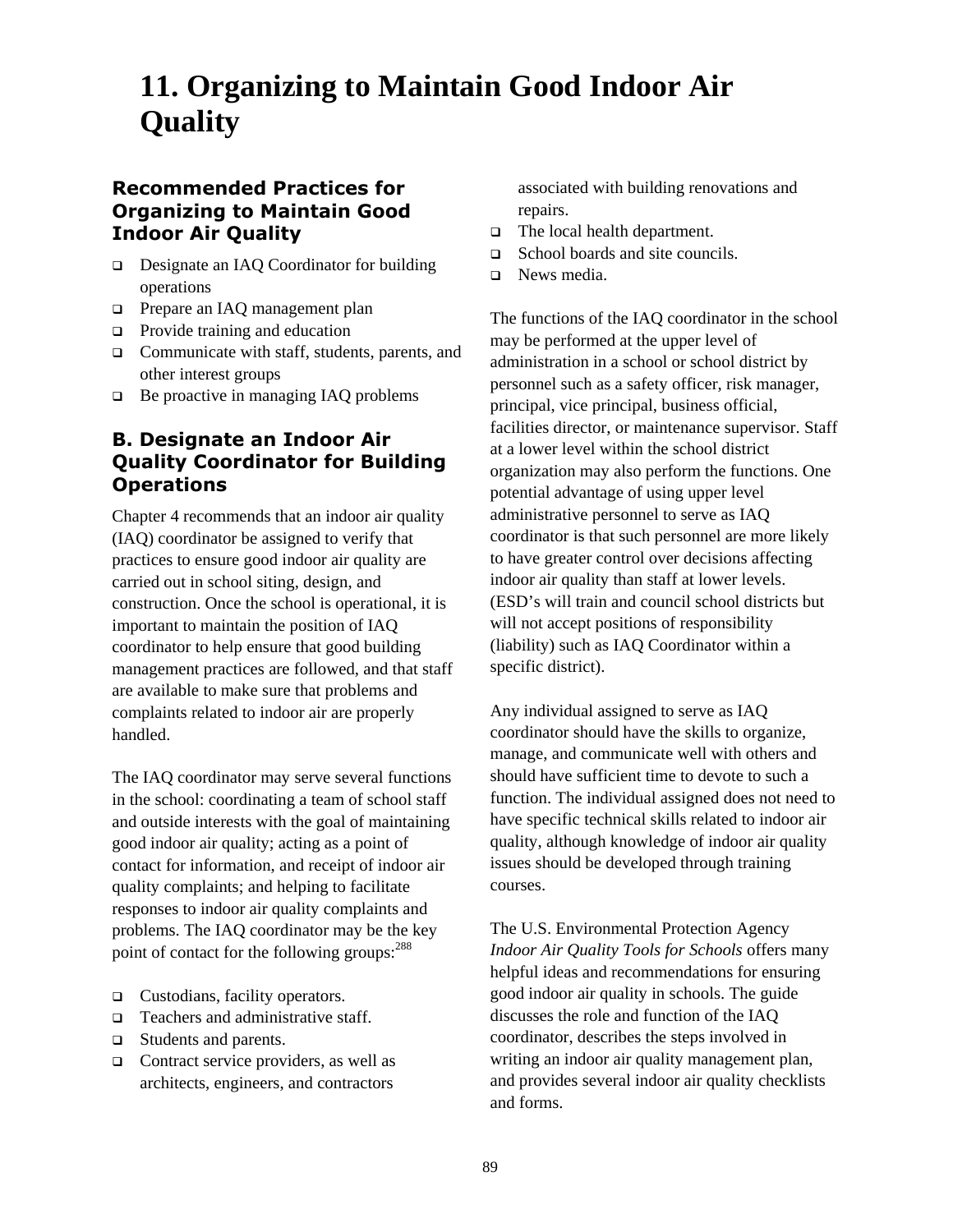# **C. Prepare an IAQ Management Plan**

Chapter 6 of this Manual recommends preparation of an *indoor pollutant source control plan*. This plan will address site and facility planning issues, HVAC system design, and selection of materials, interior finishes, and furnishings to reduce building emissions. However, the indoor pollutant source control plan *does not* address building operational issues which are also essential in maintaining good indoor air quality.

An *indoor air quality management plan* should be prepared and implemented to ensure healthy indoor air quality in operating schools. A key element in activating an indoor air quality management plan includes *gaining top administrative support*. School administrative officials should be committed to preparing and carrying out an indoor air quality management plan--this includes providing authority to the IAQ coordinator and the resources to carry out the plan.[289](#page-134-120)

## **EPA - Steps to Activate the Plan**

In *Indoor Air Quality Tools for Schools*, EPA recommends several steps to activate the indoor air quality management plan, including the following: $290$ 

- $\Box$  Identify key members of the indoor air quality team who will work with the IAQ coordinator. These may include teachers, administrative staff, facility operators, building maintenance staff, local health department officials, contract service providers, and parent representatives.
- $\Box$  Distribute action packets to the team members. The action packets provide specific information on indoor air quality relevant to the team members' functions, and allow an audit of the school building to determine potential sources of indoor air quality problems. Team members submit completed checklists to the IAQ coordinator indicating their findings.
- $\Box$  Review the checklists, conduct a walkthrough inspection, and identify priorities for building repair, upgrade, and improved maintenance.
- $\Box$  Get consensus and approvals for repairs, upgrades, and improved maintenance activities and perform these activities as approved.
- □ Conduct follow-up inspections to determine if repairs, upgrades and improved maintenance have been properly completed and have achieved the desired results.
- $\Box$  Develop and follow a schedule for upcoming activities, such as remodeling, staff changes, and completion of checklists and monitoring activities that affect indoor air quality.
- Maintain good documentation and files for all completed forms, records of repairs or maintenance changes, memos, final reports, and activity reports. Key staff should be made aware of their responsibilities to maintain documentation.

#### **DOH -Additional Plan Elements**

In addition to the steps listed above, the Washington State Department of Health recommends the following plan elements:

- A. Develop a protocol for handling indoor air quality complaints including the following:
- $\Box$  Designation of key staff for receipt and handling of complaints.
- Follow-up and investigation procedures.
- $\Box$  Preparation and use of complaint forms.
- □ Checklists and other documentation.
- $\Box$  Procedures for use of outside specialists in resolving indoor air quality problems.
- $\Box$  Communication with other building staff, students, parents, and other interested and affected parties through problem identification and resolution.
- B. Establish procedures for handling emergency indoor air quality problems.
- Define "emergency" (i.e., a spill or release of hazardous substances).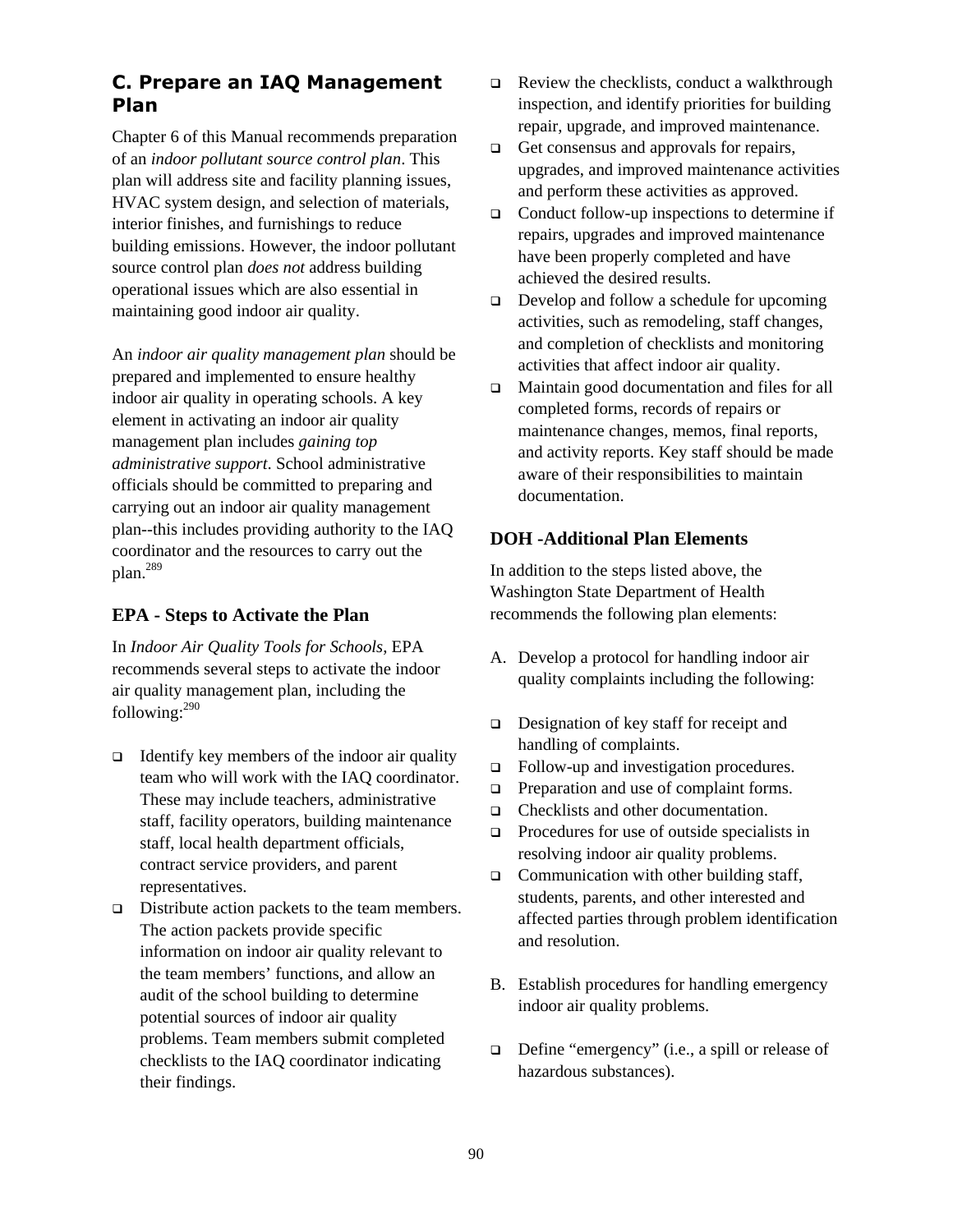- $\Box$  Identify response options (i.e., building evacuation/spill cleanup, modification of HVAC system operation).
- $\Box$  Assign key school personnel to address the problem.
- $\Box$  Describe coordination with local emergency response agencies and private contractors or specialists.
- $\Box$  Identify special equipment or materials needed for emergency response.
- $\Box$  Define training requirements, communication procedures, and documentation requirements.
- $\Box$  Establish a protocol for communicating with local emergency response agencies, the health department, the Department of Labor & Industries, building staff, students, parents, the press, and other interested and affected agencies and groups.
- C. Address proper operation and maintenance of all building systems including:
- $\Box$  Precautions for special use areas such as copy rooms, art rooms, science laboratories, vocational arts facilities, locker rooms, pools, general offices and classrooms.
- $\Box$  Purchasing procedures to minimize use of hazardous products.
- $\Box$  Proper storage and use of products.
- $\Box$  Procedures for control of staff and student exposure to contaminants through proper scheduling and notification prior to maintenance, repair and remodeling activities.

D. Identify education and training needs for staff, based upon their roles in indoor air quality management. At a minimum, staff should have a basic understanding of the topics addressed in this Manual, their building HVAC system, and the relationship between the HVAC system and building activities. Budgets and schedules should be prepared to meet these education and training needs.

# **D. Provide Training and Education**

Chapter 4 of this Manual emphasizes the need for educating school district staff, students, and parents to help maintain good indoor air quality in school buildings. It was recommended that a basic orientation on this Manual be provided.

All staff should have a fundamental understanding of the school's indoor air quality program, how they can help support good management practices, and to whom indoor air quality complaints should be submitted. Staff should also be aware of what to do in an emergency. Teachers working with hazardous materials (e.g., in science labs, art rooms, or vocational arts facilities) should have additional training to ensure that practices used in their facilities minimize health and safety risks. School site councils, where they exist, should also have a fundamental understanding of the school's indoor air quality program and how decisions the council may make will affect indoor air quality.

Building maintenance staff and supervisors should have specialized training addressing indoor air quality issues. Such training should include proper building maintenance procedures as it relates to indoor air quality, HVAC system operation and maintenance, hazard communication standards, safety procedures for use of hazardous substances, and emergency procedures.

# **E. Communicate with Staff, Students, Parents, and Other Interest Groups**

On-going communication with staff, students, parents, the school board, the site council, and other interested and affected groups concerning the school's indoor air quality program is essential. Good communication will help alleviate problems and concerns, and is likely to generate support for the school's efforts to maintain healthy buildings for staff and students. Communicating not only involves sharing information, but listening and responding to concerns and issues raised by these various groups.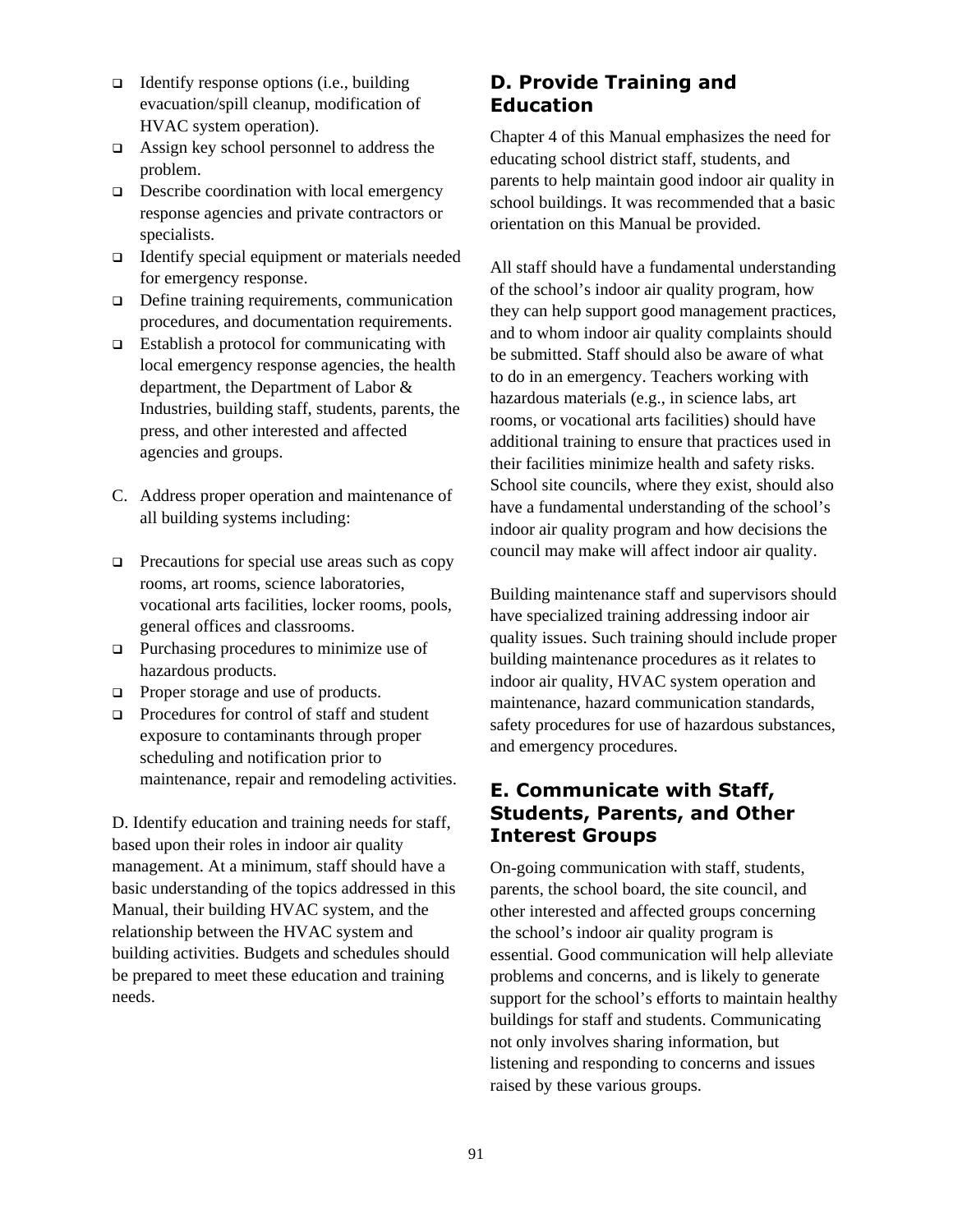Information should be provided during all phases of school development--from siting, design, construction or remodeling--through operation to explain actions the school district is taking to ensure good indoor air quality. It is important to provide accurate information in a timely manner.

Information should include identification of the steps students and staff can take to help maintain building air quality. When building maintenance, repairs or remodeling will occur, the school should clearly identify what will be done to ensure those activities are not disruptive, and reduce the potential for exposure of students and staff to indoor air pollution.

# **F. Be Proactive In Managing IAQ Problems**

A good program to prevent indoor air quality problems should provide a healthy, productive environment for students and staff. However, some indoor air quality problems may arise, and it is important to give serious attention to how indoor air quality complaints and problems are handled.

Following are basic steps to address indoor air quality problems reported by staff or students:

- *Establish a complaint response procedure*. This includes developing a complaint form, developing a log to track complaints, and identifying a key contact person for receipt of complaints. It is critical that complaints be received in a courteous and professional manner, and that follow-up actions be taken promptly and documented.<sup>[291,](#page-134-122)[292](#page-134-123)</sup>
- *Establish communication procedures*. Accurate and timely information concerning the resolution of indoor air quality problems is essential. Once a problem is known to occur, staff and parents should be made aware as soon as possible of the circumstances and what the school is doing to address the problem. Some problems may be of interest to the press. In such a case, it is useful to make sure that a high level administrator or other

appropriate representative of the school district is designated as the focal point for communication with staff, students, parents, and the press. It is important that the contact person be accessible to the press, provide accurate information, and not speculate on problems or solutions.[293](#page-134-124)

 *Diagnose indoor air quality problems*. Several steps are recommended for diagnosing problems following the receipt of complaints. Initial steps include conducting a walkthrough and inspection of the facility and discussion of the problem with staff and students. Further information may need to be gathered to help determine potential causes of the problem, although in some cases no definite causes may be found. It may be discovered that performance standards for HVAC system operation, maintenance, or other operational practices are not consistent with the school's indoor air quality plan or the recommendations in this Manual. Practices not consistent with good indoor air quality should be corrected as soon as possible.

Figure 11-1 illustrates the step-by-step process involved in conducting an indoor air quality investigation[.294 \(](#page-134-125)Outside assistance may be needed at any point in the investigation, depending on the complexity of the problem, the skills available in-house, time pressures or other factors.)

This Manual is not intended to provide detailed instructions on how to troubleshoot indoor air quality problems. The reader is referred to four specific references that offer very useful recommendations for addressing indoor air quality problems:

*Building Air Quality--A Guide for Building Owners and Facility Managers* was prepared by the U.S. Environmental Protection Agency, the U.S. Public Health Service, the Centers for Disease Control, and the National Institute for Occupational Safety and Health. Chapters 6 and 7 of this guide provide detailed information for diagnosing and correcting indoor air quality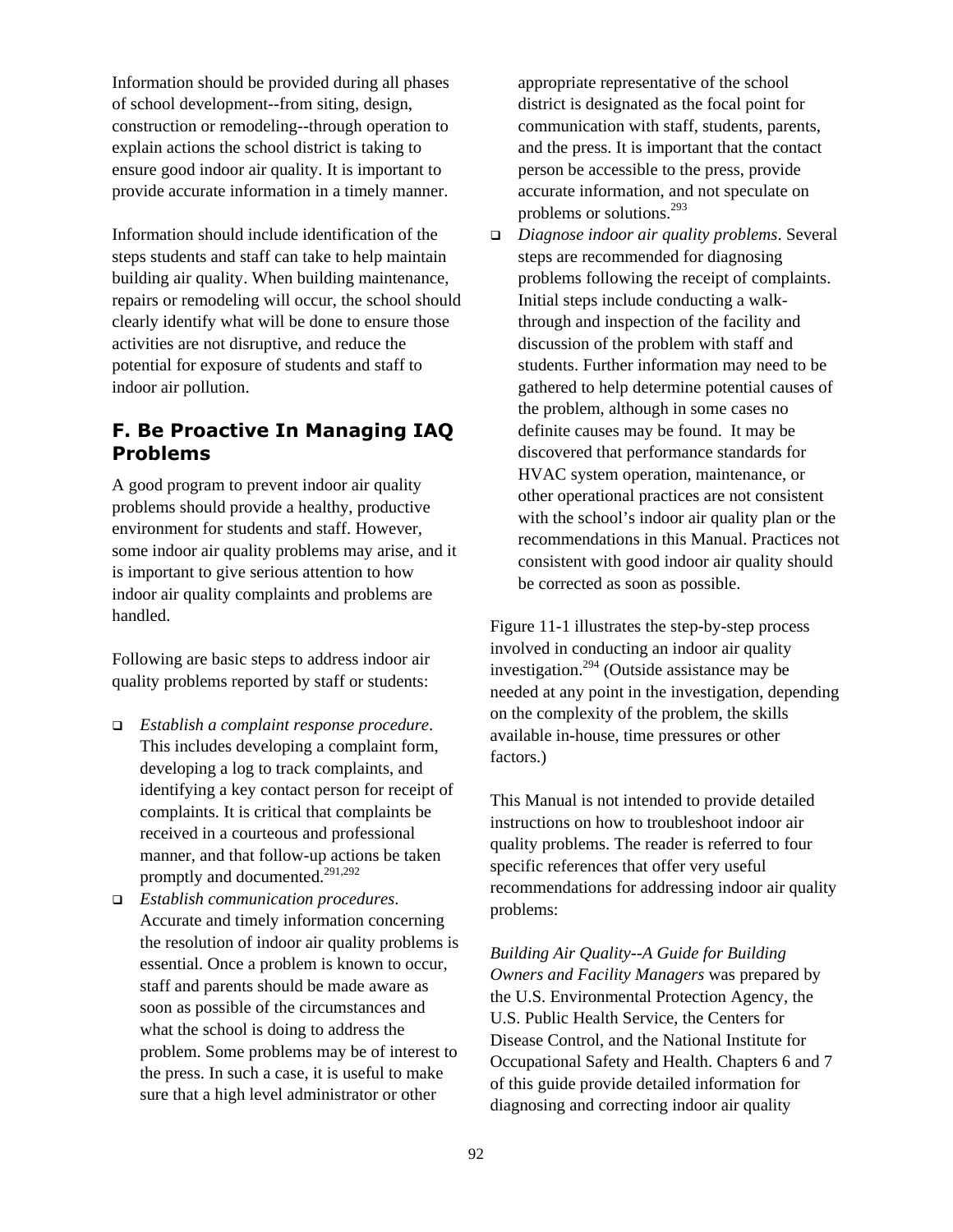#### *Figure 11-1* **Conducting an Indoor Air Quality Investigation**



93

problems, and the appendices provide useful checklists for complaint documentation and problem investigation

Another excellent guide is *Managing Indoor Air Quality*, by Shirley J. Hansen. This book offers insight into indoor air quality from a manager's perspective, and provides useful recommendations for handling complaints as well as investigating and resolving problems.

*Indoor Air Quality Tools for Schools* prepared by EPA provides a helpful problem-solving checklist and wheel for use by school staff.

*Planning Guide for Maintaining School Facilities* developed by School Facilities Maintenance Task Force, National Forum on Education Statistics, and the Association of School Business Officials International offers effective and practical recommendations for school facilities maintenance planning.

The first three documents provide advice on hiring outside professionals (should they be needed) to help resolve indoor air quality problems.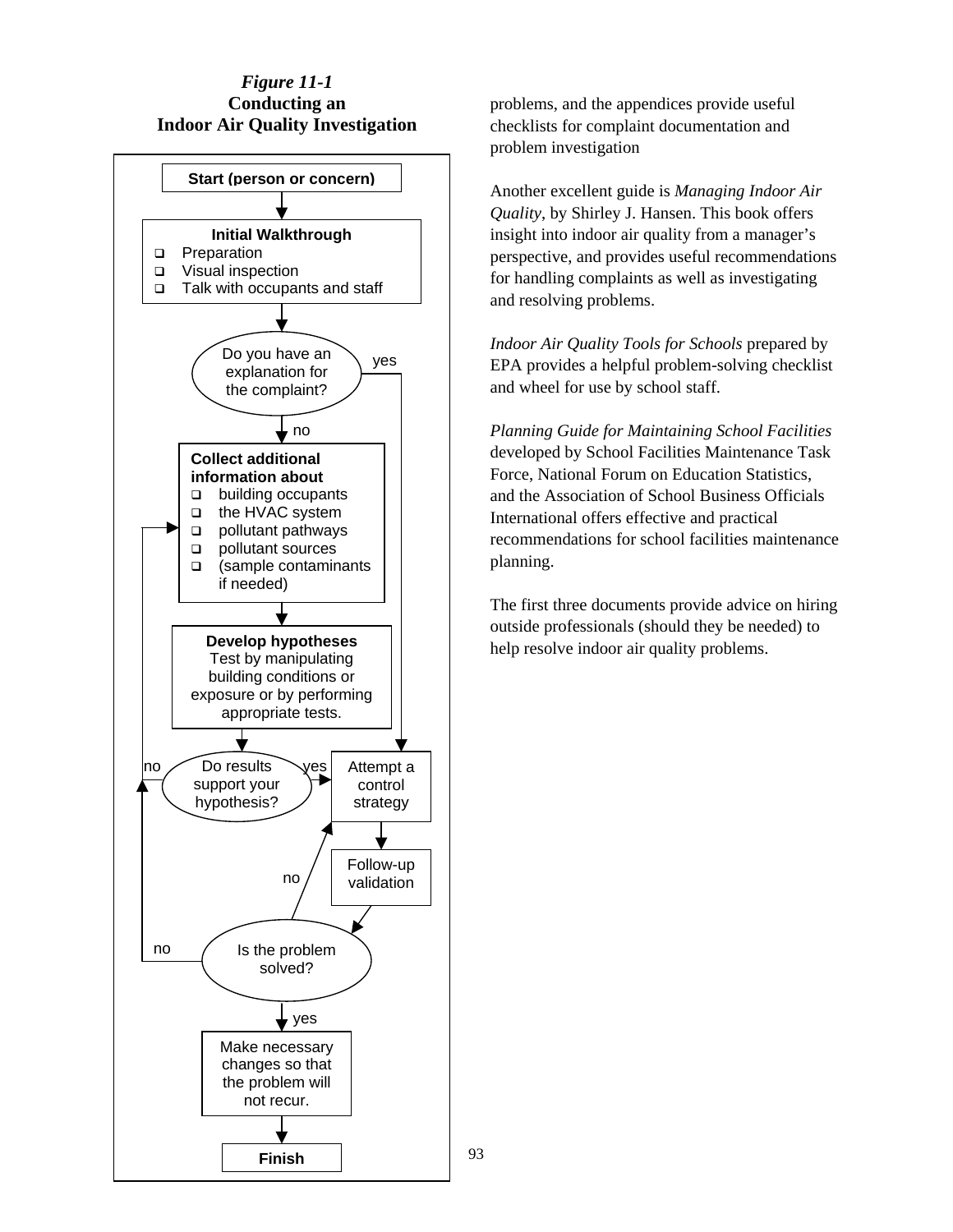# **12. Other Resources**

For updated contacts and links, visit the Department of Health's Indoor Air Program Web site: www.doh.wa.gov/ehp/ts/iaq.htm

#### **Federal Government**

Ann Wawrukiewicz, IAQ Program Coordinator U.S. E. P. A., Region 10 1200 Sixth Avenue Seattle, WA 98101 Phone: (206) 553-2589 Phone: (206) 553-1200 or (800) 424-4372 Email: wawrukiewicz.ann@epa.gov Web site: http://www.epa.gov/r10earth/

U.S. Environmental Protection Agency Indoor Environments Division 1200 Pennsylvania Avenue, NW Mail Code 6609J Washington, DC 20460 Phone: (202) 564-9370 Fax: (202) 565-2038/2039/2040/2071 Web site: http://www.epa.gov/iaq/

EPA Tools for Schools Web site: http://www.epa.gov/iaq/schools/

EPA Design Tools for Schools http://www.epa.gov/iaq/schooldesign/sitemap.ht ml

EPA Tools for Schools Technical Assistance Hotline Phone: (866) 837-3721 E-mail: tfs\_help@epa.gov.

EPA IAQ Technical Hotline: Phone (866) 837-3721 Email tfs\_help@epa.gov.

#### EPA

Indoor Air Quality Information Clearinghouse P.O. Box 37133 Washington D.C. 20013-7133 Phone: (800) 438-4318 Web site: http://www.epa.gov/iaq/iaqxline.html Occupational Safety and Health Administration U.S. Department of Labor Occupational Safety & Health Administration 200 Constitution Avenue Washington, D.C. 20210 Web site: http://www.osha.gov

EPA Risk Information System Web site: http://www.epa.gov/iris/

National Toxicology Program Web site: http://ntp-server.niehs.nih.gov/

Energy Smart Schools Office of Energy Efficiency and Renewable Energy US Department of Energy Web site: http://www.eere.energy.gov/energysmartschools

Energy Efficiency and Renewable Energy Clearinghouse Phone: (800)-363-3732

Department of Environmental Health Continuing Education Northwest Center for Occupational Health & Safety Region X OSHA Training Institute Education **Center** 4225 Roosevelt Way NE, Suite 100 Seattle, Washington 98105 Phone: (800) 326-7568 Fax: (206) 685-3872 Email: ce@u.washington.edu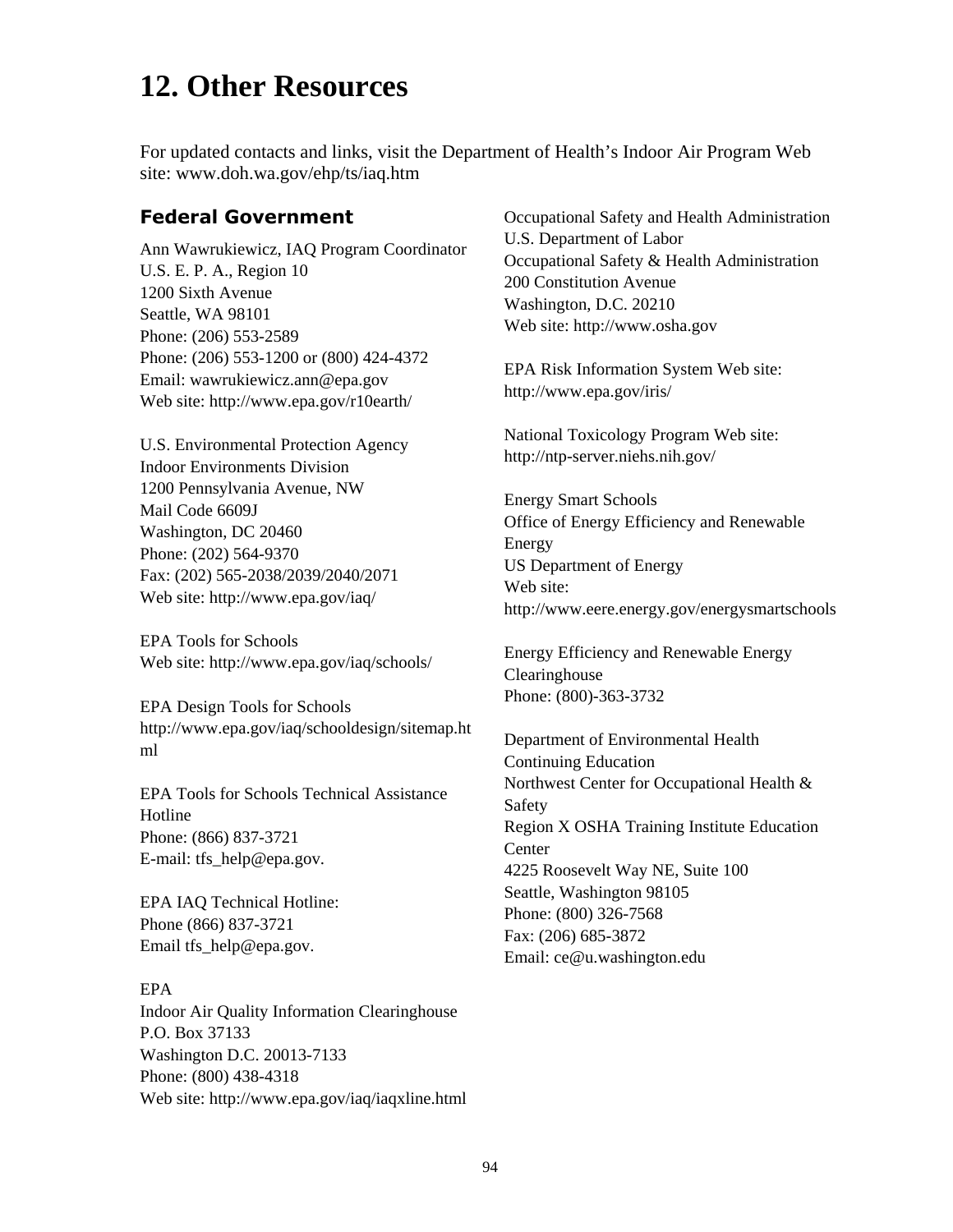Consumer Product Safety Commission 1301 Clay Street, Suite 610-N Oakland, CA 94612-5217 Phone: (510) 637-4050 Fax (510) 637-4060 Email: fnava@cpsc.gov Phone: (800) 638-2772 (TTY 800-638-8270) Web site: http://www.cpsc.gov/about/about.html

# **State of Washington**

#### **Department of Health**

Office of Environmental Health and Safety Indoor Air: Tim Hardin 7171 Cleanwater lane, Bldg. 3 PO Box 47825 Olympia, WA 98504-7825 Phone: (360) 236-3363 Email: tim.hardin@doh.wa.gov. Web site: http://www.doh.wa.gov/ehp/ts/iaq.htm

Office of Environmental Health and Safety School Health and Safety: Nancy Bernard http://www.doh.wa.gov/ehp/oehas/default.htm Phone: (360) 236-3072 Email: nancy.bernard@doh.wa.gov Web site: http://www.doh.wa.gov/ehp/ts/school.htm

Washington Poison Center Web site: http://www.doh.wa.gov/hsqa/emtp/poison.htm Phone: (800) 222-1222

Superintendent of Public Instruction Greg Lee Old Capitol Building PO Box 47200 Olympia, WA 98504-7200 Phone: (360) 725-6268 FAX: (360) 753 6712 Email: glee@ospi.wednet.edu

Cooperative Extension Washington State University Energy Programs Rich Prill, WSU Energy Outreach Building Specialist

Phone: (509) 477-6701 Prill4@energy.wsu.edu Web site: http://www.energy.wsu.edu/buildings/IAQ.htm

Building Commissioning Program and Energy Life Cycle Cost Analysis Program Department of General Administration Engineering & Architectural Services Karen Purtee (360) 902-7194 Email: kpurtee@ga.wa.gov or Roger Wigfield (360) 902-7198 Email: [rwigfie@ga.wa.gov](mailto:rwigfie@ga.wa.gov)  http://www.ga.wa.gov/Eas/bcx/index.html

Washington Dept of Labor & Industries WISHA Services Division P.O. Box 44649 Olympia, Washington 98504 Phone: (360) 902-5443 or (800) 4-BE-SAFE Fax: (360) 902-5459 Email: jame235@lni.wa.gov Web sites: http://www.wa.gov/lni/wisha/wisha.htm WISHA Consultants: http://www.lni.wa.gov/wisha/consultation/regio nal\_consultants.htm

Janice Camp, (206) 543-9711 Dir of Field research Team UW Field Research & Consultation Group The University of Washington 4225 Roosevelt Way NE, Suite 100 Seattle, WA 98105-6099 Phone: (206) 543-9711 Fax: (206) 616-6240

Steve Loftness, Project Officer Rehab the Lab Department of Ecology PO Box 47600 Olympia, WA 98504-7600 Phone: 360 407-6060 Email: stlo461@ecy.wa.gov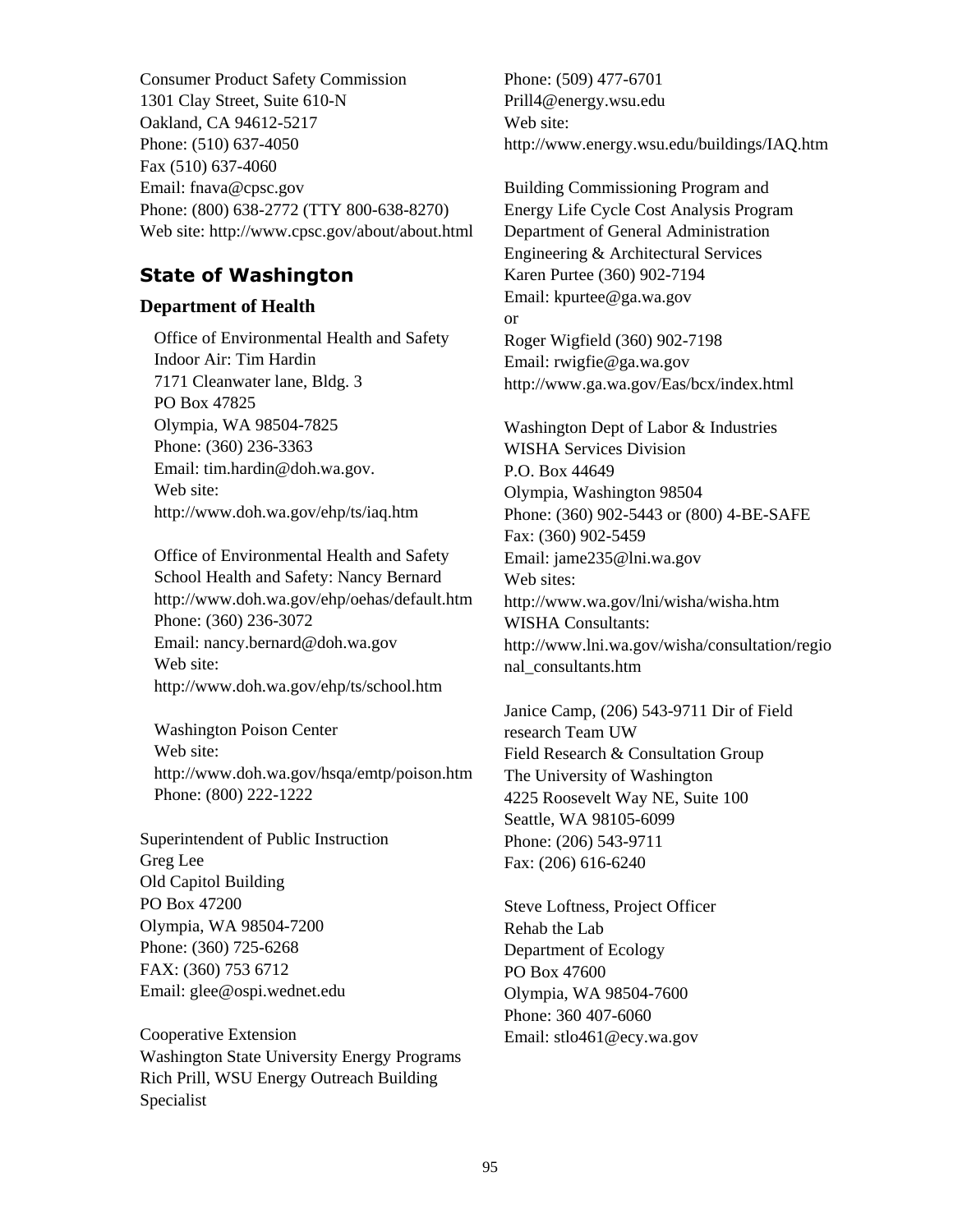# **Publications and Resource Lists**

EPA Tools for Schools http://www.epa.gov/iaq/schools/

Office of Superintendent of Public Instruction and Washington Department of Health Health and Safety Guide for K-12 Schools in Washington http://www.k12.wa.us/publications

California Collaborative for High Performance Schools (CHPS) Web site: http://www.chps.net/chps\_schools/index.htm

National Clearinghouse for Educational Facilities at the National Institute of Building Sciences 1090 Vermont Ave., NW Suite 700, Washington, D.C. 20005 Phone: (888) 552-0624 Web site: http://www.edfacilities.org/rl/iaq.cfm

## **Private/Non-Profit**

American Society of Heating, Refrigerating and Air-Conditioning Engineers ASHRAE 1791 Tullie Circle, N.E. Atlanta, GA 30329 Phone: (800) 527-4723 Fax: (404) 321-5478 Web site: http://www.ashrae.org/

American Lung Association The American Lung Association 61 Broadway, 6th Floor NY, NY 10006 Phone: (212) 315-8700 http://www.lungusa.org/

American Association of School Administrators 1801 N. Moore St. Arlington, VA 22209-1813 Phone (703) 528-0700 Fax 703-841-1543 Web site: http://www.aasa.org/

National Hispanic Indoor Air Quality Hotline www.hispanichealth.org Phone (800) 725-8312

The National Safety Council's Radon Hotline Phone: (800) 557-2366] Web site: airqual@nsc.org

Air-Conditioning & Refrigeration Institute (ARI) 4100 N. Fairfax Drive, Suite 200 Arlington, VA 22203 Phone: (703) 524-8800 Fax: (703) 528-3816 Email: ari@ari.org

American Conference of Governmental Industrial Hygienists ACGIH 1330 Kemper Meadow Drive Cincinnati, Ohio 45240, USA Phone: (513) 742-2020 Fax: (513) 742-3355 Email: mail@acgih.org

American Industrial Hygiene Association 2700 Prosperity Avenue, Suite 503 Fairfax, Virginia 22031 Phone: (703) 849-8888 Email: infonet@aiha.org

National Air Duct Cleaners Association (NADCA) 1518 K Street, NW Suite 503 Washington, DC 20005 Phone: (202) 737-2926 Fax: (202) 347-8847 http://www.nadca.com/standards/standards.asp

American Society for Testing and Materials (ASTM) 100 Barr Harbor Drive West Conshohocken, PA19428-2959 Phone: (610) 832-9585 Fax: (610) 832-9555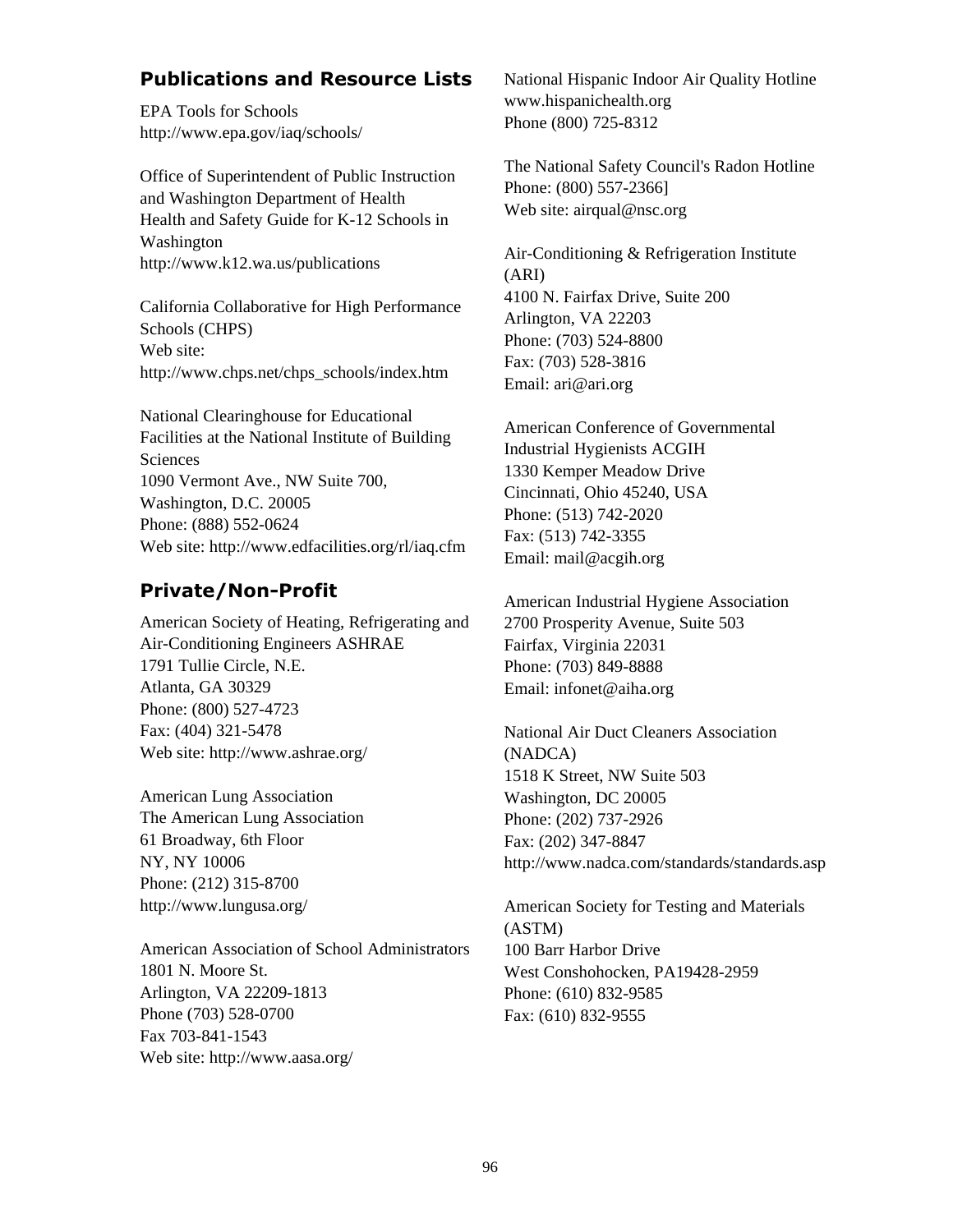American Lung Association of Washington 2625 Third Avenue Seattle, WA 98121 Phone: (800) 732-9339 Fax (206) 441-3277 Email: alaw@alaw.org

Art and Creative Materials Institute, Inc. 1280 Main Street, 2nd Floor P. O. Box 479 Hanson, MA 02341-0479 Phone: (781) 293-4100 Fax: (781) 294-0808 Web site: http://www.acminet.org/

National Safety Council Indoor Air Program Web site: http://www.nsc.org/ehc/indoor/iaq.htm

National Safety Council's Environmental Health Center, Teacher's Guide to Indoor Air Quality. Web site: http://www.nsc.org/public/ehc/iaq/teachgde.pdf

The American Indoor Air Quality Council Post Office Box 11599 Glendale, Arizona 85318-1599 Phone (800) 942-0832 Fax: (623) 581-6270 Email: info@iaqcouncil.org Web site: http://www.iaqcouncil.org/

National Education Association NEA Web site: http://www.neahin.org/programs/environmental/ iaq.htm

Art and Creative Materials Art and Creative Materials Institute P. O. Box 479, Hanson, MA 02341-0479 Phone: 781-293-4100 <http://www.acminet.org/>.

Rochester Institute of Technology Web site on Health Hazards in the Arts: Information for Artists, Craftspeople, and Photographers http://wally.rit.edu/pubs/guides/healthhaz.html

Hazards in the Art Classroom, University of Florida Art Teaching Resources Web site: http://www.arts.ufl.edu/art/rt\_room/teach/art\_ha zards.html

Asbestos EPA Healthy School Environments Web site: http://cfpub.epa.gov/schools.

## **Asthma**

American Lung Association of Washington [http://www/alaw.org/childhood\_asthma/ or [http://www/alaw.org/air\\_quality/indoor\\_air\\_qual](http://www/alaw.org/air_quality/indoor_air_quality/) [ity/\]](http://www/alaw.org/air_quality/indoor_air_quality/)

School Asthma Allergy Web site: http://www.schoolsasthmaallergy.com/

Centers for Disease Control and Prevention Web site: http.www.cdc.gov/asthma/

Asthma and Schools Web site: http://www.asthmaandschools.org/index.htm

EPA Web site: Asthma and Indoor Environments http://www.epa.gov/asthma/index.html

Allergy & Asthma Network Mothers of Asthmatics Web site: http://www.aanma.org/schoolhouse/

## **Mold**

California Department of Health Services (CDHS) Infosheets Web site: http://www.caliaq.org//MoldinMySchool.pdf

Mold Remediation in Schools and Commercial Buildings Web site: http://www.epa.gov/iaq/molds/index.html

Indoor Air Pollution: An Introduction for Health Professionals Web site: http://www.epa.gov/iaq/pubs/hpguide.html#airb orne%20lead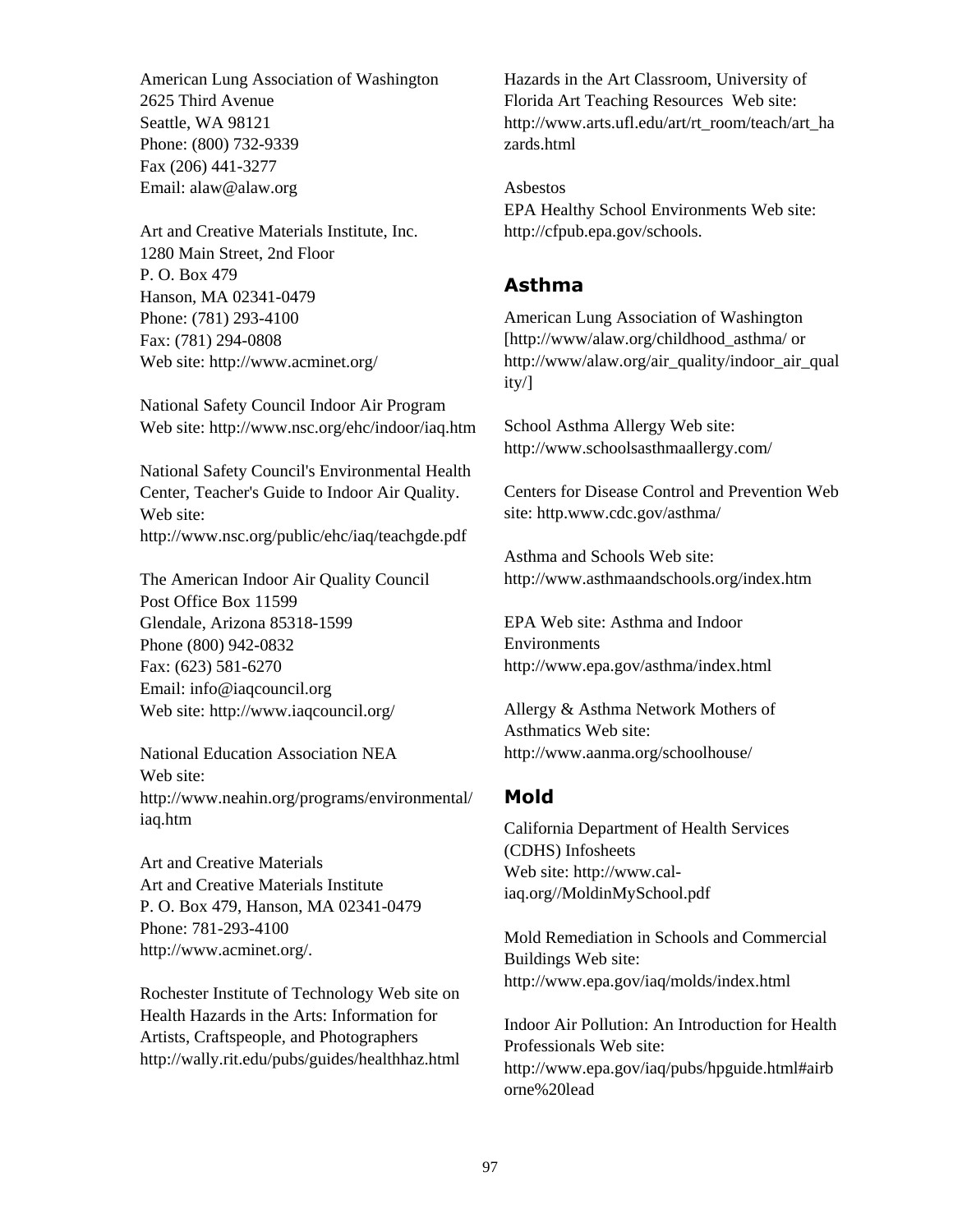EPA Tools for Schools Kit - IAQ Coordinator's Guide, Appendix H Mold and Moisture http://www.epa.gov/iaq/schools/tools4s2.html

EPA Mold Resource Page http://www.epa.gov/iaq/molds/index.html

North Dakota Department of Health Mold in School: What Do We Do? http://www.health.state.nd.us/ndhd/environ/ee/ra d/iaq/Biological/Mold/Mold%20In%20School.p df

New York City Department of Health & Mental Hygiene Guidelines on Assessment and Remediation of Fungi in Indoor Environments http://www.ci.nyc.ny.us/html/doh/html/epi/mold rpt1.html

California Indoor Air Quality Program Mold Related Web Site: [http://www.cal](http://www.cal-iaq.org/iaqsheet.htm)[iaq.org/iaqsheet.htm#Mold](http://www.cal-iaq.org/iaqsheet.htm)

Bioaerosols: Assessment and Remediation http://www.acgih.org/store/ProductDetail.cfm?id =349 from the American Conference of Governmental Industrial Hygienists (ACGIH)

# **Radon**

Map of Radon Zones in Washington State http://www.epa.gov/iaq/radon/zonemap/washing ton.htm.

Reducing Radon in Schools: A Team Approach http://www.epa.gov/iaq/schools/redrnsch.html

Radon Measurement in Schools http://www.epa.gov/iaq/schools/rnschmea.html

# **Science Labs and Materials**

Steve Loftness, Rehab the Lab Project Officer Washington Dept. of Ecology PO Box 47600 Olympia, WA 98504-7600 Phone: 360 407-6060 Email stlo461@ecy.wa.gov.

King County Rehab the Lab Program Local Hazardous Waste Management Program in King County Dept. of Natural Resources 130 Nickerson Street, Suite 100 Phone: (206) 263-3080 Fax: (206) 263-3070 TTY: (206) 296-0100 Email: haz.waste@metrokc.gov Web site: http://www.metrokc.gov/hazwaste/rehab/index.h tm

Chemical Storage in Schools and Impact on Indoor Air Quality, Massachusetts Department of Public Health http://www.state.ma.us/dph/beha/IAQ/articles/M hoa.pdf

# **Hiring Professional Assistance**

Guidelines For Selecting An Indoor Air Quality Consultant Web site: http://www.caliaq.org/guide\_aiha\_9901.htm

Hiring Professional Assistance to Solve an IAQ Problem Web site: http://www.caliaq.org/guide\_baq\_9901.htm

# **Integrated Pest Management**

University of Florida Web site: http://schoolipm.ifas.ufl.edu/

WSDA Compliance Guide Web site: http:agr.wa.gov/PestFert/Pesticides/docs/Compl GuidePub075.pdf

Urban Pesticide Education Strategy Team (UPEST) Web site: http://www.ecy.wa.gov/programs/wq/nonpoint/u pest/index.html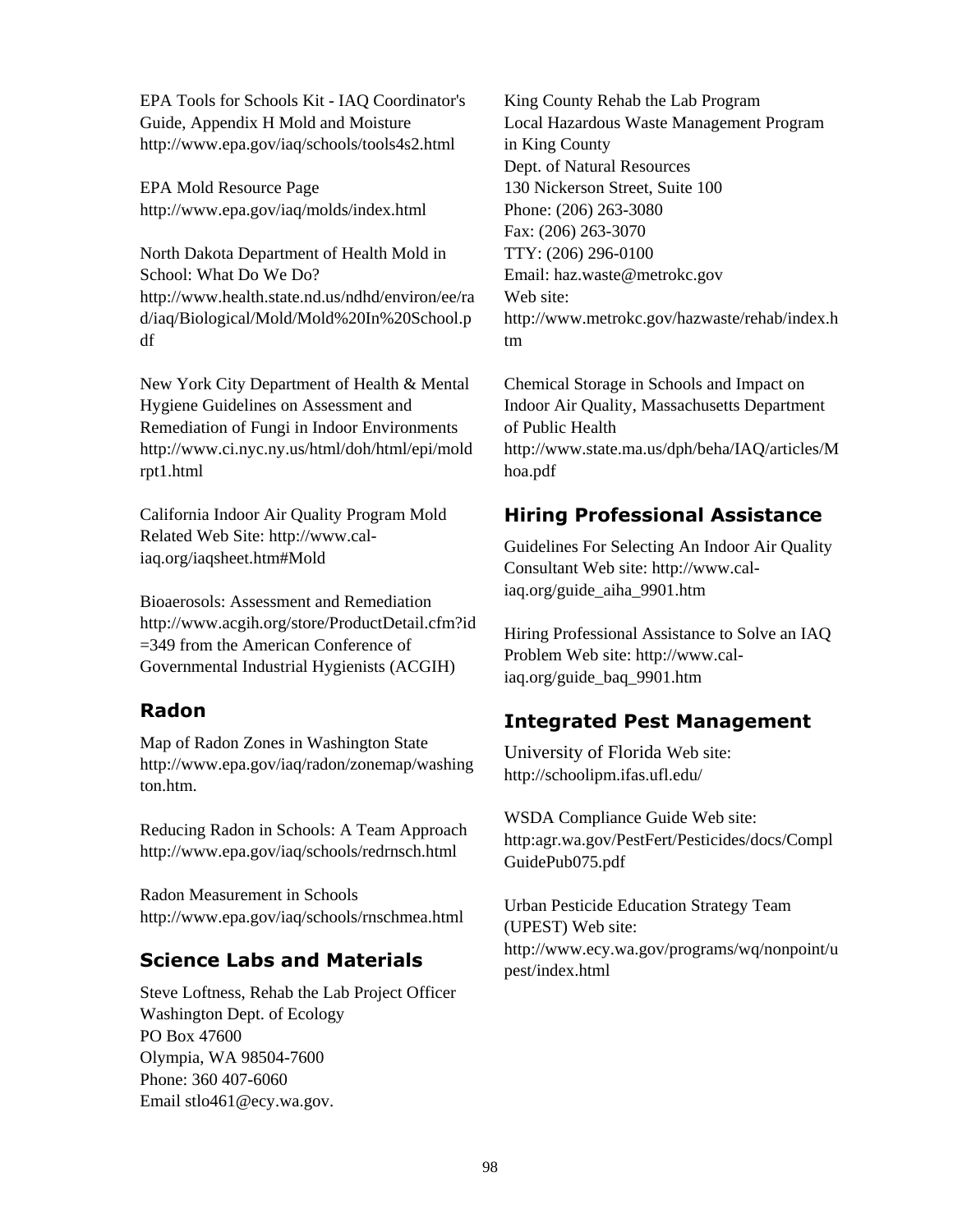# **Getting Rid of Hazardous Materials**

Many products used to repair or maintain a school, or used in laboratories, shops, or other classrooms may be hazardous and contribute to poor indoor air quality. These products include certain paints, solvents, adhesives used in building repair and maintenance, chemicals from science laboratories, and certain art supplies.

If these products will not be used and disposal is necessary, proper precautions should be used. Some materials and empty containers may be safely and legally disposed in the municipal solid waste stream. Other materials may require handling and disposal as hazardous waste, with management services provided by local agencies or private waste management contractors.

Before disposing of any material that may be hazardous, the school district should contact the regional office of the Washington Department of Ecology, the local health department, or the local hazardous waste management coordinator for the city or county to determine appropriate reuse, recycling, or disposal methods for such materials.

Some materials that are no longer usable by the school district may be given away for reuse by another organization or business. For further information on material exchange, contact the following organizations:

Reusable Building Materials Exchange

Clark County Department of Public Works Environmental Services-Solid Waste Contact Person: Anita Largent PO Box 9810, Vancouver WA 98660 Phone: (360) 397-6118 ext. 4352 Fax (360) 397-2062 Email: solidwaste@co.clark.wa.us

King County Solid Waste Division King Street Center 201 S. Jackson St., Suite #701 Seattle WA 98104-3855 Phone: (206) 296-4466 FAX (206) 296-0197 (800) 325-6165 (ext.6-4466 Email: website.swd@metrokc.gov

#### Mason County

Department of Utilities and Waste Management Shelton/Mason County Recycling Program Contact Person: Toni Clement P.O. Box 1277 Shelton, WA 98584 Phone: (360) 432-5126 Fax: (360) 426-1338 Email: cityhall@ci.shelton.wa.us

Pierce County Public Works and Utilities Solid Waste 9850 64th Street West University Place, WA 98467-1078 Phone: (253) 798-2179 Fax: (253) 798-4674 Email: pcsolidwaste@co.pierce.wa.us

Skagit County - Public Works Department Contact Person: Frances Ambrose Solid Waste Division 1111 Cleveland Avenue Mount Vernon, WA 98273-4215 Phone: (360) 336-9400 Fax: (360) 336-9400 Email: francesa@co.skagit.wa.us

Snohomish County Solid Waste Management Division 2930 Wetmore Ave., Suite 101 Everett, WA 98201-4044 Phone: (425) 388-3425 Fax: (425) 259-4945 Email: jon.yeckley@co.snohomish.wa.us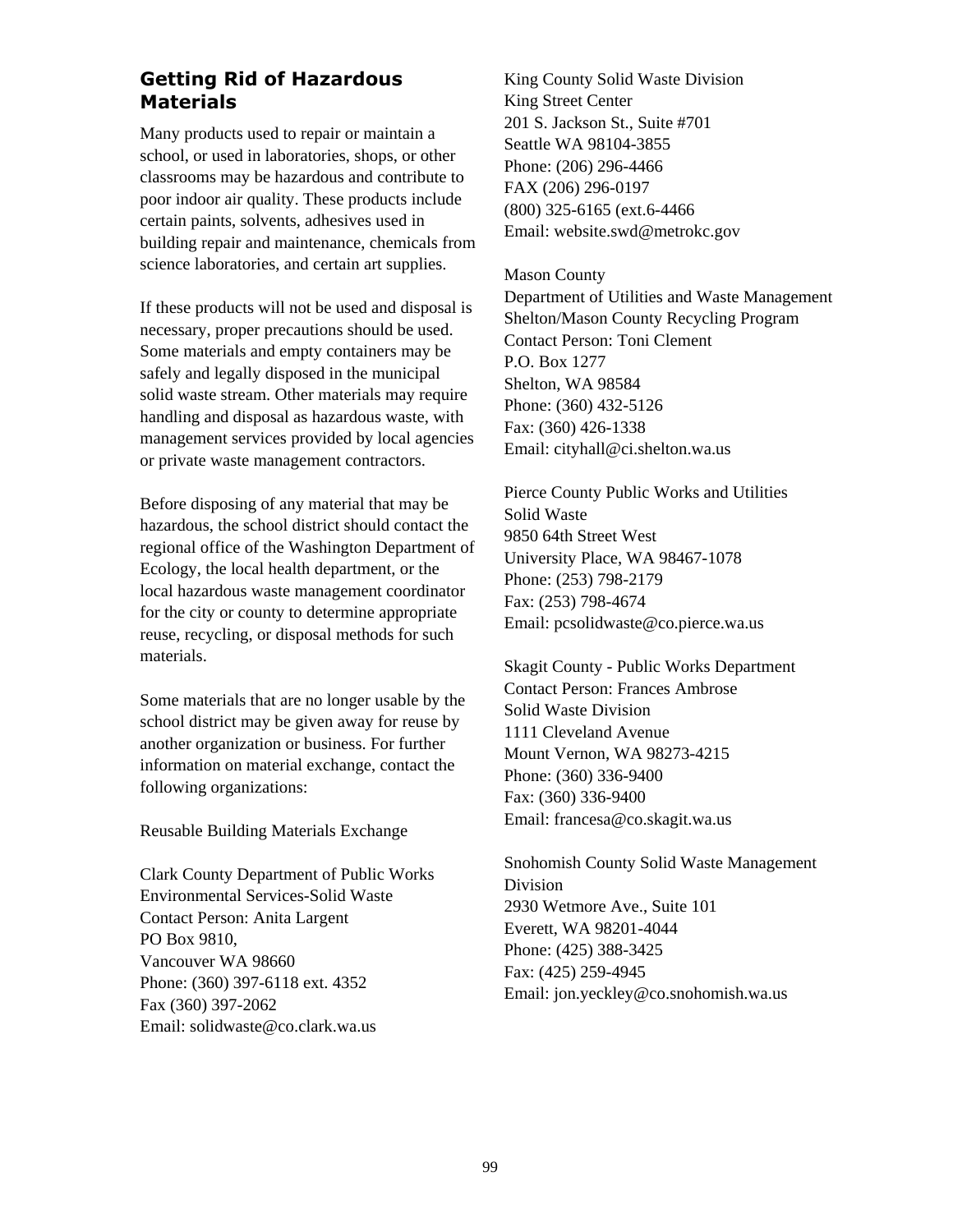Thurston County Department of Water and Waste Management Solid Waste Division Contact Person: Janine Bogar 921 Lakeridge Dr. SW, Bldg 4, Room 100 Olympia, WA 98502 Phone: (360) 754-4348 Fax: (360) 754-4682 Email: bogarj@co.thurston.wa.us

IMEX, the Industrial Materials Exchange is a free service designed to match businesses that produce wastes, industrial by-products, or surplus materials with businesses that need them. http://www.metrokc.gov/hazwaste/imex/ Phone: (206) 296-4899

Email: imex@metrokc.gov

King County Household Hazardous Waste School and Youth Program Attn: Gail Gensler 130 Nickerson St, Suite 100, Seattle WA 98109 Phone: (206) 263-3082 | Fax: (206) 263-3070 TTY: (206) 263-3413 Email: gail.gensler@metrokc.gov

Spokane Regional Solid Waste System Scott Windsor, Hazardous/Infections Waste Coordinator 1225 E. Marietta, Spokane, WA 99207 Phone: 509-625-7898 Fax: 509 625-7899 Email: swindsor@spokanecity.org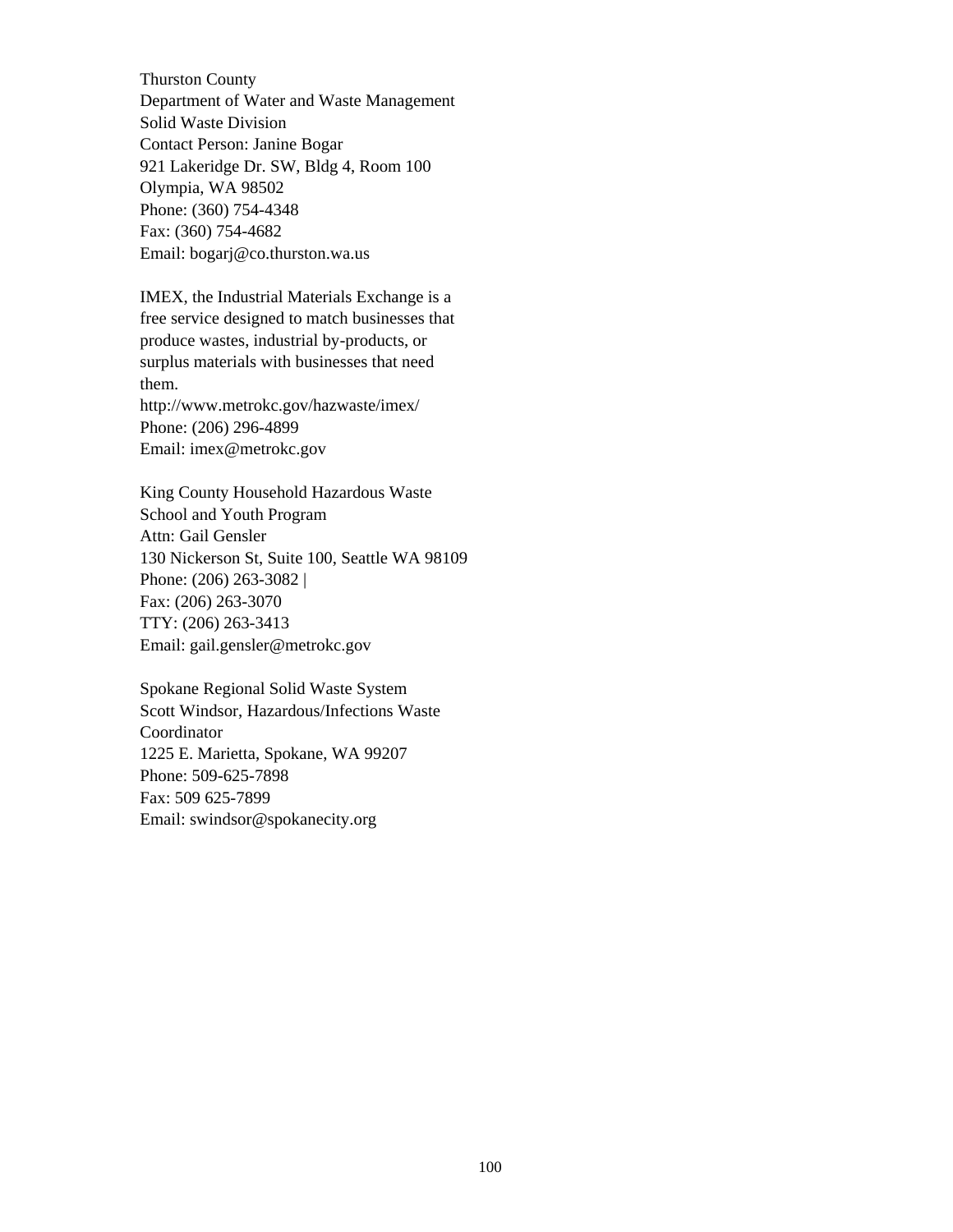### **Appendix A Chapter 246-366 WAC Primary and Secondary Schools**

Last Update: 12/23/91

WAC SECTIONS

246-366-001Introduction. 246-366-010 Definitions. 246-366-020 Substitutions. 246-366-030 Site approval. 246-366-040 Plan review and inspection of schools. 246-366-050 Buildings. 246-366-060 Plumbing, water supply and fixtures. 246-366-070 Sewage disposal. 246-366-080 Ventilation. 246-366-090 Heating. 246-366-100 Temperature control. 246-366-110 Sound control. 246-366-120 Lighting. 246-366-130 Food handling. 246-366-140 Safety. 246-366-150 Exemption.

### **WAC 246-366-001 Introduction.**

These rules and regulations are established as minimum environmental standards for educational facilities and do not necessarily reflect optimum standards for facility planning and operation.

[Statutory Authority: RCW 43.20.050. 91-02- 051 (Order 124B), recodified as § 246-366-001, filed 12/27/90, effective 1/31/91; Order 55, § 248-64-210, filed 6/8/71.]

### **WAC 246-366-010 Definitions.**

The following definitions shall apply in the interpretation and the enforcement of these rules and regulations:

(1) "School" - Shall mean any publicly financed or private or parochial school or facility used for the purpose of school instruction, from the kindergarten through twelfth grade. This definition does not include a private residence in which parents teach their own natural or legally adopted children.

(2) "Board of education" - An appointive or elective board whose primary responsibility is to operate public or private or parochial schools or to contract for school services.

(3) "Instructional areas" - Space intended or used for instructional purposes.

(4) "New construction" - Shall include the following:

(a) New school building.

(b) Additions to existing schools.

(c) Renovation, other than minor repair, of existing schools.

(d) Schools established in all or part of any existing structures, previously designed or utilized for other purposes.

(e) Installation or alteration of any equipment or systems, subject to these regulations, in schools. (f) Portables constructed after the effective date of these regulations.

(5) "Occupied zone" - Is that volume of space from the floor to 6 feet above the floor when determining temperature and air movement, exclusive of the 3 foot perimeter on the outside wall.

(6) "Site" - Shall include the areas used for buildings, playgrounds and other school functions.

(7) "Portables" - Any structure that is transported to a school site where it is placed or assembled for use as part of a school facility. (8) "Health officer" - Legally qualified physician who has been appointed as the health officer for the city, town, county or district public health department as defined in RCW 70.05.010(2), or his authorized representative.

(9) "Secretary" - Means secretary of the Washington state department of health or the secretary's designee.

(10) "Department" - Means Washington state department of health.

[Statutory Authority: RCW 43.20.050. 92-02- 019 (Order 225B), § 246-366-010, filed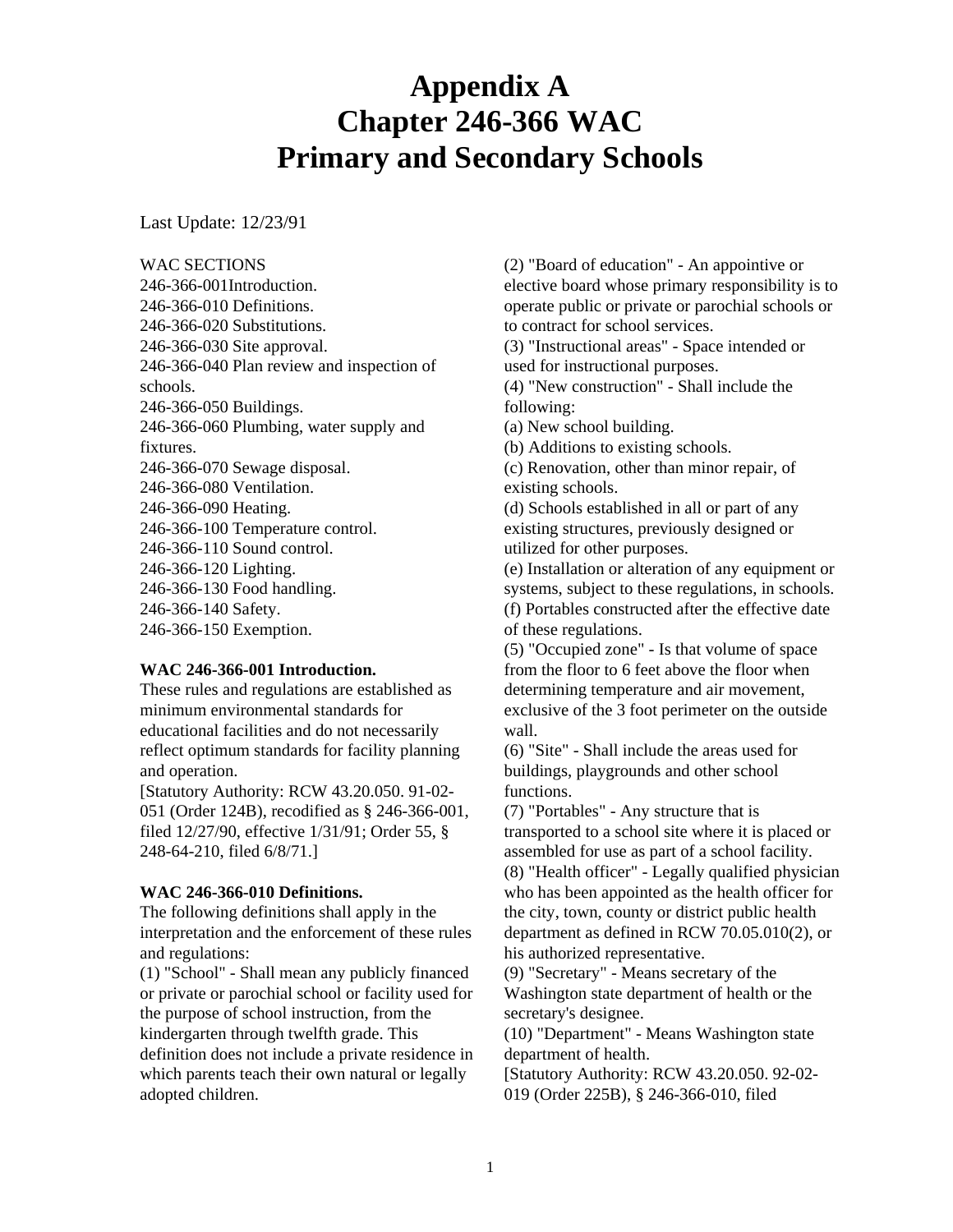12/23/91, effective 1/23/92; 91-02-051 (Order 124B), recodified as § 246-366-010, filed 12/27/90, effective 1/31/91; 82-07-015 (Order 225), § 248-64-220, filed 3/9/82; Order 131, § 248-64-220, filed 8/5/76; Order 55, § 248-64- 220, filed 6/8/71.]

### **WAC 246-366-020 Substitutions.**

The secretary may allow the substitution of procedures or equipment for those outlined in these regulations, when such procedures or equipment have been demonstrated to be equivalent to those heretofore prescribed. When the secretary judges that such substitutions are justified, he shall grant permission for the substitution in writing. Requests for substitution shall be directed to the jurisdictional health officer who shall immediately forward them, including his recommendations, to the secretary. All decisions, substitutions, or interpretations shall be made a matter of public record and open to inspection.

[Statutory Authority: RCW 43.20.050. 91-02- 051 (Order 124B), recodified as § 246-366-020, filed 12/27/90, effective 1/31/91; Order 55, § 248-64-230, filed 6/8/71.]

#### **WAC 246-366-030 Site approval.**

1) Before a new school facility is constructed, an addition is made to an existing school facility, or an existing school facility is remodeled, the board of education shall obtain written approval from the health officer that the proposed development site presents no health problems. The board of education may request the health officer make a survey and submit a written health appraisal of any proposed school site. (2) School sites shall be of a size sufficient to provide for the health and safety of the school enrollment.

(3) Noise from any source at a proposed site for a new school, an addition to an existing school, or a portable classroom shall not exceed an hourly average of 55 dBA (Leq  $_{60 \text{ minutes}}$ ) and shall not exceed an hourly maximum (Lmax) of 75 dBA during the time of day the school is in session; except sites exceeding these sound levels are acceptable if a plan for sound reduction is included in the new construction proposal and the plan for sound reduction is approved by the health officer.

[Statutory Authority: RCW 43.20.050. 91-02- 051 (Order 124B), recodified as § 246-366-030, filed 12/27/90, effective 1/31/91; 89-20-026 (Order 333), § 248-64-240, filed 9/28/89, effective 10/29/89; Order 88, § 248-64-240, filed 10/3/73; Order 55, § 248-64-240, filed 6/8/71.]

### **WAC 246-366-040 Plan review and inspection of schools.**

(1) Any board of education, before constructing a new facility, or making any addition to or major alteration of an existing facility or any of the utilities connected with the facility, shall: (a) First submit final plans and specifications of such buildings or changes to the jurisdictional health officer;

(b) Shall obtain the health officer's recommendations and any required changes, in writing;

(c) Shall obtain written approval from the health officer, to the effect that such plans and specifications comply with these rules and regulations.

(2) The health officer shall:

(a) Conduct a preoccupancy inspection of new construction to determine its conformity with the approved plans and specifications.

(b) Make periodic inspections of each existing school within his jurisdiction, and forward to the board of education and the administrator of the inspected school a copy of his findings together with any required changes and recommendations.

[Statutory Authority: RCW 43.20.050. 91-02- 051 (Order 124B), recodified as § 246-366-040, filed 12/27/90, effective 1/31/91; Order 55, § 248-64-250, filed 6/8/71.]

### **WAC 246-366-050 Buildings.**

(1) Buildings shall be kept clean and in good repair.

(2) Instructional areas shall have a minimum average ceiling height of 8 feet. Ceiling height shall be the clear vertical distance from the finished floor to the finished ceiling. No projections from the finished ceiling shall be less than 7 feet vertical distance from the finished floor, e.g., beams, lighting fixtures, sprinklers, pipe work.

(3) All stairway[s] and steps shall have handrails and nonslip treads.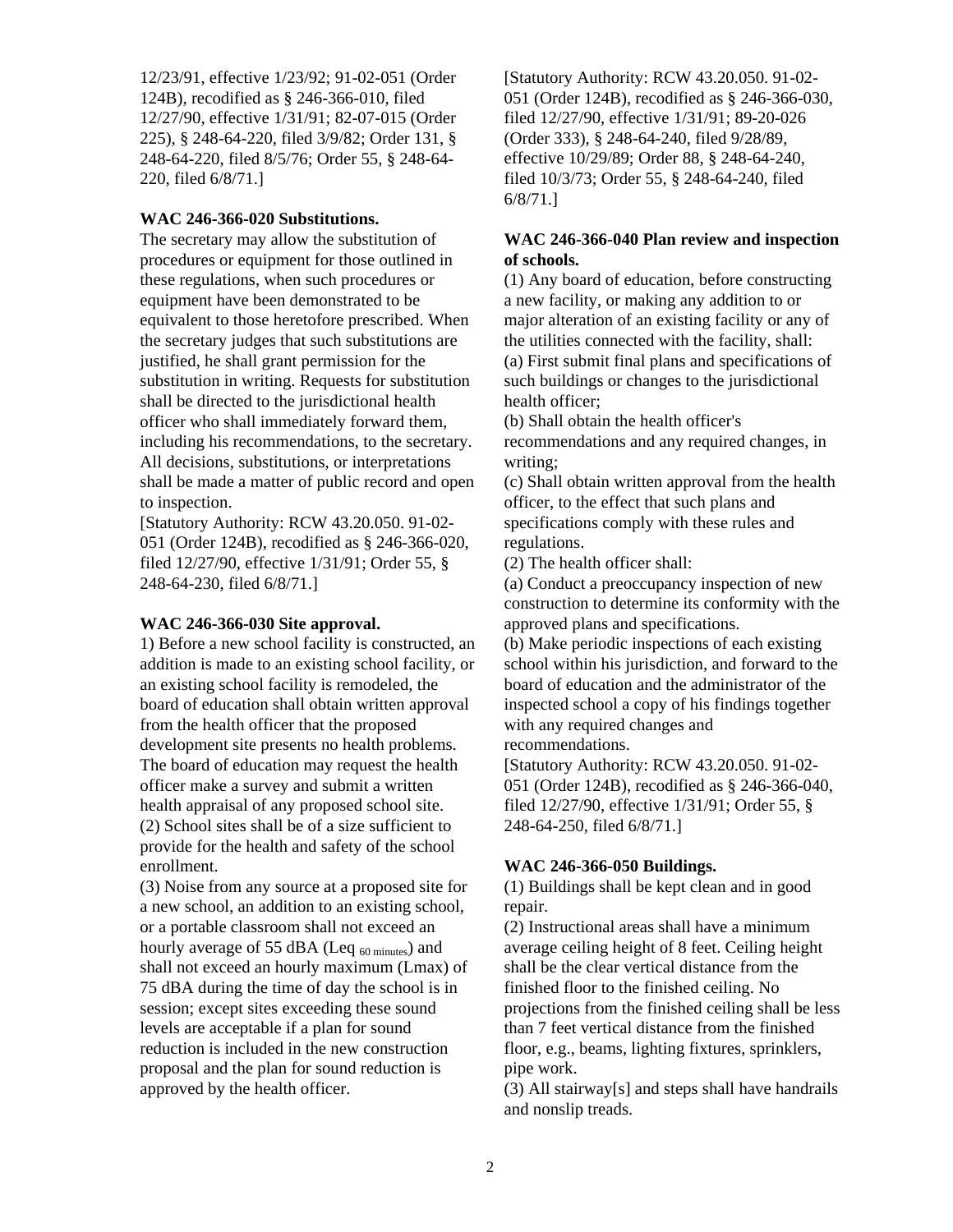(4) The floors shall have an easily cleanable surface.

(5) The premises and all buildings shall be free of insects and rodents of public health significance and conditions which attract, provide harborage and promote propagation of vermin.

(6) All poisonous compounds shall be easily identified, used with extreme caution and stored in such a manner as to prevent unauthorized use or possible contamination of food and drink.

(7) There shall be sufficient space provided for the storage of outdoor clothing, play equipment and instructional equipment. The space shall be easily accessible, well lighted, heated and ventilated.

(8) Schools shall be provided with windows sufficient in number, size and location to permit students to see to the outside. Windows are optional in special purpose instructional areas including, but not limited to, little theaters, music areas, multipurpose areas, gymnasiums, auditoriums, shops, libraries and seminar areas. No student shall occupy an instructional area without windows more than 50 percent of the school day.

(9) Exterior sun control shall be provided to exclude direct sunlight from window areas and skylights of instructional areas, assembly rooms and meeting rooms during at least 80 percent of the normal school hours. Each area shall be considered as an individual case. Sun control is not required for sun angles less than 42 degrees up from the horizontal. Exterior sun control is not required if air conditioning is provided, or special glass installed having a total solar energy transmission factor less than 60 percent. [Statutory Authority: RCW 43.20.050. 91-02- 051 (Order 124B), recodified as § 246-366-050, filed 12/27/90, effective 1/31/91; 82-07-015 (Order 225), § 248-64-260, filed 3/9/82; 79-08- 078 (Order 183), § 248-64-260, filed 7/26/79; Order 124, § 248-64-260, filed 3/18/76; Order 55, § 248-64-260, filed 6/8/71.]

### **WAC 246-366-060 Plumbing, water supply and fixtures.**

(1) Plumbing: Plumbing shall be sized, installed, and maintained in accordance with the state building code. However, local code requirements shall prevail, when these

requirements are more stringent or in excess of the state building code.

(2) Water supply: The water supply system for a school shall be designed, constructed, maintained and operated in accordance with chapter 246-290 WAC.

(3) Toilet and handwashing facilities. (a) Adequate, conveniently located toilet and handwashing facilities shall be provided for students and employees. At handwashing facilities soap and single-service towels shall be provided. Common use towels are prohibited. Warm air dryers may be used in place of singleservice towels. Toilet paper shall be available, conveniently located adjacent to each toilet fixture.

(b) The number of toilet and handwashing fixtures in schools established in existing structures, previously designed or utilized for other purposes shall be in accordance with the state building code. However, local code requirements shall prevail, when these requirements are more stringent or in excess of the state building code.

(c) Toilet and handwashing facilities must be accessible for use during school hours and scheduled events.

(d) Handwashing facilities shall be provided with hot water at a maximum temperature of 120 degrees Fahrenheit. If hand operated self-closing faucets are used, they must be of a metering type capable of providing at least ten seconds of running water.

(4) Showers:

(a) Showers shall be provided for classes in physical education, at grades 9 and above. An automatically controlled hot water supply of 100 to 120 degrees Fahrenheit shall be provided. Showers with cold water only shall not be permitted.

(b) Drying areas, if provided, shall be adjacent to the showers and adjacent to locker rooms. Shower and drying areas shall have water impervious nonskid floors. Walls shall be water impervious up to showerhead heights. Upper walls and ceiling shall be of smooth, easily washable construction.

(c) Locker and/or dressing room floors shall have a water impervious surface. Walls shall have a washable surface. In new construction, floor drains shall be provided in locker and dressing areas.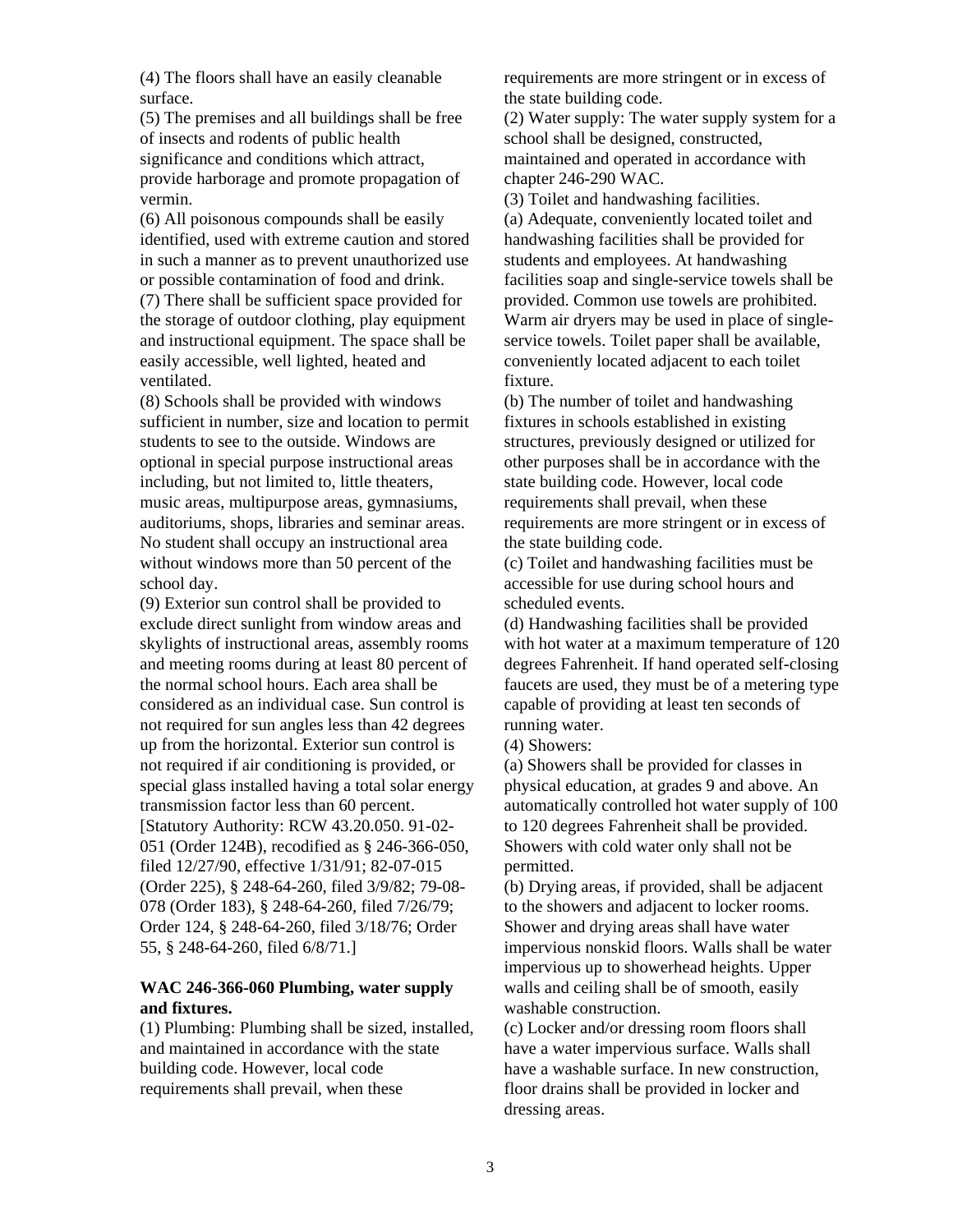(d) If towels are supplied by the school, they shall be for individual use only and shall be laundered after each use. [Statutory Authority: RCW 43.20.050. 92-02- 019 (Order 225B), § 246-366-060, filed 12/23/91, effective 1/23/92; 91-02-051 (Order 124B), recodified as § 246-366-060, filed 12/27/90, effective 1/31/91; 82-07-015 (Order 225), § 248-64-270, filed 3/9/82; 79-08-078 (Order 183), § 248-64-270, filed 7/26/79; Order 124, § 248-64-270, filed 3/18/76; Order 55, § 248-64-270, filed 6/8/71.]

### **WAC 246-366-070 Sewage disposal.**

All sewage and wastewater from a school shall be drained to a sewerage disposal system, which is approved by the jurisdictional agency. On-site sewage disposal systems shall be designed, constructed and maintained in accordance with chapters 246-272 and 173-240 WAC. [Statutory Authority: RCW 43.20.050. 92-02- 019 (Order 225B), § 246-366-070, filed 12/23/91, effective 1/23/92; 91-02-051 (Order 124B), recodified as § 246-366-070, filed 12/27/90, effective 1/31/91; 82-07-015 (Order 225), § 248-64-280, filed 3/9/82; Order 55, § 248-64-280, filed 6/8/71.]

### **WAC 246-366-080 Ventilation.**

(1) All rooms used by students or staff shall be kept reasonably free of all objectionable odor, excessive heat or condensation. (2) All sources producing air contaminants of public health importance shall be controlled by the provision and maintenance of local mechanical exhaust ventilation systems as approved by the health officer. [Statutory Authority: RCW 43.20.050. 91-02- 051 (Order 124B), recodified as § 246-366-080, filed 12/27/90, effective 1/31/91; 80-03-044 (Order 192), § 248-64-290, filed 2/20/80; 79-08- 078 (Order 183), § 248-64-290, filed 7/26/79; Order 124, § 248-64-290, filed 3/18/76; Order 88, § 248-64-290, filed 10/3/73; Order 75, § 248-64-290, filed 7/11/72; Order 55, § 248-64- 290, filed 6/8/71.]

### **WAC 246-366-090 Heating.**

The entire facility inhabited by students and employees shall be heated during school hours to maintain a minimum temperature of 65 degrees Fahrenheit except for gymnasiums,

which shall be maintained at a minimum temperature of 60 degrees Fahrenheit. [Statutory Authority: RCW 43.20.050. 91-02- 051 (Order 124B), recodified as § 246-366-090, filed 12/27/90, effective 1/31/91; 82-07-015 (Order 225), § 248-64-300, filed 3/9/82; Order 55, § 248-64-300, filed 6/8/71.]

### **WAC 246-366-100 Temperature control.**

Heating, ventilating and/or air conditioning systems shall be equipped with automatic room temperature controls.

[Statutory Authority: RCW 43.20.050. 91-02- 051 (Order 124B), recodified as § 246-366-100, filed 12/27/90, effective 1/31/91; 82-07-015 (Order 225), § 248-64-310, filed 3/9/82; Order 55, § 248-64-310, filed 6/8/71.]

### **WAC 246-366-110 Sound control.**

(1) In new construction, plans submitted under WAC 246-366-040 shall specify ventilation equipment and other mechanical noise sources in classrooms are designed to provide background sound, which conforms to a noise criterion curve or equivalent not to exceed NC-35. The owner shall certify equipment and features are installed according to the approved plans.

(2) In new construction, the actual background noise at any student location within the classroom shall not exceed 45 dBA ( $Leg_x$ ) and 70 dB (Leq<sub>x</sub>) (unweighted scale) where  $\frac{x}{x}$  is thirty seconds or more. The health officer shall determine compliance with this section when the ventilation system and the ventilation system's noise generating components, e.g., condenser, heat pump, etc., are in operation.

(3) Existing portable classrooms, constructed before January 1, 1990, moved from one site to another on the same school property or within the same school district are exempt from the requirements of this section if the portable classrooms meet the following:

(a) Noise abating or noise generating features shall not be altered in a manner that may increase noise levels;

(b) The portable classrooms were previously in use for general instruction;

(c) Ownership of the portable classrooms will remain the same; and

(d) The new site is in compliance with WAC 246-366-030(3).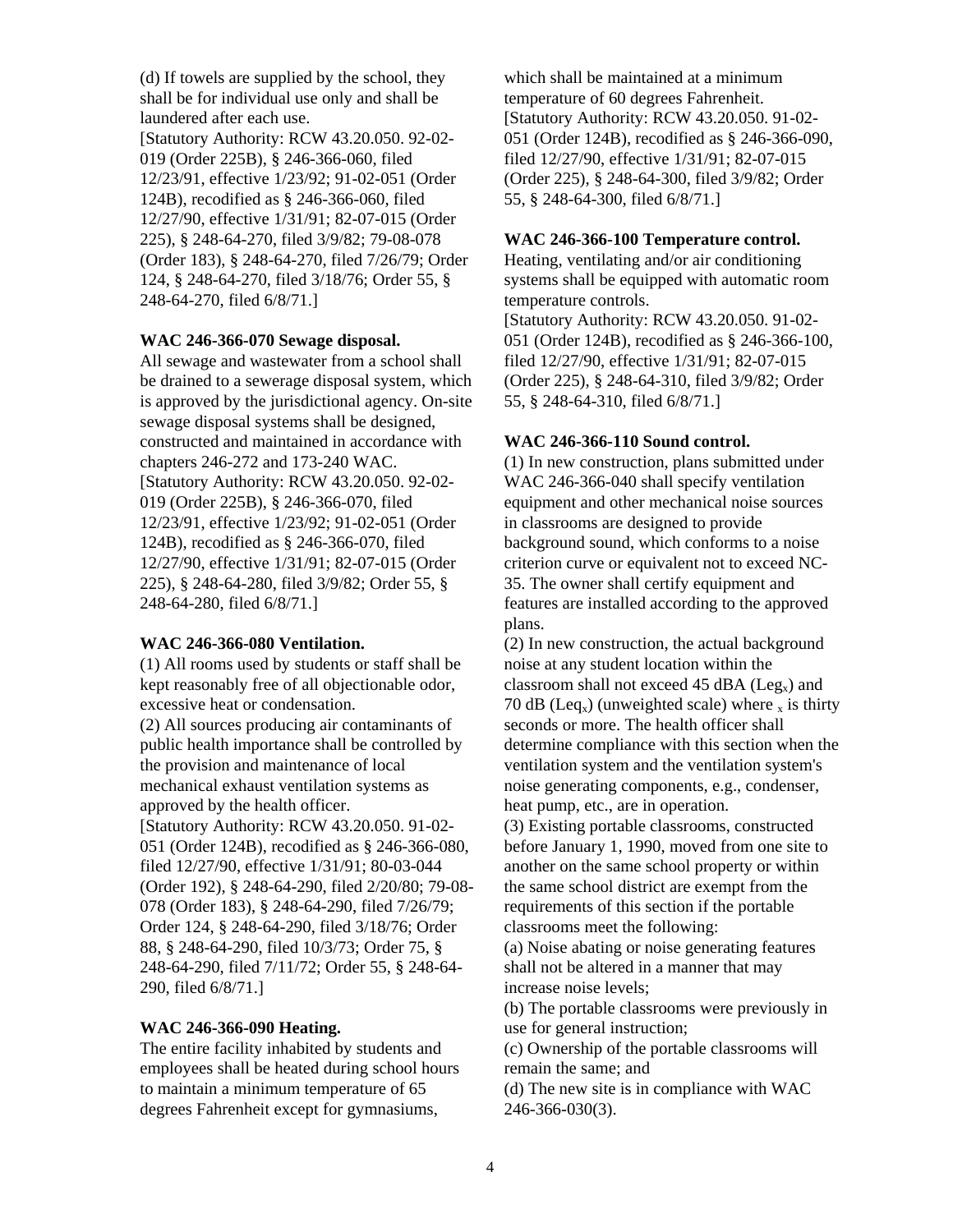(4) In new construction, the maximum ambient noise level in industrial arts, vocational agriculture and trade, and industrial classrooms shall not exceed 65 dBA when all fume and dust exhaust systems are operating.

(5) The maximum noise exposure for students in vocational education and music areas shall not exceed the levels specified in Table 1.

| Table 1                        |
|--------------------------------|
| <b>MAXIMUM NOISE EXPOSURES</b> |
| осранссірі с                   |

| <b>PERMISSIBLE</b>   |                    |  |  |  |  |  |
|----------------------|--------------------|--|--|--|--|--|
| Duration per day     | <b>Sound Level</b> |  |  |  |  |  |
| (hours)              | (dBA)              |  |  |  |  |  |
| 8 hours              | 85                 |  |  |  |  |  |
| 6 hours              | 87                 |  |  |  |  |  |
| 4 hours              | 90                 |  |  |  |  |  |
| 3 hours              | 92                 |  |  |  |  |  |
| 2 hours              | 95                 |  |  |  |  |  |
| $1\frac{1}{2}$ hours | 97                 |  |  |  |  |  |
| 1 hour               | 100                |  |  |  |  |  |
| $\frac{1}{2}$ hour   | 105                |  |  |  |  |  |
| hour                 | 110                |  |  |  |  |  |

Students shall not be exposed to sound levels equal to or greater than 115 dBA.

(6) Should the total noise exposure in vocational education and music areas exceed the levels specified in Table 1 of subsection (5) of this section, hearing protectors, e.g., ear plugs, muffs, etc., shall be provided to and used by the exposed students. Hearing protectors shall reduce student noise exposure to comply with the levels specified in Table 1 of subsection (5) of this section.

[Statutory Authority: RCW 43.20.050. 92-02- 019 (Order 225B), § 246-366-110, filed 12/23/91, effective 1/23/92; 91-02-051 (Order 124B), recodified as § 246-366-110, filed 12/27/90, effective 1/31/91; 89-20-026 (Order 333), § 248-64-320, filed 9/28/89, effective 10/29/89; Order 124, § 248-64-320, filed 3/18/76; Order 88, § 248-64-320, filed 10/3/73; Order 55, § 248-64-320, filed 6/8/71.]

### **WAC 246-366-120 Lighting.**

(1) The following maintained light intensities shall be provided as measured 30 inches above the floor or on working or teaching surfaces. General, task and/or natural lighting may be

used to maintain the minimum lighting intensities.

|                                     | <b>Minimum</b><br>Foot-<br>candle<br><b>Intensity</b> |
|-------------------------------------|-------------------------------------------------------|
| General instructional areas         | 30                                                    |
| including: Study halls, lecture     |                                                       |
| rooms and libraries.                |                                                       |
| Special instructional areas where   | 50                                                    |
| safety is of prime consideration or |                                                       |
| fine detail work is done including: |                                                       |
| Sewing rooms, laboratories          |                                                       |
| (includes chemical storage          |                                                       |
| areas), shops, drafting rooms and   |                                                       |
| art and craft rooms.                |                                                       |
| Kitchen areas including: Food       | 30                                                    |
| storage and preparation rooms.      |                                                       |
| Noninstructional areas including:   | 10                                                    |
| Auditoriums, lunchrooms,            |                                                       |
| assembly rooms, corridors, stairs,  |                                                       |
| storerooms, and toilet rooms.       |                                                       |
| Gymnasiums: Main and auxiliary      | 20                                                    |
| spaces, shower rooms and locker     |                                                       |
| rooms.                              |                                                       |

 (2) Excessive brightness and glare shall be controlled in all instructional areas. Surface contrasts and direct or indirect glare shall not cause excessive eye accommodation or eyestrain problems.

(3) Lighting shall be provided in a manner, which minimizes shadows and other lighting deficiencies on work and teaching surfaces. [Statutory Authority: RCW 43.20.050. 91-02- 051 (Order 124B), recodified as § 246-366-120, filed 12/27/90, effective 1/31/91; 82-07-015 (Order 225), § 248-64-330, filed 3/9/82; Order 124, § 248-64-330, filed 3/18/76; Order 55, § 248-64-330, filed 6/8/71.]

### **WAC 246-366-130 Food handling.**

(1) Food storage, preparation, and service facilities shall be constructed and maintained and operated in accordance with chapters 246- 215 and 246-217 WAC.

(2) When central kitchens are used, food shall be transported in tightly covered containers. Only closed vehicles shall be used in transporting foods from central kitchens to other schools.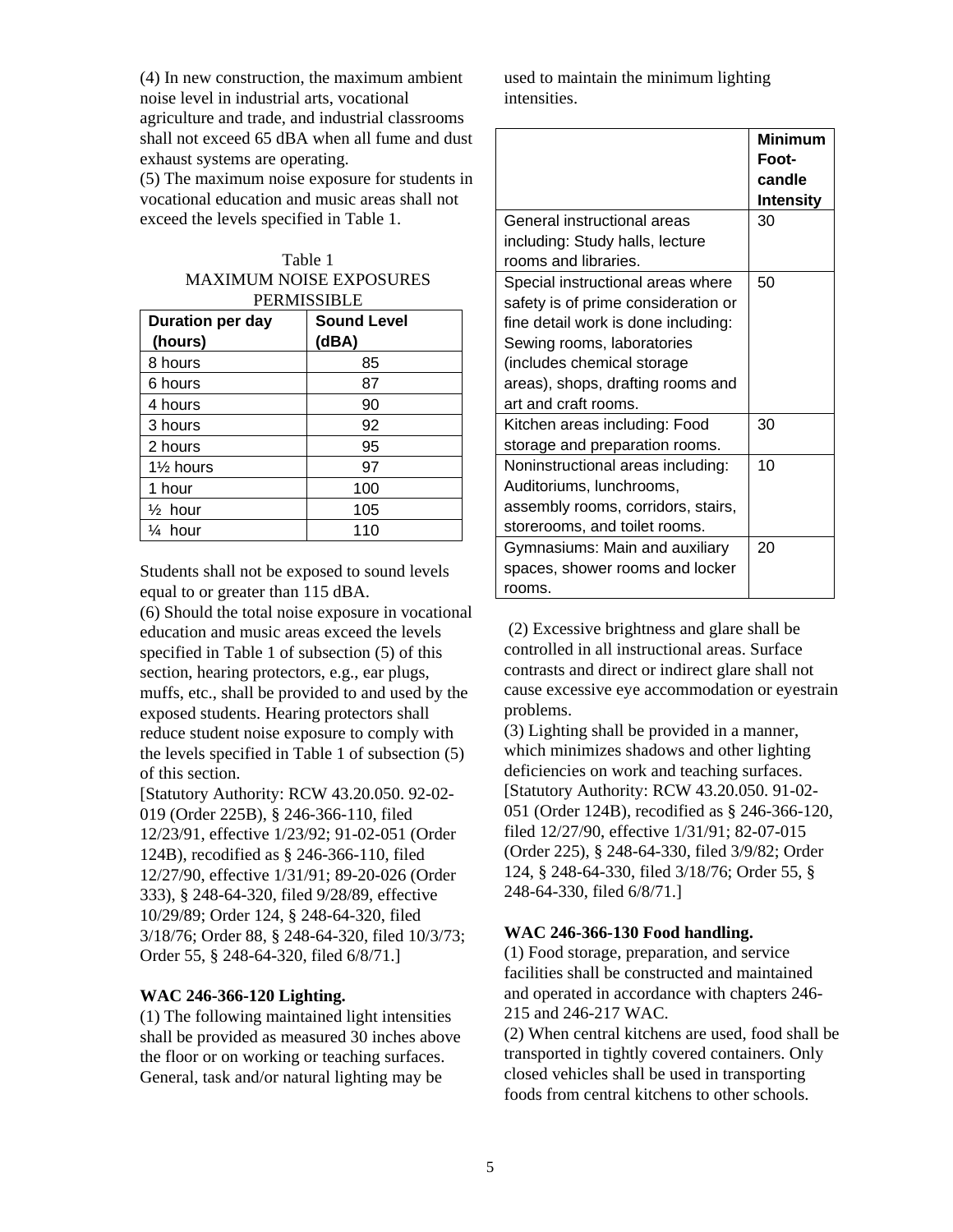[Statutory Authority: RCW 43.20.050. 92-02- 019 (Order 225B), § 246-366-130, filed 12/23/91, effective 1/23/92; 91-02-051 (Order 124B), recodified as § 246-366-130, filed 12/27/90, effective 1/31/91; Order 55, § 248-64- 340, filed 6/8/71.]

### **WAC 246-366-140 Safety.**

(1) The existence of unsafe conditions which present a potential hazard to occupants of the school are in violation of these regulations. The secretary in cooperation with the state superintendent of public instruction shall review potentially hazardous conditions in schools which are in violation of good safety practice, especially in laboratories, industrial arts and vocational instructional areas. They shall jointly prepare a guide for use by department personnel during routine school inspections in identifying violations of good safety practices. The guide should also include recommendations for safe facilities and safety practices.

(2) In new construction, chemistry laboratories shall be provided with an eyewash fountain and a shower head for flushing in cases of chemical

spill and clothing fires. If more than one laboratory is provided, one of each fixture will be adequate if the laboratories are in close proximity.

[Statutory Authority: RCW 43.20.050. 91-02- 051 (Order 124B), recodified as § 246-366-140, filed 12/27/90, effective 1/31/91; Order 55, § 248-64-350, filed 6/8/71.]

### **WAC 246-366-150 Exemption.**

The board of health may, at its discretion, exempt a school from complying with parts of these regulations when it has been found after thorough investigation and consideration that such exemption may be made in an individual case without placing the health or safety of the students or staff of the school in danger and that strict enforcement of the regulation would create an undue hardship upon the school. [Statutory Authority: RCW 43.20.050. 91-02- 051 (Order 124B), recodified as § 246-366-150, filed 12/27/90, effective 1/31/91; 82-07-015 (Order 225), § 248-64-360, filed 3/9/82; Order 55, § 248-64-360, filed 6/8/71.]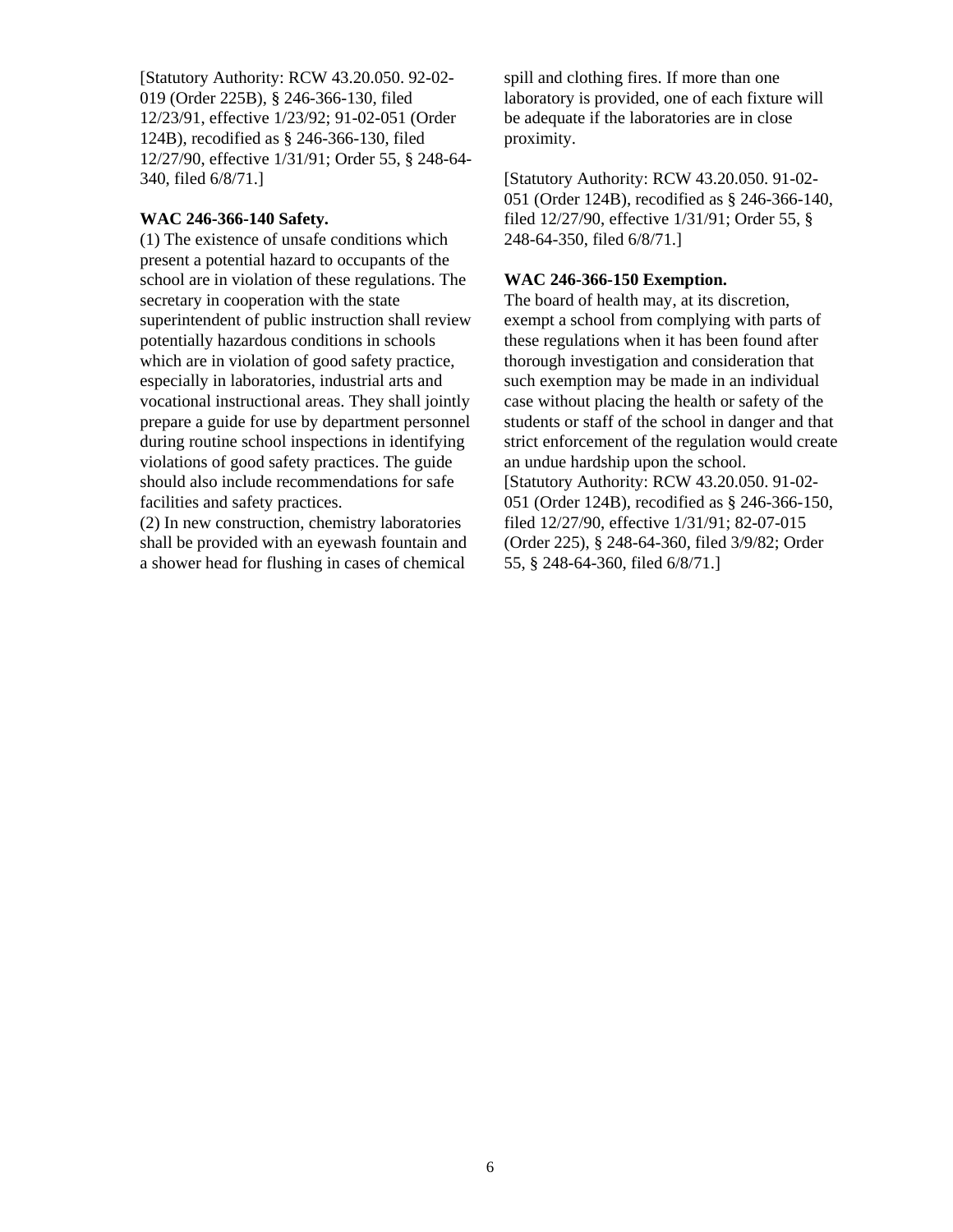## **Appendix B HVAC Checklist**

(Adapted from Building Air Quality: A Guide for building Owners and Facility Managers, EPA/400/1-91/033 DDHS (NIOSH) Publication No. 91-114. December 1991)

### **HVAC Checklist - Long Form Page 1 of 14**

|                                                       |    |                           |                          | Title: _______________ Date Checked: _______ |
|-------------------------------------------------------|----|---------------------------|--------------------------|----------------------------------------------|
| Component                                             | OK | <b>Needs</b><br>Attention | <b>Not</b><br>Applicable | Comments                                     |
| <b>Outside Air Intake</b>                             |    |                           |                          |                                              |
| Location ______________                               |    |                           |                          |                                              |
| Open during occupied<br>hours?                        |    |                           |                          |                                              |
| Unobstructed?                                         |    |                           |                          |                                              |
| Standing water, bird<br>droppings in vicinity?        |    |                           |                          |                                              |
| Odors from outdoors?                                  |    |                           |                          |                                              |
| Carryover of exhaust<br>heat?                         |    |                           |                          |                                              |
| Cooling tower within 25<br>feet?                      |    |                           |                          |                                              |
| Exhaust outlet within 25<br>feet?                     |    |                           |                          |                                              |
| Trash compactor within<br>25 feet?                    |    |                           |                          |                                              |
| Near parking facility,<br>busy road, loading<br>dock? |    |                           |                          |                                              |
|                                                       |    |                           |                          |                                              |
| <b>Bird Screen</b>                                    |    |                           |                          |                                              |
| Unobstructed?                                         |    |                           |                          |                                              |
| <b>General condition?</b>                             |    |                           |                          |                                              |
| Size of mesh? (1.2"<br>minimum)                       |    |                           |                          |                                              |
| <b>Outside Air Dampers</b>                            |    |                           |                          |                                              |
| Operation acceptable?                                 |    |                           |                          |                                              |
| Seal when closed?                                     |    |                           |                          |                                              |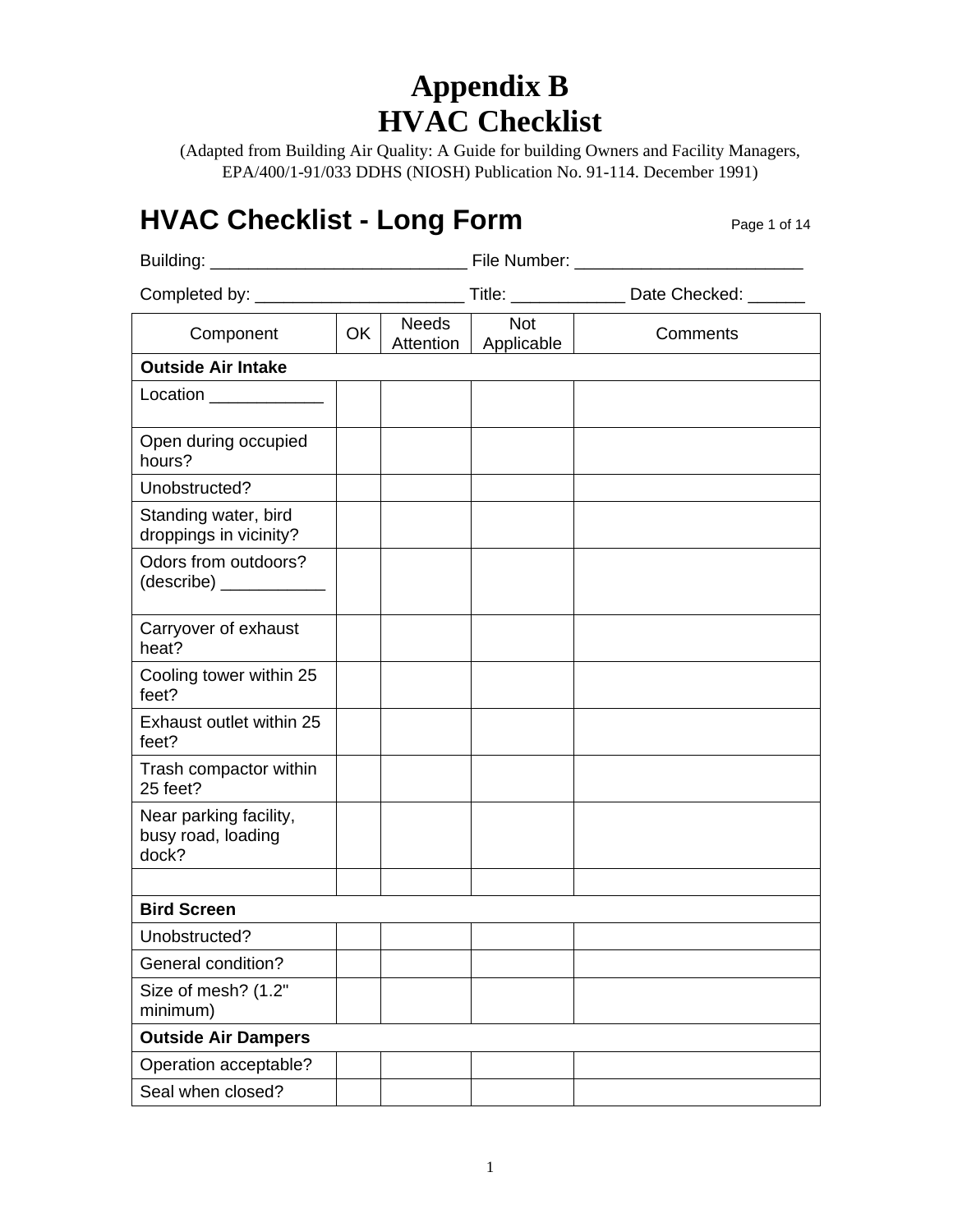# **HVAC Checklist - Long Form Page 2 of 14**

|                                                                                               |    |                    |                          | Title: __________________ Date Checked: _______ |
|-----------------------------------------------------------------------------------------------|----|--------------------|--------------------------|-------------------------------------------------|
| Component                                                                                     | OK | Needs<br>Attention | <b>Not</b><br>Applicable | Comments                                        |
| Actuators operational?                                                                        |    |                    |                          |                                                 |
| <b>Outdoor Air (O.A.) Quantity</b><br>(Check against applicable codes<br>and ASHRAE 62-1989.) |    |                    |                          |                                                 |
| Minimum % O.A.                                                                                |    |                    |                          |                                                 |
| Measured % O.A.                                                                               |    |                    |                          |                                                 |
| Note day, time, HVAC<br>operating mode under<br>"Comments"                                    |    |                    |                          |                                                 |
| Maximum % O.A.                                                                                |    |                    |                          |                                                 |
| Is minimum O.A. a<br>separate damper?                                                         |    |                    |                          |                                                 |
| For VAV systems: is<br>O.A. increased as total<br>system air-flow is<br>reduced?              |    |                    |                          |                                                 |
|                                                                                               |    |                    |                          |                                                 |
| <b>Mixing Plenum</b><br>Clean?                                                                |    |                    |                          |                                                 |
| Floor drain trapped?                                                                          |    |                    |                          |                                                 |
| Airtightness                                                                                  |    |                    |                          |                                                 |
| of outside air dampers                                                                        |    |                    |                          |                                                 |
| of return air dampers                                                                         |    |                    |                          |                                                 |
| of exhaust air<br>dampers                                                                     |    |                    |                          |                                                 |
| All damper motors<br>connected?                                                               |    |                    |                          |                                                 |
| All damper motors<br>operational?                                                             |    |                    |                          |                                                 |
| Air mixers or opposed<br>blades?                                                              |    |                    |                          |                                                 |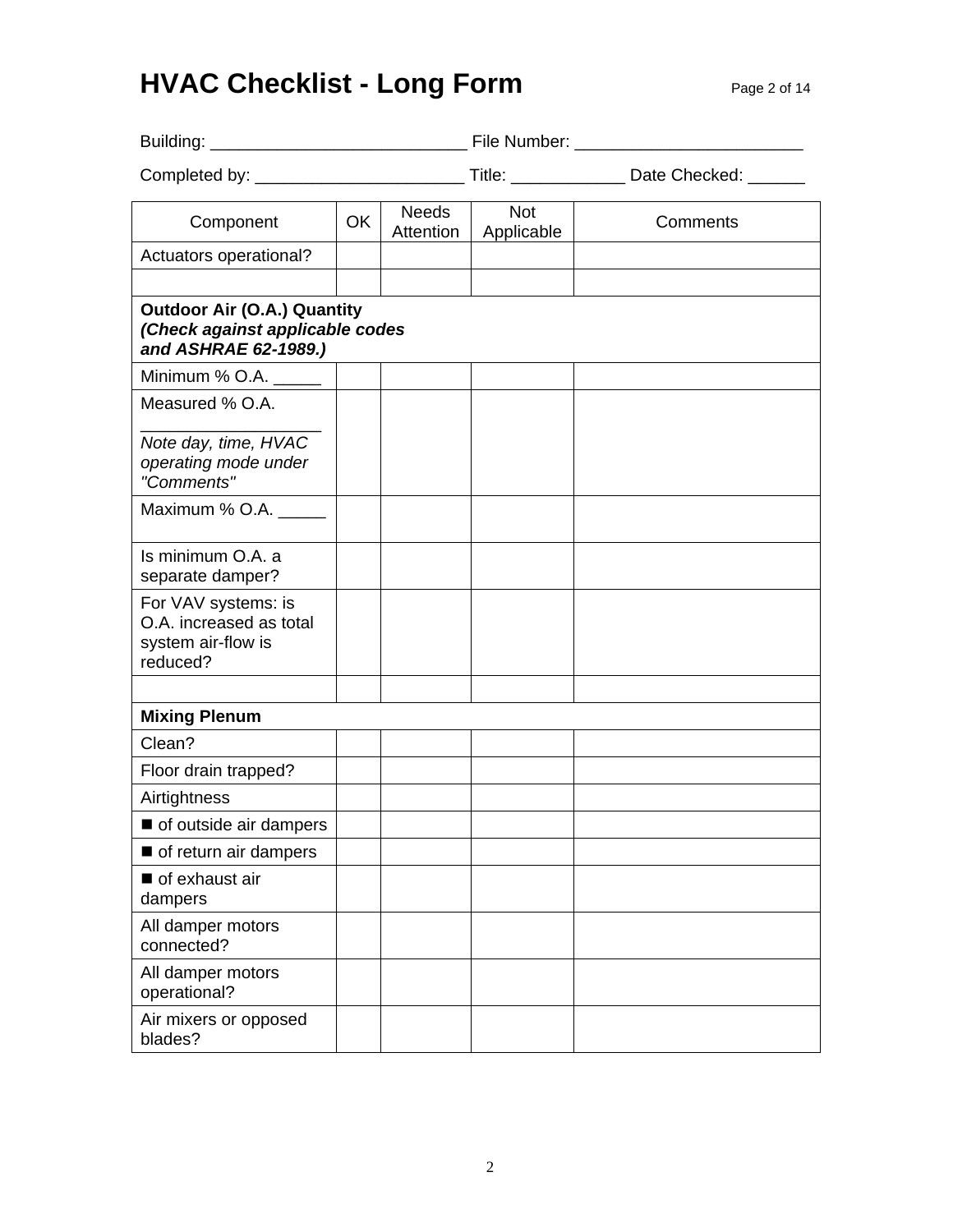## **HVAC Checklist - Long Form** Page 3 of 14

| Building:                                                                                                                         |           |                           | File Number:             |          |
|-----------------------------------------------------------------------------------------------------------------------------------|-----------|---------------------------|--------------------------|----------|
|                                                                                                                                   |           |                           |                          |          |
| Component                                                                                                                         | <b>OK</b> | <b>Needs</b><br>Attention | <b>Not</b><br>Applicable | Comments |
| Mixed air temperature<br>control setting _________F                                                                               |           |                           |                          |          |
| Freeze stat setting ___F                                                                                                          |           |                           |                          |          |
| Is mixing plenum under<br>negative pressure?<br>Note: If it is under<br>positive pressure,<br>outdoor air may not be<br>entering. |           |                           |                          |          |
| <b>Filters</b>                                                                                                                    |           |                           |                          |          |
| Type ____________________                                                                                                         |           |                           |                          |          |
| Complete coverage?<br>(i.e., no bypassing)                                                                                        |           |                           |                          |          |
| Correct pressure drop?<br>(Compare to<br>manufacturer's<br>recommendations.)                                                      |           |                           |                          |          |
| Contaminants visible?                                                                                                             |           |                           |                          |          |
| Odor noticeable?                                                                                                                  |           |                           |                          |          |
|                                                                                                                                   |           |                           |                          |          |
| <b>Spray Humidifiers or</b><br><b>Air Washers</b>                                                                                 |           |                           |                          |          |
| Humidifier type                                                                                                                   |           |                           |                          |          |
| All nozzles working?                                                                                                              |           |                           |                          |          |
| Complete coil<br>coverage?                                                                                                        |           |                           |                          |          |
| Pans clean, no<br>overflow?                                                                                                       |           |                           |                          |          |
| Drains trapped?                                                                                                                   |           |                           |                          |          |
| <b>Biocide treatment</b><br>working?<br>Note: Is MSDS on file?                                                                    |           |                           |                          |          |
| Spill contaminant<br>system in place?                                                                                             |           |                           |                          |          |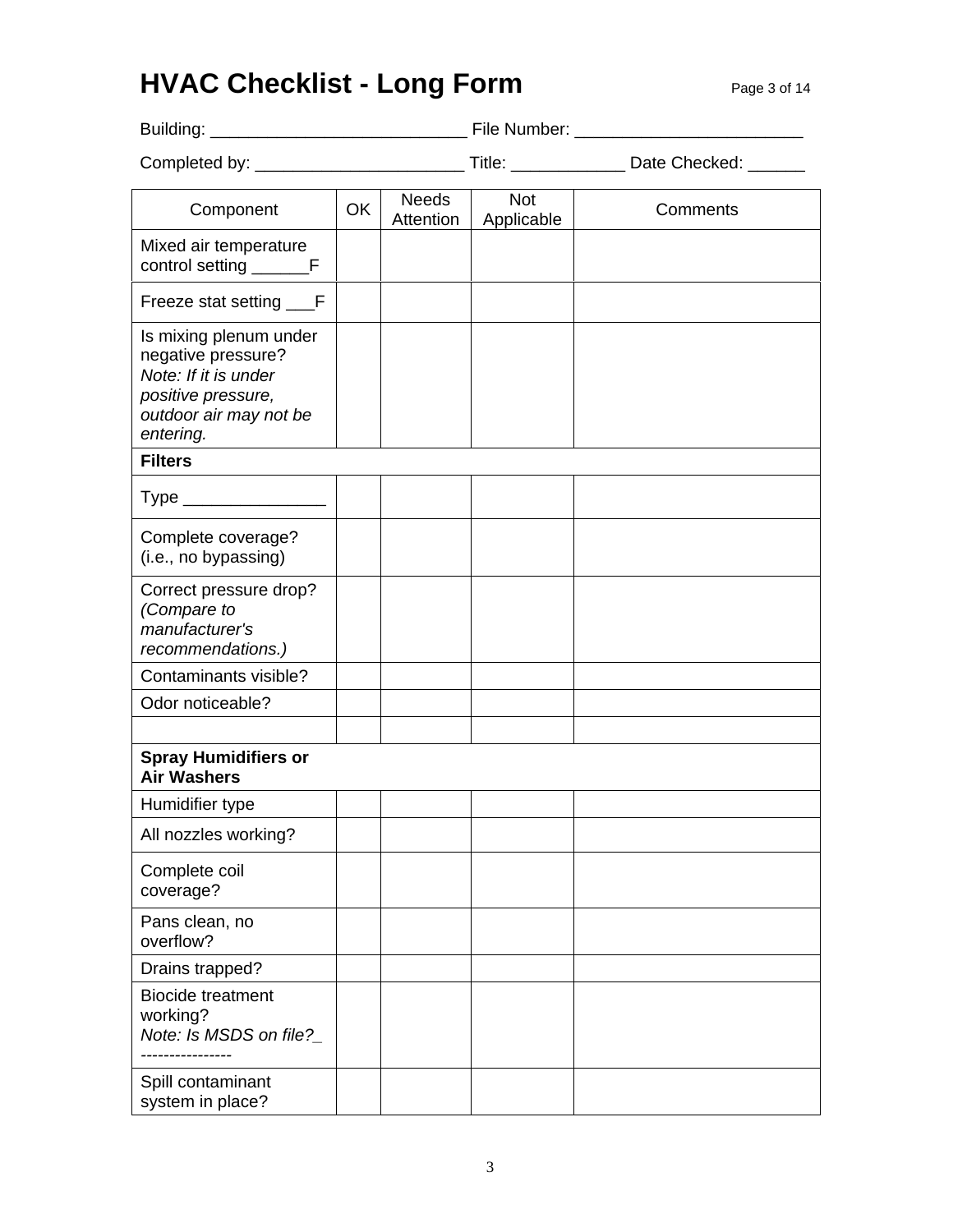# **HVAC Checklist - Long Form** Page 4 of 14

| Component                                   | OK | <b>Needs</b><br>Attention | Not<br>Applicable | Comments |
|---------------------------------------------|----|---------------------------|-------------------|----------|
| <b>Face and Bypass Dampers</b>              |    |                           |                   |          |
| Damper operation<br>correct?                |    |                           |                   |          |
| Damper motors<br>operational?               |    |                           |                   |          |
|                                             |    |                           |                   |          |
| <b>Cooling Coil</b>                         |    |                           |                   |          |
| Inspection access?                          |    |                           |                   |          |
| Clean?                                      |    |                           |                   |          |
| Supply water temp.<br>in F                  |    |                           |                   |          |
| Water carryover?                            |    |                           |                   |          |
| Any indication of<br>condensation problems? |    |                           |                   |          |
| <b>Condensate Drip Pans</b>                 |    |                           |                   |          |
| Accessible to inspect<br>and clean?         |    |                           |                   |          |
| Clean, no residue?                          |    |                           |                   |          |
| No standing water, no<br>leaks?             |    |                           |                   |          |
| Noticeable odor?                            |    |                           |                   |          |
| Visible growth (e.g.,<br>slime)?            |    |                           |                   |          |
| Drains and traps clear,<br>working?         |    |                           |                   |          |
| Trapped to air gap?                         |    |                           |                   |          |
| Water overflow?                             |    |                           |                   |          |
|                                             |    |                           |                   |          |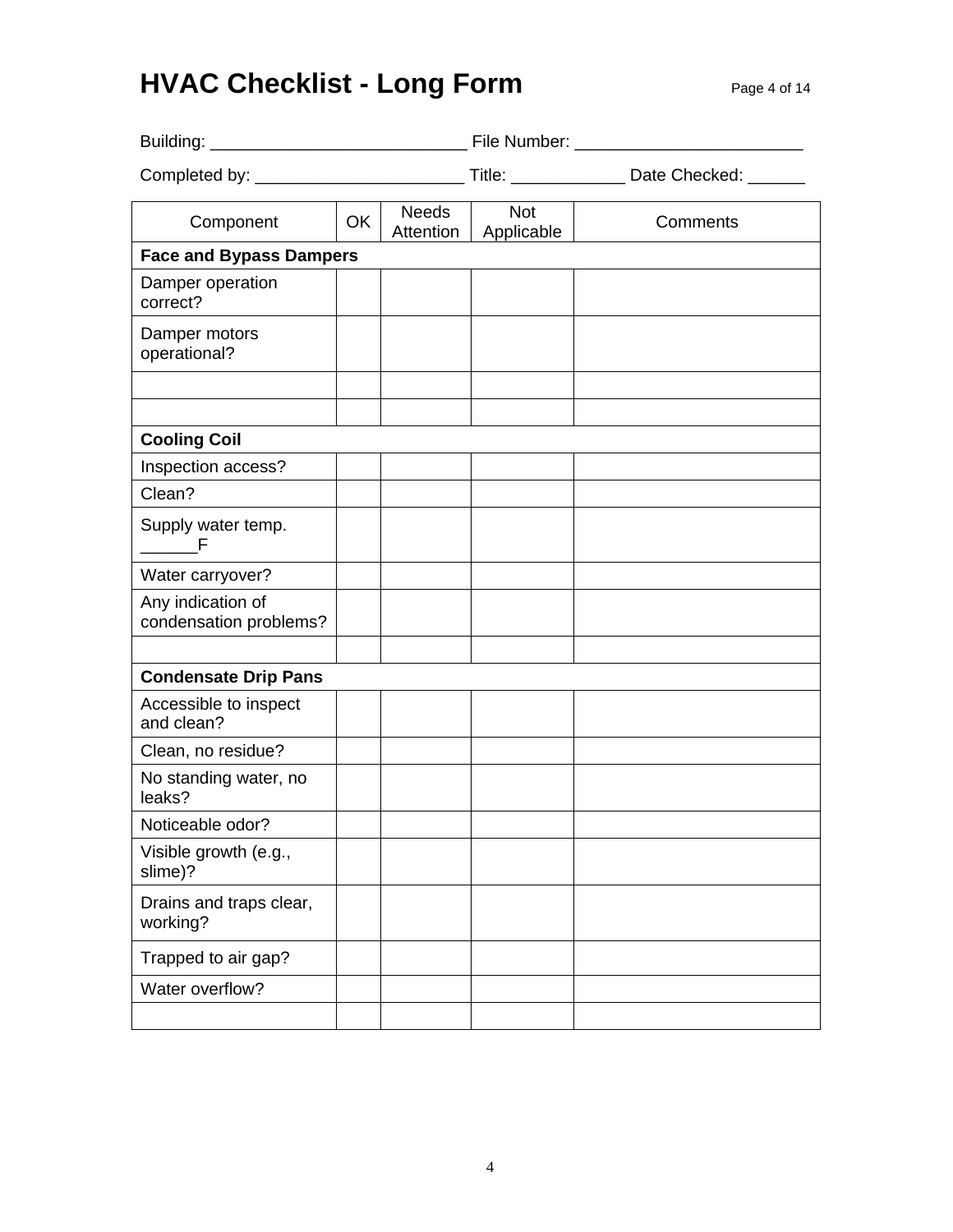# **HVAC Checklist - Long Form Page 5 of 14**

| Component                               | OK | <b>Needs</b><br>Attention | Not<br>Applicable | Comments |  |
|-----------------------------------------|----|---------------------------|-------------------|----------|--|
| <b>Mist Eliminators</b>                 |    |                           |                   |          |  |
| Clean, straight, no<br>carryover?       |    |                           |                   |          |  |
|                                         |    |                           |                   |          |  |
|                                         |    |                           |                   |          |  |
| <b>Supply Fan Chambers</b>              |    |                           |                   |          |  |
| Clean?                                  |    |                           |                   |          |  |
| No trash or storage?                    |    |                           |                   |          |  |
| Floor drain traps are wet<br>or sealed? |    |                           |                   |          |  |
| No air leaks?                           |    |                           |                   |          |  |
| Doors close tightly?                    |    |                           |                   |          |  |
|                                         |    |                           |                   |          |  |
|                                         |    |                           |                   |          |  |
| <b>Supply Fans</b>                      |    |                           |                   |          |  |
| Location                                |    |                           |                   |          |  |
| Fan blades clean?                       |    |                           |                   |          |  |
| Belt guards installed?                  |    |                           |                   |          |  |
| Proper belt tension?                    |    |                           |                   |          |  |
| <b>Excess vibration?</b>                |    |                           |                   |          |  |
| Corrosion problems?                     |    |                           |                   |          |  |
| Controls operational,<br>calibrated?    |    |                           |                   |          |  |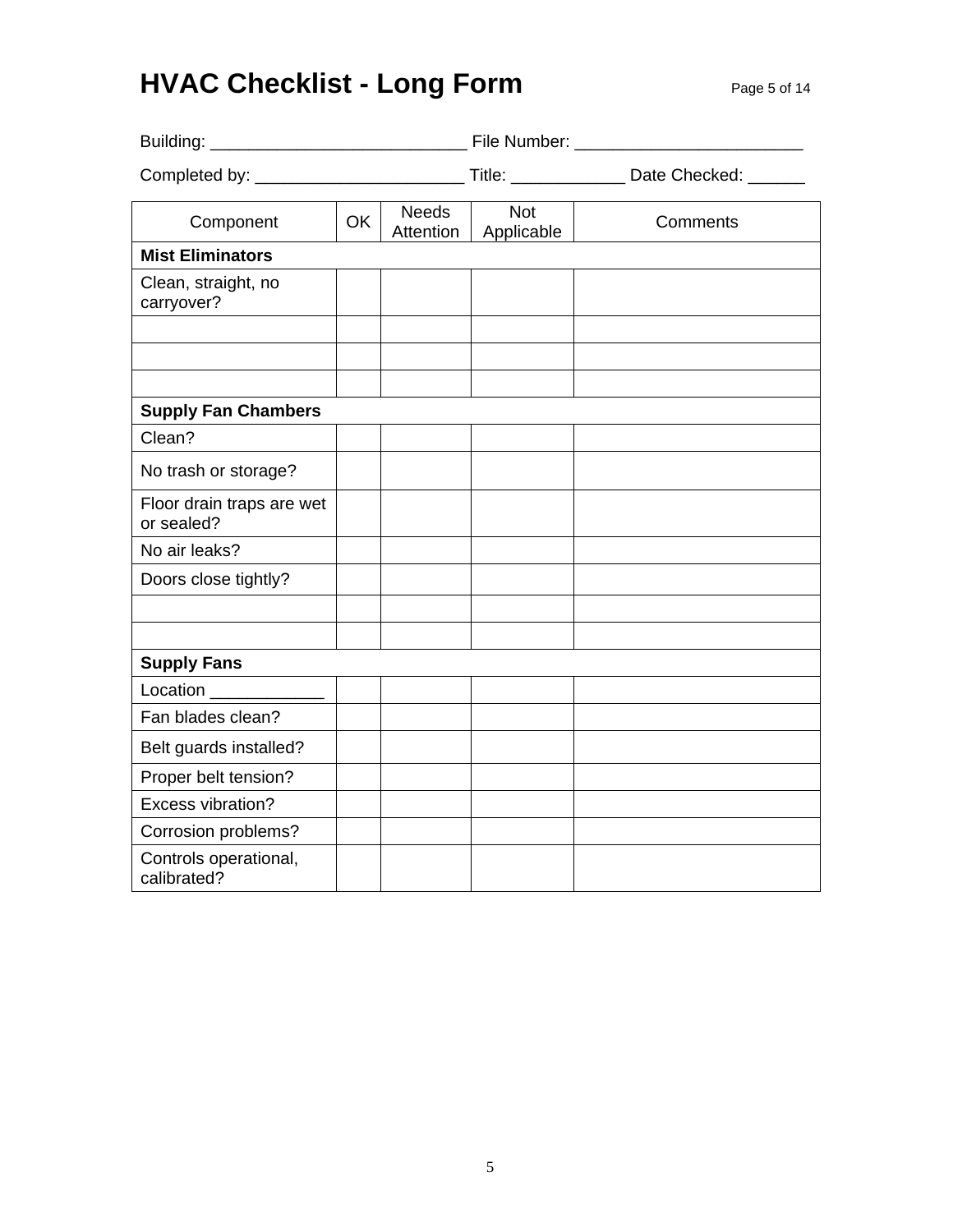# **HVAC Checklist - Long Form Page 6 of 14**

| Component                                                                       | OK | <b>Needs</b><br>Attention | <b>Not</b><br>Applicable | Comments |  |
|---------------------------------------------------------------------------------|----|---------------------------|--------------------------|----------|--|
| Control sequence<br>conforms to<br>design/specifications?<br>(describe changes) |    |                           |                          |          |  |
| No pneumatic leaks?                                                             |    |                           |                          |          |  |
|                                                                                 |    |                           |                          |          |  |
| <b>Heating Coil</b>                                                             |    |                           |                          |          |  |
| Inspection access?                                                              |    |                           |                          |          |  |
| Clean?                                                                          |    |                           |                          |          |  |
| Contol sequence<br>conforms to<br>design/specifications?<br>(describe changes)  |    |                           |                          |          |  |
| Supply water temp. __F                                                          |    |                           |                          |          |  |
| Discharge thermostat?<br>(air temp. setting ___F)                               |    |                           |                          |          |  |
|                                                                                 |    |                           |                          |          |  |
| <b>Reheat Coils</b>                                                             |    |                           |                          |          |  |
| Clean?                                                                          |    |                           |                          |          |  |
| Obstructed?                                                                     |    |                           |                          |          |  |
| Operational?                                                                    |    |                           |                          |          |  |
|                                                                                 |    |                           |                          |          |  |
| <b>Steam Humidifier</b>                                                         |    |                           |                          |          |  |
| Humidifier type                                                                 |    |                           |                          |          |  |
| <b>Treated boiler water</b>                                                     |    |                           |                          |          |  |
| Standing water?                                                                 |    |                           |                          |          |  |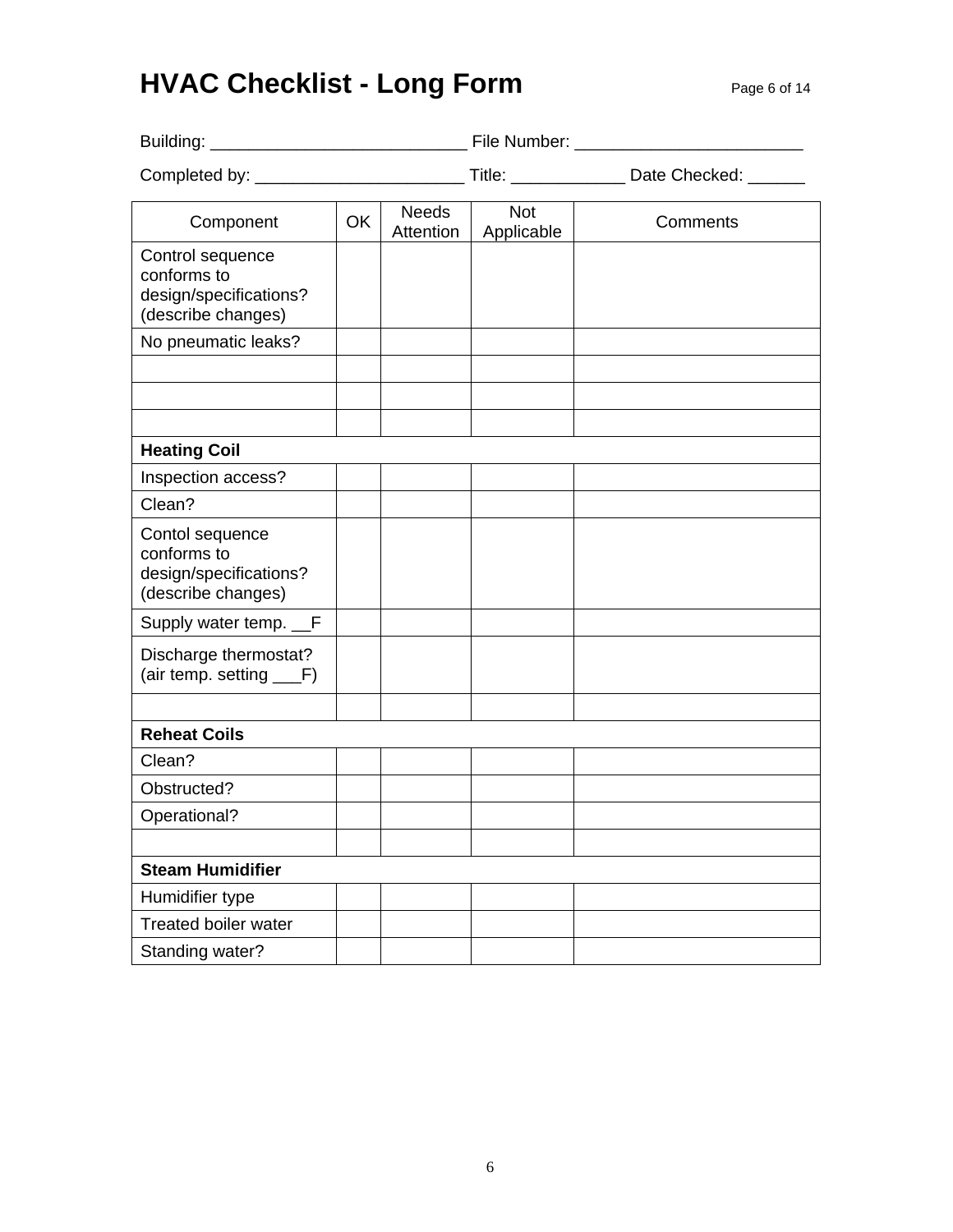# **HVAC Checklist - Long Form Page 7 of 14**

| Component                                                              | OK | Needs<br>Attention | Not<br>Applicable | Comments |
|------------------------------------------------------------------------|----|--------------------|-------------------|----------|
| Visible growth?                                                        |    |                    |                   |          |
| Mineral deposits?                                                      |    |                    |                   |          |
| Control setpoint ______F                                               |    |                    |                   |          |
| High limit setpoint ___F                                               |    |                    |                   |          |
| Duct liner within 12<br>feet? (If so, check for<br>dirt, mold growth.) |    |                    |                   |          |
| <b>Supply Ductwork</b>                                                 |    |                    |                   |          |
| Clean?                                                                 |    |                    |                   |          |
| Sealed, no leaks, tight<br>connections?                                |    |                    |                   |          |
| Fire dampers open?                                                     |    |                    |                   |          |
| Access doors closed?                                                   |    |                    |                   |          |
| Lined ducts?                                                           |    |                    |                   |          |
| Flex duct connected, no<br>tears?                                      |    |                    |                   |          |
| Light troffer supply?                                                  |    |                    |                   |          |
| Balanced within 3-5<br>years?                                          |    |                    |                   |          |
| <b>Balanced after recent</b><br>renovations?                           |    |                    |                   |          |
| Short-circuiting or other<br>distribution<br>air<br>problems? Note     |    |                    |                   |          |
| <b>Pressurized Ceiling</b><br><b>Supply Plenum</b>                     |    |                    |                   |          |
| No unintentional<br>openings?                                          |    |                    |                   |          |
| All ceiling tiles in place?                                            |    |                    |                   |          |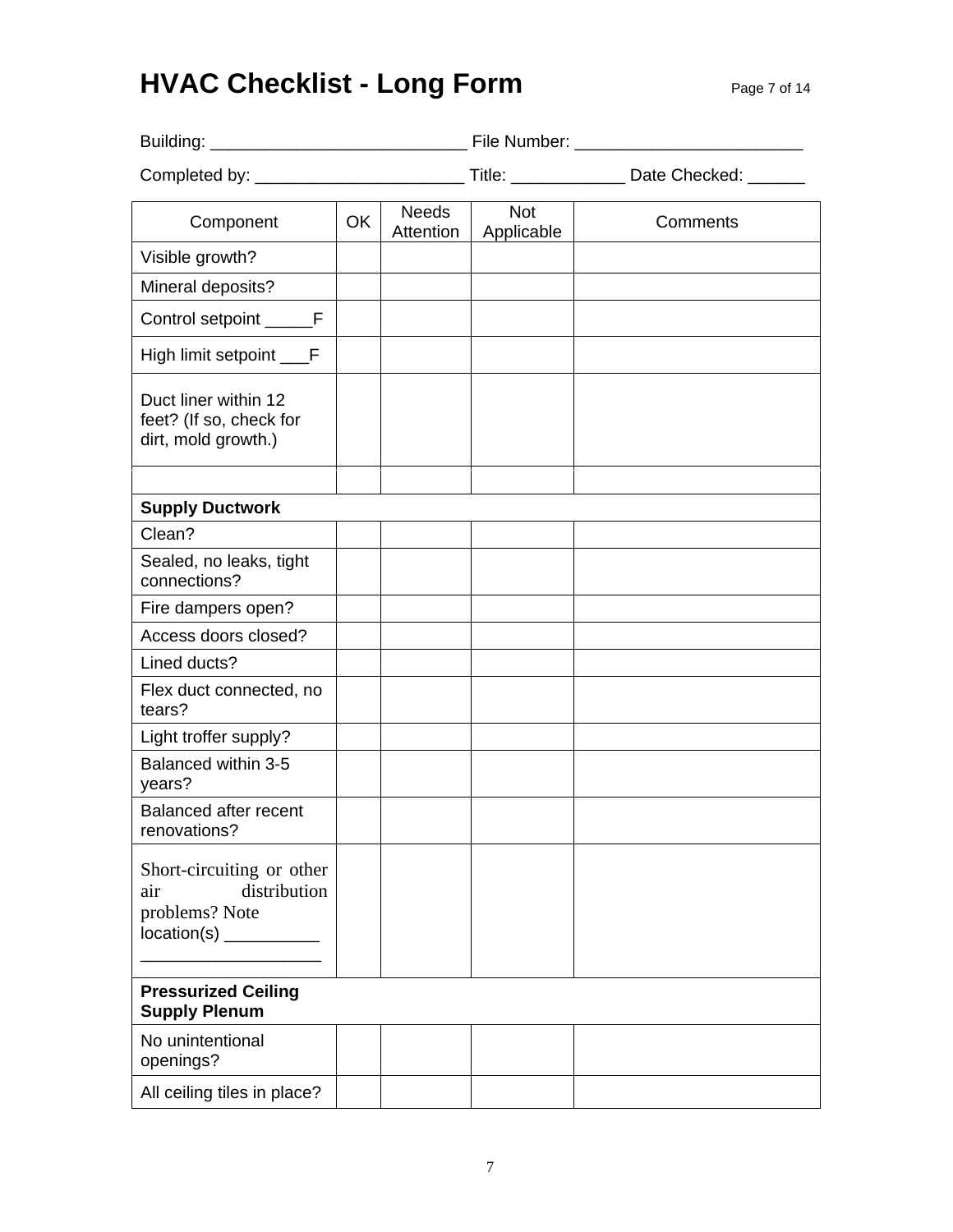# **HVAC Checklist - Long Form Page 8 of 14**

| Component                                                                                       | OK | <b>Needs</b><br>Attention | <b>Not</b><br>Applicable | Comments |
|-------------------------------------------------------------------------------------------------|----|---------------------------|--------------------------|----------|
| Barrier paper correctly<br>placed and in good<br>condition?                                     |    |                           |                          |          |
| Proper layout for air<br>distribution?                                                          |    |                           |                          |          |
| Supply diffusers open?                                                                          |    |                           |                          |          |
| Supply diffusers<br>balanced?                                                                   |    |                           |                          |          |
| Noticeable flow of air?                                                                         |    |                           |                          |          |
| Short-circuiting or other<br>air distribution<br>problems? Note<br>location(s) in<br>"Comments" |    |                           |                          |          |
| <b>Terminal Equipment (supply)</b>                                                              |    |                           |                          |          |
| Housing interiors clean<br>and unobstructed?                                                    |    |                           |                          |          |
| Controls working?                                                                               |    |                           |                          |          |
| Delivering rated<br>volume?                                                                     |    |                           |                          |          |
| Balanced within 3-5<br>years?                                                                   |    |                           |                          |          |
| Filters in place?                                                                               |    |                           |                          |          |
| Condensate pans clean,<br>drain freely?                                                         |    |                           |                          |          |
| <b>VAV Box</b>                                                                                  |    |                           |                          |          |
| Minimum stops _____%                                                                            |    |                           |                          |          |
| Minimum outside air<br>_% (from page 2 of<br>this form)                                         |    |                           |                          |          |
| Minimum airflow ___cfm                                                                          |    |                           |                          |          |
| Minimum outside air<br>cfm                                                                      |    |                           |                          |          |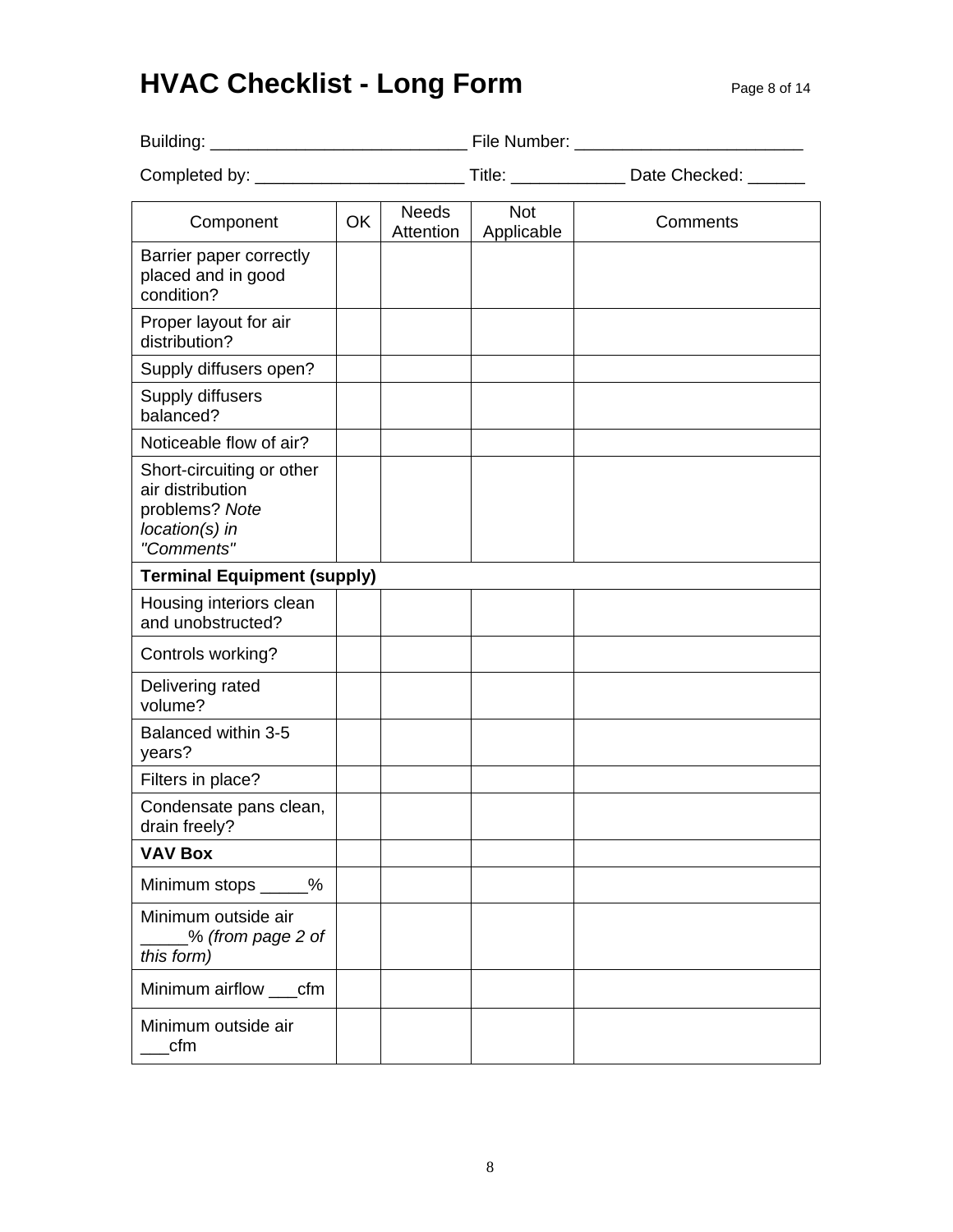## **HVAC Checklist - Long Form Page 9 of 14**

| Component                          | <b>OK</b> | Needs<br>Attention | <b>Not</b><br>Applicable | Comments |
|------------------------------------|-----------|--------------------|--------------------------|----------|
| Supply setpoint                    |           |                    |                          |          |
| <b>Thermostats</b>                 |           |                    |                          |          |
| Type ____________________          |           |                    |                          |          |
| Properly located?                  |           |                    |                          |          |
| Working?                           |           |                    |                          |          |
| Setpoints<br>______F (summer)      |           |                    |                          |          |
| Space temperature __F              |           |                    |                          |          |
| <b>Humidity Sensor</b>             |           |                    |                          |          |
| Humidistat setpoints<br>% RH       |           |                    |                          |          |
| Dehumudistat setpoints<br>% RH     |           |                    |                          |          |
| Actual RH ______%                  |           |                    |                          |          |
| <b>Room Partitions</b>             |           |                    |                          |          |
| Gap allowing airflow at<br>top?    |           |                    |                          |          |
| Gap allowing airflow at<br>bottom? |           |                    |                          |          |
| Supply, return each<br>room?       |           |                    |                          |          |
|                                    |           |                    |                          |          |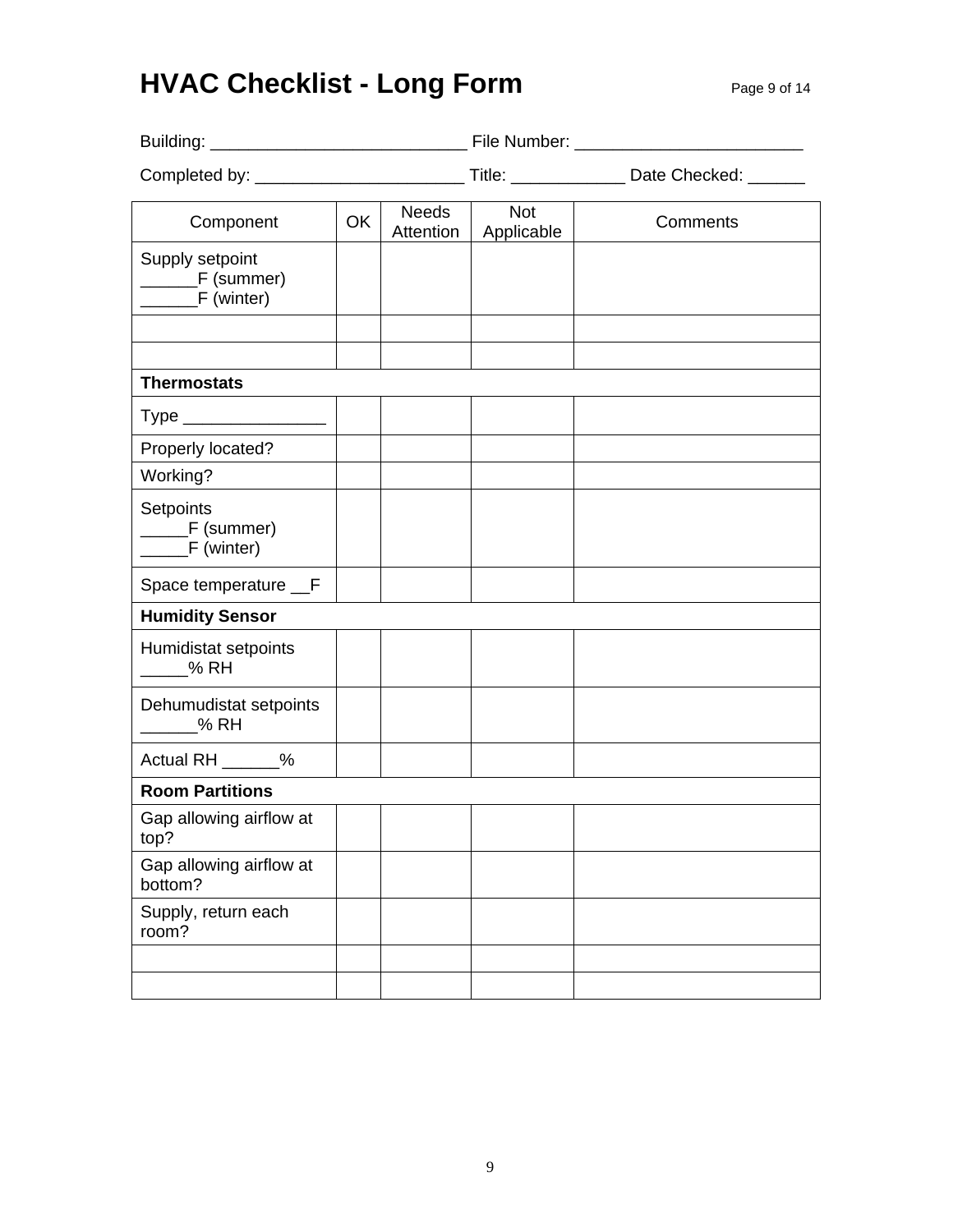# **HVAC Checklist - Long Form Page 10 of 14**

| Component                                     | <b>OK</b> | <b>Needs</b><br>Attention | <b>Not</b><br>Applicable | Comments |
|-----------------------------------------------|-----------|---------------------------|--------------------------|----------|
| <b>Stairwells</b>                             |           |                           |                          |          |
| Doors close and latch?                        |           |                           |                          |          |
| No openings allowing<br>uncontrolled airflow? |           |                           |                          |          |
| Clean, dry?                                   |           |                           |                          |          |
| No noticeable odors?                          |           |                           |                          |          |
|                                               |           |                           |                          |          |
| <b>Return Air Plenum</b>                      |           |                           |                          |          |
| Tiles in place?                               |           |                           |                          |          |
| No unintentional<br>openings?                 |           |                           |                          |          |
| Return grilles?                               |           |                           |                          |          |
| Balancing capability?                         |           |                           |                          |          |
| Noticeable flow of air?                       |           |                           |                          |          |
| Transfer grilles?                             |           |                           |                          |          |
| Fire dampers open?                            |           |                           |                          |          |
| <b>Ducted Returns</b>                         |           |                           |                          |          |
| Balanced within 3-5<br>years?                 |           |                           |                          |          |
| Unobstructed grilles?                         |           |                           |                          |          |
| Unobstructed return air<br>path?              |           |                           |                          |          |
| <b>Return Fan Chambers</b>                    |           |                           |                          |          |
| Clean and no trash or<br>storage?             |           |                           |                          |          |
| No standing water?                            |           |                           |                          |          |
| Floor drain traps are wet<br>or sealed?       |           |                           |                          |          |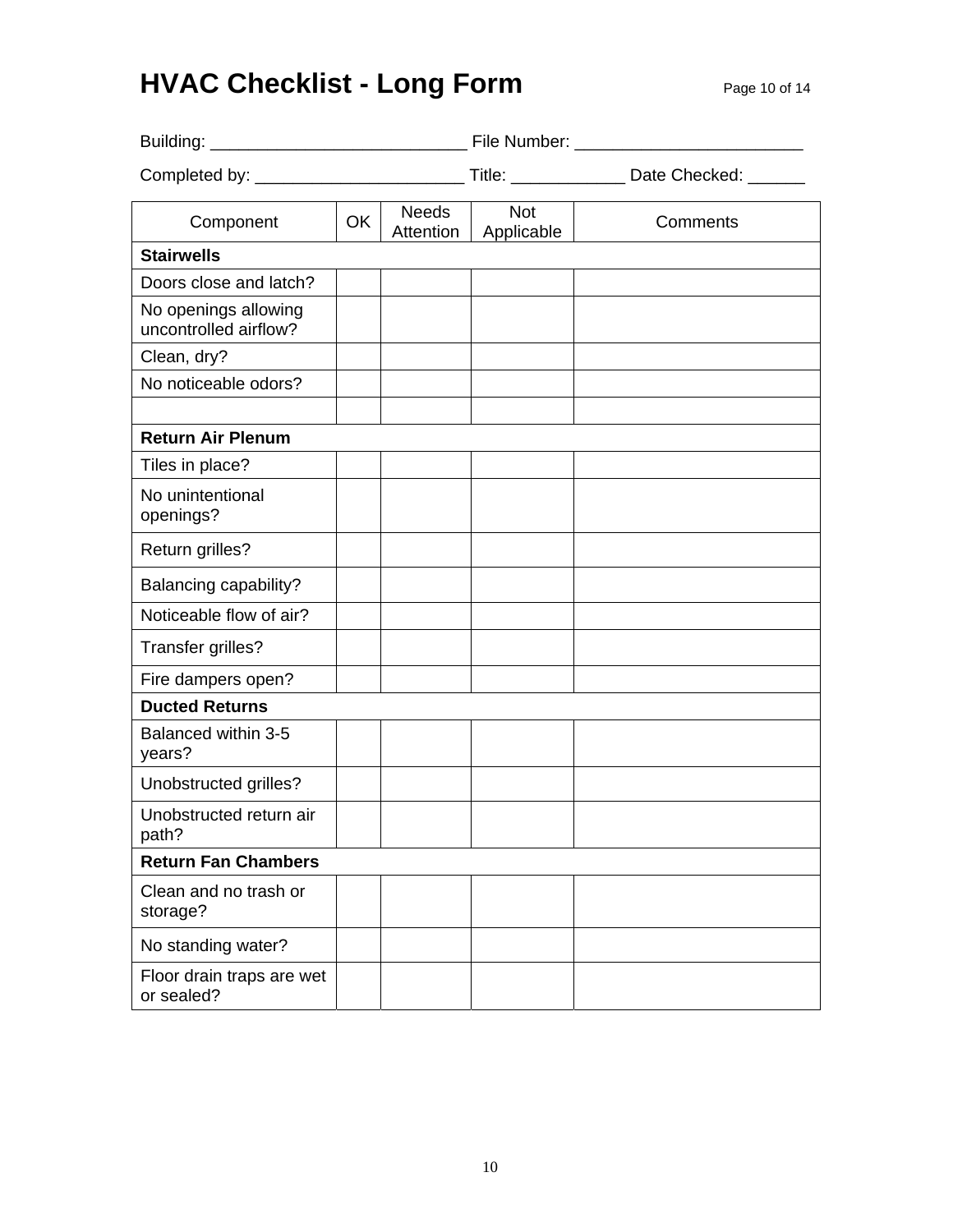## **HVAC Checklist - Long Form Page 11 of 14**

|                                                                                  |           |                           |                          | Title: _________________ Date Checked: _______ |  |
|----------------------------------------------------------------------------------|-----------|---------------------------|--------------------------|------------------------------------------------|--|
| Component                                                                        | <b>OK</b> | <b>Needs</b><br>Attention | <b>Not</b><br>Applicable | Comments                                       |  |
| No air leaks?                                                                    |           |                           |                          |                                                |  |
| Doors close tightly, kept<br>closed?                                             |           |                           |                          |                                                |  |
| <b>Return Fans</b>                                                               |           |                           |                          |                                                |  |
| Location _____________                                                           |           |                           |                          |                                                |  |
| Fan blades clean?                                                                |           |                           |                          |                                                |  |
| Belt guards installed?                                                           |           |                           |                          |                                                |  |
| Proper belt tension?                                                             |           |                           |                          |                                                |  |
| Excess vibration?                                                                |           |                           |                          |                                                |  |
| Corrosion problems?                                                              |           |                           |                          |                                                |  |
| Controls working,<br>calibrated?                                                 |           |                           |                          |                                                |  |
| Controls sequence<br>conforms to<br>design/specifications?<br>(describe changes) |           |                           |                          |                                                |  |
|                                                                                  |           |                           |                          |                                                |  |
| <b>Exhaust Fans</b><br>Central?                                                  |           |                           |                          |                                                |  |
| Distributed (locations)                                                          |           |                           |                          |                                                |  |
| Operational?                                                                     |           |                           |                          |                                                |  |
| Controls operational?                                                            |           |                           |                          |                                                |  |
| Toilet exhaust only?                                                             |           |                           |                          |                                                |  |
| <b>Gravity relief?</b>                                                           |           |                           |                          |                                                |  |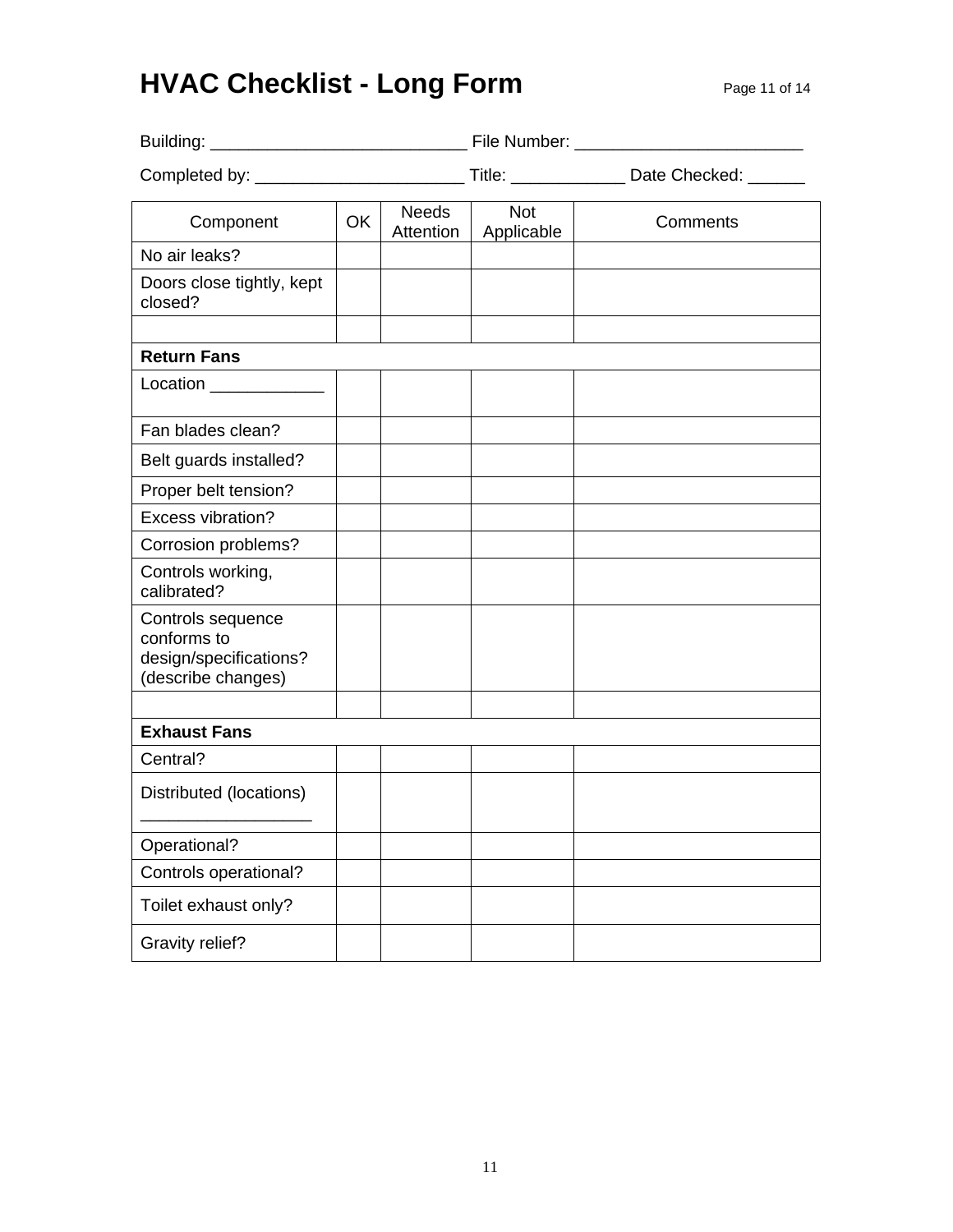# **HVAC Checklist - Long Form** Page 12 of 14

|                                                             |    |                           |                          | Title: Date Checked: |
|-------------------------------------------------------------|----|---------------------------|--------------------------|----------------------|
| Component                                                   | OK | <b>Needs</b><br>Attention | <b>Not</b><br>Applicable | Comments             |
| Total powered exhaust<br>cfm                                |    |                           |                          |                      |
| Make-up air sufficient?                                     |    |                           |                          |                      |
| <b>Toilet Exhausts</b>                                      |    |                           |                          |                      |
| Fans working occupied<br>hours?                             |    |                           |                          |                      |
| Registers open, clear?                                      |    |                           |                          |                      |
| Make-up air path<br>adequate?                               |    |                           |                          |                      |
| Volume according to<br>code?                                |    |                           |                          |                      |
| Floor drain traps wet or<br>sealable?                       |    |                           |                          |                      |
| Bathrooms run slightly<br>negative relative to<br>building? |    |                           |                          |                      |
|                                                             |    |                           |                          |                      |
| <b>Smoking Lounge Exhaust</b>                               |    |                           |                          |                      |
| Room runs negative<br>relative to building?                 |    |                           |                          |                      |
|                                                             |    |                           |                          |                      |
| <b>Print Room Exhaust</b>                                   |    |                           |                          |                      |
| Room runs negative<br>relative to building?                 |    |                           |                          |                      |
|                                                             |    |                           |                          |                      |
| <b>Garage Ventilation</b>                                   |    |                           |                          |                      |
| Operates according to<br>codes?                             |    |                           |                          |                      |
| Fans, controls, dampers<br>all operate?                     |    |                           |                          |                      |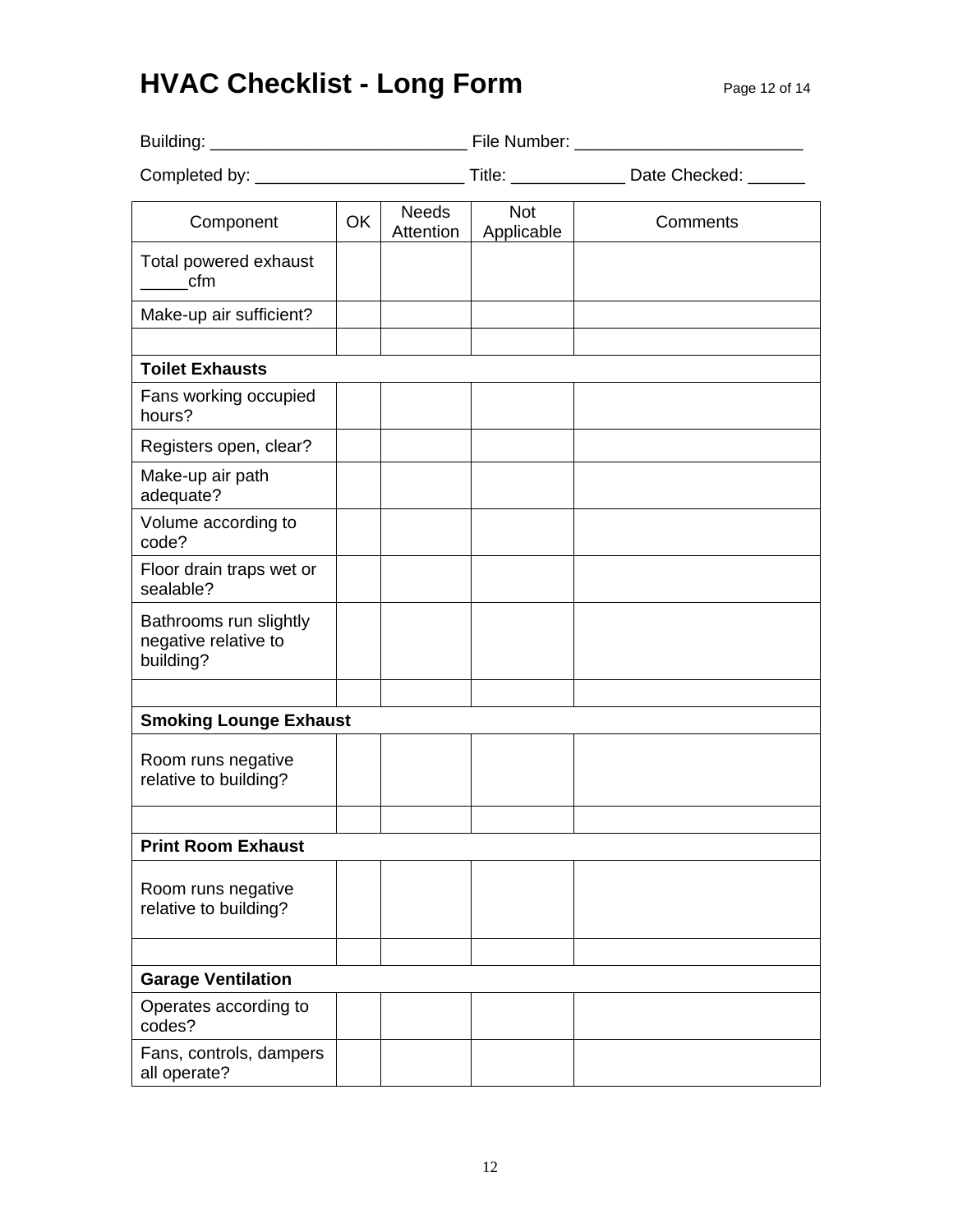## **HVAC Checklist - Long Form** Page 13 of 14

| Component                                                                       | OK | <b>Needs</b><br>Attention | <b>Not</b><br>Applicable | Comments |
|---------------------------------------------------------------------------------|----|---------------------------|--------------------------|----------|
| Garage slightly negative<br>relative to building?                               |    |                           |                          |          |
| Doors to building close<br>tightly?                                             |    |                           |                          |          |
| Vestibule entrance to<br>building from garage?                                  |    |                           |                          |          |
| <b>Mechanical Rooms</b>                                                         |    |                           |                          |          |
| General condition?                                                              |    |                           |                          |          |
| Controls operational?                                                           |    |                           |                          |          |
| Pneumatic controls:                                                             |    |                           |                          |          |
| compressor<br>operational?                                                      |    |                           |                          |          |
| air dryer<br>operational?                                                       |    |                           |                          |          |
| Electric controls?                                                              |    |                           |                          |          |
| <b>EMS (Energy</b><br>Management System)<br>or DDC (Direct Digital<br>Control): |    |                           |                          |          |
| operator on site?                                                               |    |                           |                          |          |
| controlled off-site?                                                            |    |                           |                          |          |
| are fans cycled "off"<br>while building is<br>occupied?                         |    |                           |                          |          |
| is chiller reset to<br>shed load?                                               |    |                           |                          |          |
| <b>Preventive Maintenance</b>                                                   |    |                           |                          |          |
| Spare parts inventoried?                                                        |    |                           |                          |          |
| Spare air filters?                                                              |    |                           |                          |          |
| Control drawing posted?                                                         |    |                           |                          |          |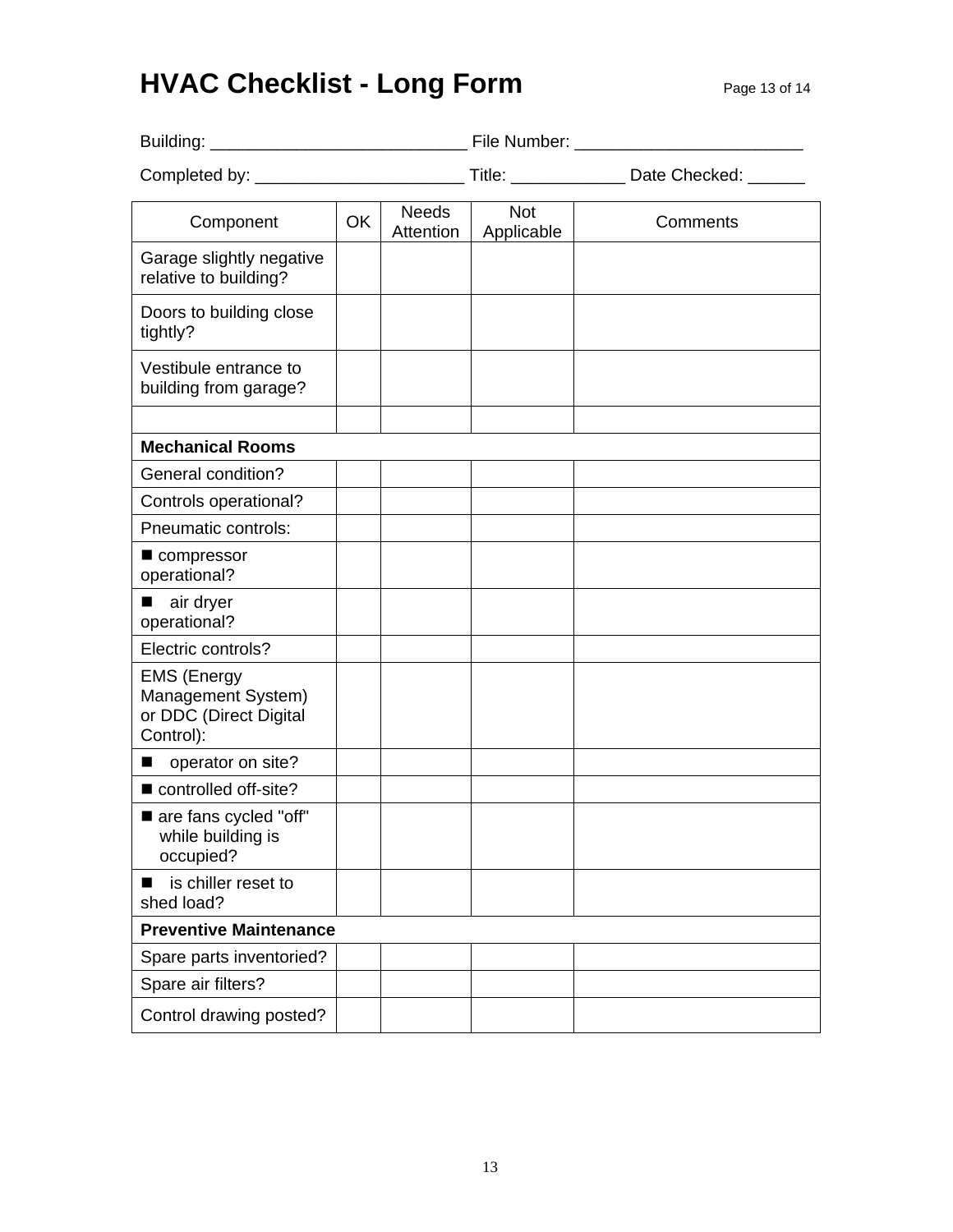# **HVAC Checklist - Long Form** Page 14 of 14

|                                                                                             |    |                           |                          | Title: _________________ Date Checked: ______ |
|---------------------------------------------------------------------------------------------|----|---------------------------|--------------------------|-----------------------------------------------|
| Component                                                                                   | OK | <b>Needs</b><br>Attention | <b>Not</b><br>Applicable | Comments                                      |
| PM (Preventive<br>Maintenance) schedule<br>available?                                       |    |                           |                          |                                               |
| PM followed?                                                                                |    |                           |                          |                                               |
| <b>Boilers</b>                                                                              |    |                           |                          |                                               |
| Flues, breeching tight?                                                                     |    |                           |                          |                                               |
| Purge cycle working?                                                                        |    |                           |                          |                                               |
| Door gaskets tight?                                                                         |    |                           |                          |                                               |
| Fuel system tight, no<br>leaks?                                                             |    |                           |                          |                                               |
| Combustion air: at least<br>1 square inch free area<br>per 2000 Btu input?                  |    |                           |                          |                                               |
| <b>Cooling Tower</b>                                                                        |    |                           |                          |                                               |
| Sump clean?                                                                                 |    |                           |                          |                                               |
| No leaks, no overflow?                                                                      |    |                           |                          |                                               |
| Eliminators working, no<br>carryover?                                                       |    |                           |                          |                                               |
| No slime or algae?                                                                          |    |                           |                          |                                               |
| <b>Biocide treatment</b><br>working?                                                        |    |                           |                          |                                               |
| Dirt separator working?                                                                     |    |                           |                          |                                               |
| <b>Chillers</b>                                                                             |    |                           |                          |                                               |
| No refrigerant leaks?                                                                       |    |                           |                          |                                               |
| Purge cycle normal?                                                                         |    |                           |                          |                                               |
| Waste oil, refrigerant<br>properly disposed of<br>and spare refrigerant<br>properly stored? |    |                           |                          |                                               |
| Condensation<br>problems?                                                                   |    |                           |                          |                                               |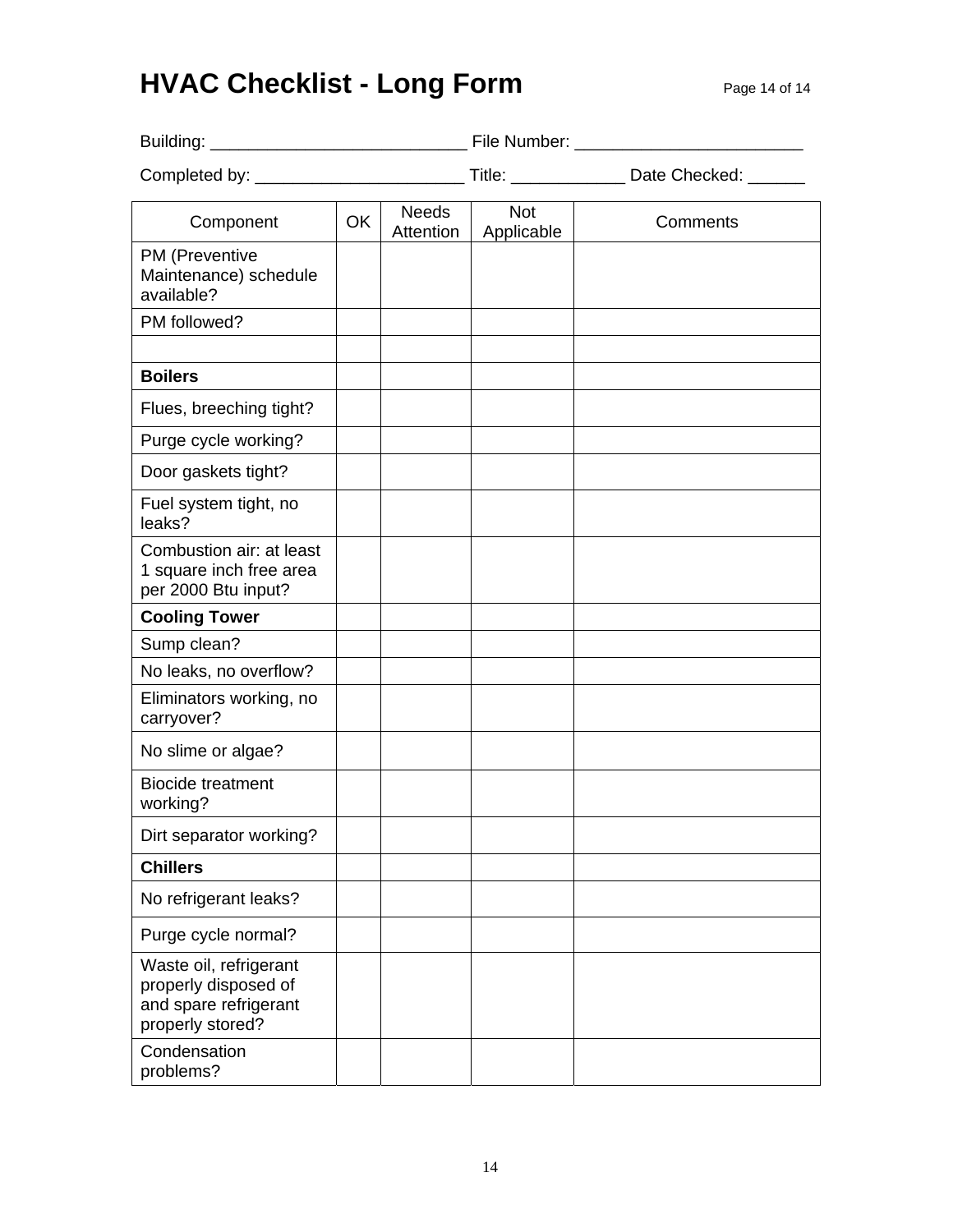# HVAC Checklist - Long Form **Page \_\_ of \_\_**

|           |    |                           |                          | Title: ___________________ Date Checked: _______ |  |
|-----------|----|---------------------------|--------------------------|--------------------------------------------------|--|
| Component | OK | <b>Needs</b><br>Attention | <b>Not</b><br>Applicable | Comments                                         |  |
|           |    |                           |                          |                                                  |  |
|           |    |                           |                          |                                                  |  |
|           |    |                           |                          |                                                  |  |
|           |    |                           |                          |                                                  |  |
|           |    |                           |                          |                                                  |  |
|           |    |                           |                          |                                                  |  |
|           |    |                           |                          |                                                  |  |
|           |    |                           |                          |                                                  |  |
|           |    |                           |                          |                                                  |  |
|           |    |                           |                          |                                                  |  |
|           |    |                           |                          |                                                  |  |
|           |    |                           |                          |                                                  |  |
|           |    |                           |                          |                                                  |  |
|           |    |                           |                          |                                                  |  |
|           |    |                           |                          |                                                  |  |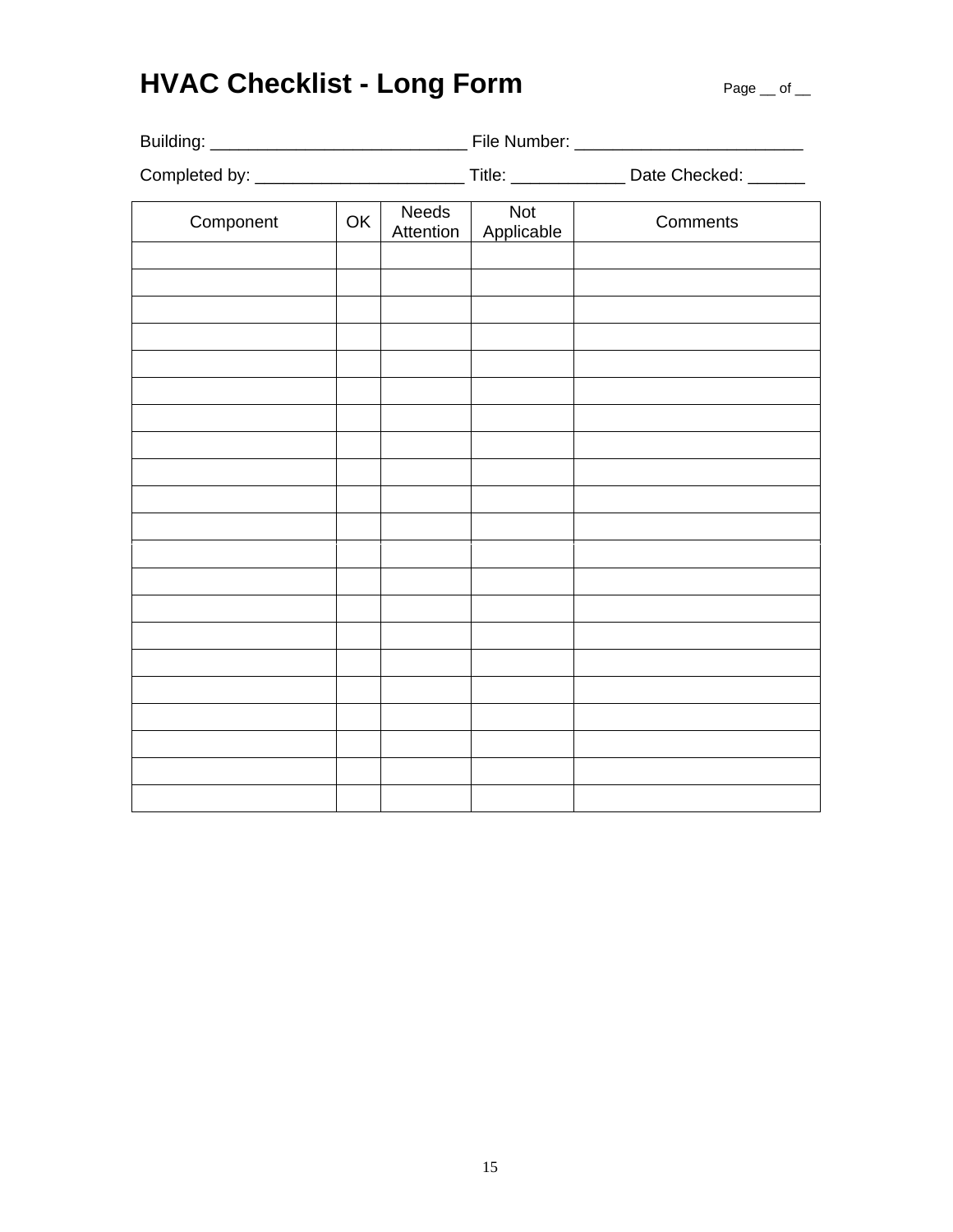### **Reference**

<sup>3</sup> EPA, American Lung Association, Consumer Product Safety Commission, American Medical Association, *Indoor Air Pollution--An Introduction for Health Professionals,* 1994, Washington, D.C. p. 1-17.

4 OSHA, p. 15970-15973, 16006, 16007.

<sup>5</sup> EPA, *Indoor Air Pollution*, p. 1-17.

 EPA, *Indoor Air Quality Tools for Schools*, EPA 402-K-95-001, Washington, D.C., 1995, p. 3, 4.

7 Anne Arundel County Public Schools, *Indoor Air Quality Management Program.* Annapolis, Maryland, 1989, p. 13.

<sup>8</sup> Washington State Department of Health and Washington State Department of Labor and Industries, *Final Report: Interim Inter-Agency Work Group for Multiple Chemical Sensitivity Syndrome*. Olympia, Washington, 1994, p. 7, 80, 81

9 Labor Institute, NYC, *Multiple Chemical Sensitivities at Work--A Training Workbook for Working People.* New York, New York, 1993, p. 17, 21, 22.

<sup>10</sup> EPA, *Indoor Air Quality and Students Performance*, August 2000.

<sup>11</sup> EPA, *Tools for Schools*, p. 3-4.<br><sup>12</sup> R. Prill, D. Blake, D. Hales, *School Indoor Air Quality Assessment and Program Implementation,* Washington State University *Cooperative* Extension Energy Office, 2001

 $13$  Godish, p. 2-4.

<sup>14</sup> School Facilities Maintenance Task Force,

*Planning Guide for Maintaining School Facilities*, February 2003.

15 EPA, *Building Air Quality--A Guide for Building Owners and Facility Managers,* EPA/400/1-91/033, Washington, D.C., 1991, p. 5-11.

<sup>16</sup> EPA, U.S. Public Health Service, National Environmental Health Association, 1991, *Introduction to Indoor Air Quality--A Self-Paced Learning Module,* EPA/400/3-91/002. Washington, D.C. p. 6-9.

<sup>17</sup> Anne Arundel County, p. 6-11.

18 EPA, *Tools for Schools,* p. 9-15.

19 EPA, *Indoor Air Pollution,* p. 7-21.

 $20$  Washington State Interagency Indoor Air Quality Task Force, *Indoor Air Quality Report,* Olympia, Washington, 1990, p. 9, 10.

21 S. Hansen, *Managing Indoor Air Quality,* The Fairmont Press, Lilburn, Georgia, 1991, p. 60, 249, 250, 252, 255-257, 269, 273, 279, 283-287.

 $22$  Anne Arundel County, p. 6-11.

23 EPA, *Building Air Quality,* p. 5-11.

- 24 24 EPA, *Tools for Schools,* 9-15. 25 Hansen, p. 117-120.
- 
- 

<sup>26</sup> Anne Arundel County, p. 15.<br><sup>27</sup> EPA, *Tools for Schools*, p. 5, 6, 15, 16.

27 EPA, *Tools for Schools,* p. 5, 6, 15, 16. 28 EPA, *Tools for Schools,* p. 5, 6, 15, 16.

29 Washington Department of Health, *Special Report- -Radon in Washington,* Olympia, Washington, 1994, p. 45, 46.

 $30$  Anne Arundel County, p. 12, 18, 61, 62, 118, 120, 125, 126, 127, 128.

 $^{\rm 31}$  Ibid

<sup>32</sup> (OSPI) Office of Superintendent of Public Instruction and Department of Health (DOH). *Health and Safety Guide For K-12 Schools in Washington*, State Department of Health and Office of Superintendent of Public Instruction, Second Edition January 2003.

<sup>33</sup> MSDE (Maryland State Department of Education), *Indoor Air Quality--Maryland Public Schools,* Office of Administration and Finance, Baltimore, Maryland, 1987, p. 26, 28, 29, 31, 33, 34, 35.

 $^{34}$  Ibid

<sup>35</sup> GA (Washington State Department of General Administration), *Guidelines for Architects and Engineers, Appendix X: Indoor Air Quality* 

*Guidelines,* Olympia, Washington, July 1999, p. 1-4. 36 GA (Washington State Department of General

Administration), *Indoor Air Quality Specifications for Washington State Natural Resources Building and Labor and Industries Building.* Olympia, Washington, December1989, p. 1-9.

37 Ibid

38 Anne Arundel County, p. 12, 18, 61, 62, 118, 120, 125, 126, 127, 128.

39 Anne Arundel County, p. 12, 18, 61, 62, 118, 120, 125, 126, 127, 128.<br><sup>40</sup> GA, *Indoor Air Quality Specifications*, p. 1-9.

<sup>41</sup> EPA, Design Tools for Schools Web site, 2003, http://www.epa.gov/iaq/schooldesign/

<sup>42</sup> EPA, Design Tools for Schools<br><sup>43</sup> GA, *Indoor Air Quality Specifications*, p. 1-9.

43 GA, *Indoor Air Quality Specifications,* p. 1-9. 44 GA, *Guidelines,* p. 1-4. 45 Godish, p. 111, 112, 113, 126, 134, 139, 190, 202, 207.

46 Hewlett Packard, *Hewlett-Packard Company Indoor Air Quality Program Second Edition*, Palo Alto, California, 1993, p. 63, 64.

 $47$  Hewlett Packard, p. 63, 64.

 $48$  Hewlett Packard, p. 63, 64.

49 Hewlett Packard, p. 63, 64.

 $50$  Hewlett Packard, p. 63, 64.

51 Godish, p. 111, 112, 113, 126, 134, 139, 190, 202, 207.

52 GA, *Guidelines,* p. 1-4.

 $\overline{a}$ 1 T. Godish, *Indoor Air Pollution Control,* Lewis Publishers, Chelsea, Michigan, 1989, p. 2-4.  $2$  Ibid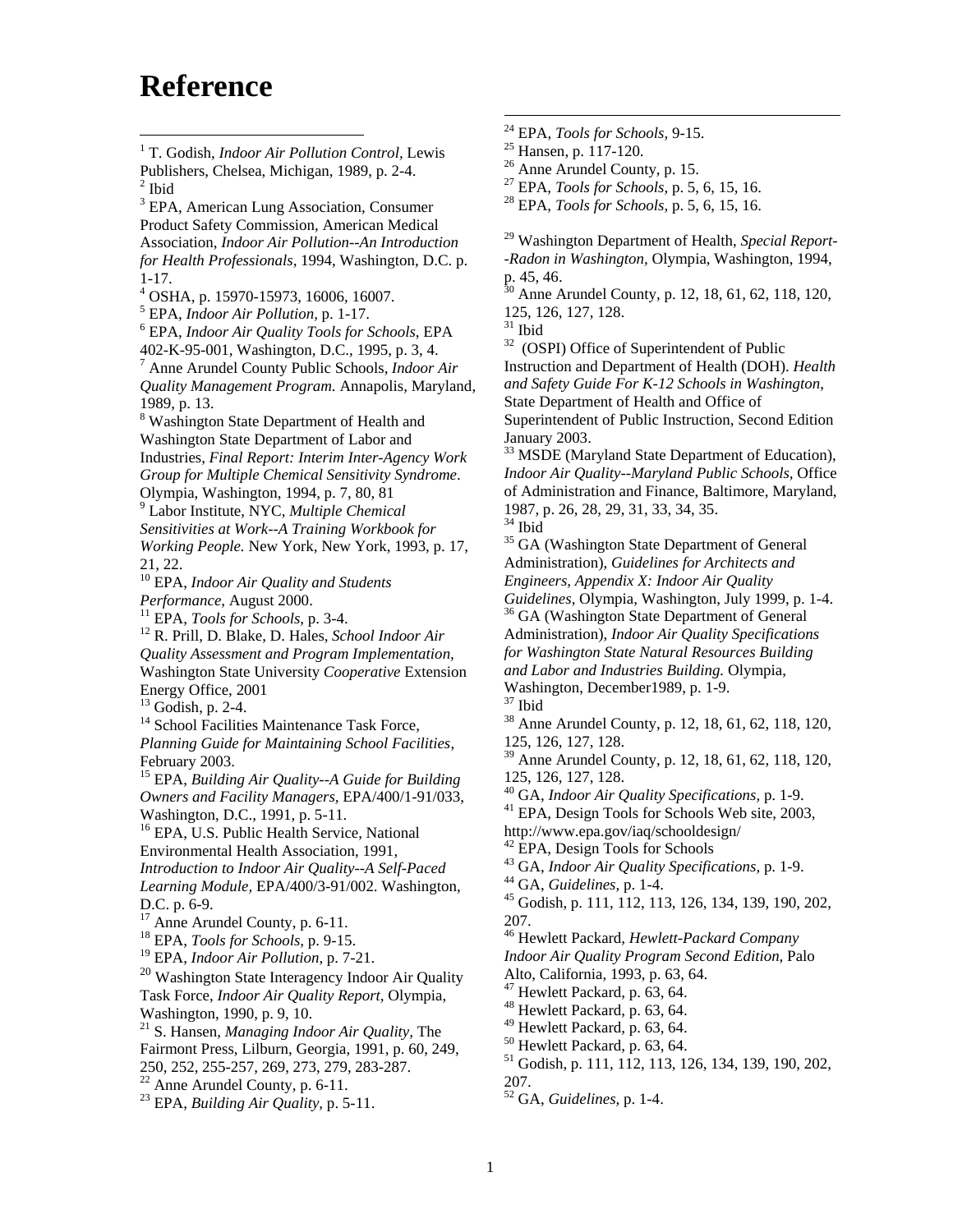- 
- <sup>53</sup> GA, *Indoor Air Quality*, p. 1-9.<br><sup>54</sup> GA, *Indoor Air Quality*, p. 1-9.<br><sup>55</sup> MSDE, p. 26, 28, 29, 31, 33, 34, 35.<br><sup>56</sup> Hansen, p. 14, 38, 124-127, 135, 141, 142, 152, 153.
- 57 EPA, *Guide for Building Owners,* p. 25, 35, 40, 112, 113, 127, 129.
- 58 GA, *Indoor Air Quality Specifications,* p. 1-9.
- 59 Godish, p. 111, 112, 113, 126, 134, 139, 190, 202, 207.
- 60 MSDE (Maryland State Department of Education), *Technical Bulletin--Selecting HVAC Systems for Schools to Balance Needs for Indoor Air Quality, Energy Conservation and Maintenance,* Division of Business Services, Baltimore, Maryland, 1994, p. 2- 8.
- $^{61}$  Ibid

 $\overline{a}$ 

- $62$  Anne Arundel County p. 12, 18, 61, 62, 118, 120, 125, 126, 127, 128.
- 63 MSDE, *Indoor Air Quality,* p. 26, 28, 29, 31, 33, 34, 35.<br><sup>64</sup> GA, *Guidelines*, p. 1-4.
- 
- <sup>65</sup> GA *Indoor Air Quality Specifications*, p. 1-9.<br><sup>66</sup> ASHRAE (American Society of Heating,
- 
- Refrigerating and Air-Conditioning Engineers, Inc.), *Thermal Environmental Conditions for Human Occupancy*, ASHRAE Standard 55, Atlanta, Georgia, 1992.
- 
- <sup>67</sup> GA, *Guidelines*, p. 1-4.<br><sup>68</sup> EPA, *A Guide for Building Owners and Facility Managers*, p. 25, 35, 40, 112, 113, 127, 129.
- <sup>69</sup> Anne Arundel County, p. 12, 18, 61, 62, 118, 120, 125, 126, 127, 128.
- 70 MSDE, *Indoor Air Quality,* p. 26, 28, 29, 31, 33, 34, 35.<br><sup>71</sup> MSDE *Technical Bulletin-Selecting HVAC*, p. 2-8.
- 

<sup>72</sup> EPA, *A Guide for Building Owners and Facility Managers, p. 25, 35, 40, 112, 113, 127, 129.* <sup>73</sup> Ibid.

- 74 A. Wheeler, *Better Filtration for Healthier Buildings*, in ASHRAE Journal, Atlanta, Georgia. June 1994, p. 62-68.
- $75$  Ibid.
- $^{\rm 76}$  Ibid.
- 77 EPA, *A Guide for Building Owners and Facility Managers, p. 25, 35, 40, 112, 113, 127, 129.*<br><sup>78</sup> Anne Arundel County, p. 12, 18, 61, 62, 118, 120,
- 125, 126, 127, 128.
- 79 ASHRAE, Standard 55.
- 80 ASHRAE, Standard 55.
- 81 Anne Arundel County, p. 12, 18, 61, 62, 118, 120, 125, 126, 127, 128.
- <sup>82</sup> ASHRAE (American Society of Heating,
- Refrigerating and Air-Conditioning Engineers, Inc.), *Ventilation for Acceptable Indoor Air Quality,*
- 
- $\overline{a}$ 83 EPA, *Guide for Building Owners and Facility Managers, p. 25, 35, 40, 112, 113, 127, 129.*<br><sup>84</sup> MSDE, *Indoor Air Quality, p. 26, 28, 29, 31, 33,* 34, 35. 85 MSDE, *Indoor Air Quality,* p. 26, 28, 29, 31, 33, 34, 35. 86 MSDE, *Indoor Air Quality,* p. 26, 28, 29, 31, 33, 34, 35.<br><sup>87</sup> MSDE, *Technical Bulletin, HVAC*, p. 2-8. 88 OSPI-DOH *Health and Safety Guide For K-12 Schools in Washington*. Sections F and G. EPA, Design Tools for Schools 90 MSDE, *Technical Bulletin,* HVAC, p. 2-8. 91 MSDE, *Technical Bulletin,* HVAC, p. 2-8. 92 MSDE, *Technical Bulletin,* HVAC, p. 2-8. 93 MSDE, *Technical Bulletin, HVAC,* p. 2-8. 94 MSDE, *Technical Bulletin,* HVAC, p. 2-8. <sup>95</sup> ASHRAE Standard 62.<br><sup>96</sup> EPA, *Introduction to Indoor Air Quality*, p. 57. <sup>97</sup> MSDE, *Technical Bulletin*, HVAC, p. 2-8.<br><sup>98</sup> MSDE, *Technical Bulletin*, HVAC, p. 2-8. <sup>99</sup> Hansen, p. 14, 38, 124-127, 135, 141, 142, 152,  $153.$ <sup>100</sup> Ibid <sup>101</sup> Ibid<br><sup>102</sup> Ibid<br><sup>103</sup> Ibid <sup>103</sup> Washington State Energy Office, Energy Extension Service, *Indoor Air Quality for Building*
- *Operators*. Spokane, Washington, 1991, p. 5, 6. 105 Ibid 106 MSDE *Technical Bulletin, HVAC*, p. 2-8. 107 L. Avelantis, *Reducing Occupant Exposure to*
- 
- *Volatile Organic Compounds (VOCs) From Office Building Construction Materials: Nonbinding*
- *Guidelines*, California Department of Health
- Services, July 1996.
- 108 Ibid.

109 Godish, p. 111, 112, 113, 126, 134, 139, 190, 202, 207.

- <sup>110</sup> MSDE, (Maryland Department of Education), *Technical Bulletin--Carpet and Indoor Air Quality in*
- *Schools*. Division of Business Services. Baltimore, Maryland, 1993, p. 2-8.
- 
- <sup>112</sup> California Environmental Protection Agency, Air Resources Board. 1989. *Indoor Air Quality Criteria for Air Resources Board Office Building Contract.* Sacramento, California. p. 1, 2.<br><sup>113</sup> Ibid
- 
- <sup>114</sup>. MSDE, *Technical Bulletin—Carpet*, p. 2-8<br><sup>115</sup> Ibid<br><sup>116</sup> Ibid<br><sup>117</sup> Ibid <sup>118</sup> Ibid
- 
- 
- 
- 

ASHRAE Standard 62, Atlanta, Georgia. <sup>119</sup> Council for Educational Facility Planners *From the Ground Up: Floor Covering Recommendations*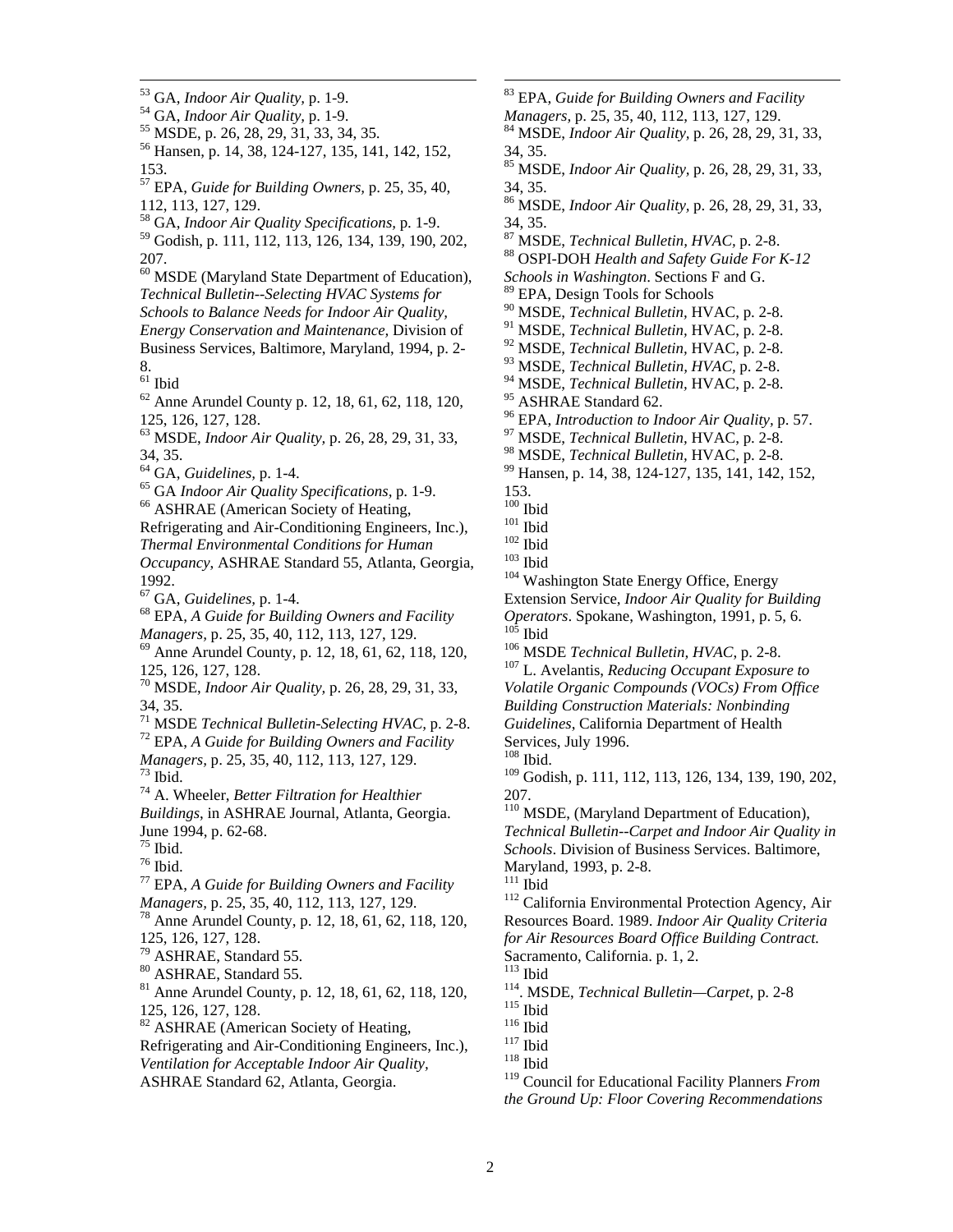$^{152}$  Ibid  $^{153}$  Ibid *from an IAQ Consortium*, PDF file available at: http://www.cefpi.org/pdf/issue15.pdf  $120$  Godish, p. 111, 112, 113, 126, 134, 139, 190, 202, 207. 121 Hansen, p. 14, 38, 124-127, 135, 141, 142, 152, 153. 122 Godish, p. 111, 112, 113, 126, 134, 139, 190, 202, 207. <sup>123</sup> Anne Arundel County, p. 12, 18, 61, 62, 118, 120, 125, 126, 127, 128.<br><sup>124</sup> Ibid <sup>125</sup> GA, *Guidelines for Architects and Engineers*, p. 1-4.<br> $126$  http://www.iarc.fr/  $127 \text{ http://www.epa.gov/iris/}$ <br> $128 \text{ http://ntp-server.niehs.nih.gov/}$ 129 California Department of Education, *Indoor Air Quality--A Guide for Educators.* Sacramento, California, 1995, p. 10, 11.<br><sup>130</sup> Hewlett Packard, p. 63, 64. <sup>131</sup> Ibid<br><sup>132</sup> GA, *Guidelines for Architects and Engineers*, p. 1-4.<br><sup>133</sup> GA *Indoor Air Quality Specifications*, p. 1-9. <sup>134</sup> GA *Indoor Air Quality Specifications*, p. 1-9.<br><sup>135</sup> GA *Indoor Air Quality Specifications*, p. 1-9.<br><sup>136</sup> GA *Indoor Air Quality Specifications*, p. 1-9.<br><sup>137</sup> GA *Indoor Air Quality Specifications*, p. 1-9.<br><sup>138</sup> *Quality--A Guide for Educators,* p. 10, 11. 139 GA, *Guidelines for Architects and Engineers,* p. 1-4. 140 EPA, *Guide for Building Owners,* p. 25, 35, 40, 112, 113, 127, 129.<br><sup>141</sup> MSDE, *Technical Bulletin—Carpet*, p. 2-8. <sup>142</sup> GA, *Guidelines for Architects and Engineers*, p. 1-4.<br><sup>143</sup> EPA, Design Tools for Schools <sup>144</sup> GA (Washington State Department of General Administration) *Guidelines for Architects and*  Engineers, Commissioning Guidelines at: http://www.ga.wa.gov/eas/doc-form.htm  $145$  ASHRAE (American Society of Heating, Refrigerating and Air-Conditioning Engineers, Inc., *Guideline for Commissioning of HVAC Systems*, ASHRAE Guideline 1-1989, p. 2-7. <sup>147</sup> Portland Energy Conservation, Inc., *Building Commissioning Guidelines*, Second Edition. Bonneville Power Administration, Department of Energy. Portland, Oregon, 1992, p. 3-32.  $148$  Ibid<br> $149$  Ibid  $150$  Ibid.<br> $151$  ASHRAE Guideline 1-1989, p. 2-7.

 $\overline{a}$ 

*IAQ Tools for Schools Ventilation Checklist,* EPA 402-K-95-001, Washington, D.C. 1995 <sup>154</sup> Portland Energy Conservation, Inc.<br><sup>155</sup> ASHRAE Guideline 1-1989, p. 2-7.<br><sup>156</sup> Ibid <sup>157</sup> GA (Washington State Department of General Administration) *Capitol Campus Design and Construction Standard*s Section II.G, Olympia, Washington, 1999 158 GA, *Guidelines for Architects and Engineers,* p. 1-4.<br><sup>159</sup> GA, *Indoor Air Quality Specifications*, p. 1-9. <sup>160</sup> Ibid GA, *Guidelines for Architects and Engineers*, p. 1-4. <sup>161</sup> Godish, p. 111, 112, 113, 126, 134, 139, 190, 202, 207. <sup>162</sup> MSDE (Maryland State Department of Education), *Technical Bulletin--Interior Painting and Indoor Air Quality in Schools,* Division of Business Services. Baltimore, Maryland, 1994, p. 2-8. <sup>164</sup> Ibid<br><sup>165</sup> Ibid<br><sup>166</sup> EPA, *IAQ Tools for Schools*, Renovation and Repair Checklist, EPA 402-K-95-001. Washington, D.C., 1995<br><sup>167</sup> MSDE *Interior Painting*, p. 2-8. <sup>168</sup> EPA, *Tools for Schools* Renovation and Repair Checklist  $169$  Anne Arundel County, p. 61, 62, 109, 112-114, 127, 128.<br><sup>170</sup> MSDE, *Interior Painting*, p. 2-8. 171 Ibid<br><sup>171</sup> EPA, *Tools for Schools* Renovation and Repair Checklist <sup>173</sup> Anne Arundel County, p. 61, 62, 109, 112-114, 127, 128.<br><sup>174</sup> MSDE, *Interior Painting*, p. 2-8. <sup>175</sup> EPA, *Tools for Schools* Renovation and Repair Checklist<br><sup>176</sup> MSDE, *Interior Painting*, p. 2-8. <sup>177</sup> EPA, *Tools for Schools* Renovation and Repair Checklist 178 MSDE, *Interior Painting,* p. 2-8 179 Anne Arundel County, p. 61, 62, 109, 112-114, 127, 128. 180 EPA, *Tools for Schools* Renovation and Repair Checklist<br><sup>181</sup> Ibid <sup>182</sup> Anne Arundel County, p. 61, 62, 109, 112-114, 127, 128.<br><sup>183</sup> Ibid <sup>184</sup> Hewlett Packard. p. 3, 4.<br><sup>185</sup> Ibid<br><sup>186</sup> EPA, *Building Air Quality*, p. 25, 35, 36, 113-115, 131, 132, 134.  $187$  EPA (U.S. Environmental Protection Agency),

 $\overline{a}$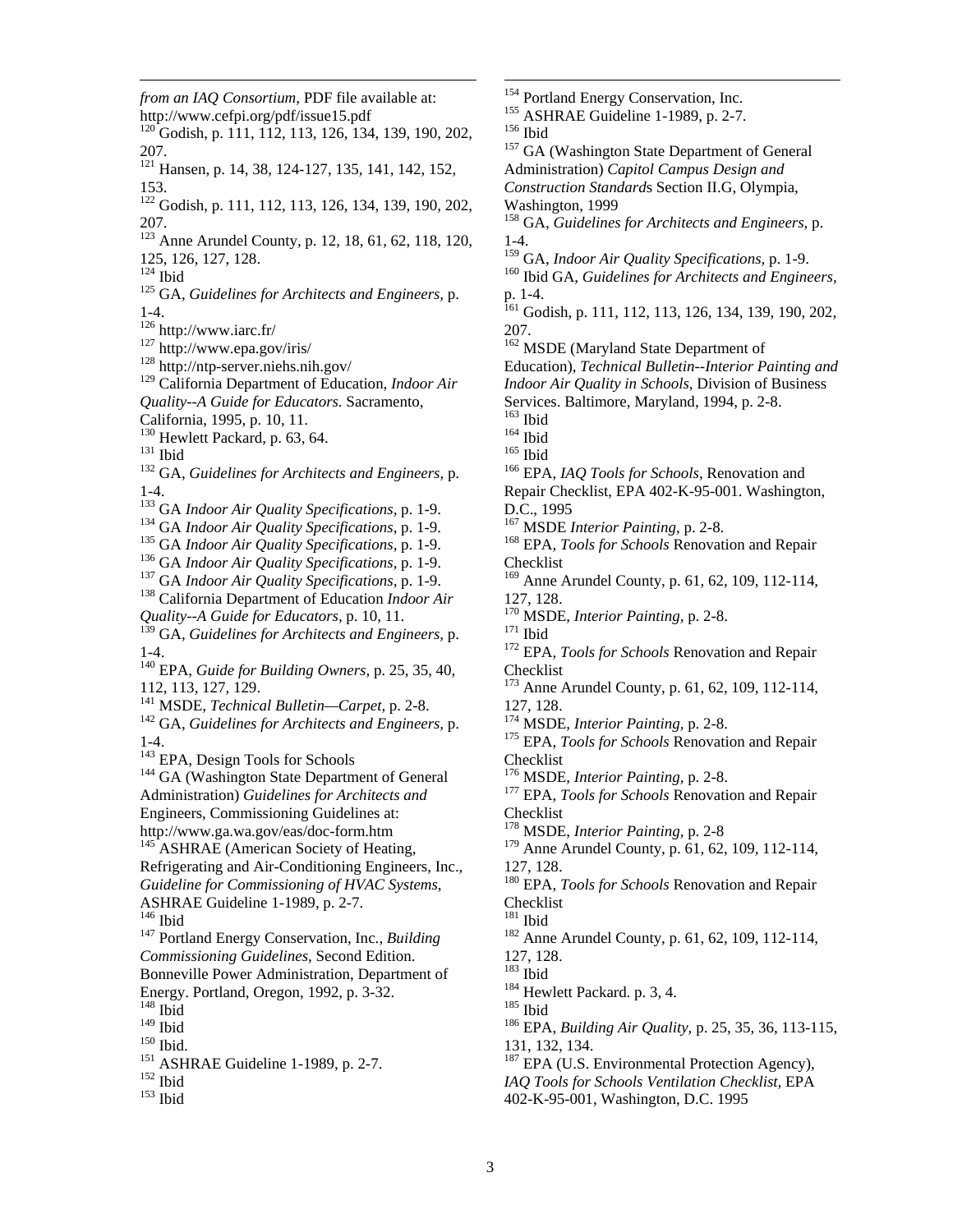Integrated Pest *Management,* EPA 735-F-93-012. Washington, D.C., 1993, p. 1-42.  $\overline{a}$ 188 Ibid 189 EPA, *Building Air Quality,* p. 25, 35, 36, 113-115, 131, 132, 134.  $^{190}$  Ibid <sup>191</sup> MSDE (Maryland State Department of Education), 1992. *Technical Bulletin--Air Cleaning Devices for HVAC Supply Systems in Schools*. Division of Business Services, Baltimore, Maryland, p. 2-8. 192 Ibid  $193$  Ibid  $^{194}$  Ibid  $^{195}$  Ibid  $196$  Ibid 197 EPA, *Building Air Quality,* p. 25, 35, 36, 113-115, 131, 132, 134. <sup>198</sup> Ibid<br><sup>199</sup> MSDE, Air Cleaning Devices for HVAC, p. 2-8. <sup>200</sup> EPA, *Building Air Quality*, p. 25, 35, 36, 113-115, 131, 132, 134.<br><sup>201</sup> ASHRAE Standard 62-1989, p. 12-14. <sup>202</sup> EPA, *Building Air Quality*, p. 25, 35, 36, 113-115, 131, 132, 134. 203 Institute of Medicine, Committee on the Assessment of Asthma and Indoor Air, Clearing the Air, *Asthma and Indoor Exposures*, National Academy Press, Washington D.C., 2000 <sup>204</sup> Asthma and Schools Web site: http://www.asthmaandschools.org/index.htm 205 EPA, *Mold Remediation in Schools and Commercial Buildings*, EPA 402-K-01-001, March 2001 206 EPA, *Indoor Air Quality Tools For Schools IAQ Coordinator's Guide, Appendix H Moisture, Mold and Mildew*, EPA 402-K-95-001, May 1995 207 EPA, *Mold Remediation in Schools and Commercial Buildings* <sup>208</sup> North Dakota Department of Health, Indoor Air Quality Info Sheet, *Mold in School: What Do We Do?*, March 2000. (see Web site in Section 12) <sup>210</sup> EPA, *Building Air Quality*, p. 35-38, 97.<br><sup>211</sup> Ibid<br><sup>212</sup> MSDE, *Indoor Air Quality*, p. 20.<br><sup>213</sup> California Department of Education, *Indoor Air Quality--A Guide for Educators,* p. 9. 214 Ibid 215 EPA, *Building Air Quality,* p. 35-38, 97. 216 Washington State Energy Office, Energy Extension Service. 1991. *Indoor Air Quality for*  <sup>217</sup> EPA, *Building Air Quality*, p. 35-38, 97. <sup>218</sup> Godish, p. 151, 152.  $219$  EPA (U.S. Environmental Protection Agency), *Pest Control in the School* Environment: Adopting

- $220$  Ibid
- 
- 
- <sup>221</sup> Ibid.<br><sup>222</sup> EPA, *Building Air Quality*, p. 35-38, 97.<br><sup>223</sup> EPA, *Pest Control in the School*, p. 1-42.<br><sup>224</sup> D. Volberg, J. Sevinsky, G. Kopell, *Pesticides in*
- *Schools: Reducing the Risks,* Attorney General of
- New York State, Albany, New York, 1994, p. 1-28.<br><sup>225</sup> EPA, *Building Air Quality*, p. 35-38, 97.
- 
- <sup>226</sup> EPA, *Pest Control in the*, p. 1-42.<br><sup>227</sup> University of the State of New York, State
- 
- Education Department, *Environmental Quality in*
- <sup>228</sup> OSPI-DOH *Health and Safety Guide For K-12*
- *Schools in Washington*. Section F, p. 21.
- $229$  EPA (U.S. Environmental Protection Agency),
- *Radon Measurements in Schools*--Revised Edition,
- EPA 402-R-92-014, Washington, D.C., 1992, p. 5, 6.
- http://www.epa.gov/iaq/schools/rnschmea.html<br><sup>230</sup> EPA, *Tools for Schools*.
- 
- 
- 
- 231 Ibid<br>
<sup>233</sup> Ibid<br>
<sup>233</sup> MSDE, *Carpet and Indoor Air Quality*. p. 2-8.<br>
<sup>234</sup> Ibid<br>
<sup>236</sup> EPA, *Tools for Schools.*<br>
<sup>237</sup> Ibid<br>
<sup>238</sup> Med-Tox Northwest, *Indoor Air Quality*
- 
- 
- 
- 
- 
- *Investigation,* Everett School District No. 2, North
- Middle School, Kent, Washington, June 10, 1994, p. 8.
- 
- 
- 
- 
- <sup>239</sup> EPA, *Tools for Schools.*<br><sup>240</sup> Ibid<br><sup>241</sup> Ibid<br><sup>242</sup> MSDE (Maryland State Department of
- Education), *Technical Bulletin--Guidelines for*
- *Controlling Indoor Air Quality Problems Associated*
- *with Kilns, Copiers, and Welding in Schools.*
- Division of Business Services. Baltimore, Maryland,
- 1991, p. 2-8.
- 
- 
- 244 Ibid 245 Ibid 246 MSDE, *Indoor Air Quality,* p. 34, 35. 247 MSDE, *Kilns, Copiers, and Welding* 248 Ibid
- 
- 
- 
- <sup>250</sup> EPA, *Tools for Schools.*<br><sup>251</sup> Ibid<br><sup>252</sup> Ibid<br><sup>253</sup> Ibid<br><sup>254</sup> Ibid<br><sup>255</sup> Ibid<br><sup>255</sup> Ibid<br><sup>257</sup> Ibid<br><sup>257</sup> Ibid
- 
- 
- 
- 
- 
- 
- 
- 
- <sup>259</sup> MSDE (Maryland State Department of

Education), *Technical Bulletin--Science Laboratories* 

- 
- 
-